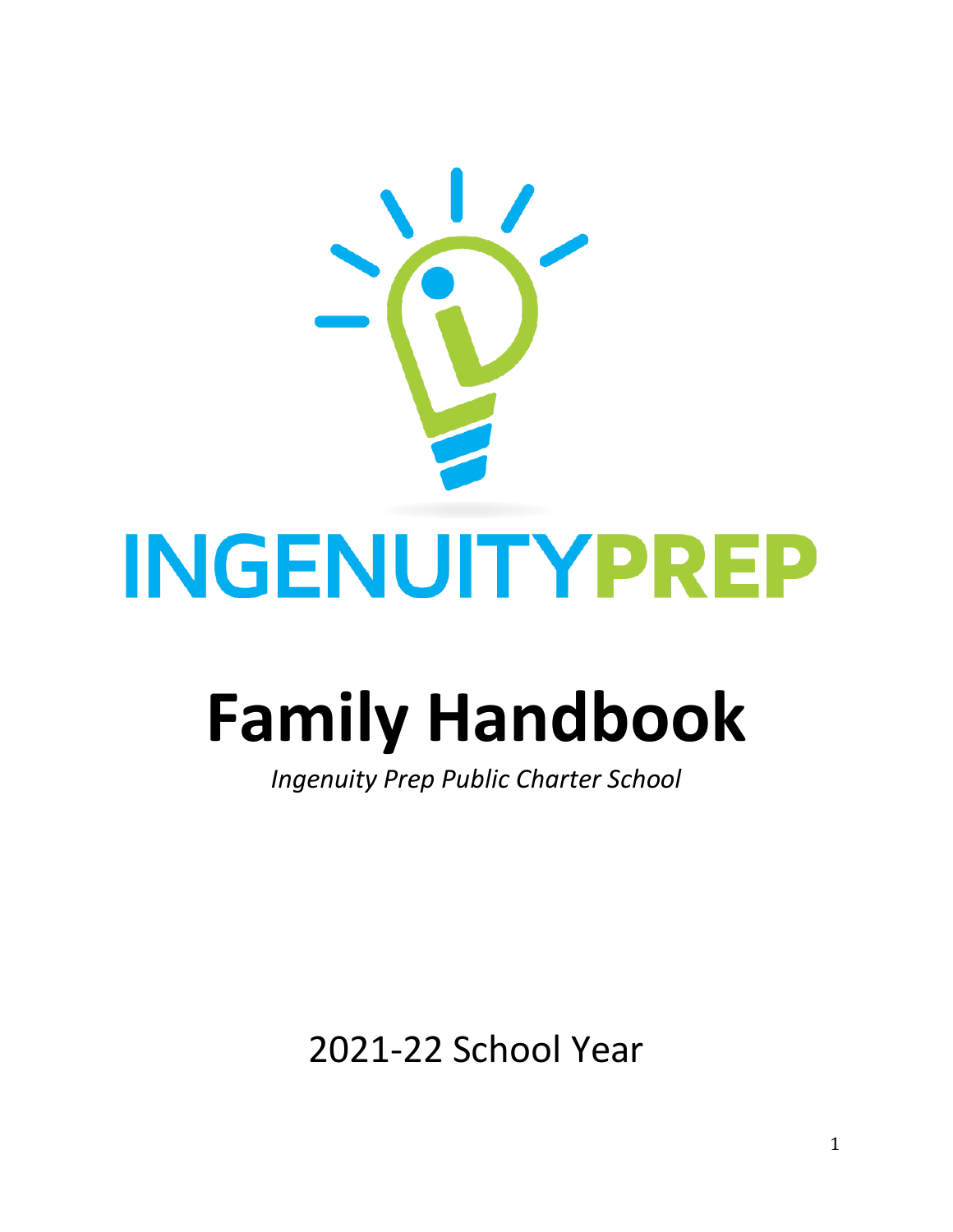# **Table of Contents**

| I. ABOUT INGENUITY PREP                           | 5                       |
|---------------------------------------------------|-------------------------|
| <b>Our Mission</b>                                | 5                       |
| <b>Our Core Values</b>                            | 5                       |
| <b>Our Leadership Team</b>                        | 5                       |
| II. FAMILY ENGAGEMENT                             | 7                       |
| <b>Communications between School and Family</b>   | $\overline{\mathbf{z}}$ |
| <b>Visitors</b>                                   | 7                       |
| <b>Volunteers</b>                                 | 8                       |
| <b>Homework</b>                                   | 8                       |
| <b>Financial Responsibilities</b>                 | 9                       |
| Toys, Valuables, and Other Personal Items         | 9                       |
| <b>Lost and Found</b>                             | 10                      |
| <b>Classroom Assignments</b>                      | 10                      |
| <b>Student Birthdays</b>                          | 10                      |
| <b>Supplies and Materials</b>                     | 11                      |
| Temporary and Permanent Removal from the Building | 12                      |
| III. HEALTH & WELLNESS                            | 13                      |
| <b>Medication</b>                                 | 13                      |
| <b>Illness</b>                                    | 13                      |
| <b>First Aid</b>                                  | 14                      |
| <b>Insurance</b>                                  | 14                      |
| <b>Meals</b>                                      | 14                      |
| <b>Peanut/Nut Free Zone</b>                       | 15                      |
| <b>Bathroom</b>                                   | 15                      |
| <b>Change of Clothes</b>                          | 15                      |
| <b>Physical Education</b>                         | 16                      |
| <b>Mandated Reporting</b>                         | 16                      |
| IV. ATTENDANCE                                    | 17                      |
| <b>COVID-19 and other Illness</b>                 | 18                      |
| <b>Reporting Absences</b>                         | 19                      |
| <b>Early Dismissals</b>                           | 20                      |
| <b>Educational Neglect</b>                        | 21                      |
|                                                   |                         |

2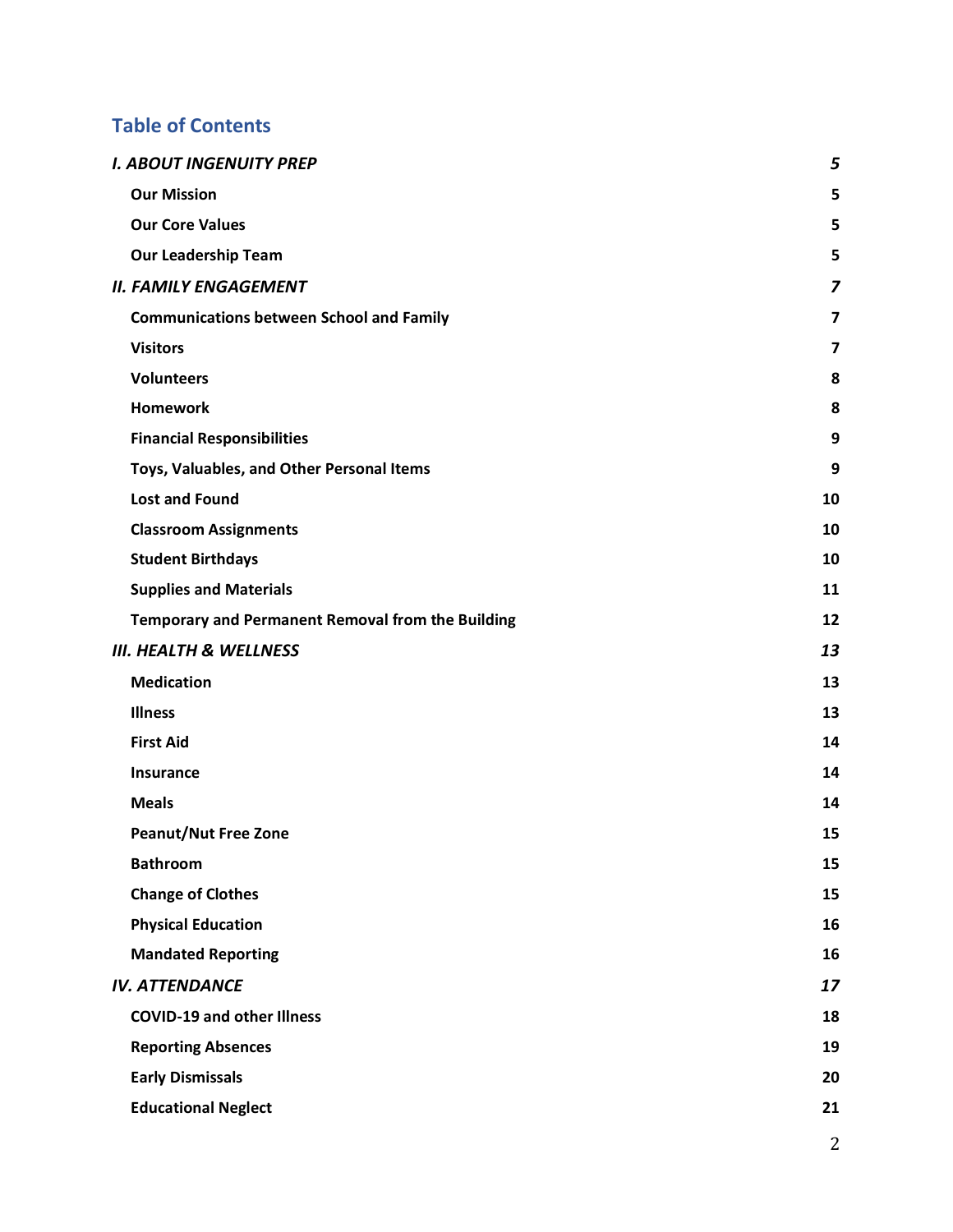| <b>V. ARRIVAL AND DISMISSAL PROCEDURES</b>                                | 22 |
|---------------------------------------------------------------------------|----|
| <b>Daily Schedule</b>                                                     | 22 |
| <b>Student Arrival</b>                                                    | 22 |
| Pick-up/Dismissal                                                         | 22 |
| Late Pick-ups                                                             | 23 |
| <b>Extended Day</b>                                                       | 23 |
| <b>VI. STUDENT INFORMATION</b>                                            | 24 |
| <b>Student Records</b>                                                    | 24 |
| <b>Educational Rights</b>                                                 | 24 |
| <b>Student Privacy</b>                                                    | 24 |
| <b>Health Records</b>                                                     | 24 |
| VII. UNIFORMS/DRESS CODE                                                  | 25 |
| <b>VIII. ADMISSIONS</b>                                                   | 26 |
| <b>Enrollment</b>                                                         | 26 |
| <b>Age Requirements for Admission</b>                                     | 26 |
| Lottery                                                                   | 27 |
| <b>Residency Verification</b>                                             | 27 |
| <b>Sibling Preference</b>                                                 | 27 |
| <b>Other Preferences</b>                                                  | 28 |
| <b>Waiting List(s)</b>                                                    | 28 |
| <b>Re-enrollment</b>                                                      | 28 |
| <b>Dis-enrollment</b>                                                     | 29 |
| <b>No-Show Policy</b>                                                     | 29 |
| IX. SCHOOL CLOSINGS AND EMERGENCIES                                       | 31 |
| <b>Snow Closings and Inclement Weather Policy</b>                         | 31 |
| <b>Student Life Safety Procedures</b>                                     | 31 |
| <b>Emergency Contingency Plan</b>                                         | 32 |
| <b>Fire Drills</b>                                                        | 32 |
| <b>X. SUPPORTING STUDENTS AND FAMILIES</b>                                | 33 |
| <b>Promotion Criteria</b>                                                 | 33 |
| <b>Students with Disabilities</b>                                         | 35 |
| <b>Communicating Retention/Promotion in Doubt to Parents and Students</b> | 35 |
| <b>Ongoing Monitoring &amp; Intervention</b>                              | 35 |

3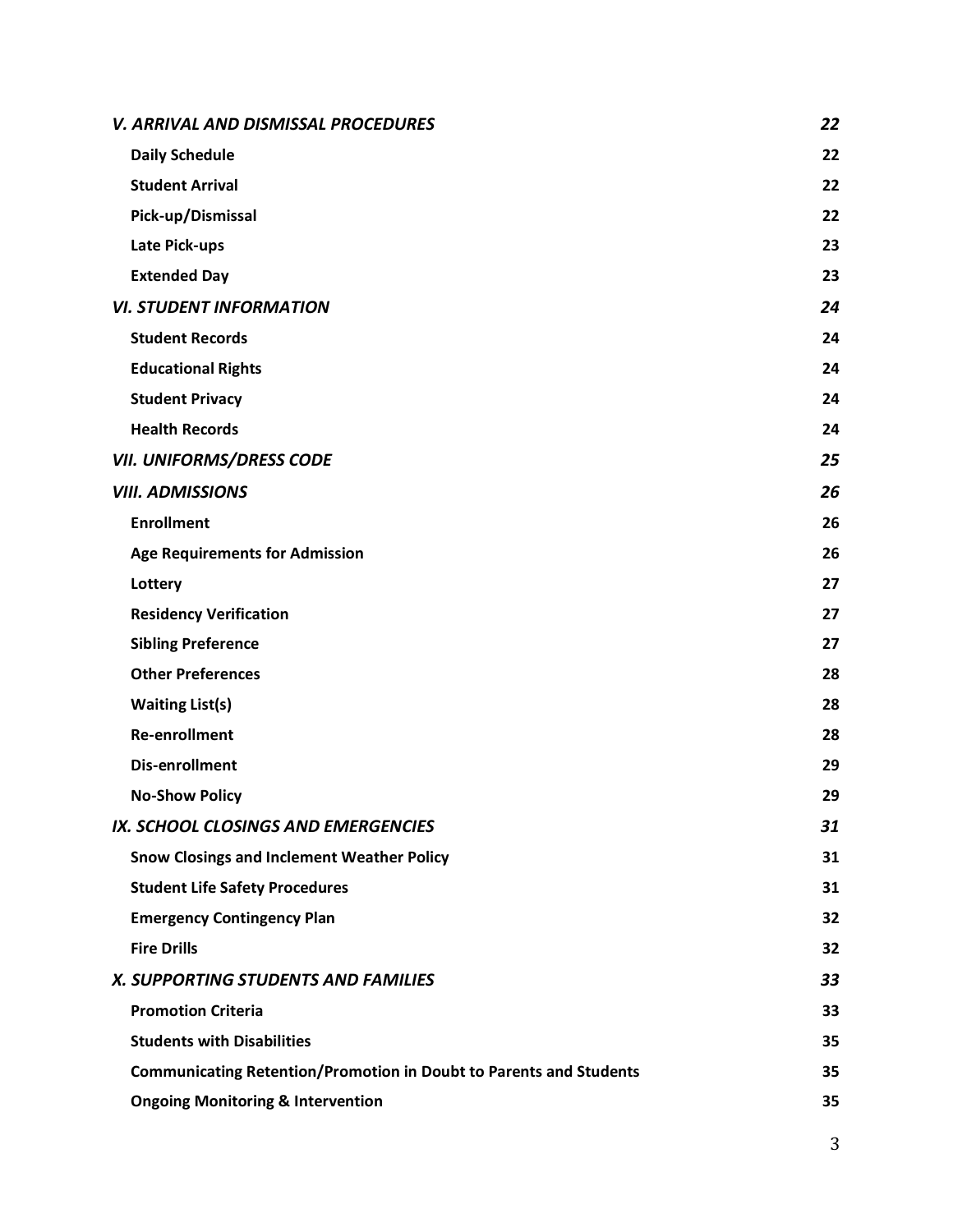| <b>IEPs and Special Education</b> | 35 |
|-----------------------------------|----|
| XI. FIELD TRIPS                   | 38 |
| <b>Walking</b>                    | 38 |
| <b>Local Field Trips</b>          | 38 |
| XII. TRANSPORTATION               | 39 |
| <b>XIII. APPENDICES</b>           | 40 |

*Ingenuity Prep reserves the right to modify or edit the policies and procedures outlined in this document at any time for any reason with or without notice. All efforts will be made to keep an updated copy readily available online and at the Front Office, however, there is no assurance that those versions will always represent the most up-to-date version. All questions about school policies should be directed to Will Stoetzer, CEO and/or Ashanti Herndon, Chief Financial & Operating Officer. The CEO has the exclusive authority to edit or modify these policies. No other staff members or agents of the school may alter or amend these without explicit permission from the CEO.*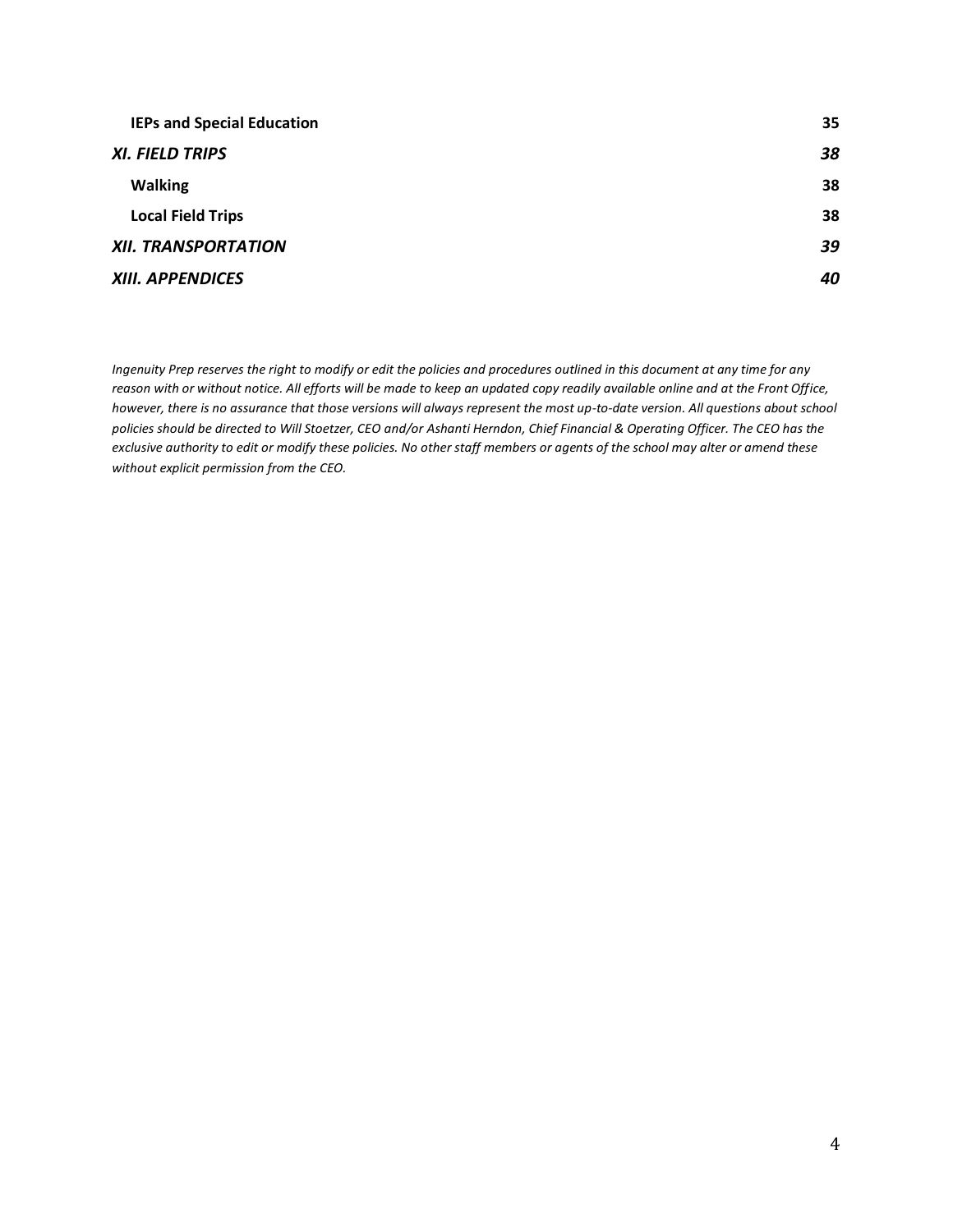

# <span id="page-4-0"></span>**I. ABOUT INGENUITY PREP**

# <span id="page-4-1"></span>**Our Mission**

Ingenuity Prep prepares students to succeed in college and beyond as impactful civic leaders.

# <span id="page-4-2"></span>**Our Core Values**

# *Ambitious Aims*

As we constantly strive to move from good to great, we are driven by high expectations of ourselves and others.

#### *Listen to Lead*

With humility and empathy, we seek first to understand, then to be understood.

# *Dedication to Detail*

Knowing that getting the little things right can make a big difference, we strive for efficiency and precision as we seek to achieve our goals.

#### *Integrity Always*

We are committed to doing what's right – especially when it's difficult and even when no one is looking.

# <span id="page-4-3"></span>**Our Leadership Team**

*Executive* Will Stoetzer, Chief Executive Officer wstoetzer@ingenuityprep.org

Ashanti Herndon, Chief Financial & Operations Officer aherndon@ingenuityprep.org

Rasidah Lawson, Chief Academic Officer rlawson@ingenuityprep.org

LaShawndra Thornton, Chief Talent Officer lthornton@ingenuityprep.org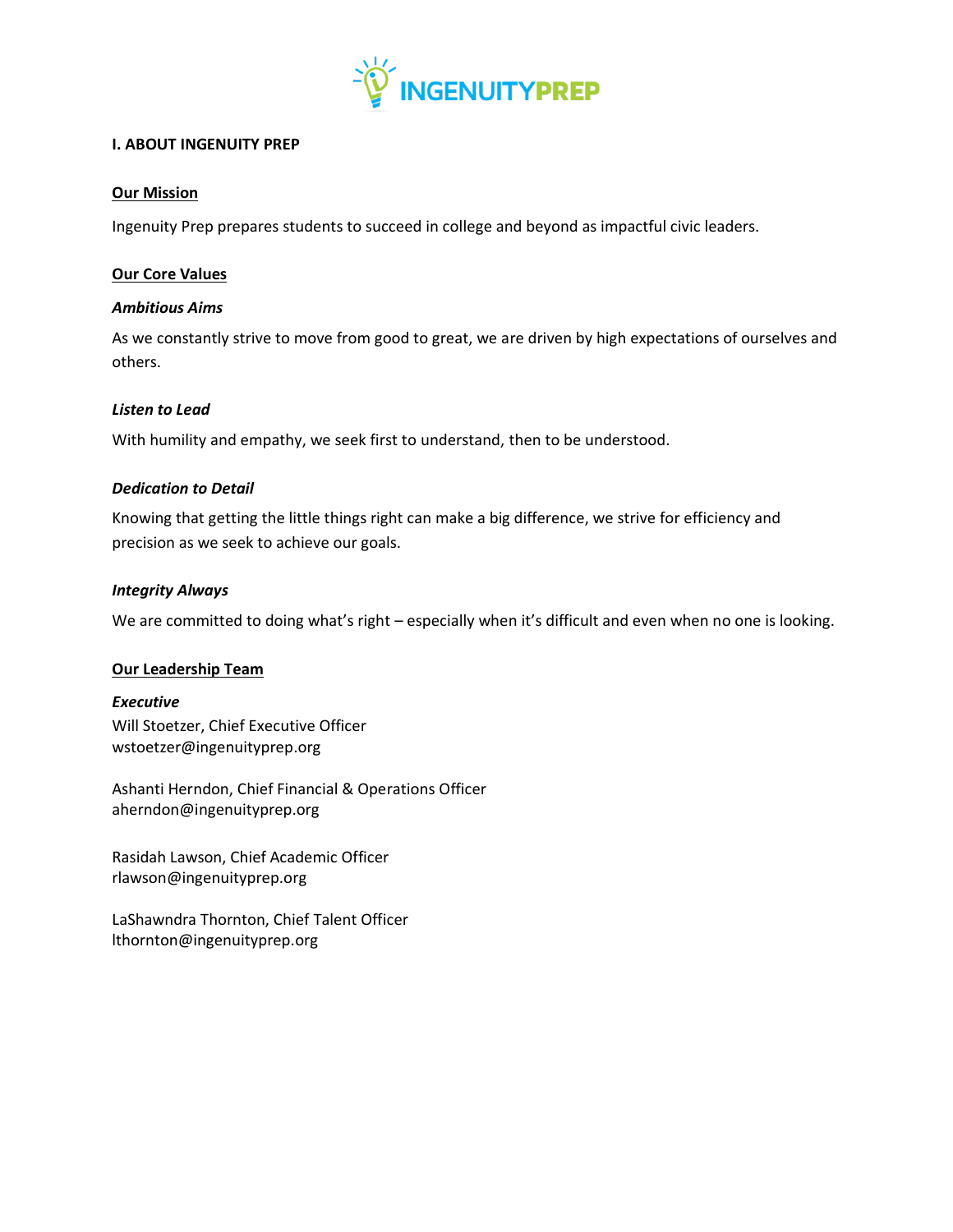

# *Instructional*

Tracie Dow, Early Childhood Academy Principal tdow@ingenuityprep.org

Ben Johnson, Elementary Academy Principal bjohnson@ingenuityprep.org

Roger Michael, Middle Academy Principal rmichael@ingenuityprep.org

# *Operations*

Natasha Bailey, Director of Operations nbailey@ingenuityprep.org

#### *Student Support and Special Education*

Gisselle Brown, Director of Student Support gbrown@ingenuityprep.org

# *Admissions and Student Records*

Quenna Chaplin, Student Records & Enrollment Coordinator qchaplin@ingenuityprep.org

#### *Board of Trustees*

Peter Winik, Board Chair peter.winik@lw.com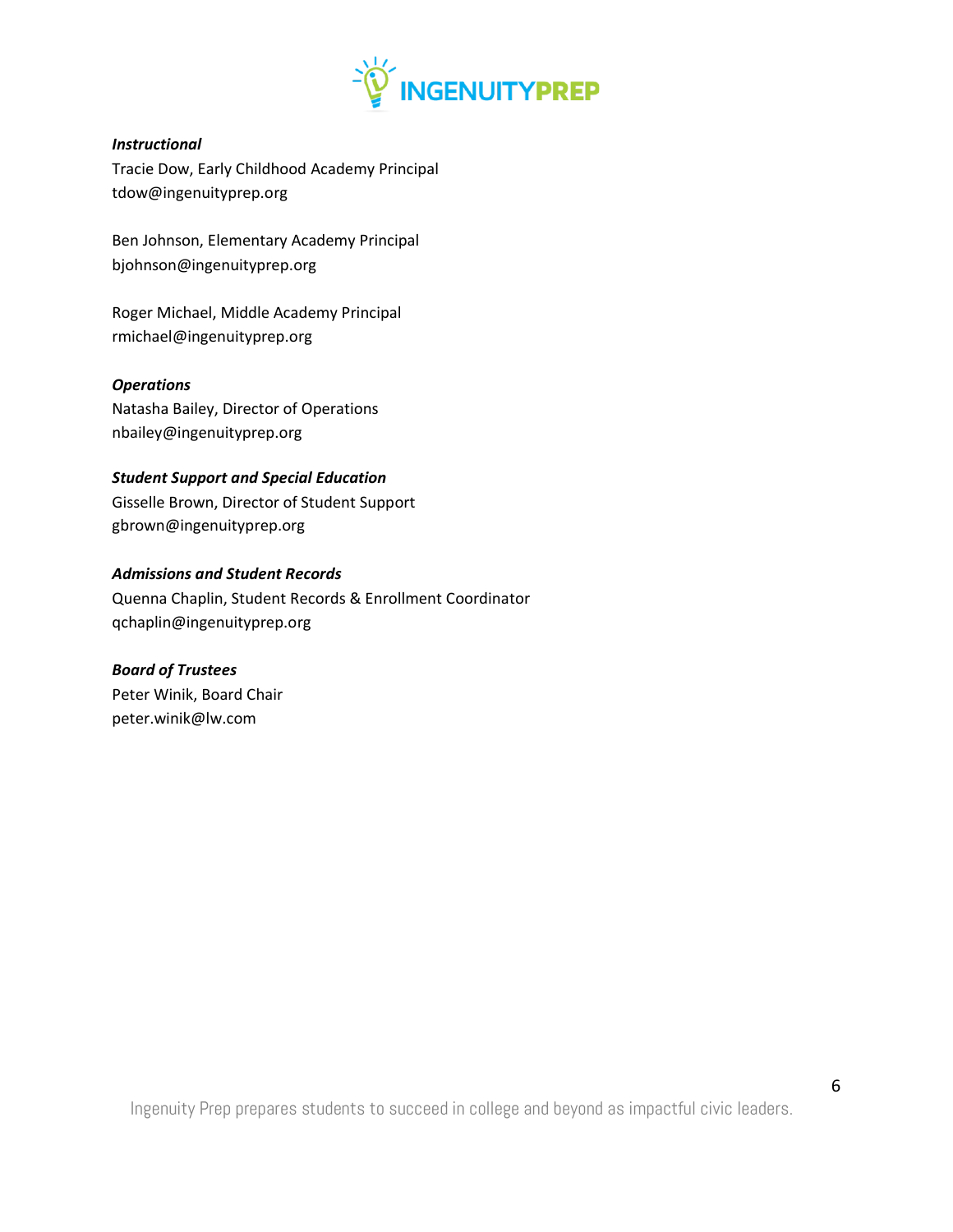

#### <span id="page-6-0"></span>**II. FAMILY ENGAGEMENT**

#### <span id="page-6-1"></span>**Communications between School and Family**

Ingenuity Prep values open and transparent communications with students and families. We will be providing regular communications to you about your student's education, and we strongly encourage family members to contact the school if you have any questions, issues or concerns.

The school will provide regular communications home in the form of newsletters, emails, and robo calls, or via the DeansList and SignalKit apps. Additionally, each student will receive a homework folder to take home every night. We ask that families ensure they see that folder and sign the necessary documents. Students will need to bring a backpack to school every day to transport this folder and other needed materials. Please provide students with backpacks of moderate size so they fit into the classroom cubbies or lockers.

We encourage you to set up a meeting to address any issue or concern you have. Please call our Front Office staff who will ensure your message reaches the appropriate staff member. Staff members will make every effort to meet with parents/family members as soon as possible. Please anticipate that it will take approximately 2 school days to schedule a meeting.

All Ingenuity Prep staff members have an email account. A complete list will be available on our school website. Although each classroom has a phone and computer, teachers do not answer their phone or email during the school day. If you have an urgent message or would like to leave a message for a teacher, please call the Front Office.

# *Student and Family Contact Information*

The school must have up-to-date contact information for each student and his or her family at all times for emergencies, changes in schedule, or other important information. If telephone numbers on file do not work, then emergency contact numbers will be called. Please visit the Front Desk with changes to telephone numbers or address.

#### <span id="page-6-2"></span>**Visitors**

All visitors, including parents, must sign in at the Front Office. All visitors will undergo a background check through SchoolPass, and if cleared by SchoolPass they will be given a visitor pass before going elsewhere in the building. The visitor pass must remain visible at all times that the visitor is in the building. This is a critical policy designed for the safety of all students and staff members.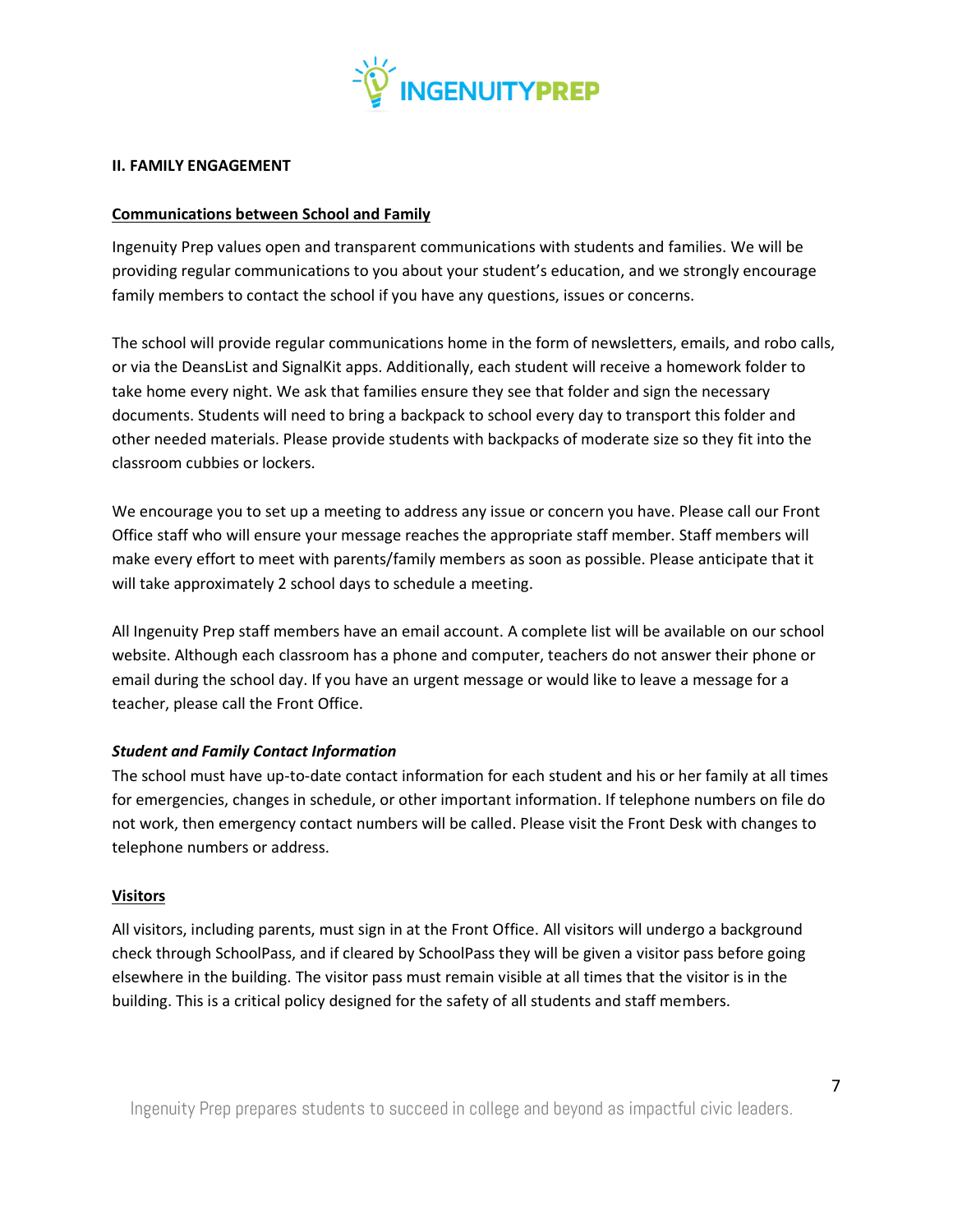

Ingenuity Prep has an open door policy, and all families are welcome to all classrooms at all times. However, a teacher may exclude visitors for a brief period during a special, closed activity. Because the focus of Ingenuity Prep is academic excellence, we ask that family members not congregate in hallways (outside of arrival and dismissal), engage with students receiving instruction, or do anything that may disrupt instruction.

A core value at Ingenuity Prep is Ambitious Aims. This core value requires that we hold ourselves and others to high expectations at all times. We ask that visitors to our building also model Ambitious Aims to support our school culture. This may be exhibited in the following ways:

- Supporting key Ingenuity Prep policies
- Following directions provided by teachers and Ingenuity Prep staff
- Providing reminders to students about directions given by teachers and Ingenuity Prep staff (such as following their class to a new location, tracking a speaker, engaging in an activity, etc)
- Modeling academic and respectful language for students, including refraining from using profanity

# **This section has an update for SY21-22 in the COVID Addendum.**

#### <span id="page-7-0"></span>**Volunteers**

Ingenuity Prep welcomes parents, guardians, siblings, community members, and other adults as volunteers in the school. As required by Ingenuity Prep's Volunteer Policy, any adult who regularly (more than 8 hours per month) spends time in an Ingenuity Prep school building or with Ingenuity Prep students must have a background check conducted by the school. Ingenuity Prep reserves the right to consider the results of such background checks in its decision to allow volunteers to serve in a capacity at Ingenuity Prep.

**This section has an update for SY21-22 in the COVID Addendum.**

# <span id="page-7-1"></span>**Homework**

Homework is designed to reinforce the day's lessons either by practicing skills or using new skills in different contexts. Homework assignments are designed to be developmentally appropriate for each grade level and to help students reinforce and review skills and concepts taught in class.

Parents/guardians and other adult family members must encourage and monitor their student's completion of homework. This means having a nightly routine for homework. Students should have a special, quiet, well-lit place to do their homework each night. Families should offer assistance when needed, and make sure that homework is returned to the backpack and to school the following morning. However, parents/guardians should not complete their student's homework assignment for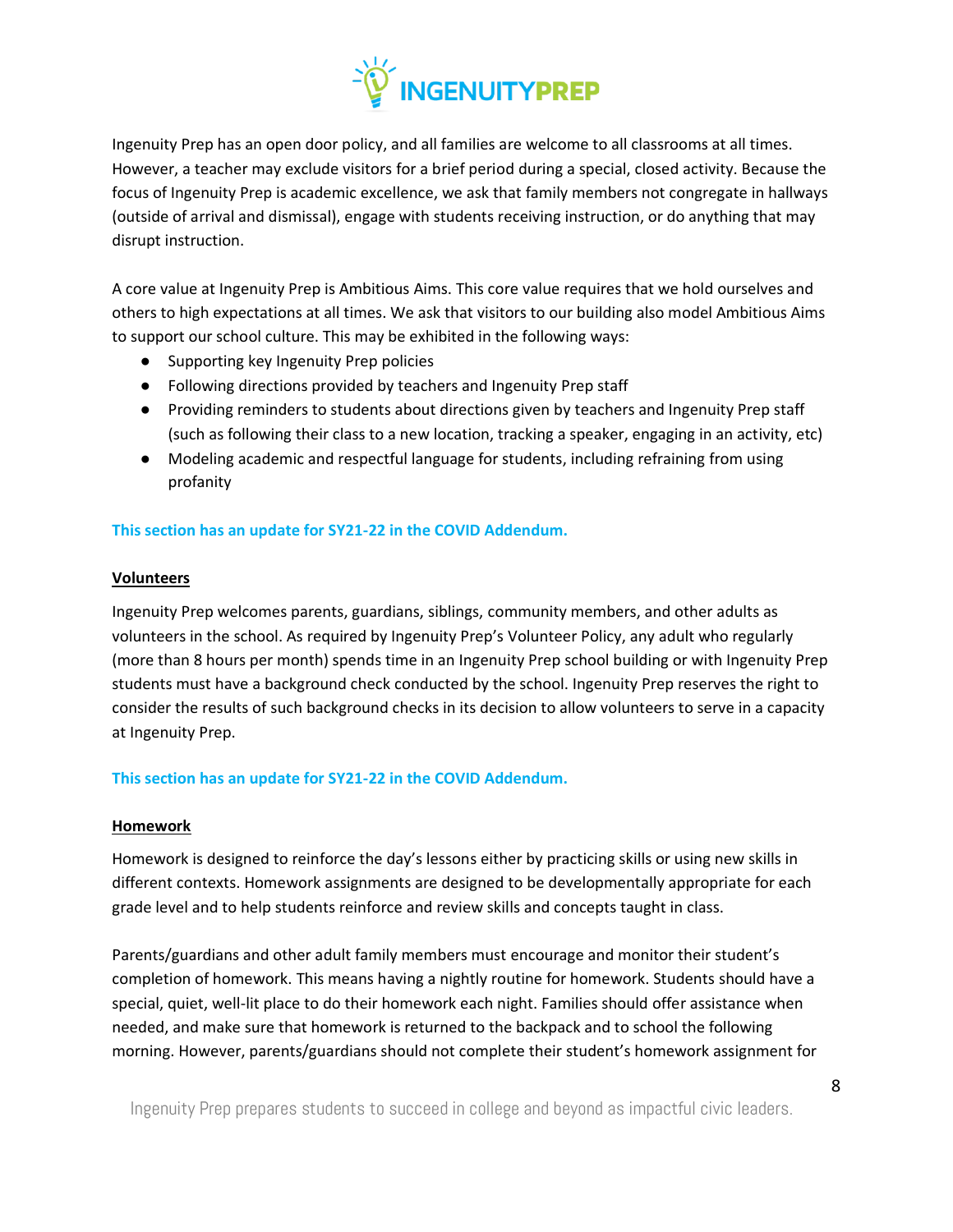

them. If a student cannot complete an assignment without assistance, families should contact the teacher so that he or she can re-teach the concepts.

Family members are encouraged to attend school-sponsored workshops about their student's academic program and to ask the teachers and teaching associates for additional ways to support students' academics at home.

# <span id="page-8-0"></span>**Financial Responsibilities**

Families are responsible for costs incurred at Ingenuity Prep including student meals, after care, late pick up fees, lost text books, library fines, and any damage that their student may have caused to school equipment. Failure to pay incurred expenses jeopardizes the schools' finances, and if necessary, sanctions may be put in place for families who do not pay their bills in a timely manner.

Students are provided with school Chromebooks for use. Chromebooks that are returned to school in good working condition will incur no penalties. However, damage to or loss of a Chromebook may result in a fee:

- Unreturned or lost device \$100
- Damaged Chromebook body \$80
- Damaged Chromebook screen \$80
- Lost or Damaged Charger \$20
- Lost or Damaged Wifl Hotspot \$50

# <span id="page-8-1"></span>**Toys, Valuables, and Other Personal Items**

Ingenuity Prep is not responsible for any toy, valuable, or personal items that are lost or stolen on the premises. Personal toys and collectibles are not permitted in school unless approved in advance by the teacher. Students are strongly discouraged from bringing toys. Any toys brought from home without permission will be taken and held by a classroom teacher or CEO or other staff member. Toys will be returned following a conversation with the parent/guardian.

Please note that students are not permitted to bring toys to school to trade or barter with other students.

# **Technology Devices**

We do not recommend students bring cell phones, tablets, laptops, or any other technology devices into school for any reason. Students are provided with any technology devices that are needed in order to complete necessary school work. Students that bring any technology device (including cell phones) into school will do so at their own risk. **The school is not liable for and will not replace any lost, damaged, misplaced or stolen technology devices.**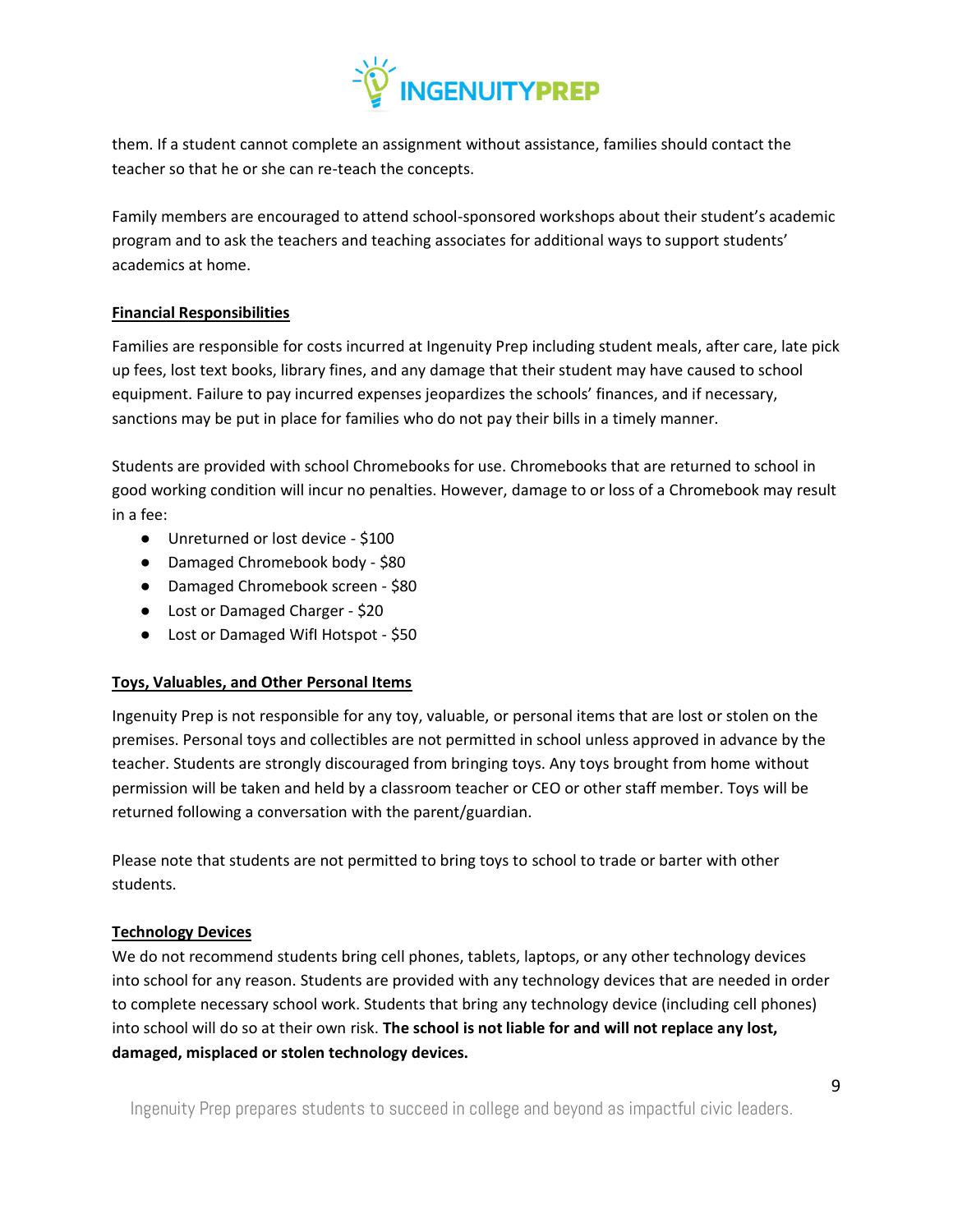

Additionally, if a student does bring a technology device into the school building, the following rules will applies:

- Students may not use personal technology devices (including cell phones) while in the school building, even before or after school.
- Student's personal technology devices must be turned off and remain in student backpacks for the duration of the school day. If a staff member finds a personal technology device on a student, they will ensure that it is returned to the student's backpack.
- Ingenuity Prep teachers and staff members will not hold onto a student's device (including cell phones) for any reason. Devices should be left at home or in the student's backpack.

# <span id="page-9-0"></span>**Lost and Found**

All students' clothing and belongings should be labeled for identification. Any articles found in and around the school will be kept in the Front Office. At the end of each term, any unclaimed articles will be donated to a local charity. Please note that while the school will make all efforts to support families in identifying lost items, the school is not responsible for replacing any clothing items that are lost, damaged, or taken while at school.

# <span id="page-9-1"></span>**Classroom Assignments**

Each student will be assigned to a classroom at the beginning of the year. We carefully choose classrooms for students based on academic needs, social dynamics, and DC Department of Health Guidance when applicable. Because switching classrooms mid-year is very disruptive to not only that student, but to all of the other students in the homeroom, we cannot honor family requests to move students' classrooms. Ingenuity Prep reserves the right to move any student to a new classroom at any time.

# <span id="page-9-2"></span>**Student Birthdays**

Ingenuity Prep recognizes the importance of birthdays in a student's life and will do its best to make each student's birthday special. In that regard, the class will honor all student birthdays during the school day.

Additionally, if families would like to celebrate their students' birthday at school, they should speak to their student's principal about the best time of day for the celebration. If a family would like to bring materials to share with the class, whether food or gifts, he or she should ensure to bring enough for every student in the class. Additionally all celebration materials should be brought in original (store) packaging to safe-guard against food allergies. As a reminder, students are still required to be in school uniform on their birthday.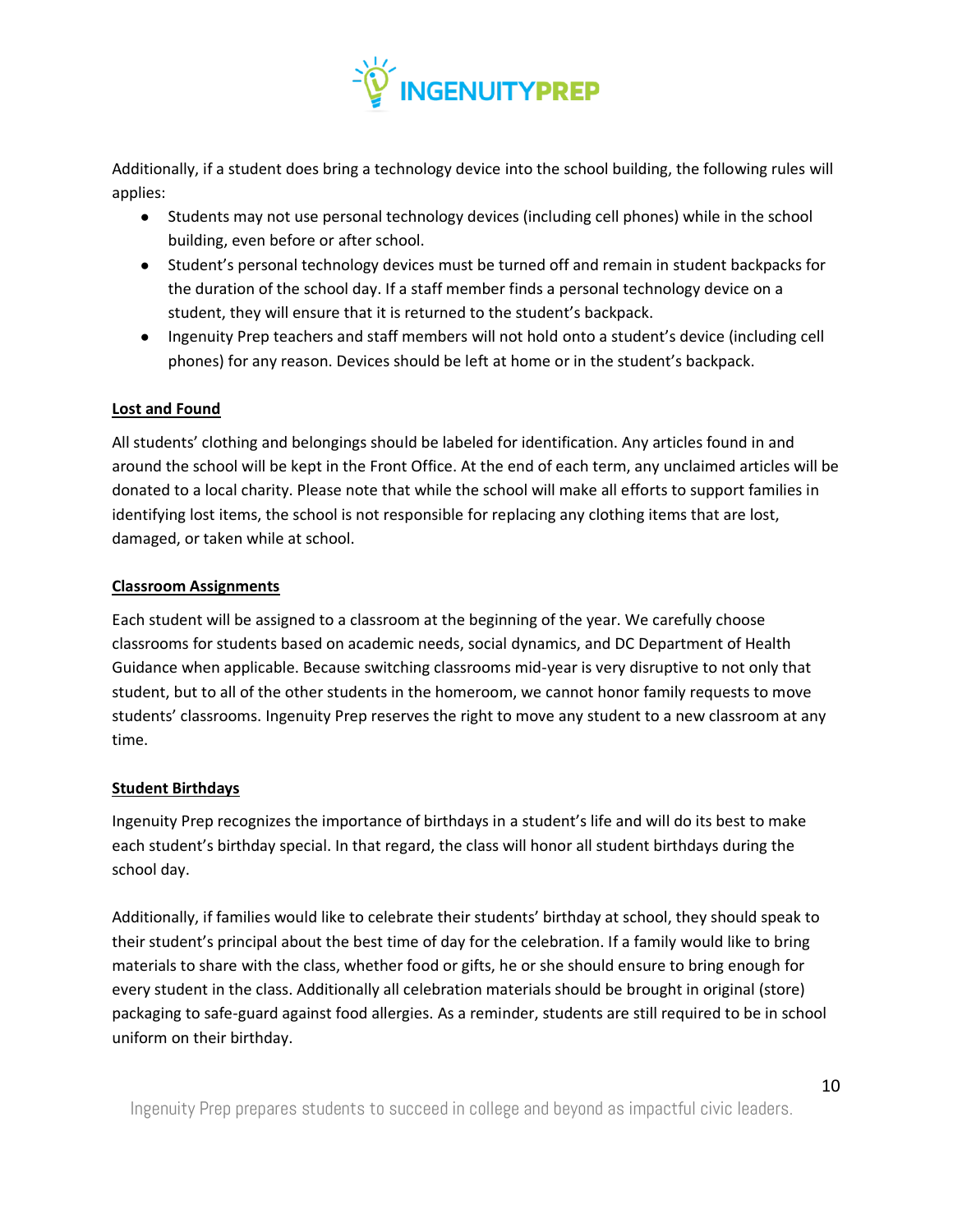

If a family is hosting a party outside of school, we ask that invitations be made available to all students in the class. If that is not possible, please refrain from passing out invitations within the school building.

# **This section has an update for SY21-22 in the COVID Addendum.**

# <span id="page-10-0"></span>**Supplies and Materials**

Ingenuity Prep provides most materials for students during the school day. Students should bring their own backpack, large enough to hold their homework folder and a reading book. We suggest backpacks without wheels.

Students who have a medical exemption from in-person learning and are enrolled in virtual learning will be provided with a Chromebook and curricular materials.

Students in PreK-3 through Kindergarten should also bring two changes of clothes, labeled and in a plastic bag - these do not need to be school uniform clothes.

Please note: If your student is not potty-trained, you are required to send all necessary items for the changing of your student. Please speak to your student's teachers for details.

#### *Suggested Supplies to Keep at Home*

To help your student succeed with homework and practicing skills they're learning at school, please keep the following items at home.

- Crayons
- Pencils
- Glue sticks
- Construction paper
- One large eraser
- Washable markers
- Scissors
- Highlighters (for students in grades 5 and above)
- Post it notes (for students in grades 5 and above)

# **Parental Rights and Custody Agreements**

Ingenuity Prep must allow all individuals listed on a student's birth certificate to have access to their student and student's records, including visiting them at school, dismissing students from school, viewing educational records, requesting information or updates from the school, and other access to their student or student's records, unless a court order denying or limiting access to the student has been provided to the school. In addition, Ingenuity Prep will apply the same access to any individual listed as a parent or guardian on a student's enrollment form, even if that individual is not listed on the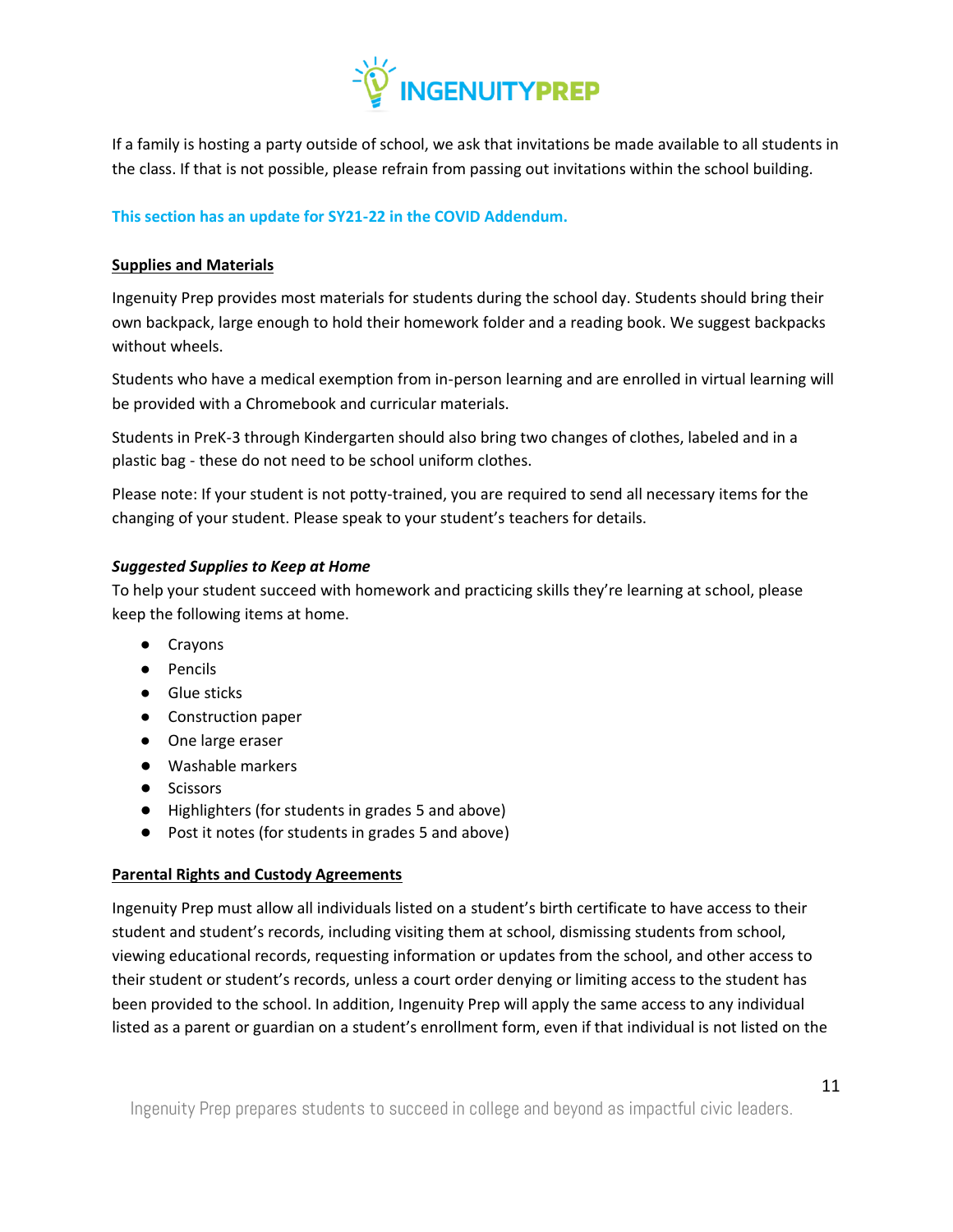

student's birth certificate. In this case, a parent listed on the birth certificate may request that the nonlisted individual's access to the student or student's records is removed.

If parental rights have been changed by court ruling and a custody agreement is in place, Ingenuity Prep will enforce the custody agreement. An original copy of custody agreements must be provided to Ingenuity Prep in order for student records to be changed.

# <span id="page-11-0"></span>**Temporary and Permanent Removal from the Building**

It is our goal to maintain a safe and orderly environment for our students and families. Therefore, if any visitor, including family members, engages in disruptive, threatening, or inappropriate behavior while on school property, or towards any Ingenuity Prep student or staff member off of school property, the policies below will be followed:

- Foul language towards a staff member or a student, disruptive behavior and/or failing to comply with staff member directions, a mediation will be requested between the visitor and IP leadership.
	- o If a second offense occurs, a warning letter will be issued.
	- $\circ$  After a third offense, all parties will be issued a barred letter spanning the duration of the school year.
- Trespassing inside Ingenuity Prep's building or on the school's ground when school is not in session - a warning letter will be issued to all parties.
	- $\circ$  If a second offense occurs, a barred letter will be issued spanning the duration of the school year.
- Threats or acts of physical harm to a staff member or student a barred letter will be issued spanning the duration of the school year, immediately.

The incidents listed above could result in the need for Ingenuity Prep to call the police or file a restraining or barring order.

- Endangering the physical safety of another by the use of force or the threat of force, or any type of terrorism, bombing, shooting, or murder
- Engaging in behavior that disrupts classroom activity or endangers or threatens to endanger the health, safety, welfare, or morals of others
- Failure to comply with staff instructions
- Refusing to leave a classroom when asked to do so by the teacher
- Refusing to identify oneself to or misrepresenting oneself to Ingenuity Prep staff members
- Trespassing on school property while school is not in session
- Public intoxication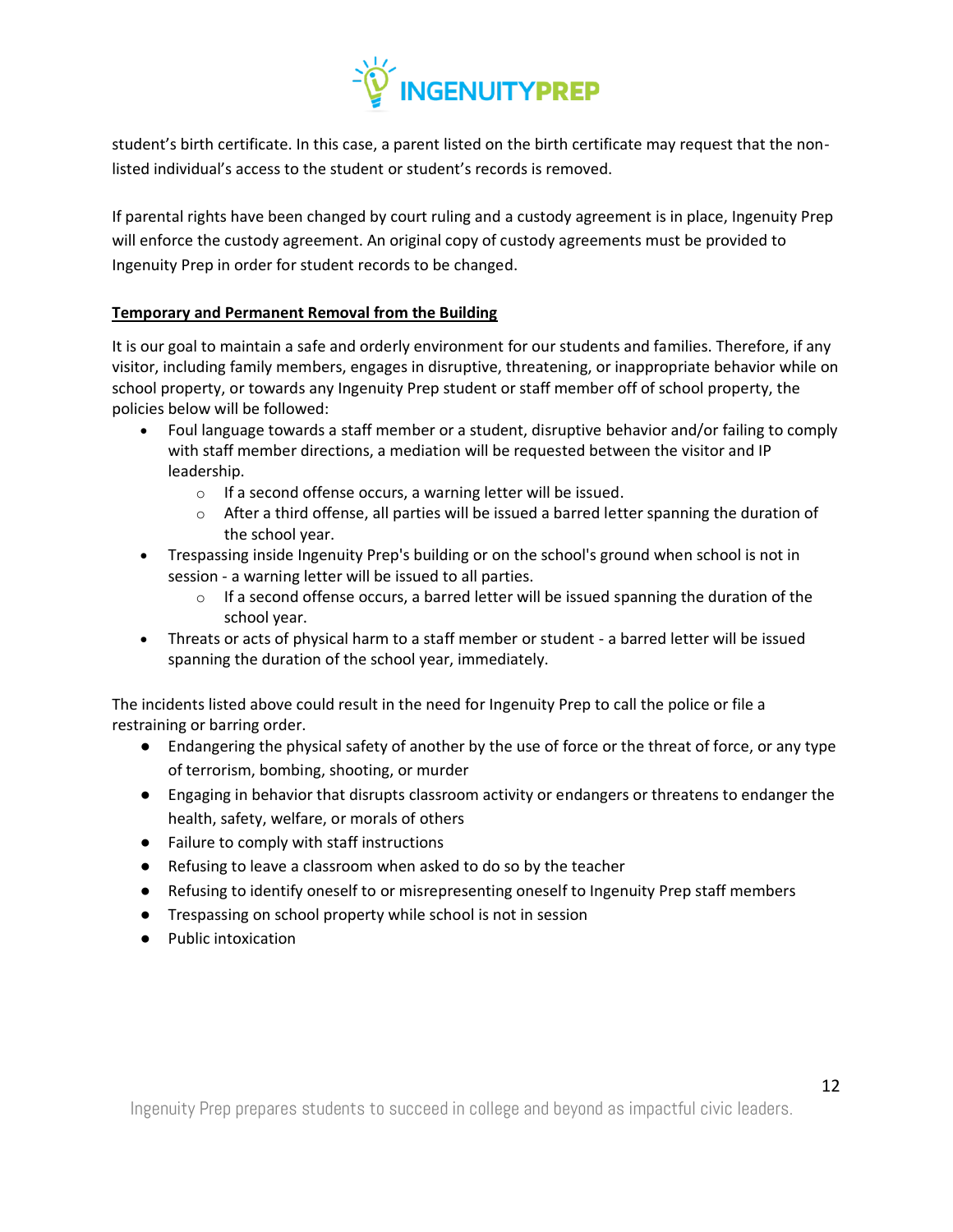

#### <span id="page-12-0"></span>**III. HEALTH & WELLNESS**

#### <span id="page-12-1"></span>**Medication**

Being physically healthy allows students to learn more effectively. For this reason, regular medical and dental checkups are essential for your student. All Ingenuity Prep students must have a complete immunization record and physical exam form on file at the school.

Ingenuity Prep shares a full-time nurse with Statesman Academy. However, we cannot guarantee the services of a full-time nurse at all times. We have staff members certified to administer medicine to your student. If your student requires medication during school hours, please check with the School Nurse as soon as possible to see if it can be administered. Otherwise, students should take all required medications at home or, if the student requires medication during school hours, an adult family member must come to school to administer it. Students are not allowed to have medication (prescription or nonprescription) of any kind in their possession at school.

As such, Ingenuity Prep strongly encourages families to dispense both temporary and maintenance medications outside of school hours. Ask your physician for a medication schedule that will accomplish this. In those few cases where this is not possible, please bring in the medication to the School Nurse. The medication needs to be in the original container with the appropriate prescription label and the appropriate Student Health Authorization for Administration of Medication Form. We store the medicine in a secure location. We will administer the medication from the nurse's suite or Front Office. Please be aware the medication cannot travel back and forth to school – once it's given to us for your student's use, it must remain with us until it needs to be refilled. Therefore, we strongly encourage you to ask for two separate prescriptions when at the doctor's office with your student.

# <span id="page-12-2"></span>**Illness**

In order to maintain a healthy school, parents/guardians must not send their children to school with any contagious diseases such as COVID-19, the flu, strep throat, chicken pox, measles, conjunctivitis (pink eye), ringworm, scabies, or lice. Additionally, a student may be sent home if the school health team believes the student has a contagious illness. Parents/guardians must pick up their student within two hours of being notified that their student is sick with a contagious illness. Ingenuity Prep may request that the parent/guardian provide a doctor's note showing that their student is no longer contagious. Please notify the Front Office if you discover that your student may have been exposed to a contagious disease.

If your student is not feeling well in the morning, particularly if he or she has a fever of 100 degrees or more, do not send him or her to school. Parents/guardians should not send their student to school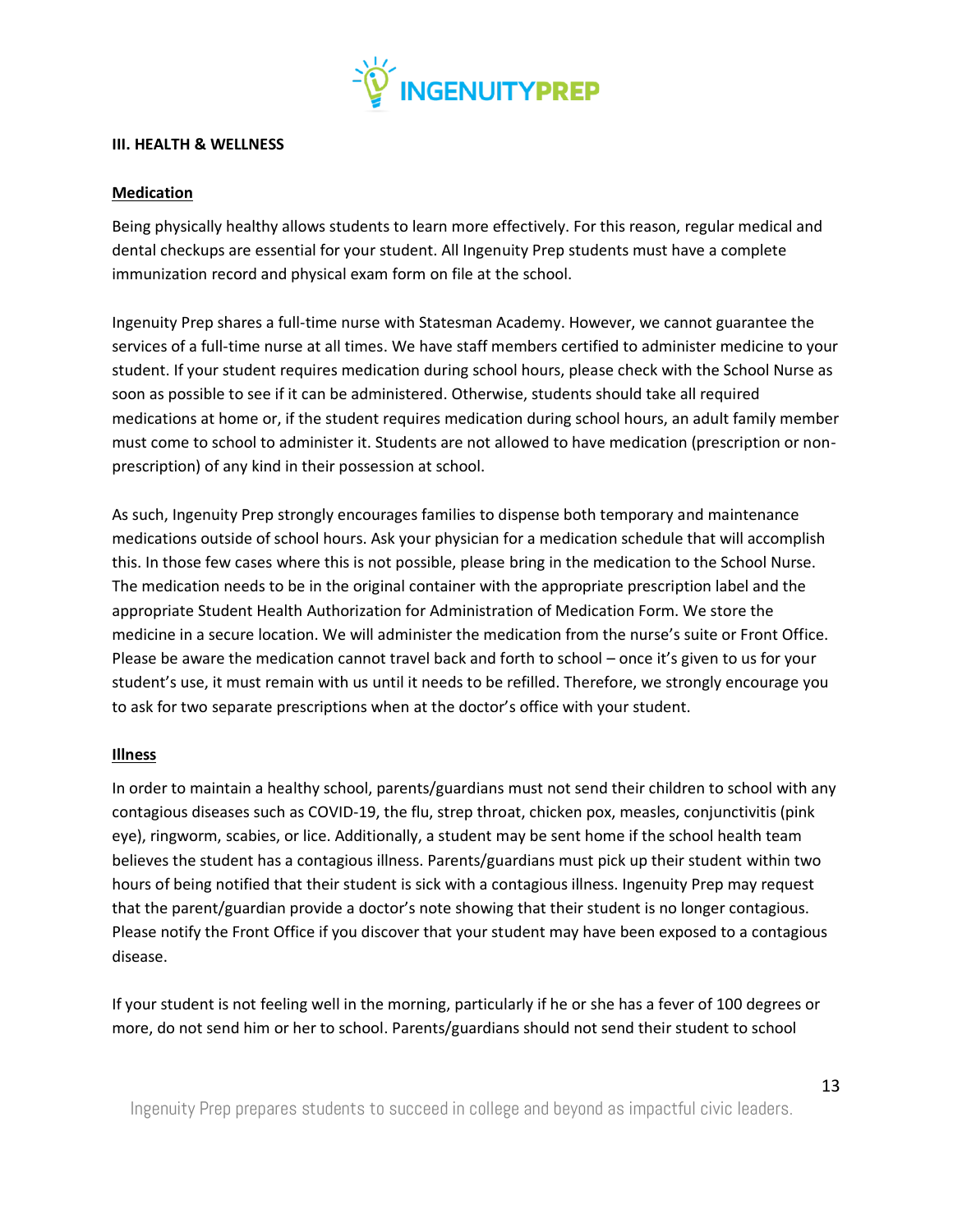

within 24 hours of vomiting or running a fever of 101 degrees or higher. Students should not return to school until 24 hours after beginning the course of antibiotics.

If your student has lice, we ask that the student is treated thoroughly. Upon return, your student needs to be re-checked by our nurse or designated staff member before returning to the classroom. If additional nits/eggs are found, the student will need to return home for additional treatments. The School Nurse is available for consultation regarding the most effective treatments for lice removal.

# **This section has an update for SY21-22 in the COVID Addendum.**

# <span id="page-13-0"></span>**First Aid**

We will be sharing a nurse with Statesman Academy – co-located in our facilities. The first-aid care the school can provide is very limited. If a student is hurt or complains of an illness, the nurse will treat simple cuts or bruises by applying a bandage or ice, but cannot administer more serious medical treatment. The Front Office or school nurse will call the parent/guardian in the event of a more serious injury or illness and the student will be kept in the nurse's suite or office until the parent/guardian arrives to get the student.

# <span id="page-13-1"></span>**Insurance**

Students' medical needs, including those that may arise on school grounds, must be covered by parents'/guardians' insurance. Parents/guardians should notify the office if they do not have insurance for their student or have any questions about their student's insurance coverage. The school may be able to provide information to parents/guardians interested in obtaining health insurance.

# <span id="page-13-2"></span>**Meals**

Ingenuity Prep participates in the National School Breakfast Program, National School Lunch Program, and the USDA Fresh Fruits and Vegetables Program. Any student may participate in the daily meals offered through the program. For the 2021-22 school year, breakfast, morning snack, lunch, and afternoon snack will be free to all students, regardless of income level.

Meals will be provided by Revolution Foods, a company started by former educators and dedicated to the idea that all students should have access to healthy, fresh (often organic) food on a daily basis. Revolution Foods meals feature fruits and vegetables, healthy carbohydrates, and lean protein. Ingenuity Prep will work with families to accommodate allergies and/or other dietary restrictions as best as possible. However, we may not be able to meet the needs of all student's particular dietary preferences or needs. If your student has any dietary restrictions, we ask that you notify the Front Office so we can discuss an appropriate food plan for your student.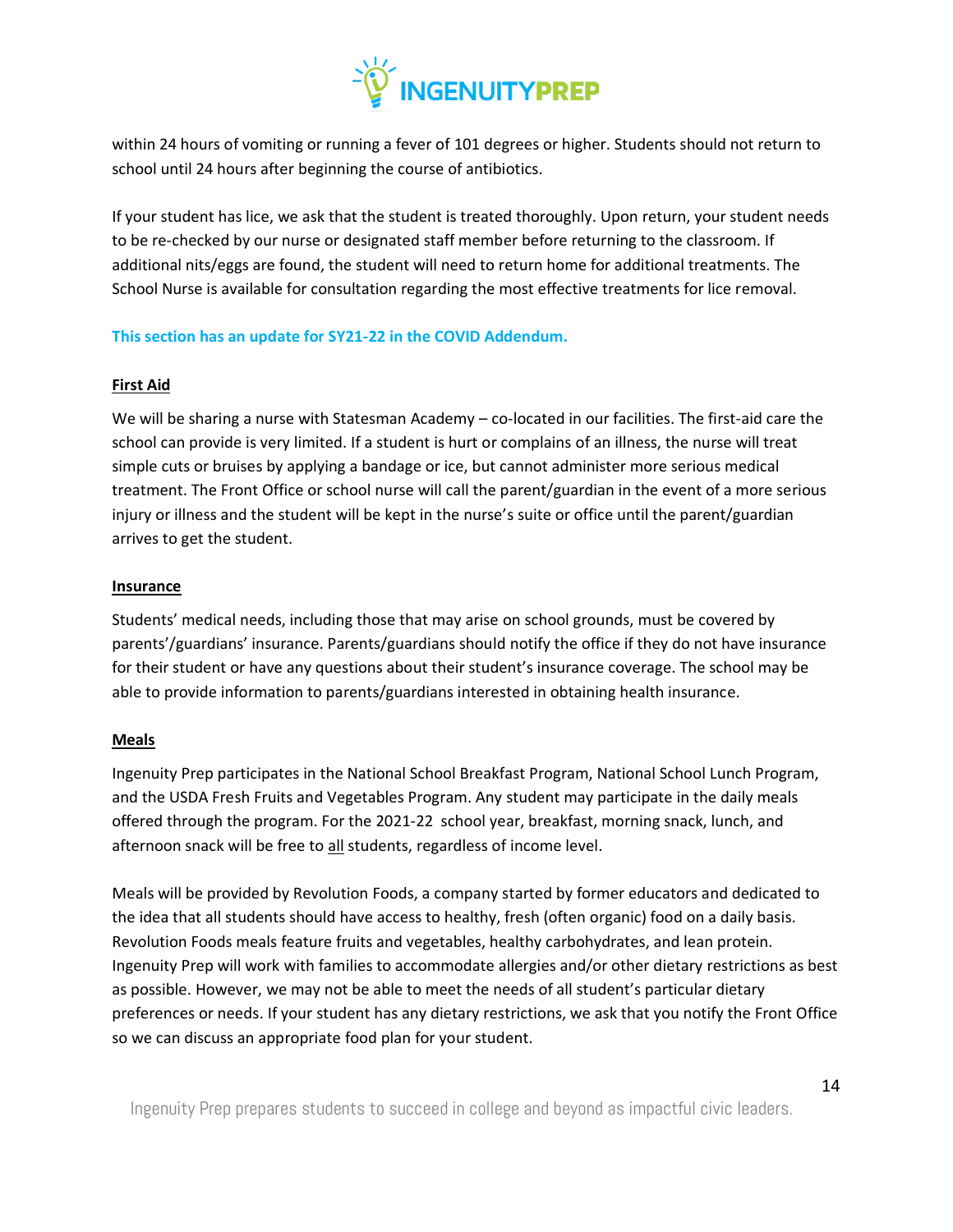

Pertinent section of DC Code § 2-1402.11, it shall be an unlawful discriminatory practice to do any of the following acts, wholly or partially for a discriminatory reason based upon the actual or perceived: race, color, religion, national origin, sex, age, marital status, personal appearance, sexual orientation, gender identity or expression, family responsibilities, genetic information, disability, matriculation, or political affiliation of any individual. To file a complaint alleging discrimination on one of these bases, please contact the District of Columbia's Office of Human Rights at (202) 727-3545.

# <span id="page-14-0"></span>**Peanut/Nut Free Zone**

*Snacks containing peanuts, tree nuts, and/or products containing nut oils are not allowed on campus and we ask that all families assist us by not bringing any nut/peanut-based products to the school.*

Ingenuity Prep established the peanut/nut free policy because we are committed to the health and wellbeing of our students. A list of students with serious food allergies is given to teachers and cafeteria staff. The nurse and Front Office staff are trained in food allergy management and emergency response. In order to assist families in making safe food choices, monthly menus are posted on the Ingenuity Prep website and available at the Front Office of all campuses. Please be sure to identify any allergies your student has to the school office.

In the event a student brings an impermissible food item, that food item will be taken by a member of the food service staff and put in the student's backpack to return home. The student will be offered a school meal in replacement of their food item.

# <span id="page-14-1"></span>**Bathroom**

Students visit the bathroom with their class multiple times throughout the day. These visits are planned adjacent to meal times and spaced throughout the day to both ensure adequate bathroom visits and minimize disruptions to instruction.

Outside of class bathroom visits, students are allowed to use the bathroom at the teachers' discretion. We ask parents to notify the school if their student has unique needs regarding use of the restroom.

# <span id="page-14-2"></span>**Change of Clothes**

Please note that we prefer that students are fully potty trained before being enrolled at Ingenuity Prep. That means that early childhood students must be able to button/unbutton their pants, fully wipe themselves after using the restroom, and be able to change their own clothing after an accident. We also ask that students in PreK-3, PreK-4, and Kindergarten bring two changes of clothes (including pants, shirt, underwear, and socks) to store at school in case of a bathroom emergency. When emergencies arise, we will send home the uniform to be cleaned. Please replace clothing once it's used, the weather changes, or your student's size changes. *It is the family's responsibility to ensure that their student has*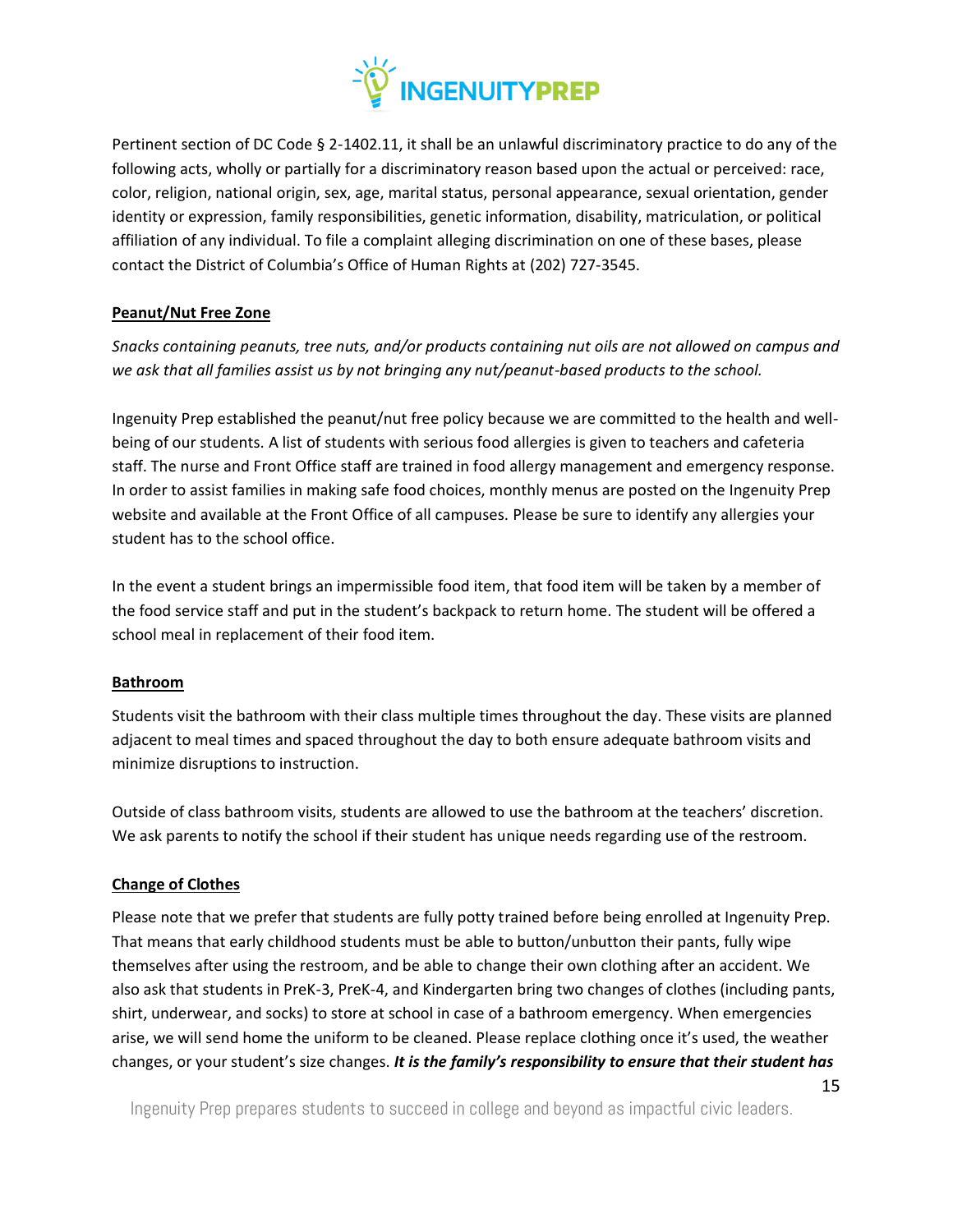

# *extra clothing at school (a complete set includes: underwear, socks, shoes, pants/shorts and shirt) at all times. It is not the school's responsibility.*

In the event that a student has an accident at school and no change of clothes are present, students will remain out of class until an adult can bring a change of clothes for that student.

# <span id="page-15-0"></span>**Physical Education**

Physical education (PE) is a vital component of your student's education. This time period stimulates your student with physical movement to help increase their learning capacity. PE will be held outside, except in extreme weather conditions. You are expected to ensure that your student is dressed appropriately for the weather. If your student has a medical reason that impacts PE participation, please contact the PE teacher and school nurse. We do not hold students from PE at the request of families for behavior purposes.

The school reserves the right to withhold a student from PE if their behavior presents potential harm to themselves, other students, or staff.

# <span id="page-15-1"></span>**Mandated Reporting**

Safety of our students is our first priority at Ingenuity Prep. Because schools are mandated reporters of child abuse and neglect, we will call the Child and Family Services Child Abuse and Neglect Hotline if:

- A student tells a staff member that they are being abused at home, there is drug use in the home, have been sexually abused, are engaging in child pornography or prostitution, have witnessed domestic abuse, are being threatened at home, or don't want to go home because they are afraid.
- A student threatens suicide or threatens to kill or seriously harm another person.
- A staff member sees physical signs of abuse such as bruises, burns, fractures, etc.
- A staff member notices signs of neglect including lack of basic food and clothing, inappropriate hygiene, lack of appropriate supervision, lack of medical treatment, or the child is residing in an inappropriate or dangerous environment.
- A student is engaging in risky behavior (including sexual behavior, drug use, etc.) and the parents are not able to or unwilling to intervene.
- A student has 10 or more unexcused absences or an extreme tardy pattern.
- A student is being kept from school to care for family members or to do chores or work around the house.
- A student is not attending school because they are holding a job.
- Parents are repeatedly not returning phone calls, responding to notes or letters home, or are not coming up to school for meetings.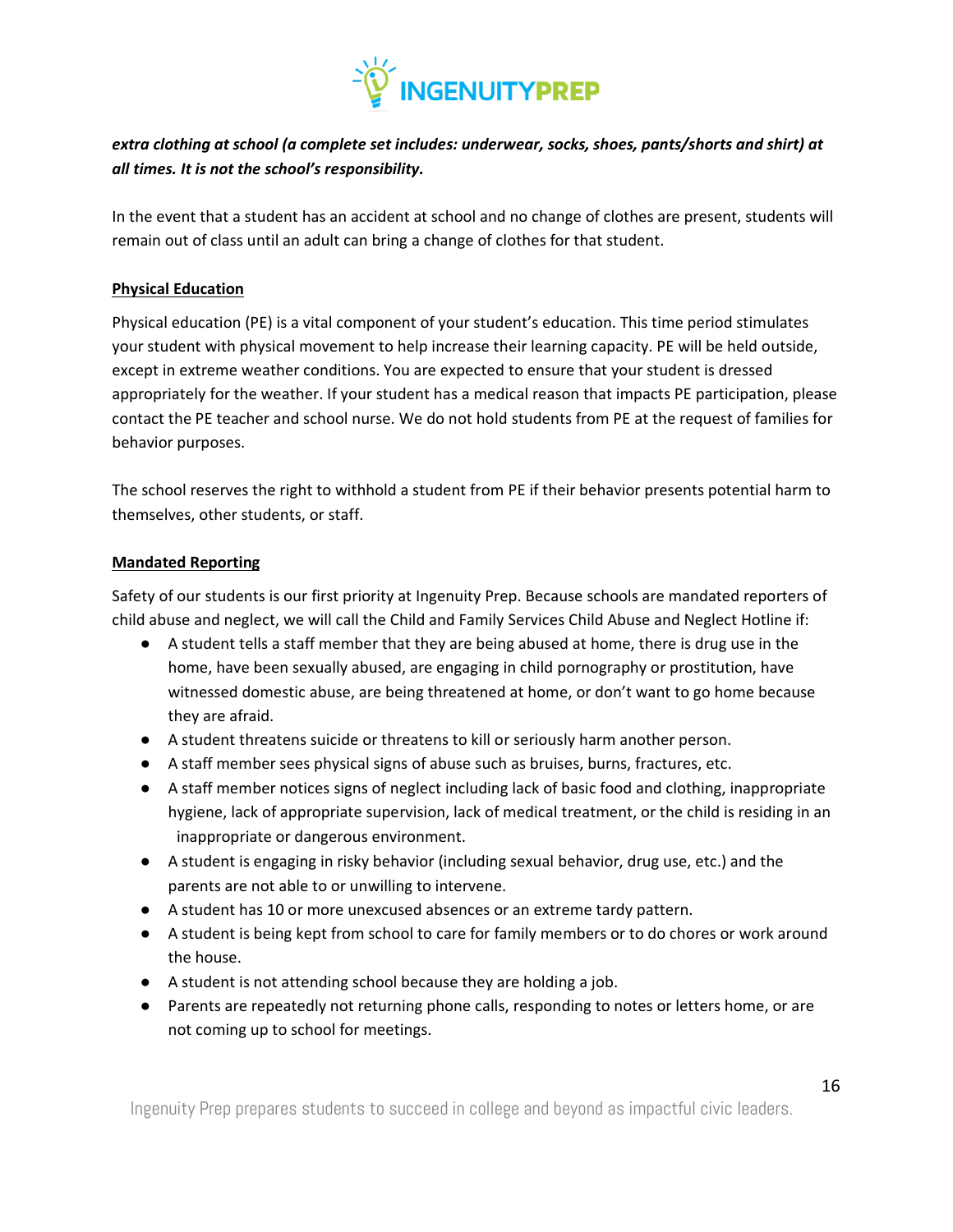

● Parents have withdrawn a student and fail to provide documentation of enrollment in another education institution within 10 days.

# <span id="page-16-0"></span>**IV. ATTENDANCE**

Daily attendance is the first step in ensuring academic success. In order to achieve at high levels, students must come to school every day and work their hardest. It is expected that your student will have at least 92% In Seat Attendance for the year. That means missing 14 or fewer days for excused *or* unexcused reasons. Ingenuity Prep's curriculum is fast-paced and ambitious and students quickly fall behind when they are absent. Excessive absences put students at significant risk for retention or for disenrollment from the campus. Please do not allow your student to miss a day of school except for serious illness.

Getting to school on time is key to your student's success. At Ingenuity Prep every minute counts. Your student will miss valuable learning time if s/he is tardy. School opens for breakfast at 7:35 AM. Students should arrive at school no later than 8:00 and will be marked tardy if they arrive after that time.

Excessive absences or tardies may cause your student to be retained in his or her current grade.

#### *Never Miss School for Appointments*

It is the family's responsibility to schedule medical and other appointments outside of school time. On the rare occasion when a student has a medical appointment during the school day, s/he should not be absent for the entire day.

#### *Consequences of Absences*

We understand that students get sick occasionally and that emergencies can occur. In order to keep the important focus on good attendance, we have established the following policies to assist families and students in maintaining the good attendance that is critical to their education.

Please be aware that the following are part of the Ingenuity Prep attendance policy:

- A phone call will be made home after each absence excused or unexcused.
- Students who reach 3 unexcused absences during the year will receive a letter from the school documenting the excessive absences.
- Students who reach 5 unexcused absences during the year will receive a phone call from the school to discuss the excessive absences.
- Students who reach 7 unexcused absences will participate in a mandatory conference with teachers and a member of the school attendance team to discuss the excessive absences.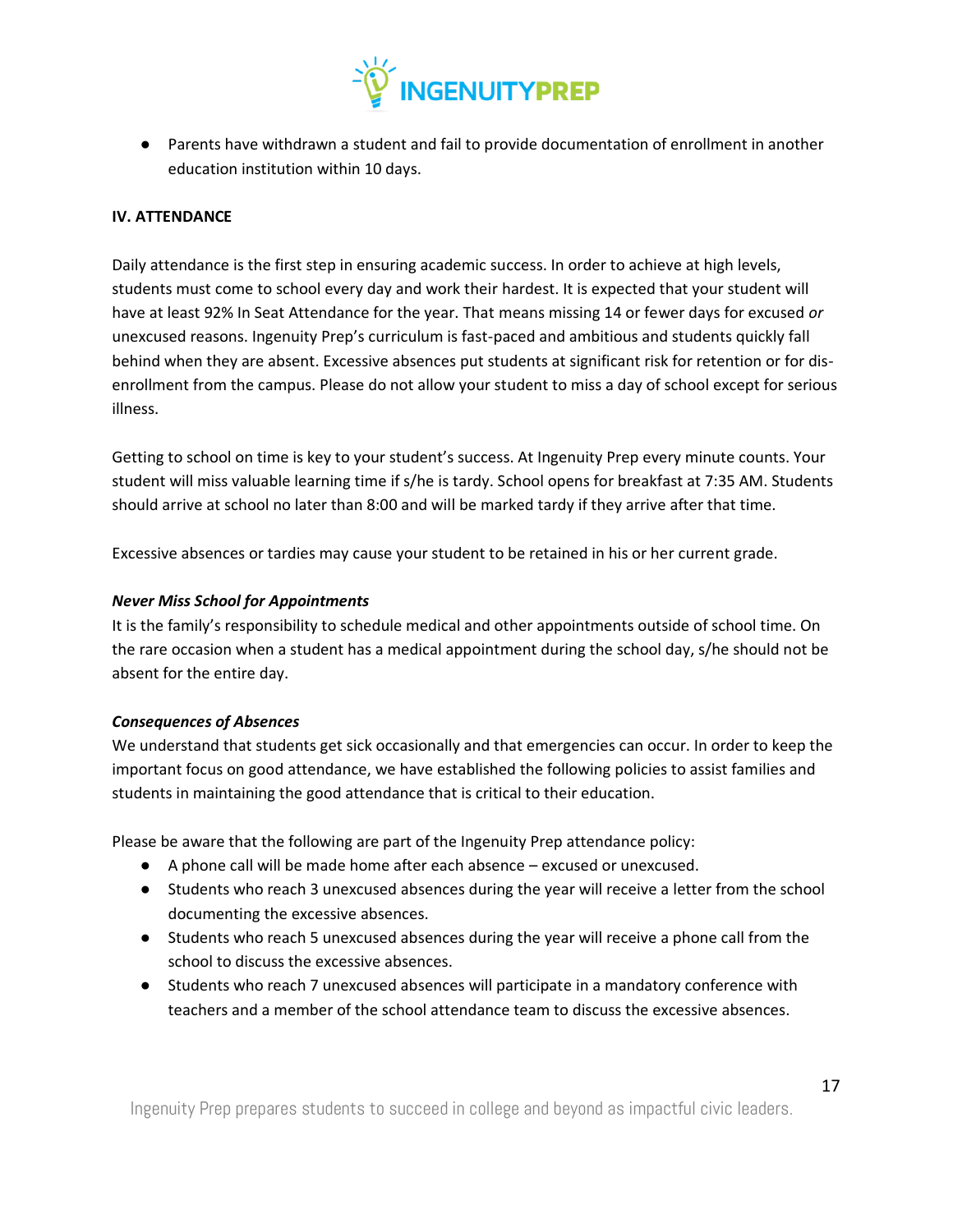

- Students who reach 9 unexcused absences receive a phone call from the school social worker and a letter documenting the student's absences and with a reminder of the school attendance policy.
- If a student has 10 or more unexcused absences (consecutive or nonconsecutive), we will report the situation to Child and Family Services. We will report the situation again if there are 15 or 20 unexcused absences.

Students with an excessive number of excused absences (10 or more days) will be reviewed for retention.

Additionally, Ingenuity Prep will follow up with the families of students who accrue multiple consecutive absences.

- A student who is absent two or more days in a row will receive a phone call from an Ingenuity Prep staff member to discuss the reason for the student's absence and how Ingenuity Prep can support the student's return to school.
- A student who accumulates five consecutive absences without a medical or court note will be reported to Child and Family Services for a safety check.

# <span id="page-17-0"></span>**COVID-19 and other Illness**

Students should remain at home if:

- He or she is experiencing any of the following:
	- Fever (subjective or 100.4 degrees Fahrenheit) or chills
	- Cough
	- Congestion
	- Sore throat
	- Shortness of breath or difficulty breathing
	- Diarrhea
	- Nausea or vomiting
	- Fatigue
	- Headache
	- Muscle or body aches
	- New loss of taste or smell
	- Or otherwise feeling unwell.
- He or she has a temperature of 100.4 or higher in the 72 hours preceding the school day
- He or she answers "yes" to any of the symptoms listed above
- A member of their household or any close contact is confirmed to have COVID-19
- A member of their household is awaiting COVID-19 test results
- The student has been in close contact with a person who tested positive for COVID-19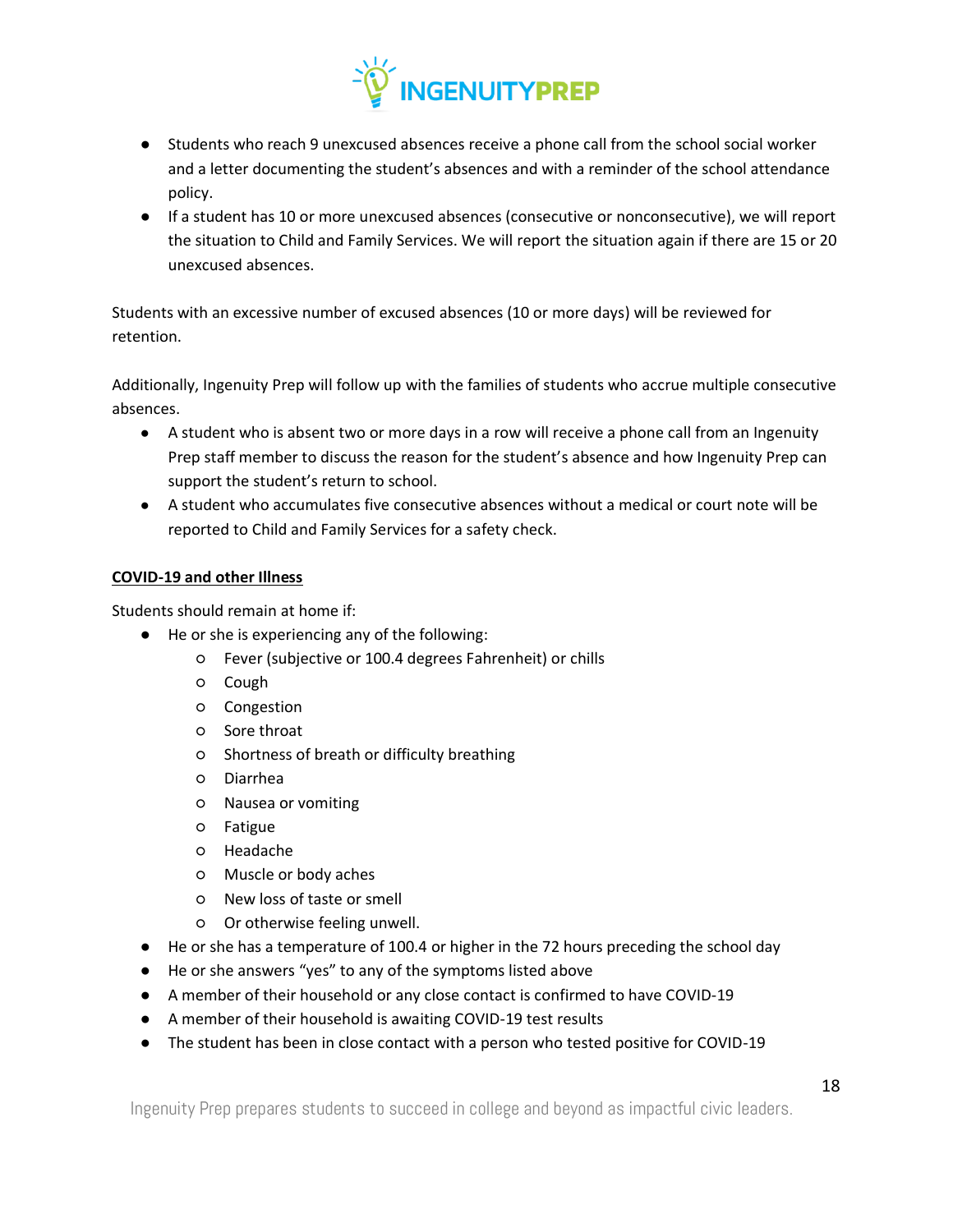

● The student has been in close contact with a person who is awaiting COVID-19 results

Students with a pre-existing health condition that presents with specific COVID-19–like symptoms may not be excluded from entering the school building on the basis of those specific symptoms, if previously evaluated by a health care provider and those specific symptoms determined to not be due to COVID-19.

If excluded, students/parents/guardians and staff should call their healthcare provider for further directions.

A student who is excluded from school for exhibiting COVID-19 symptoms must remain at home until:

- 72 hours **after** the fever has resolved without the use of fever-reducing medication (e.g., Motrin, Tylenol) and respiratory symptoms have improved; and
- At least 10 days after symptoms first appeared (whichever is later)

Or they have a negative COVID-19 test and meet standard criteria to return to school or their health care provider provides written permission for the student to return to school.

Students who are excluded from school for the above reasons will:

- be marked absent excused for the first day of their exclusion; and
- be moved to Virtual Learning for the remainder of their exclusion period, including all virtual learning attendance requirements.

# *Dismissal Criteria*

In addition to full-day exclusion, a student who was admitted at arrival but begins exhibiting symptoms that are part of the arrival health screening will be sent home early from school. Families must arrange for their student to be picked up immediately.

# <span id="page-18-0"></span>**Reporting Absences**

Families need to report all absences to the Front Office staff as soon as the need for absence is known. Additional information will be required for the absence to be excused (see below). If we do not receive notification of the absence in advance, we will call the family to ascertain the reason for the absence.

# *Excused Absences*

All absences will be reported as unexcused absences unless the school receives the following documentation:

- Doctor note specifying the excused days;
- Religious holidays, as indicated by a parent note;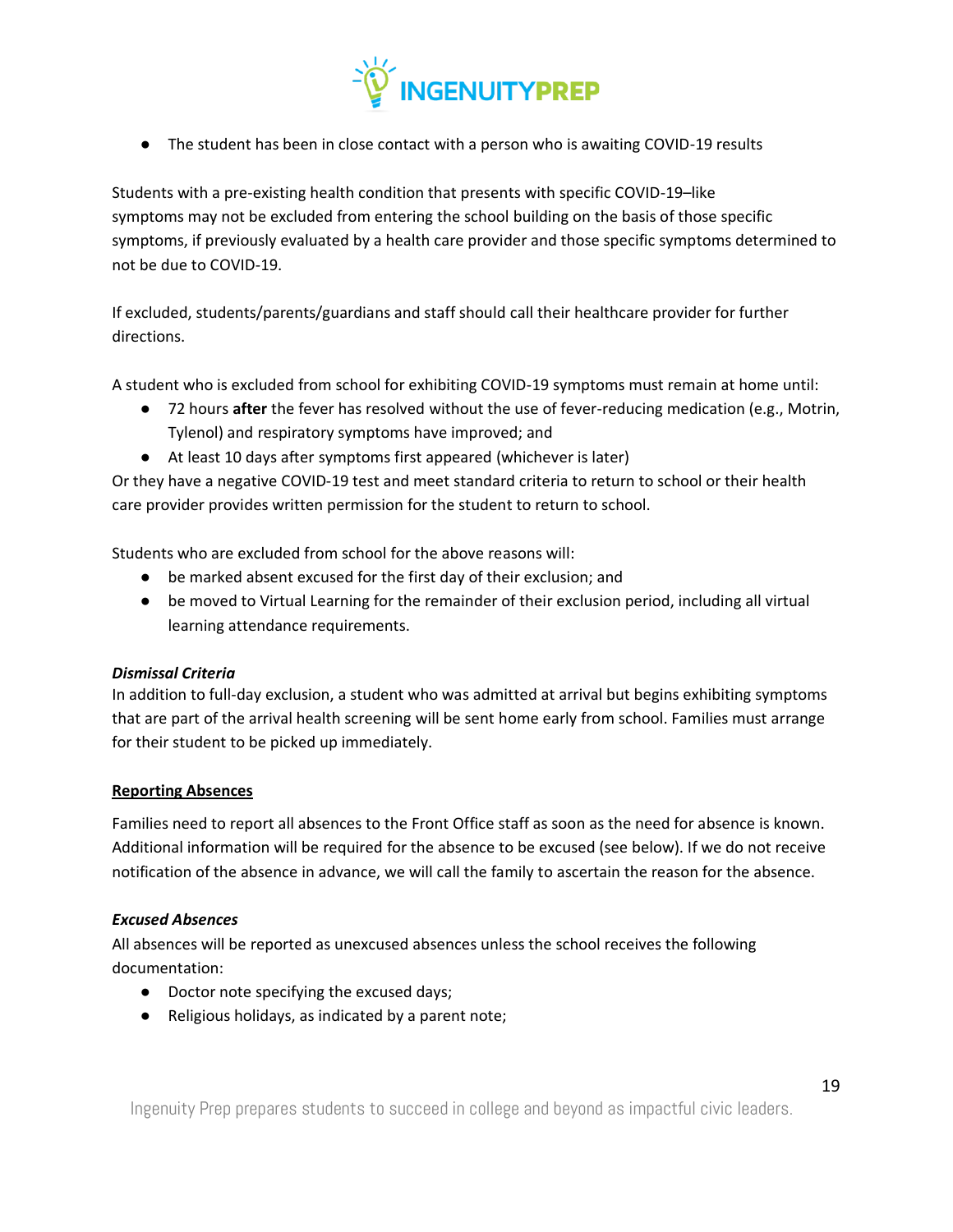

- Parent note indicating there is a family funeral the student will be excused only for the day of the funeral unless extenuating circumstances apply;
- Court documents mandating a court appearance the student will be excused only for the day(s) indicated on the court documents; or
- Parent note indicating that there is another reason for a student's absence. Up to 10 dates of absences can be excused by parent note each year. Absence dates after 10 parent notes are used are only excused with one of the other above note types.

Additionally, students will have an excused absence (full or partial day) from In-Person Learning when:

- The student does not pass the Arrival Health Screening and must return home;
- Exhibits symptoms of illness during school (including non-COVID symptoms) and is sent home by school staff;
- Their sibling or household member does not pass the Arrival Health Screening and must return home;
- Their sibling or household member exhibits symptoms of illness during school (COVID symptoms only) and is sent home by school staff.

In addition to the specific instances outlined above, the school reserves the right to determine that an absence is excused at its discretion.

# *Unexcused Absences*

All absences other than those noted above will be considered unexcused.

# *Long term*

If your student is absent for a week or more, please contact the office immediately upon learning that your student will be missing school time. Please make arrangements with your student's classroom teacher for assignment completion. Depending upon the nature of the illness or emergency, students will be responsible for keeping up with their class work. If a student is absent for any reason for 10 consecutive days without parent/guardian notification, the student may be dropped from the roster. If a student has 10 unexcused absences (consecutive or nonconsecutive), we will report the situation to Child and Family Services, as required by D.C. law.

# <span id="page-19-0"></span>**Early Dismissals**

If your student has a medical or dental appointment or a family emergency, requiring you to come to school requesting an early dismissal, please inform the Front Desk staff ahead of time. Families may not enter the building for early dismissal, due to COVID-19 precautions. Please try to arrange appointments for after school whenever possible. A student will be dismissed early only to a parent/guardian or other properly authorized and identified adult. Any adult who is not a legal guardian of a student must be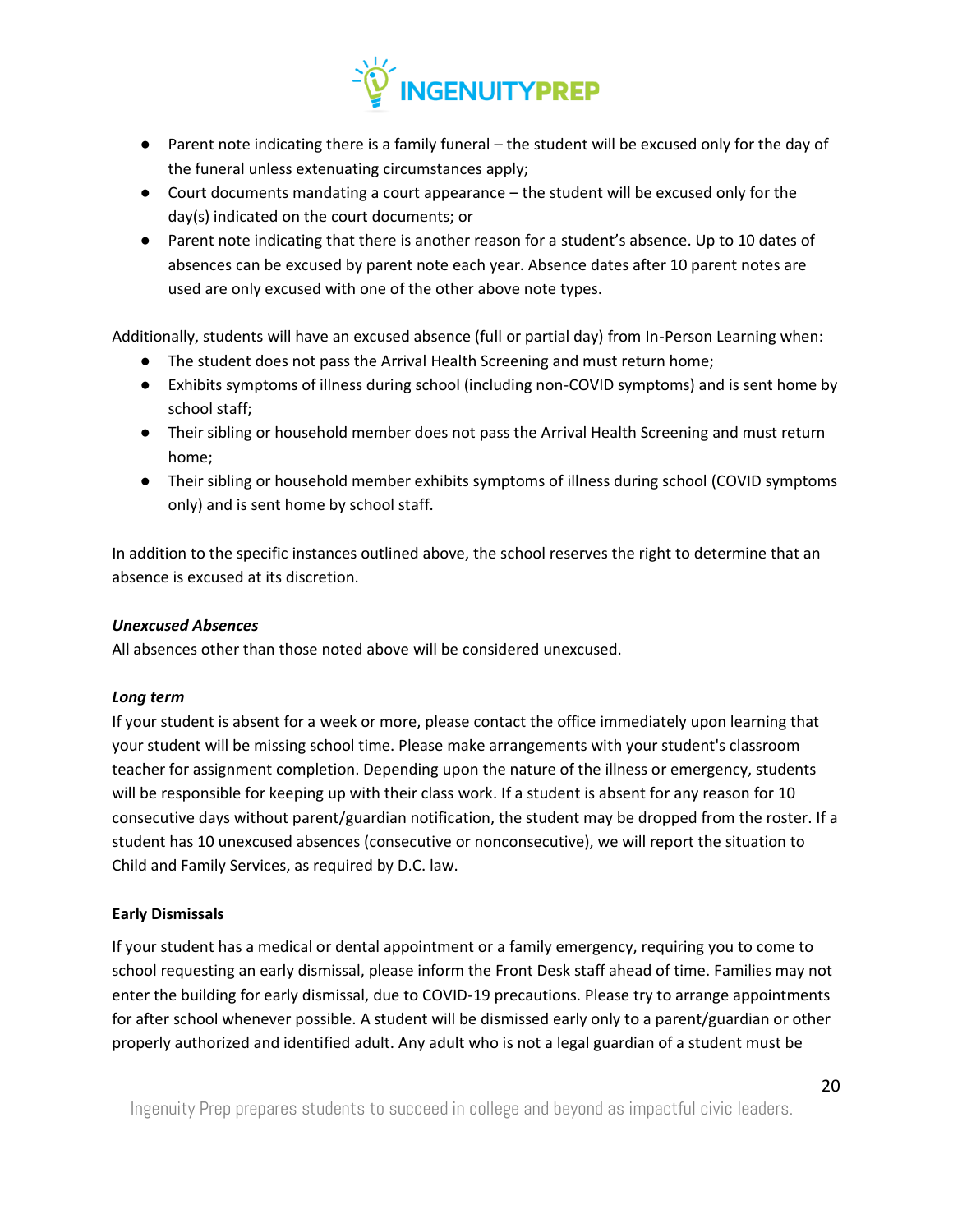

listed on the student's file as an authorized pick-up in order for the student to be dismissed. The student's dismissal time will be logged into Infinite Campus as a record of the dismissal.

# <span id="page-20-0"></span>**Educational Neglect**

Educational neglect is the failure of a parent/guardian to ensure that a student attends school consistent with the requirements of the law including, without limitation, the failure to enroll a schoolage student in an educational institution or provide appropriate private instruction; permitting habitual absenteeism from school; inattention to special education needs; refusal to allow or failure to obtain recommended remedial education services; or the failure to obtain treatment or other special education services without reasonable cause.

Upon information, reason, or belief that a school-age student who has been withdrawn from Ingenuity Prep has not been re-enrolled in a school following withdrawal from school or is not receiving private instruction, or if Ingenuity Prep suspects educational neglect for any reason, Ingenuity Prep must immediately:

- Report the issue to CFSA;
- Contact the Office of the Attorney General Juvenile Section (for students ages 5 13) or the Court Social Services Division of the Superior Court of the District of Columbia (for students over the age of 13);
- Notify the point person for attendance and truancy issues at the Office of the State Superintendent of Education (OSSE): Jessica Morffi, Jessica.morffi@dc.gov 202-727-7207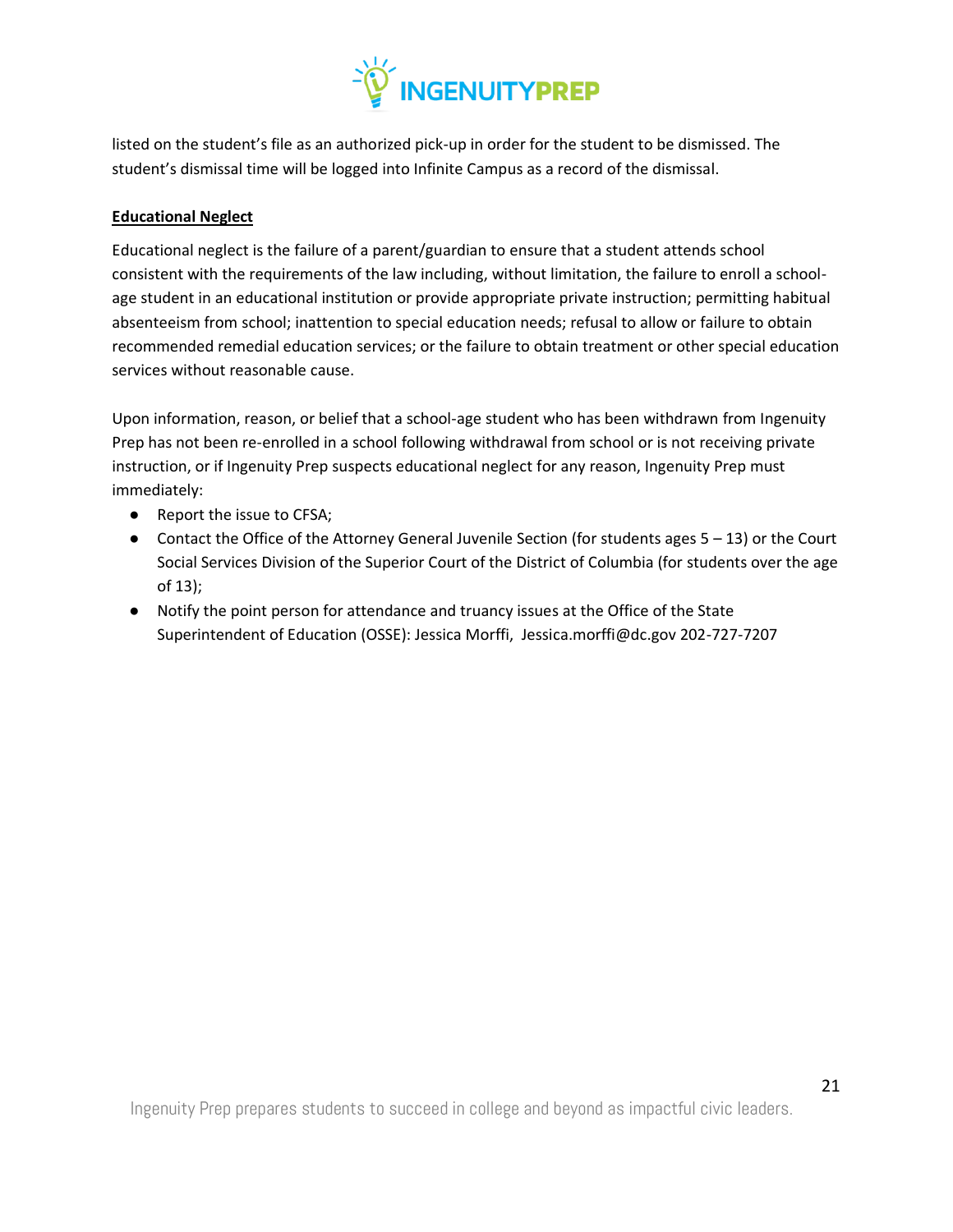

# <span id="page-21-0"></span>**V. ARRIVAL AND DISMISSAL PROCEDURES**

# <span id="page-21-1"></span>**Daily Schedule**

The daily schedule is designed to intentionally maximize student learning by increasing teacher-student time and reducing time for class transitions. In SY21-22, students will have both in person and virtual learning schedules. A sample in person schedule is below.

- 7:00 a.m. Building opens for before care.
- 7:35 7:55 a.m. Breakfast is served. Building open for non-before care students
- **8:00 a.m. – Instruction Begins.** Students are required to be in their classroom or Morning Meeting (rather than in the cafeteria or hallways), ready to learn.
- School Day ends at 3:40 p.m. After-care will continue until 6 p.m. every day.

# <span id="page-21-2"></span>**Student Arrival**

# *For All Students - Breakfast*

All students will have the opportunity to eat free breakfast from 7:35 AM to 7:55 AM.

# **This section has an update for SY21-22 in the COVID Addendum.**

# <span id="page-21-3"></span>**Pick-up/Dismissal**

Parents and guardians who arrive to pick up their student at dismissal will wait at the designated outdoor location until 3:40 PM on regular school days and 1:00 PM on early dismissal days. At this time, all students will be released from the school building for pickup by parents/guardians or authorized pickups.

Each family will be required to show their pickup authorization through the SchoolPass app accessible via smartphone or web browser to ensure the safe dismissal for each student. All adults will be required to show an authorized SchoolPass pick-up pass to a member of the Ingenuity Prep team during dismissal. If whoever is picking up your student forgets the pass, s/he will be asked to check in with the front desk staff to receive a temporary pass for the day. Please note that all guests are subject to ID check and must be listed on your student profile as an authorized pick up in order to dismiss your child. Students will not be released to an adult who is not their legal guardian without an authorization from the Front Office staff. The office team will contact the legal guardians of a student to confirm any nonlisted adult who wishes to pick up a student. Additionally, classroom teachers will refer any adult they do not recognize to the Front Office to confirm they are eligible to pick up that student from school.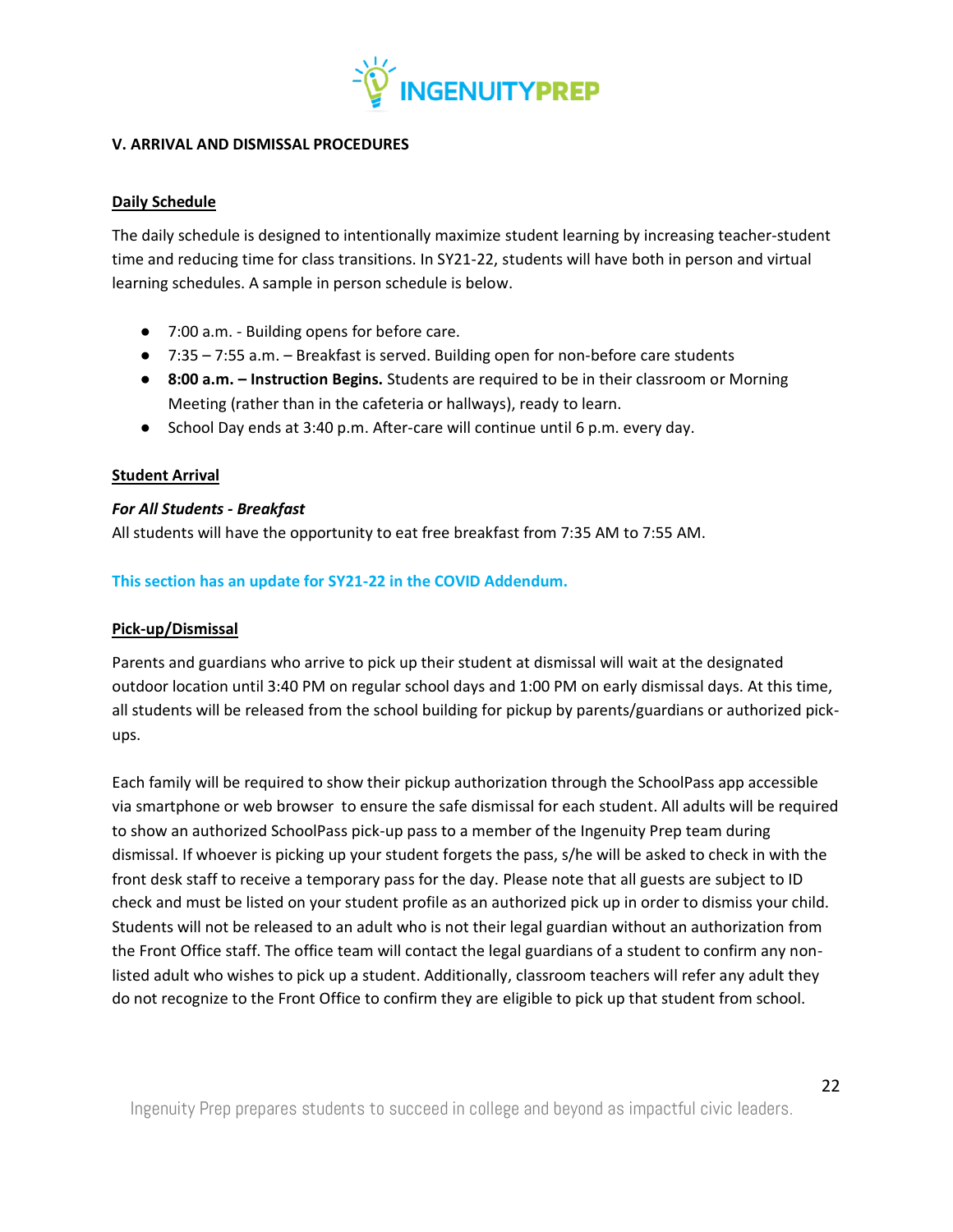

Students who are in 3<sup>rd</sup> grade or above may dismiss themselves and be noted as an authorized pick up for other Ingenuity Prep students with parent/guardian permission. When a student has a signed dismissal form on file, they will be dismissed to leave school independently at the end of the formal school day. If a student who has a signed dismissal form on file is to be sent home from school before the end of the school day (such as when the student is sent home sick), Ingenuity Prep must speak with a parent/guardian by phone or in person before the student will be released.

For all other students, Ingenuity Prep requires that an adult dismiss each student each day. Students will not be dismissed and sent outside by themselves, nor are students who are enrolled in grades below 3rd grade allowed to dismiss themselves or siblings. In rare cases when a parent or authorized adult is injured and not able to enter the building to pick up a student, they may request that an Ingenuity Prep staff member meet them outside with their student(s). These requests should be made prior to 3:00 PM and will be reviewed on a case-by-case basis, and dismissals of this type will occur after the normal dismissal period and only when there is an available staff member to accompany the student(s) outside.

#### <span id="page-22-0"></span>**Late Pick-ups**

Any student who is not picked up by 3:50 PM will be signed into after-care by their classroom teacher. Families may incur additional after-care expenses.

# <span id="page-22-1"></span>**Extended Day**

Before- and after-care services are provided by Ingenuity Prep. Registration forms are available from the Ingenuity Prep website. All payments and fees for before and aftercare services are online; Ingenuity Prep staff cannot accept cash or check as payment for before- or after-care services.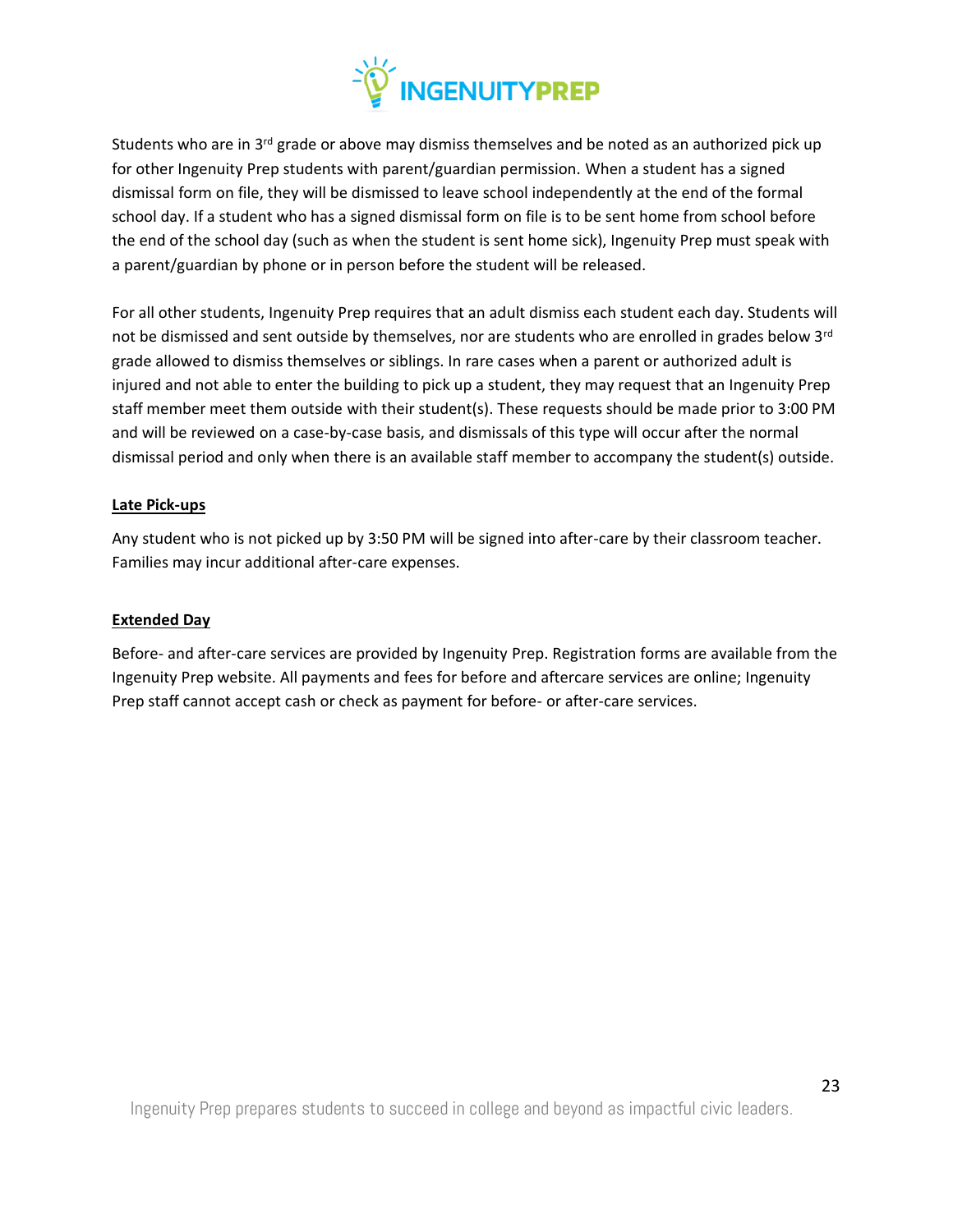

#### <span id="page-23-0"></span>**VI. STUDENT INFORMATION**

#### <span id="page-23-1"></span>**Student Records**

Legal guardians of current Ingenuity Prep students may request their student's report cards, attendance records, and behavior logs through the Front Office. Quarterly student report cards and end of year student records will not be released or transferred until all student fees have been paid. Only people listed on the enrollment form, birth certificate, or on our emergency contact form as the legal guardian will have access to student records, report cards, attendance records, and behavior logs. If parental rights have been changed by court ruling, an original copy of custody orders must be provided in order for student records to be changed.

#### <span id="page-23-2"></span>**Educational Rights**

Ingenuity Prep participates in the McKinney-Vento Act's Homeless Children and Youth Program and ensures that any student experiencing homelessness or unstable nighttime residence receives full access to educational opportunities and services. Contact a Front Office staff member to speak to the Ingenuity Prep Homeless Liaison.

#### <span id="page-23-3"></span>**Student Privacy**

Ingenuity Prep will comply with all DC regulations regarding student privacy. We respect the privacy of all parents and students in regards to student records.

# <span id="page-23-4"></span>**Health Records**

All pupils must be completely immunized or exempted before admission to any public, private, or parochial school in Washington, DC. The purpose of requiring immunization is to protect pupils from preventable communicable diseases and their medical and educational complications. It is essential that parents cooperate with the school in bringing all medical records up to date. In accordance with DC law, Ingenuity Prep shall not permit a student to attend school in-person for more than 20 school days without certification of immunization. Thank you in advance for your cooperation in helping us to protect your student.

# *Immunization, Disease and Required Number of Doses*

- 1. Diphtheria 4 doses
- 2. Tetanus 4 doses
- 3. Poliomyelitis (Oral 3 doses / Inactivated 4 doses)
- 4. Measles (Rubella) Two doses of live attenuated measles vaccine at twelve months of age or older and a second dose no sooner than 30 days after the first dose, or serological (blood test) evidence of immunity to measles.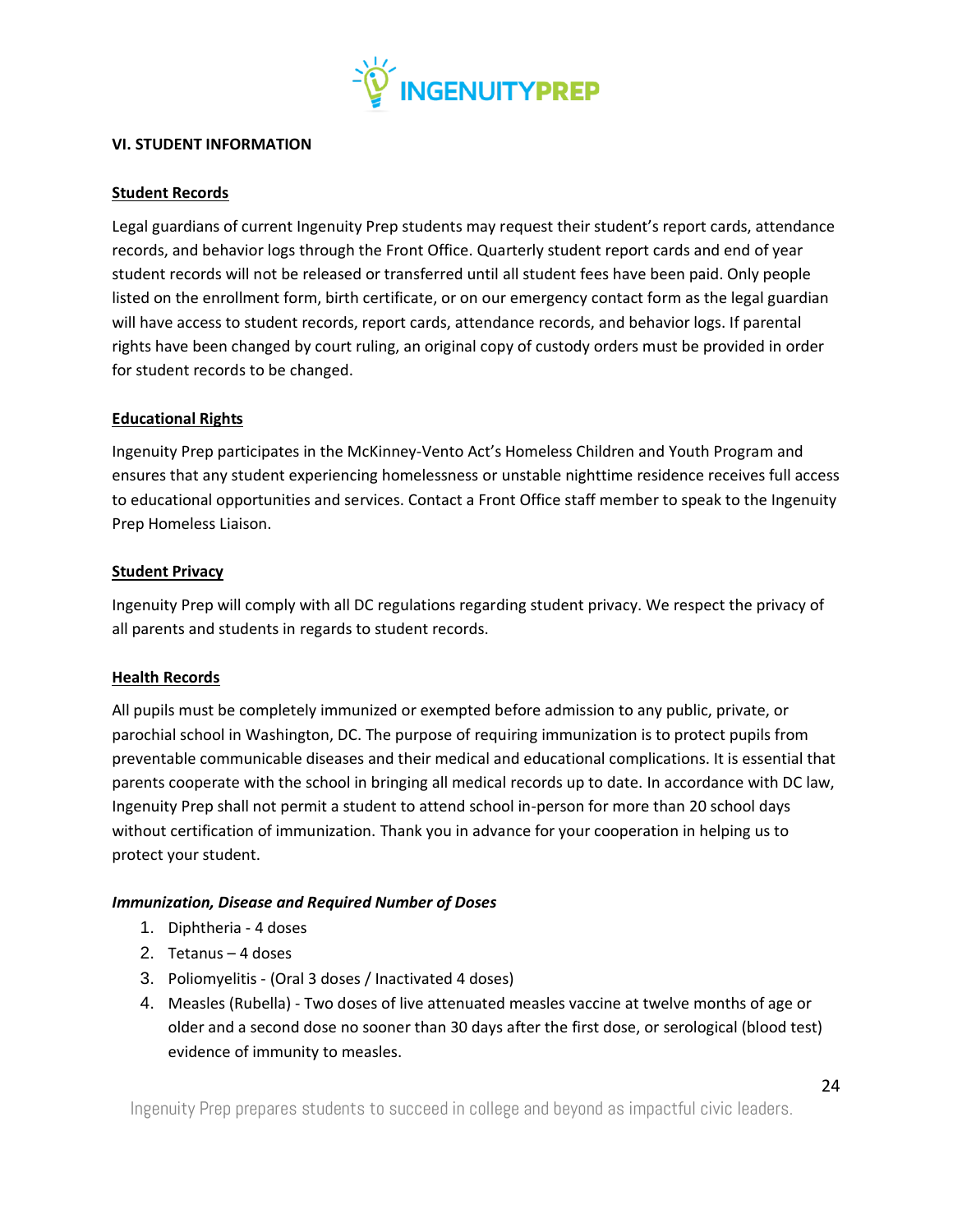

- 5. Mumps 1 dose (administered on or after the first birthday, or Physician's Verification of Disease)
- 6. German Measles (Rubella) 1 dose (administered on or after the first birthday, or a history of rubella confirmed by blood test)
- 7. Hepatitis  $B 3$  doses
- 8. Varicella (Chicken Pox) 1 dose on or after first birthday or history of disease.

Two exemptions exist:

- Religious Exemption Religious exemptions shall be submitted to the school each school year using the official DC Health Religious Immunization Exemption Certificate which may only be obtained directly at the DC Health headquarters front desk (899 North Capitol St. NE, Washington, DC 20002)
- Medical Exemption Pupils need not be immunized if a physician or their designee provides a written statement that immunization may be detrimental to the health of the student. When the physician determines that immunization is no longer detrimental to the health of the student, the medical exemption ceases to be valid and the student must be immunized. Medical exemptions shall be signed or approved by a private physician, his or her representative, or the public health authority stating that the immunization is medically inadvisable for the student.

In the event of an outbreak of a disease for which the student is exempt from the requirement to be immunized, that student will be excluded from school until a competent medical authority determines that the student may return.

# <span id="page-24-0"></span>**VII. UNIFORMS/DRESS CODE**

It is the expectation that all students come to school in *full uniform* each day. Why do we take uniforms so seriously?

- **Uniforms unite us.** We believe uniforms unite us as a community, serving as a visual reminder that we have a shared mission - to prepare students to be successful in college and beyond as impactful civic leaders.
- **Uniforms reduce distractions and clothing competition.** Uniforms reduce the likelihood that any student will be disparaged, stigmatized, or made to feel bad about his/her clothes.
- **Uniforms look professional.** When our students are well-dressed in sharp uniforms, they signal to the world that they are serious about their education - and serious about becoming strong civic leaders.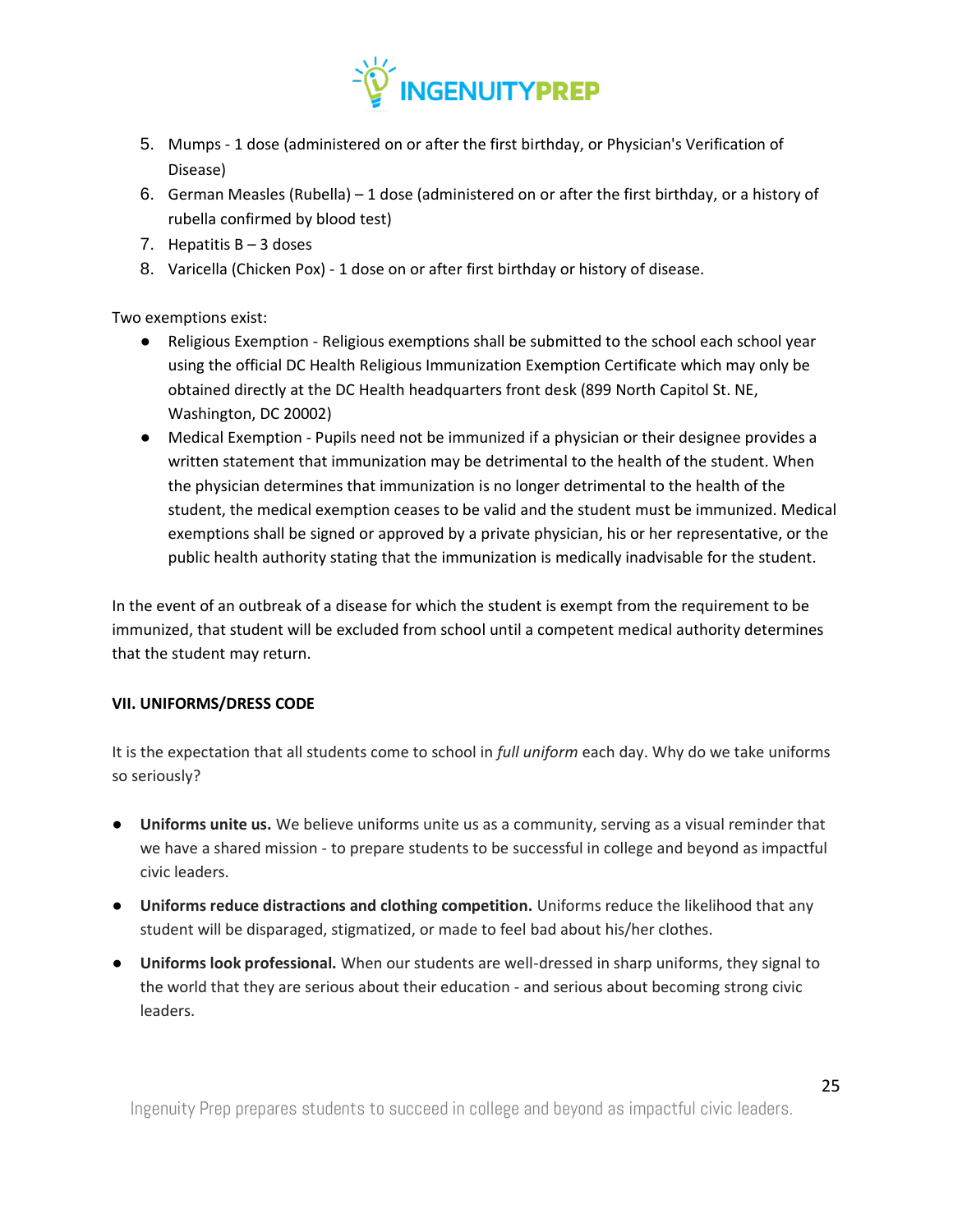

In the event that a uniform-related issue arises, Ingenuity Prep is solely responsible for making all determinations as to whether a clothing article or accessory adheres to the Uniform Guidelines. We reserve the right to make any changes to the Uniform Guidelines and the related consequences, as we determine is necessary, at any time.

See Appendix L for full SY21-22 Uniform Guide.

# <span id="page-25-0"></span>**VIII. ADMISSIONS**

#### <span id="page-25-1"></span>**Enrollment**

Ingenuity Prep is open to all students in the District of Columbia. Ingenuity Prep participates in the MySchoolDC common application and lottery process. Applications will only be accepted through the MySchoolDC process. Interested families can learn more at myschooldc.org.

#### <span id="page-25-2"></span>**Age Requirements for Admission**

Students must meet the age requirements below for their grade by September 30<sup>th</sup> of the current school year:

| Grade                 | Age |
|-----------------------|-----|
| PreK3                 | 3   |
| PreK4                 | 4   |
| Kindergarten          | 5   |
| 1 <sup>st</sup> Grade | 6   |
| 2 <sup>nd</sup> Grade | 7   |
| 3rd Grade             | 8   |
| 4 <sup>th</sup> Grade | 9   |
| 5 <sup>th</sup> Grade | 10  |
| 6 <sup>th</sup> Grade | 11  |
| 7 <sup>th</sup> Grade | 12  |
| 8 <sup>th</sup> Grade | 13  |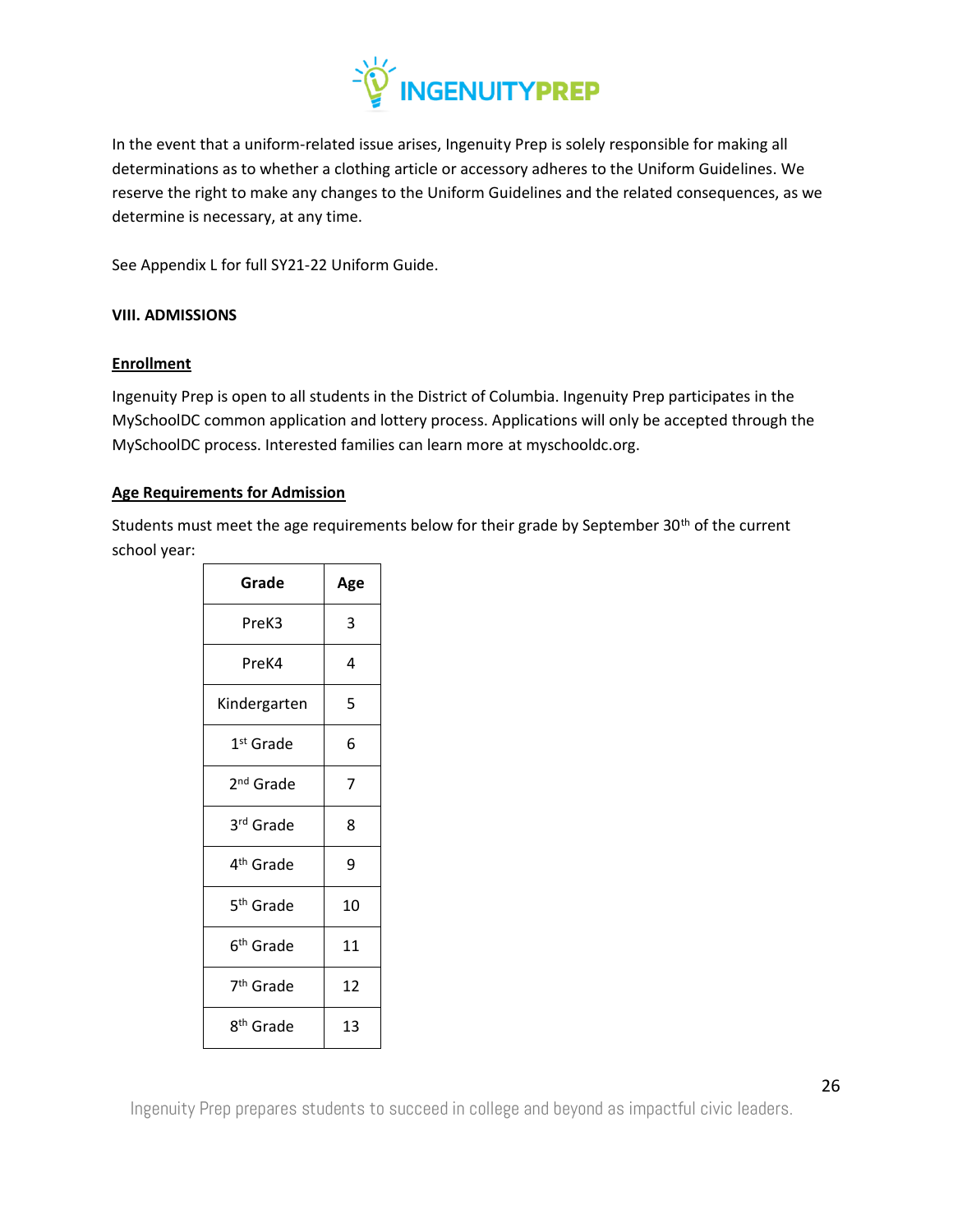

For students entering 1<sup>st</sup> Grade or above, proof of successful completion of the prior grade (as demonstrated by a report card from the prior school) may be provided if a student does not meet the age cut requirement. Additionally, report cards may be requested for students entering  $1<sup>st</sup>$  Grade or above to ensure that students successfully completed the prior grade. Ingenuity Prep reserves the right to make final determination of grade placement for students who are below the age cut-off for the grade they applied to.

# <span id="page-26-0"></span>**Lottery**

Ingenuity Prep participates in the MySchoolDC common application and lottery process. Applications will only be accepted through the MySchoolDC process. Interested families can learn more at myschooldc.org.

# <span id="page-26-1"></span>**Residency Verification**

All guardians must prove DC residency by their enrollment deadline. If there are any residency disputes, the guardian has one week to submit the additional documentation. If residency cannot be proven by this time, the student may be disenrolled. DC residency must be proven by the legal guardian. If anyone besides the birth mother or birth father is proving residency, legal documentation must be submitted proving guardianship. Ingenuity Prep may report potential non-residents to the Office of the State Superintendent of Education (OSSE) for a residency investigation upon receiving evidence that a family is not living in the District of Columbia.

Acceptable DC Residency documents are defined by the Office of the State Superintendent (OSSE), and are available at [https://osse.dc.gov/page/office-enrollment-residency-supporting-families-students.](https://osse.dc.gov/page/office-enrollment-residency-supporting-families-students) All documentation needs to include the enrolling adult's full name and full DC address, including street address, unit numbers, city quadrant, and zip code. Some documents need to meet additional criteria to be accepted for DC residency.

# <span id="page-26-2"></span>**Sibling Preference**

The DC Charter Law states that siblings of enrolled students may receive preference for admissions. Thus, if a family of an enrolled student would like a sibling to attend Ingenuity Prep, the family must submit a completed application via My School DC prior to the lottery deadline. Siblings of enrolled students will receive a preference over applicants from new families. This preference must be requested in the My School DC application and verified by Ingenuity Prep before the lottery deadline.

For application and enrollment, Ingenuity Prep defines a sibling as a child who shares a biological parent, legal guardian, or parent by marriage with a student at Ingenuity Prep, or lives in the same household as an Ingenuity Prep student with a different primary caregiver than the primary caregiver of the Ingenuity Prep student. This relationship can be shown with a birth certificate or, in cases of legal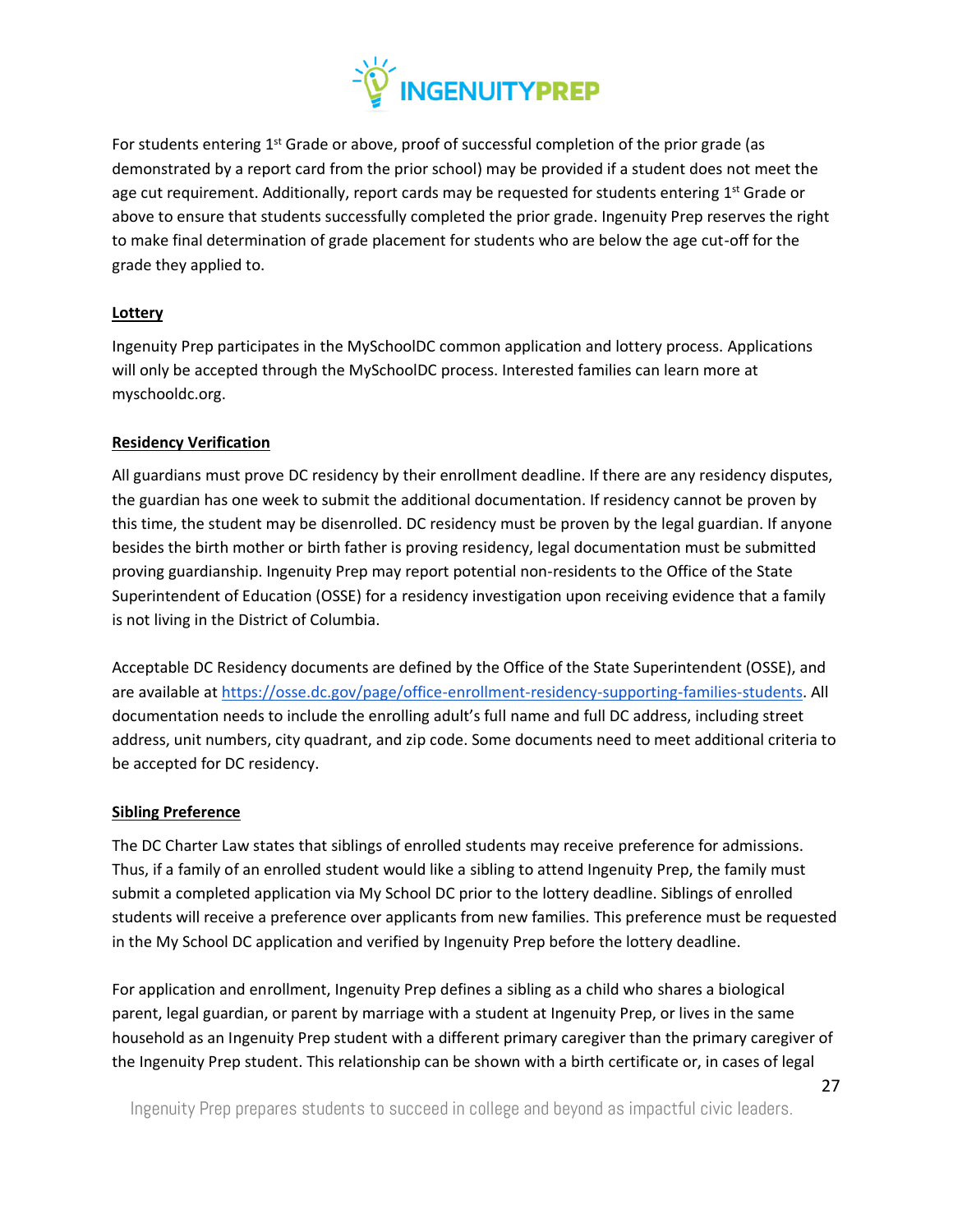

guardianship or parent by marriage, with a birth certificate in combination with marriage certificate or court documentation in order for Ingenuity Prep to verify the sibling preference. Students who request sibling preference due to sharing a household but not caregivers must demonstrate their shared address using documents that are acceptable for DC Residency Verification. Please note that, in the event that documents that prove shared legal guardianship or meet DC Residency Verification requirements are not available, sibling preference may be denied. Siblings of currently-enrolled (returning) students will receive first priority in the lottery. Siblings of newly-accepted or newly-enrolled students will receive second priority in the lottery. If a student applies through the common lottery with a sibling preference, Ingenuity Prep reserves the right to deny the preference when appropriate documentation is not provided. If a sibling preference is denied, the student's application will remain in the lottery with other non-sibling applicants.

# <span id="page-27-0"></span>**Other Preferences**

In accordance with federal and D.C. regulations, Ingenuity Prep gives admissions preference to the students of staff and school founders. The use of these preferences, however, may constitute only a small percentage of the student body.

Child of staff preference is available to the children of all employees who have a signed offer letter for the year their student is applying to attend Ingenuity Prep. In the event that offer letters have not been generated at the time of application, staff preference will be granted when the staff member is in good standing. Staff preference is available to students when the qualifying Ingenuity Prep staff member is eligible to enroll the student under DC Residency requirements *or* the staff member is married to an adult who is eligible to enroll the student under DC Residency requirements. Enrollment based on children of staff preference may not exceed 10% of the total student population.

Child of founders preference is available to the children of all Ingenuity Prep SY13-14 employees and board members, when is available to students when the qualifying Ingenuity Prep founding staff member or board member is eligible to enroll the student under DC Residency requirements *or* the founding staff member or board member is married to an adult who is eligible to enroll the student under DC Residency requirements. Enrollment based on child of founders preference may not exceed 10% of the total student population or 20 students, whichever is less.

# <span id="page-27-1"></span>**Waiting List(s)**

Ingenuity Prep participates in the MySchoolDC common application and lottery process. Waitlists are managed through the MySchoolDC website. Interested families should visit myschooldc.org to learn more.

#### <span id="page-27-2"></span>**Re-enrollment**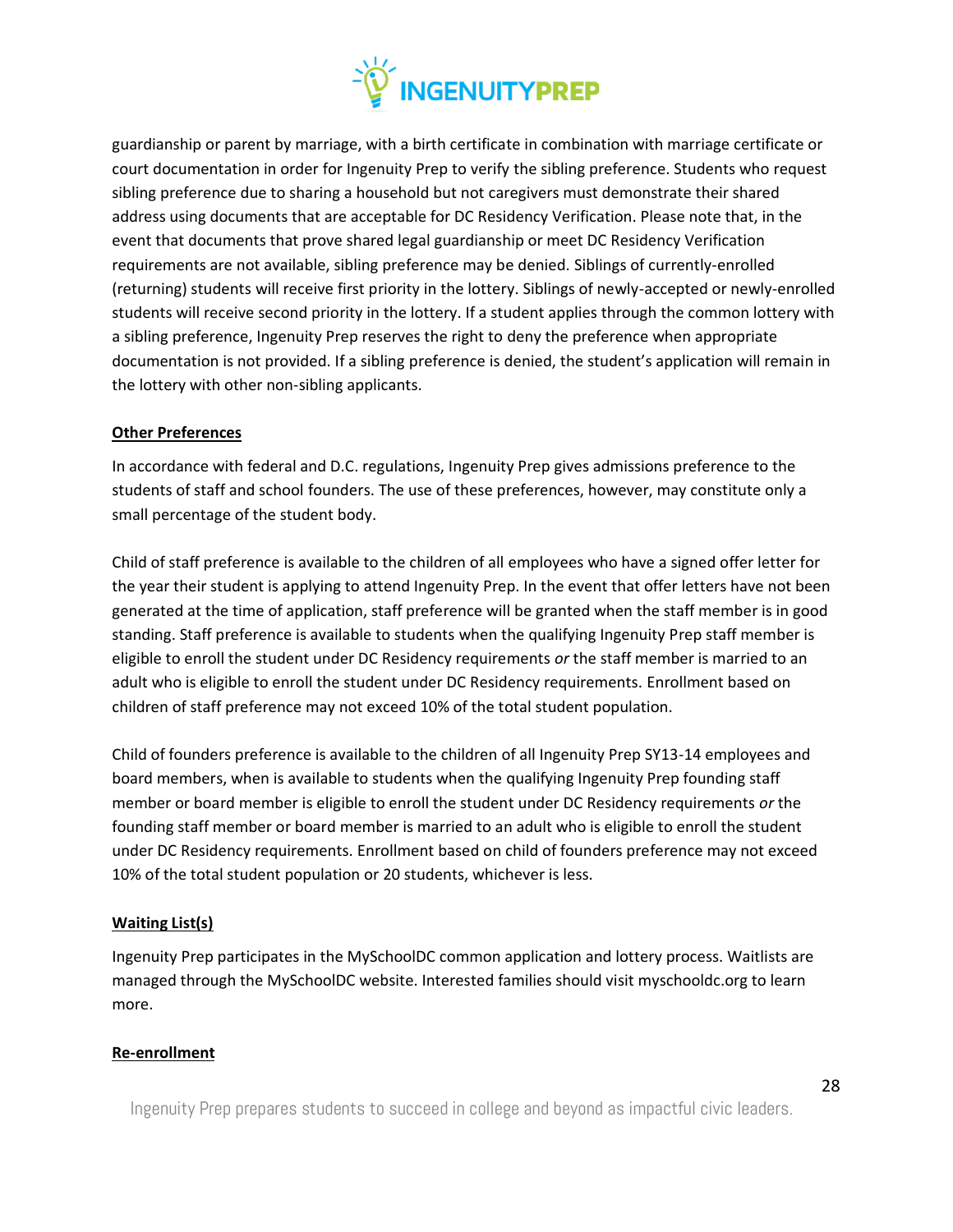

Parents are required to re-enroll their student each spring for the following school year and, by DC law, must submit annual proof of residency. The re-enrollment process at Ingenuity Prep begins on the day that MySchoolDC lottery results are released and concludes on May 1. A student's place at Ingenuity Prep for the following year is not secure until all required paperwork has been completed. A student whose paperwork is incomplete at the day of the deadline may forfeit their seat for the following school year.

Families who miss the re-enrollment deadline but wish to enroll their students should contact a member of the Front Desk team as soon as possible. Ingenuity Prep will maintain a re-enrollment waitlist for families who request a seat. Available seats will be offered to students on the re-enrollment waitlist before being offered to new students. The re-enrollment waitlist will include a preference for siblings of students who have completed re-enrollment or with an active offer of re-enrollment. After the sibling preference is applied, seats will be offered on a first-come, first-served basis.

Ingenuity Prep begins accepting applications for new students in mid-December, with a lottery date in March. Siblings of current Ingenuity Prep students receive preference in the admissions process/lottery. Please see the definition of siblings above.

# <span id="page-28-0"></span>**Dis-enrollment**

If you find that you need to dis-enroll your student for any reason, including relocating outside of Washington DC, please follow the below steps:

- 1. Notify the Front Office staff of your intent to dis-enroll him or her.
- 2. Schedule a meeting with the CEO or his/her designee to discuss your reason for leaving and to fill out the Dis-Enrollment Form.
- 3. If necessary, complete a Records Request Form in the Front Office. Student records files can take up to 3 business days to compile.

If a student leaves the school before the Disenrollment Form has been submitted to the Front Office, those absences will be marked as unexcused. In addition, student records will not be released to a new school without parental consent, which is given on the Disenrollment Form.

It is important to make this decision with great care. Once a student has disenrolled, returning to Ingenuity Prep requires that a new application be submitted through the MySchoolDC lottery. Former students do not receive preference in the lottery or on the waitlist.

# <span id="page-28-1"></span>**No-Show Policy**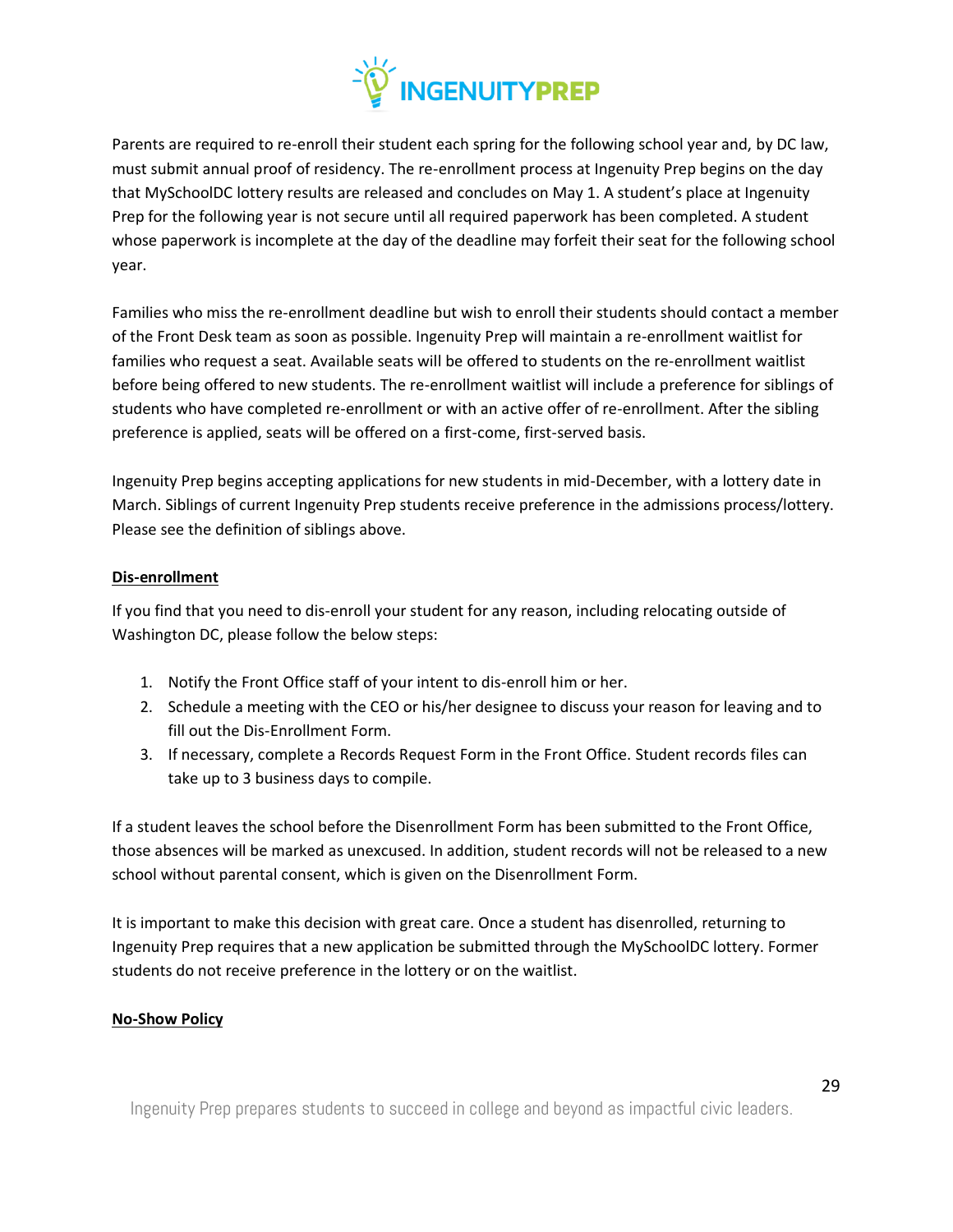

Ingenuity Prep is committed to open enrollment for all students who are residents of D.C. and making offers to waitlisted students in a timely fashion. As such, students who are no-shows at the beginning of the school year may forfeit their enrollment at Ingenuity Prep.

A no-show is a student who misses three or more of the first 5 days of school or 5 or more of the first 10 days of school without a parent or medical note. If your student will not be able to start school on time or will miss several days in the first two weeks, please be sure to communicate the reason for the absence to the Front Desk team as soon as possible.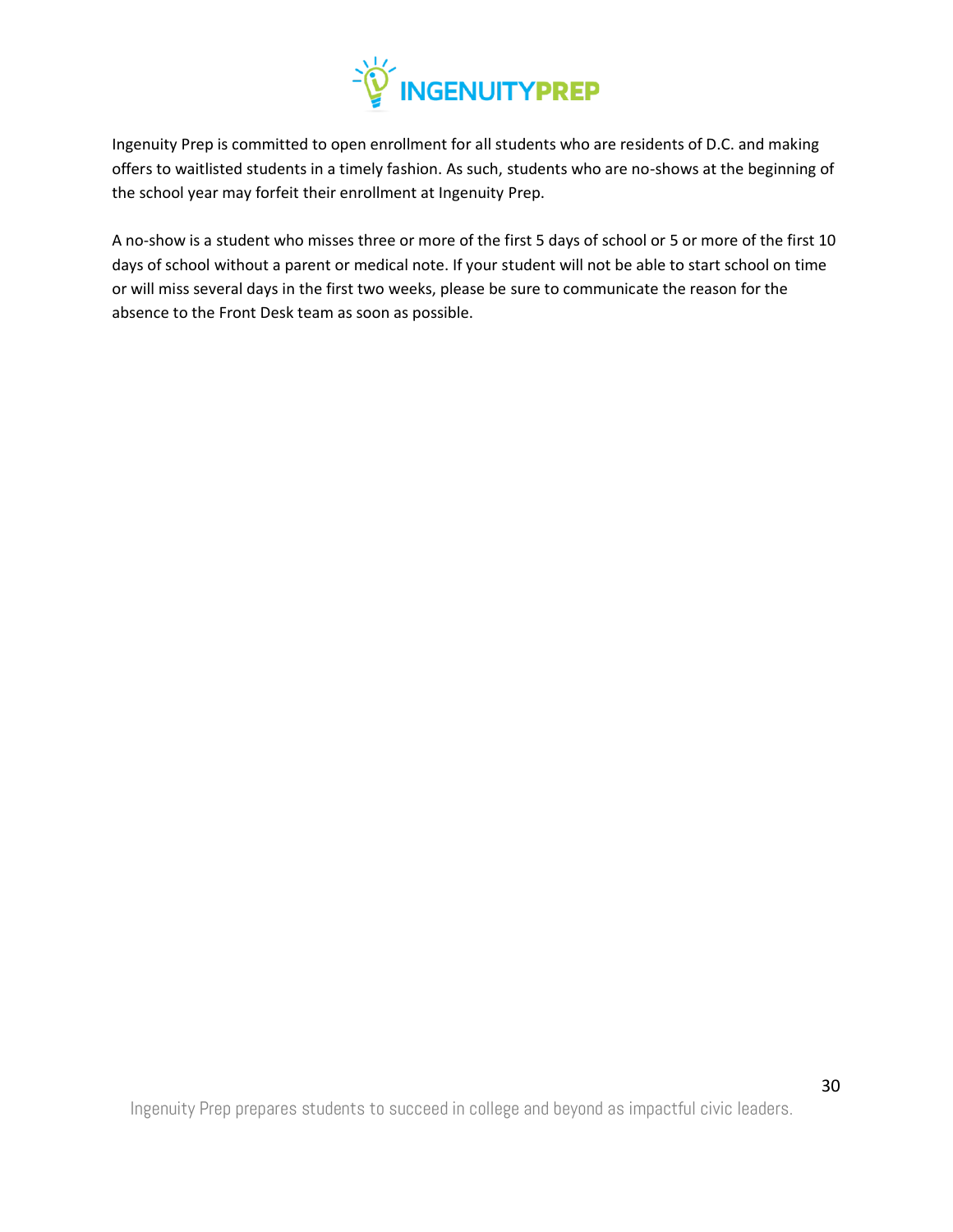

#### <span id="page-30-0"></span>**IX. SCHOOL CLOSINGS AND EMERGENCIES**

#### <span id="page-30-1"></span>**Snow Closings and Inclement Weather Policy**

#### *One and Two Hour Delays*

- If DCPS opens 1 hour late, Ingenuity Prep will open at 8:35 am. for breakfast and instruction will begin at 9:00 am. Before care will not be provided.
- If DCPS opens 2 hours late, Ingenuity Prep will open at 9:35 am. for breakfast and instruction will begin at 10:00 am. Before care will not be provided.

#### *Emergency School Closings*

- If DCPS is closed, Ingenuity Prep will be closed.
- If DCPS is open, Ingenuity Prep is open.
- If Ingenuity Prep needs to open, close, delay an opening, or close early when DCPS does not, we reserve the right to do so. Please watch channels NBC 4, ABC 7, and News Channel 8 for Ingenuity Prep closings or delays.
- In addition to local news stations, Ingenuity Prep will report closings through a robocall to all families, on the ingenuityprep.org website, via a SignalKit announcement, on our Twitter feed, and on our Facebook page.
- If the weather or road conditions in your neighborhood precludes you from getting your student to school, please notify the school as soon as possible.

# *Emergency Early Dismissal*

● If DCPS has an early dismissal: Ingenuity Prep may not dismiss at the same time as DCPS. Call (202) 562-0391 or refer to the school's website, Twitter, or Facebook pages.

#### *Non-emergency Closings*

● If DCPS has an early dismissal or closure due to non-emergency situations (i.e. Parent Teacher conferences) Ingenuity Prep may not dismiss at the same time as DCPS. Call (202) 562-0391 or refer to the school's website, Twitter, or Facebook pages if you have any questions.

# <span id="page-30-2"></span>**Student Life Safety Procedures**

# *Emergency Contact Information*

Access to up-to-date contact information at all times for each student is essential to our students' safety. In the event of an emergency, the Front Office will call an ambulance before calling the parents/guardians. Emergency medical forms for each student are on file in the event of an emergency. Parents/guardians should ask to review their student's medical forms if they have questions or need to make changes.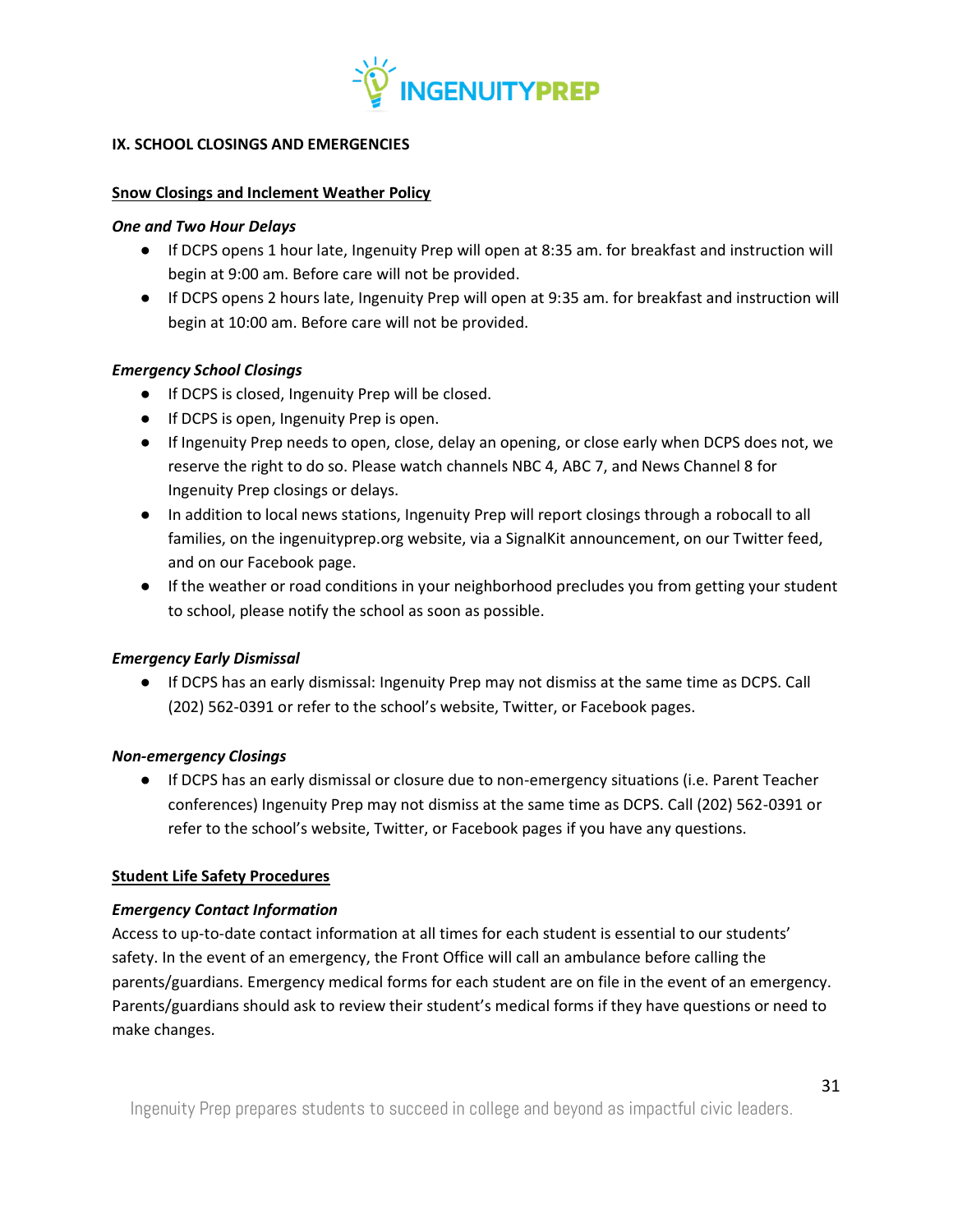

# *Security*

To maximize time for student learning and development, Ingenuity Prep will be a safe, orderly, and organized school. School-wide expectations for student and adult behavior will be clear and actions taken will be consistent, respectful, and developmentally appropriate. A staff member will be at the reception desk or in the lobby from 7:00 am to 6:00 pm each day to properly direct any visitors.

# <span id="page-31-0"></span>**Emergency Contingency Plan**

In the event of an emergency (e.g., a lock-down or evacuation of the building) our main concern is the safety of our students and staff. Parents will be called and notified as to the status of the situation, location of their student, and status of the scheduled activities for the day as soon as possible given the situation. It is of utmost importance that we have correct contact information at all times. If your phone numbers change, please notify the Ingenuity Prep Front Office and a staff member will update our records.

If the campus must be evacuated, all students on the back hallway will exit out of the rear of the building and will gather on the back parking lot. All students on the front hallway will exit out of the front of the building and will gather on the near sidewalk immediately north of the school building.

#### <span id="page-31-1"></span>**Fire Drills**

Fire drills are conducted monthly to prepare staff and students for a safe and orderly evacuation of the building in case of an emergency.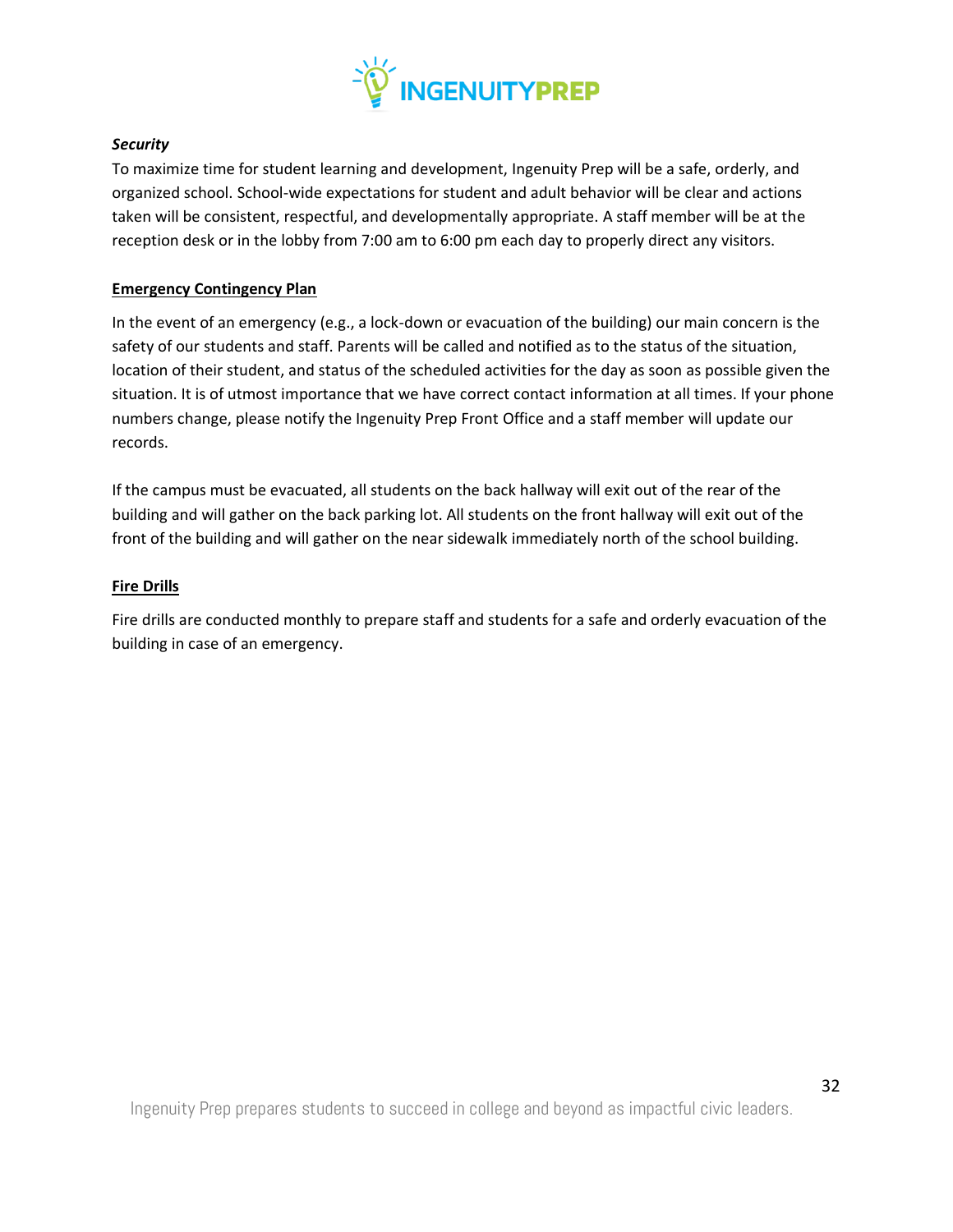

# <span id="page-32-0"></span>**X. SUPPORTING STUDENTS AND FAMILIES**

# <span id="page-32-1"></span>**Promotion Criteria**

#### **PreK Policy**

Ingenuity Prep does not retain students in PreK-3 and PreK-4.

# **K-4 Policy**

In grades K-4, in determining whether a student will be promoted to the next grade or retained in the current grade, the key factor is whether or not the student is reading on grade level according to Ingenuity Prep's key benchmarks for each grade. In K-4, we will use the end-of-year grade level Fountas and Pinnell (F&P) score to make this determination. Our retention/promotion policy is as follows:

# ● **Guaranteed Promotion**

- Promotion is guaranteed if the student has achieved or exceeded the end-of-year F&P grade-level benchmark (see below).
- **Likely Promotion**
	- In Kindergarten, students that fall within two reading levels of the grade level F&P benchmark will also likely be promoted.
	- In grades 1-4, students that fall within three reading levels of the grade level F&P benchmark will also likely be promoted.

# ● **Likely Retention**

- In Kindergarten, students falling three or more reading levels below the grade level F&P benchmark will likely result in retention.
- In grades 1-4, students falling four or more reading levels below the grade level F&P benchmark will likely result in retention.

| Grade | Guaranteed<br>Promotion<br><b>Benchmark</b> | <b>Minimum</b><br><b>Promotion</b><br><b>Benchmark</b> | <b>Likely Retention</b><br><b>Benchmark</b> |
|-------|---------------------------------------------|--------------------------------------------------------|---------------------------------------------|
| К     |                                             | В                                                      | A or below                                  |
| 1st   |                                             | G                                                      | F or below                                  |
| 2nd   | м                                           |                                                        | I or below                                  |
| 3rd   | D                                           | М                                                      | L or below                                  |

# **EOY Independent Reading Level Benchmarks for Fountas and Pinnell**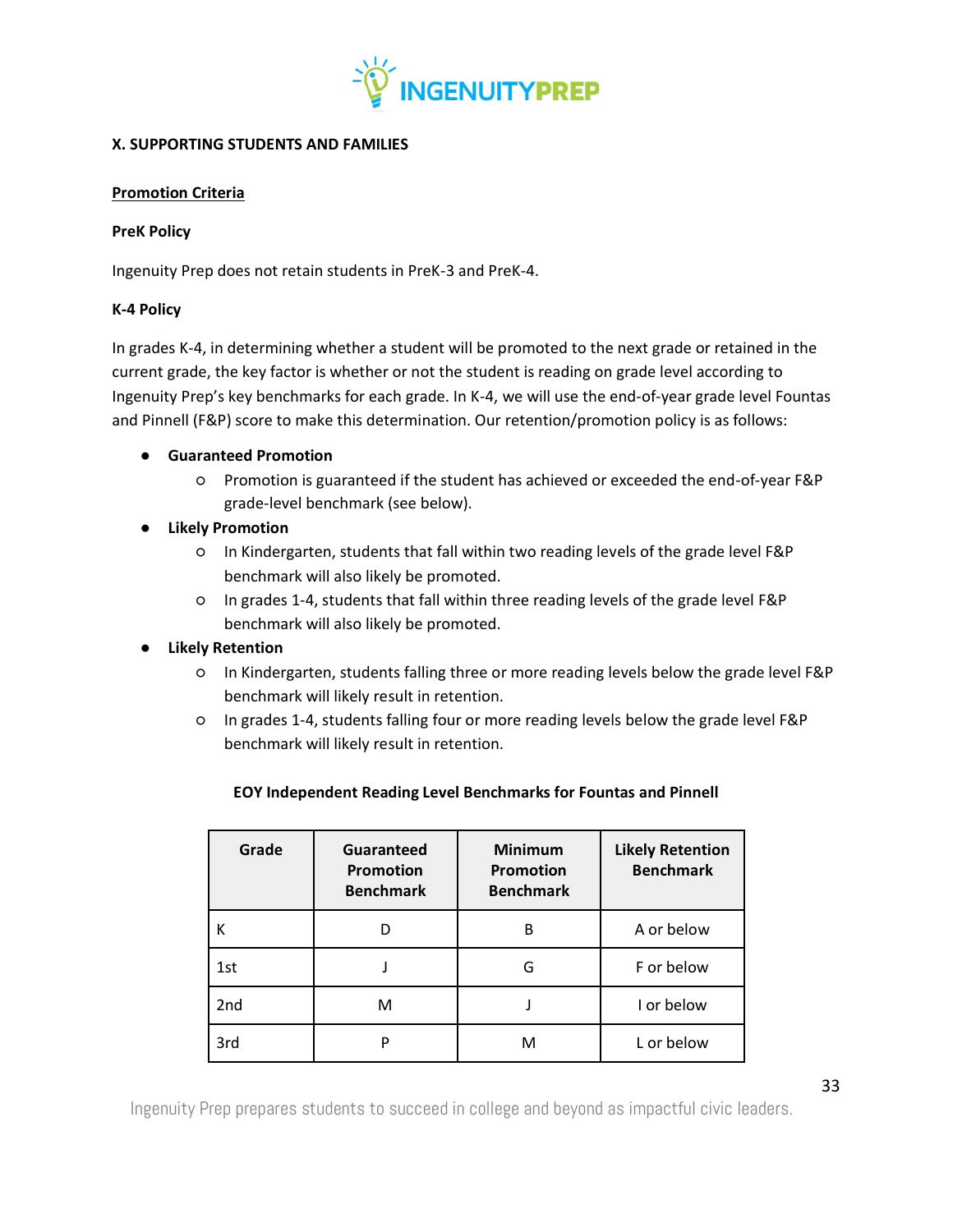

| 4th |   | P | O or below |
|-----|---|---|------------|
| 5th | ν |   | R or below |
| 6th |   |   | U or below |
| 7th |   | w | V or below |
| 8th |   | W | V or below |

We generally consider these extenuating factors to be strong enough to make an exception to our retention policy:

- Student has an IEP and is meeting or making adequate progress toward the outlined goals
- Student has already been retained once in the last four years.
- Student has not met the end-of-year reading benchmark but has scored above the 50th percentile on at least 3 of 4 Interim Assessments.

# **Middle School (5th-8th) Policy**

In our Middle School Academy, an average of 70% or higher is considered passing, while a grade of 69% or lower is considered failing. In determining whether a student will be retained in the current grade, the key point is whether the student has earned passing grades of 70% or higher in the core classes. In 5th-8th grade, there are four core classes: ELA, Math, History, & Science. Our retention/promotion policy is as follows:

- **Guaranteed Promotion**
	- A student will be promoted if they pass all academic classes (70% cumulative average or higher).
- **Likely Promotion**
	- A student is likely to be promoted if they fail 1 class. If the class the student has failed is ELA, the student must also demonstrate that they are reading within two levels of the grade level goal according to the STAR assessment.
- **Likely Retention**
	- A student will likely be retained if they fail 2 or more academic classes (69% cumulative average or lower based on the average of all four quarters.

We generally consider these extenuating factors to be strong enough to make an exception to our retention policy:

● Student has an IEP and is meeting or making adequate progress toward the outlined goals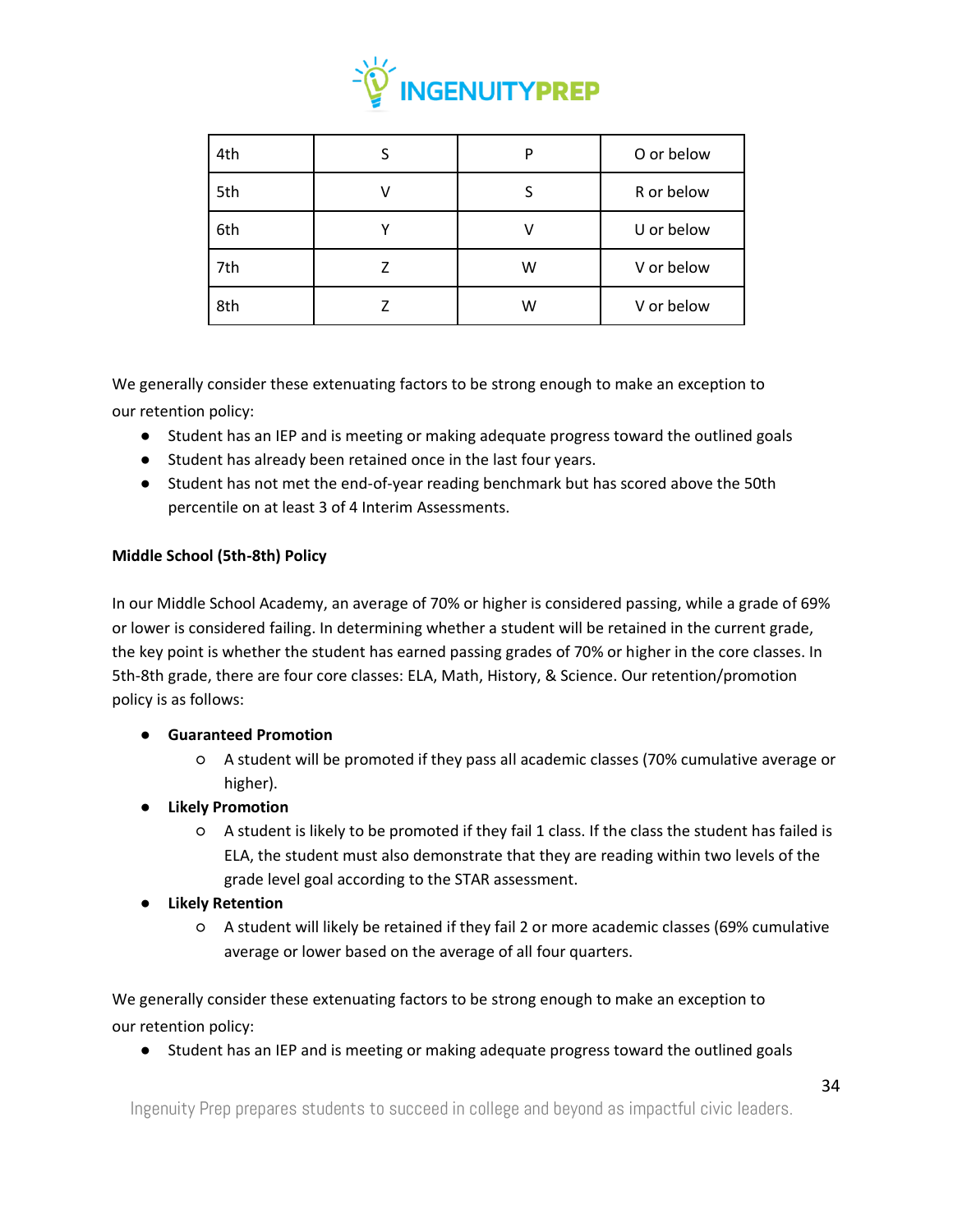

● Student has already been retained once in the last four years

In these special cases, the following factor is considered to reach a final decision:

| Factors That Will Likely Lead to Retaining a | <b>Factors that Might Lead to Promotion by</b> |
|----------------------------------------------|------------------------------------------------|
| <b>Student</b>                               | <b>Exception</b>                               |
| Reading more than one year below grade       | Reading at or above grade level based on       |
| level based on the STAR assessment, with     | $\bullet$                                      |
| "grade level" meaning the grade the          | the STAR assessment, with "grade level"        |
| student would be in next year if             | meaning the grade the student would be         |
| promoted.                                    | in next year if promoted.                      |

# <span id="page-34-0"></span>**Students with Disabilities**

If a student is consistently not making progress toward their IEP goals, the IEP team should meet at least once throughout the year to adjust services to better meet the student's needs. If the student fails to make adequate progress and is being considered for retention, the IEP team should meet to determine the best path. For retained students, the team should meet again before the start of the next school year to review the IEP and make the necessary revisions.

# <span id="page-34-1"></span>**Communicating Retention/Promotion in Doubt to Parents and Students**

We believe in communicating early and often with families of students who are at risk of nonpromotion. Our hope in doing so is that early communication will lead to families and students making adjustments that lead to students succeeding and earning promotion to the next grade. In cases where a student is ultimately retained, clear communication throughout the year ensures the decision feels fair and comes as no surprise. At a minimum, parents of promotion in doubt students will receive a letter informing them of their child's status at the end of each quarter, starting at the end of quarter 2. Final retention decisions will be made and communicated at the end of quarter 4 Interim Assessments.

# <span id="page-34-2"></span>**Ongoing Monitoring & Intervention**

Teachers and instructional leadership will, on an ongoing basis, monitor students' performance data to gauge promotion and retention probability. Students in danger of retention will receive "deep dive" analysis and intervention planning with the school's Student Support Team (SST). In early spring, Ingenuity Prep will notify parents of students who are candidates for retention. By the end of the school year, final retention decisions will be made and communicated to parents.

# <span id="page-34-3"></span>**IEPs and Special Education**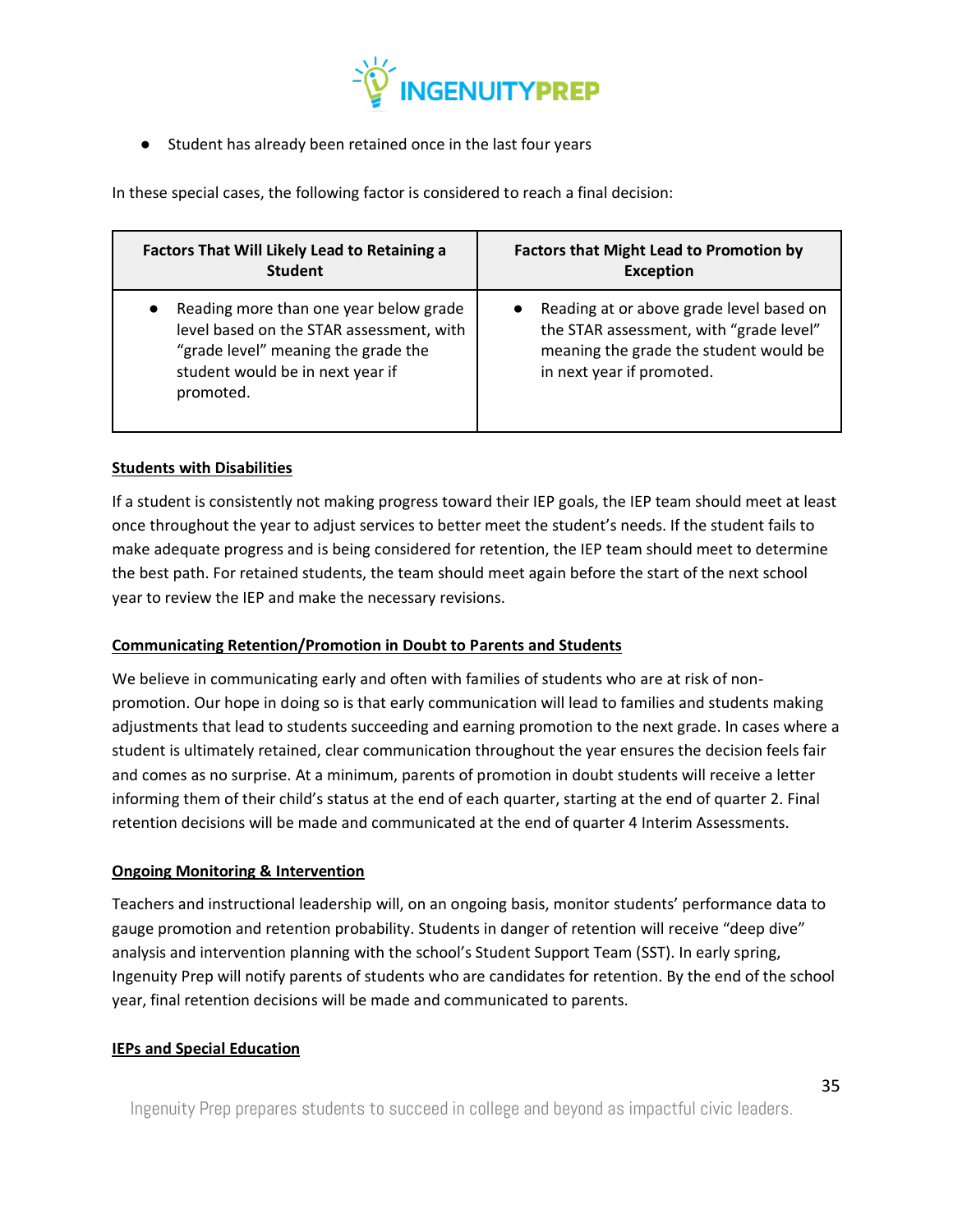

# *Introduction*

Ingenuity Prep is committed to providing students with disabilities with a free and appropriate public education (FAPE). In accordance with Federal and District of Columbia laws, policies and procedures, Ingenuity Prep has fully implemented the following:

- Child Find practices to identify and evaluate children who may have a disability;
- Initial eligibility and re-evaluation guidelines which are in compliance with both IDEA and OSSE regulations;
- Individualized Education Programs for eligible students with disabilities which provide special education and related services in the least restrictive environment (LRE);
- Continuum of alternative placements as defined by IDEA to meet the needs of students with disabilities and related services;
- Policies to prohibit discriminatory practices against students with disabilities.

Ingenuity Prep operates as a local education agency (LEA) in order to provide the maximum flexibility needed to service students with special needs. Ingenuity Prep is also a member of the D.C. Cooperative on Special Education. The Cooperative provides technical assistance, access to best practices, and introductions to needed specialists. Ingenuity Prep uses both school based and contracted service providers for evaluation and related services. All school based and contracted clinicians must hold appropriate licensures and certifications, participate in clinical supervision meetings as needed, comply with Medicaid requirements, and are trained and prepared to use EasyIEP (as the OSSE training schedule allows).

# *Program Overview*

At Ingenuity Prep policies and procedures are put in place so all students with disabilities who are in need of special education and related services are identified, located and evaluated. An integral part of Ingenuity Prep's educational philosophy is to provide students with high quality services in the least restrictive environment. To meet this goal, Ingenuity Prep is committed to the following best practices:

- Every student's progress on both academic and social and emotional needs is the responsibility of every staff member;
- Using best pedagogical practices to increase student achievement in reading, writing, and math;
- Providing the necessary social and emotional supports so that every student meets character, leadership, and behavior goals;
- Involving families as essential partners at every step from enrollment to graduation;
- Supporting families by connecting them to community and educational resources necessary to ensure attainment of the student's goals;
- Providing teachers with the resources, training, and assistance necessary to support them in teaching all students;
- Making necessary accommodations and modifications and implementing necessary supplementary aides and services for students with special needs;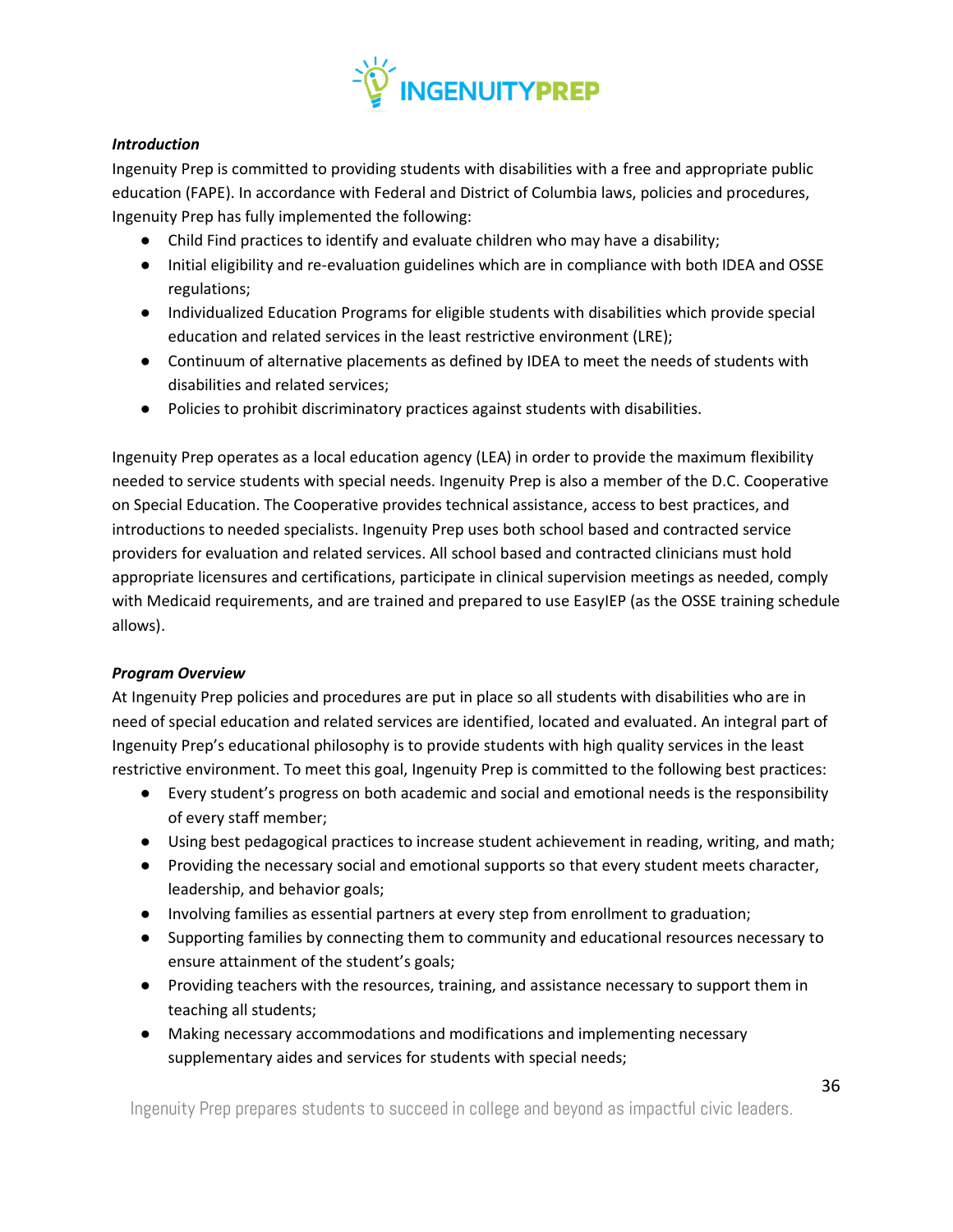

- Implementing appropriate Child Find procedures;
- Aligning IEP goals with the general education curriculum to ensure access, authenticity and relevance;
- Educating a student in the least restrictive environment, removing them from the general education setting only when doing so is necessary to provide appropriate instruction;
- Providing students with a continuum of educational placements in order to ensure the provision of FAPE.

## *Homeless Students*

The rights of homeless students are protected under the federal law known as the McKinney-Vento Education for Homeless Children and Youth Act. This law ensures that homeless children have access to the same free and appropriate public education as other children. Under this law, if a child who is enrolled at Ingenuity Prep is or becomes homeless while enrolled at the school, the law provides that the child may continue to be enrolled at Ingenuity Prep for the duration of his/her homelessness. In addition, homeless children have the right to transportation to ensure that they are able to continue attending their school of origin.

Ingenuity Prep will also work with homeless children and their families to ensure that they receive all supports and services for which they may be eligible. Parents of homeless students may inquire about these supports at the Front Office or ask to speak with the homeless liaison.

Please see Appendix F for more details on the Educational Rights of homeless students and youth.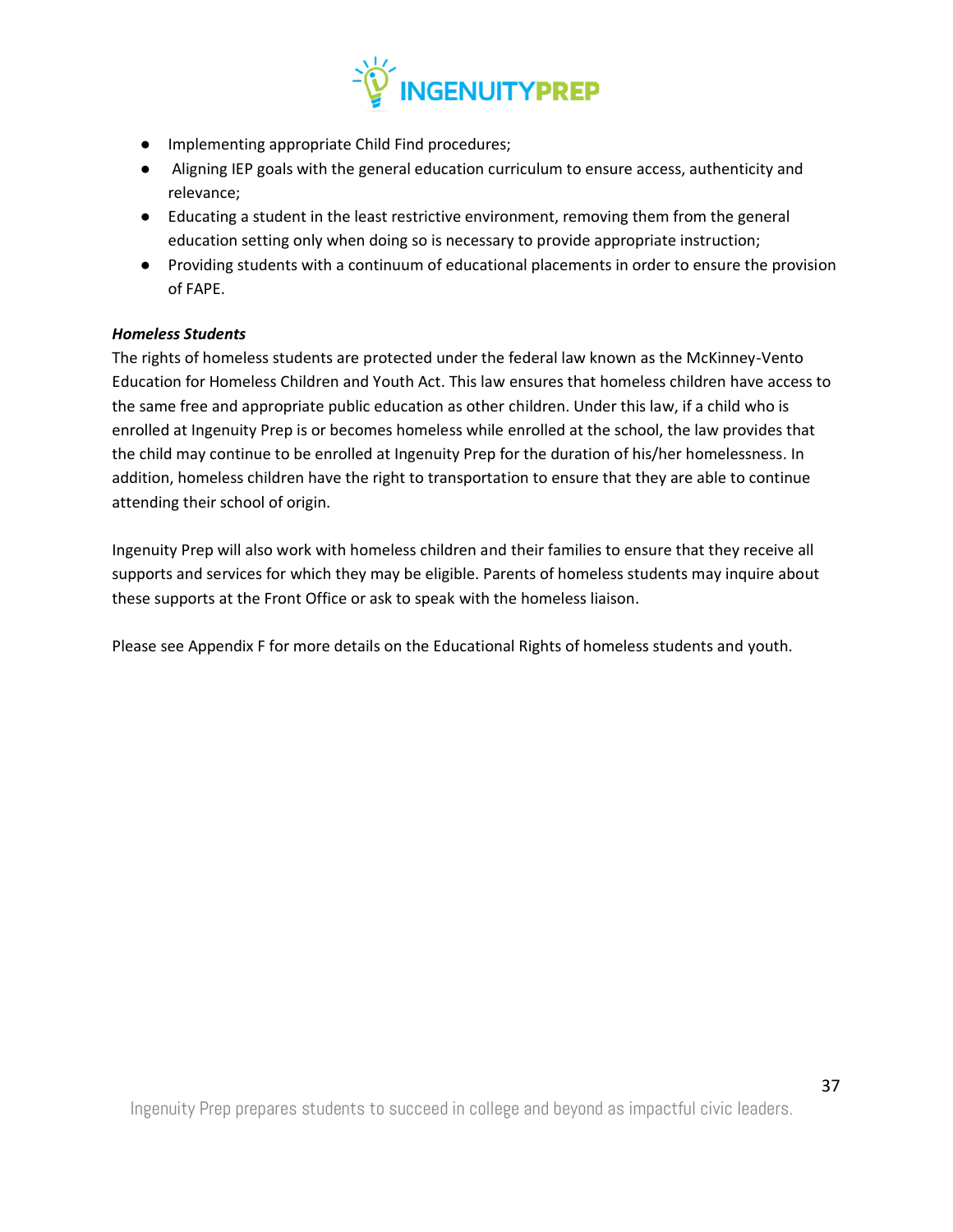

### **XI. FIELD TRIPS**

Field Trips are one of the many ways we reward students who are doing the right things. The school reserves the right to exclude students from field trips.

#### **Walking**

When your student first enrolls at Ingenuity Prep you will be asked to sign a walking permission slip which allows your student to leave the building, on foot, under the supervision of a school employee. This permission slip allows the student to walk to nearby playing fields, libraries, and other educational activities for the duration of their time at Ingenuity Prep.

### **Local Field Trips**

No student will be permitted to leave the school for a field trip if they do not have written permission from a parent/guardian. Please sign all permission slips in a timely manner. Teachers will leave your student, under adult supervision, at the school, if written permission is not received or if the student has not satisfied the requirements made by the teacher.

**This section has an update for SY21-22 in the COVID Addendum.**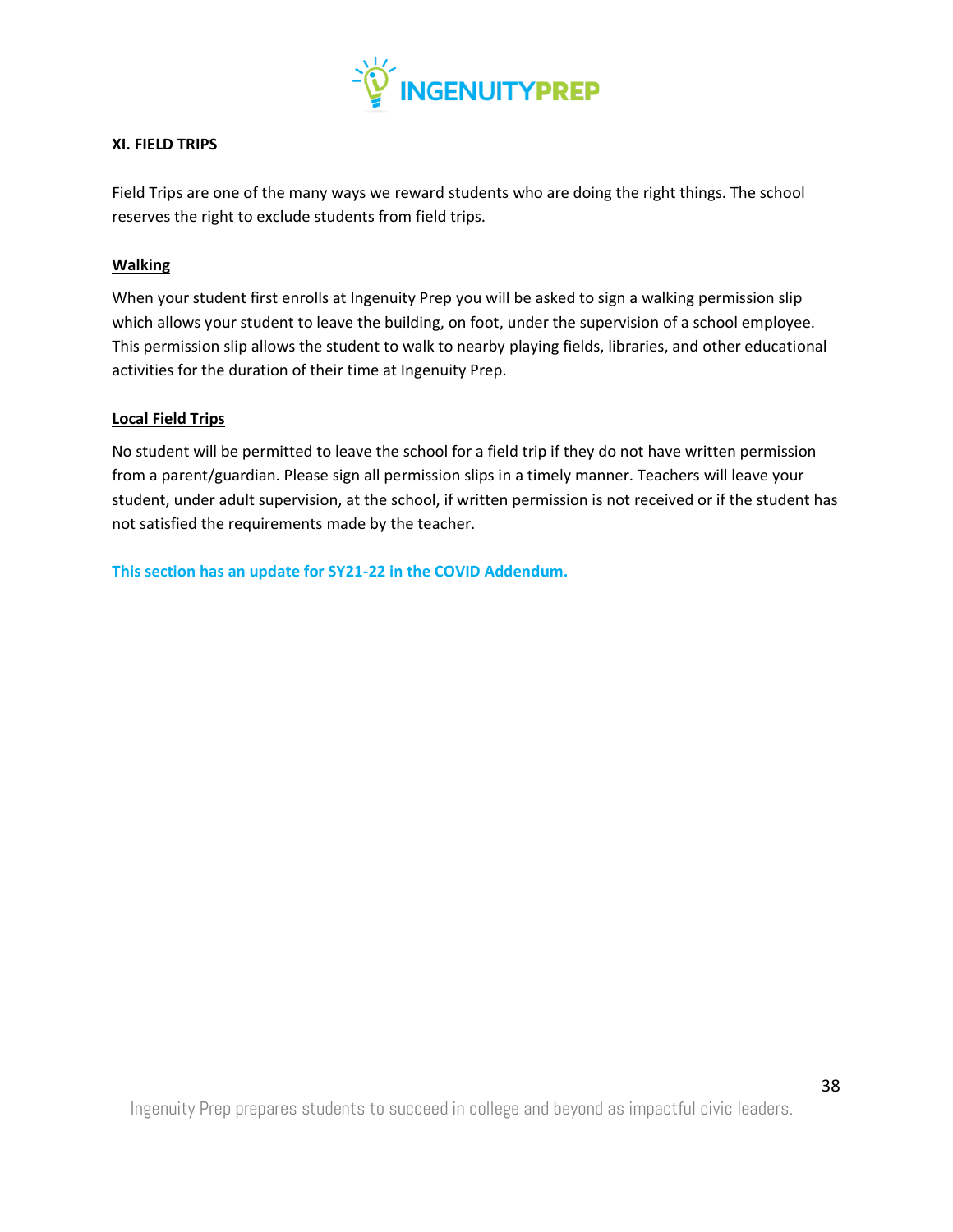

#### **XII. TRANSPORTATION**

Ingenuity Prep Public Charter School does not provide transportation to and from school. Students are transported by their parents, walk, or make use of the public Metro system. If special transportation via a private bus is required for field trips or other school experiences, parents will be notified by a permission slip sent home by teachers that must be signed by the student's parent/guardian to enable his or her participation.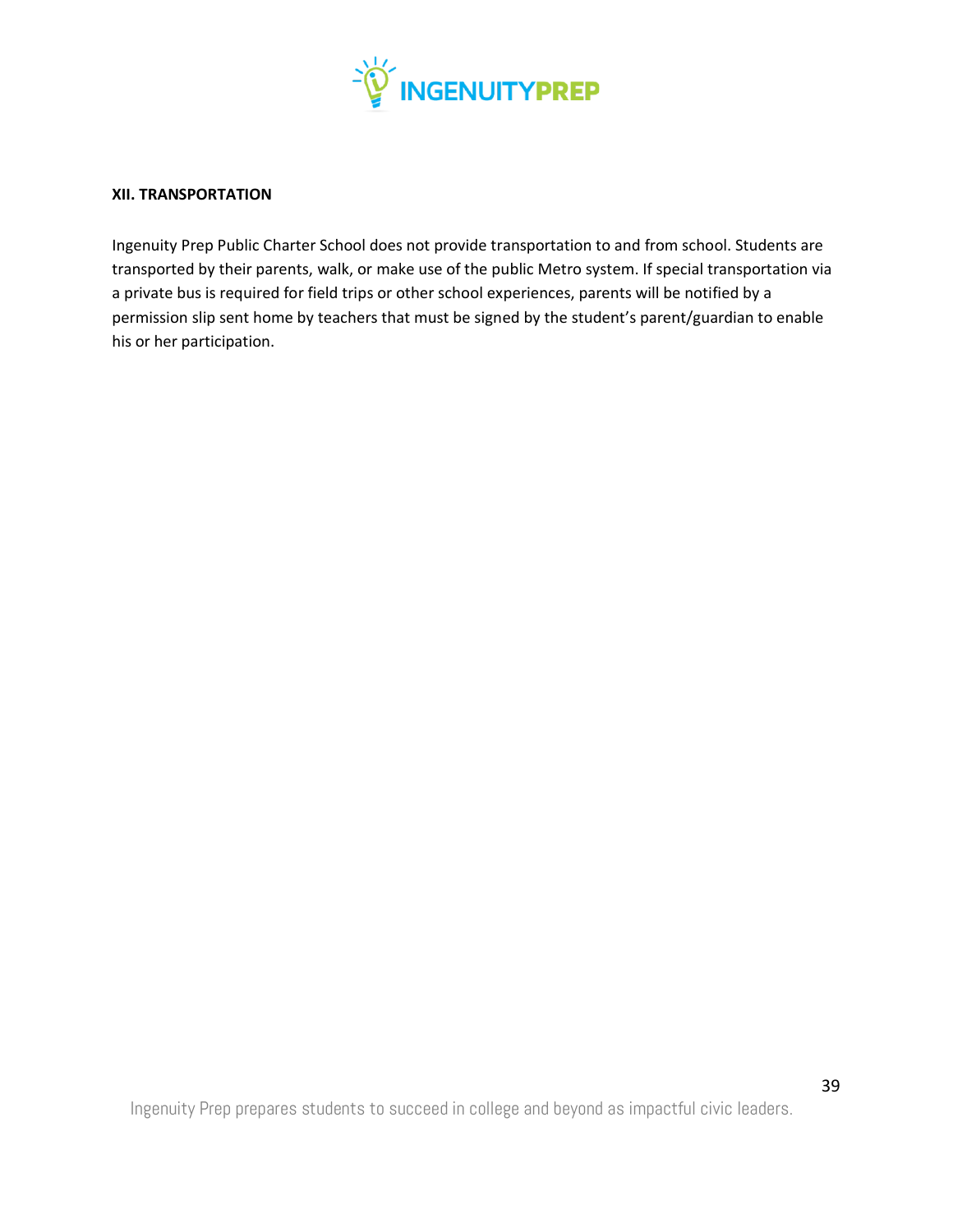

### **XIII. APPENDICES**

- A. NCLB COMPLAINT RESOLUTION POLICY
- B. TITLE I PARENTAL INVOLVEMENT POLICY
- C. NCLB RIGHT TO KNOW
- D. DISCLOSURE OF STUDENT RECORDS UNDER THE FAMILY EDUCATIONAL RIGHTS PRIVACY ACT (FERPA) POLICY
- E. NOTIFICATION OF RIGHTS UNDER PPRA
- F. HOMELESS CHILDREN AND YOUTH PROGRAM
- G. NOTICE OF NON-DISCRIMINATION
- H. TRUANCY POLICY
- I. DISCIPLINE POLICY
- J. DISCIPLINE OF STUDENTS WITH DISABILITIES
- K. SY21-22 ACADEMIC CALENDAR
- L. SY21-22 UNIFORM GUIDE
- M. OPEN MEETINGS POLICY
- N. USDA NON-DISCRIMINATION POLICY
- O. APPLETREE STATEMENT OF PARTNERSHIP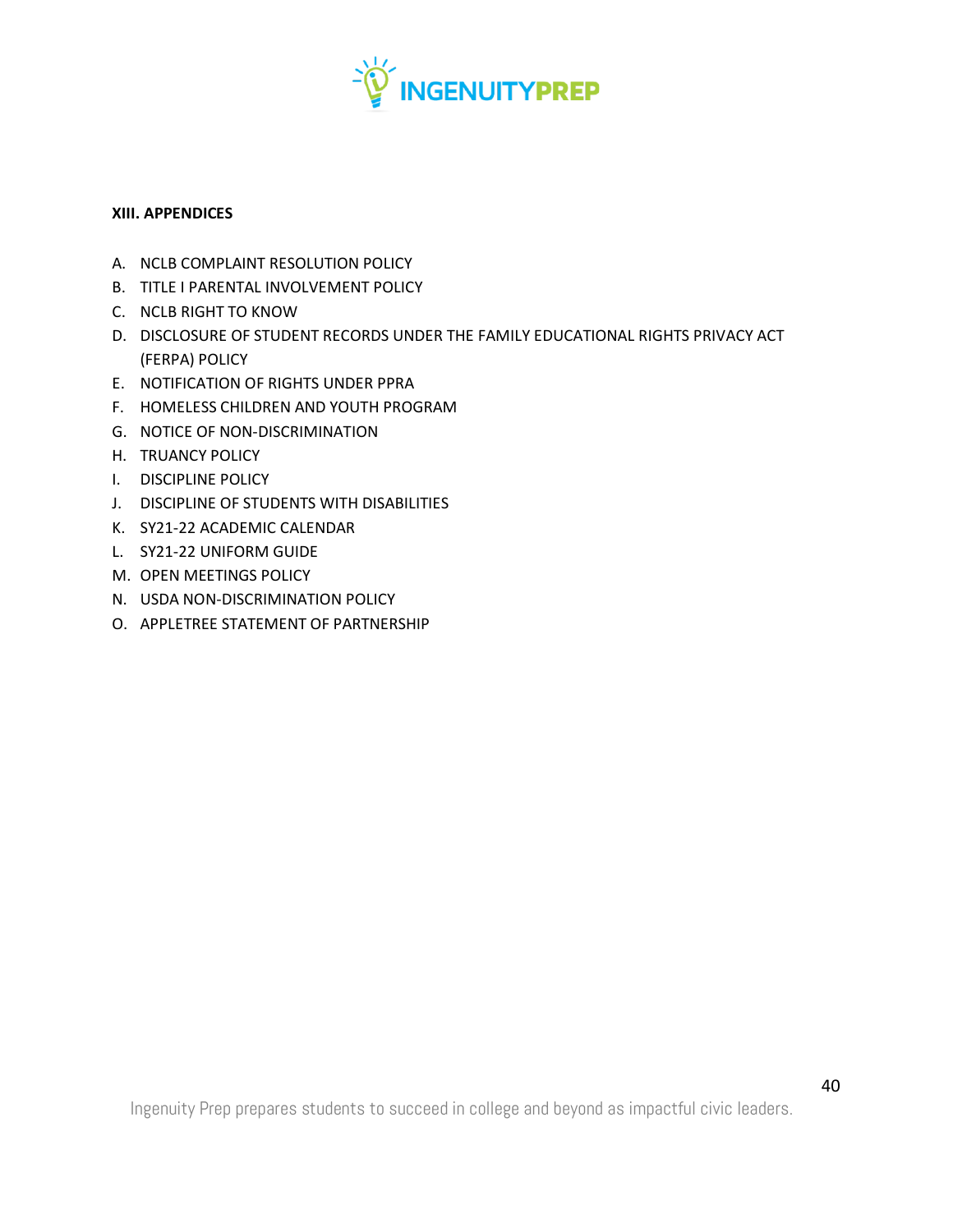

## **APPENDIX A – OFFICE OF THE STATE SUPERINTENDENT OF EDUCATION NCLB COMPLAINT RESOLUTION POLICY**

## **INTRODUCTION**

The Federal No Child Left Behind (NCLB) Act of 2001, Title IX Part C, Sec. 9304 (a)(3)(C) mandates that the State Educational Agency (SEA) adopt written procedures for the "receipt and resolution of complaints alleging violations of law in the administration of the programs."

## **PURPOSE**

To establish guidelines for resolving complaints regarding operations of programs authorized under NCLB in a fair and timely manner. This section describes the process for resolving complaints by individuals or organizations that a local educational agency (LEA,) the DC SEA, or a grantee that is administering any of the NCLB programs have violated any related state or federal law, rule, or regulation.

### **AUTHORIZATION**

These procedures for resolving complaints are authorized under 20 U.S.C. 7844 and 20 U.S.C. 7883.

## **APPLICABILITY**

Complaints may be submitted using the procedures detailed in this document. This complaint resolution procedure applies to all NCLB State entitlement or discretionary programs administered or monitored by the SEA and may be used by SEA offices, LEA offices (within the DCPS or DC public charter schools), subgrantees who are administering a NCLB program., or those served by NCLB programs.

## **POLICY STATEMENT**

It is the policy of the SEA to investigate all allegations of noncompliance with state or federal law, rules or regulations, but it is expected that all reasonable attempts be made first to resolve the complaint at the local level where services to students are being implemented.

In order to initiate a complaint that an **administrative entity (AE)** is not in compliance, a complainant must submit a written, signed document that (1) describes the pertinent facts; (2) identifies the alleged violations of the law; (3) recommends how the complainant would have the AE resolve the complaint, and (4) provides an explanation of the outcome or (5) evidence that some attempt was made to have issue resolved at the appropriate local level.

## **COMPLAINANTS**

Complainants can include public agencies, parents, teachers, administrators or other individuals, organizations or stakeholders involved with an activity, program, or project operated under one of the NCLB grants.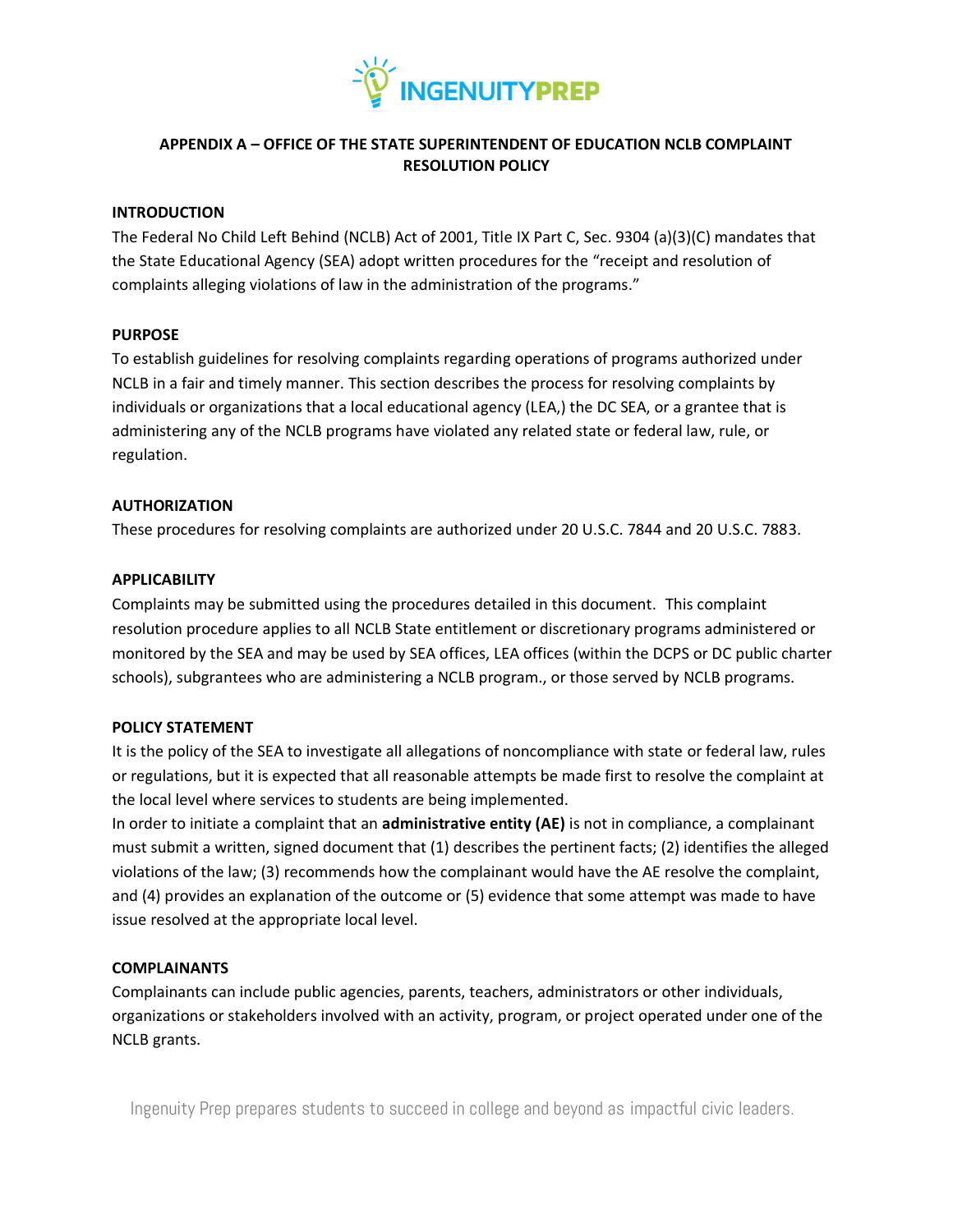

**DEFINITION OF A COMPLAINT** A "complaint" is a written signed statement filed by an individual or an organization. See the **POLICY**

**STATEMENT** for details of the content of the statement.

## **PROCESSING ENTITY**

The complaint must be mailed to the appropriate AE office at the local level. If the local entity cannot resolve the complaint, the complaint should be forwarded to Victor Vyfhuis, Executive Director at the Office of Federal Grants Programs (OFGP)/SEA, DC Public Schools, 825 North Capital Street, NE, 8th Floor, Washington, DC 20002. If the complaint pertains to an LEA or subgrantee in the District of Columbia, OFGP will investigate the complaint. If the complaint pertains to OFGP or any other State office, OFGP will send the complaint to the Deputy Chief State School Officer for investigation.

## **COMPLAINT RECEIVED BY THE AE**

Complaints are to be responded to from receipt to closure within 60 **business days.** The AE will issue a **letter of acknowledgement** to the complainant within 14 calendar days of receipt of a complaint. The letter will include the following information:

- The date the office received the complaint;
- How the complainant may provide additional information;
- The name of the assigned **complaint investigator (CI)**; and
- Timelines for the resolution of the complaint. If the complaint involves an LEA, OFGP will also send a copy of the **letter of acknowledgement** to the LEA local superintendent or corresponding administrator.

## **PROCESS FOR INVESTIGATING COMPLAINTS**

- The complaint will include all information specified in the policy statement
- The assigned CI will review the facts and circumstances of the complaint. Upon receipt of a written complaint, a **record** of the source and nature of the complaint, including the applicable program involved in the complaint, statute violated and facts on which the complaint is based will be initiated.
- **A Letter of Allegations** will be developed after contact with the complainant and AE has been made. The **Letter of Allegations** will 1) identify the complainants alleged issues (i.e., which specific federal or state law or regulation related tot the provision of services was violated 2) identify the documentation the AE will need to provide in order to assist the CI in making a determination of compliance or noncompliance and 3) indicate the date the AE will need to submit a written response to the CI.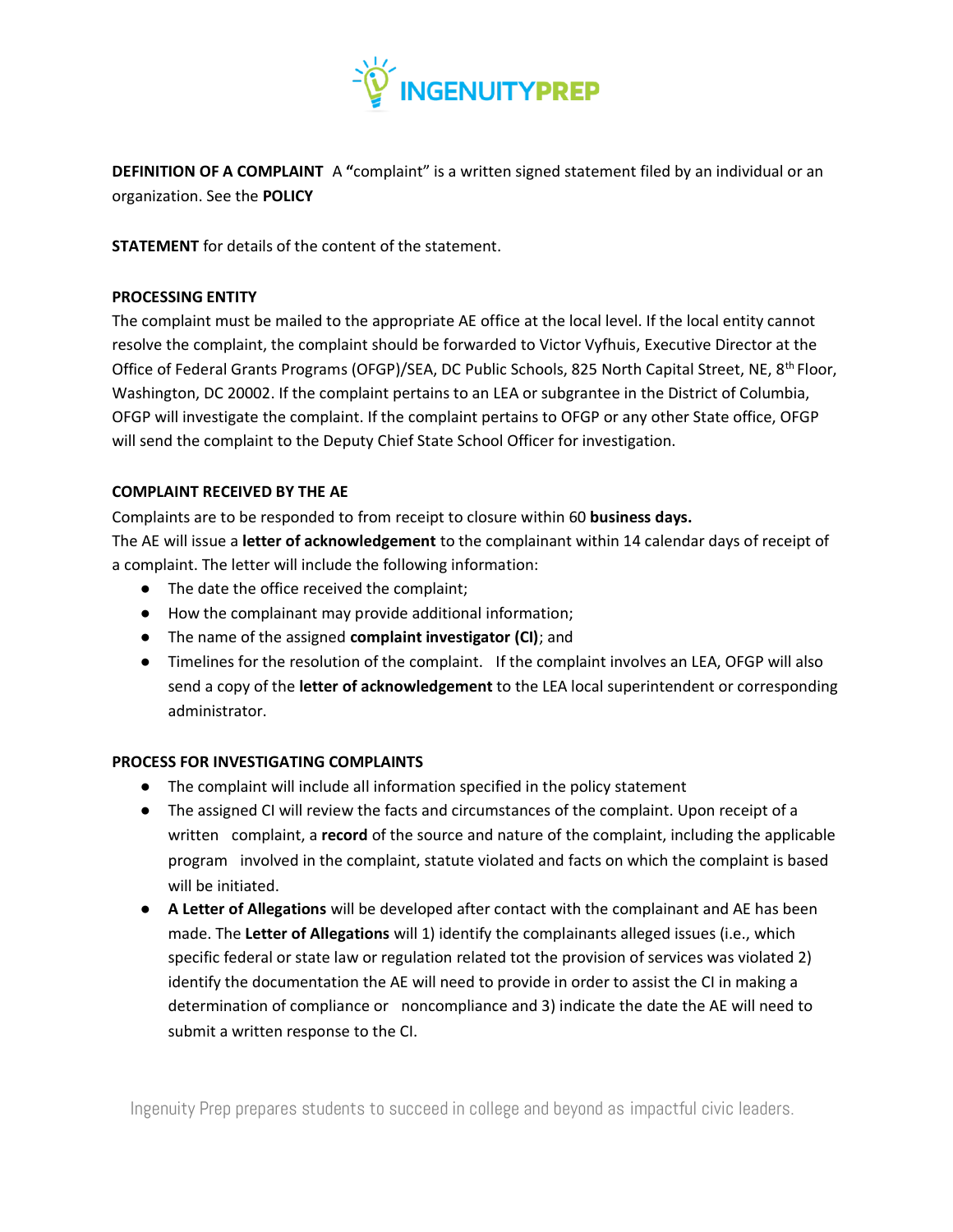

- An on-site, compliance monitoring visit will be conducted if necessary, including a publicly announced meeting to hear testimony from all interested parties, if the CI determines such a meeting is needed.
- A determination will be made as to whether a violation of law or regulation has occurred.
- If the CI determines a violation has occurred, the AE will be required to take corrective action to return to compliance. Timelines for completion of the corrective action must be submitted to the office of the CI.
- If a violation has occurred, it will be determined whether a sanction will be applied or Title program funds need to be returned (the amount of funds to be returned will be specified).
- All parties will be notified of the results of the review and determinations.
- If the CI determines that no violation of law or regulation has occurred, the AE will attempt to resolve or negotiate programmatic concerns with the complainant
- Once a determination is made (consistent with federal and/or state and/or rules/regulations), the complaint investigator will develop a **Letter of Findings** to address whether or not the AE is in compliance. **The Letter of Findings** will be sent to the AE and to the complainant. The letter will either contain a statement that explains the need for corrective action, or will state that the office of the CI does not sustain the complaint. If the CI finds an additional violation, which was not cited in the original **Letter of Allegations** that finding may be added to the **Letter of Findings.**
- When there are exceptional circumstances present with regard to a particular complaint an extension of time may be granted to complete the investigation.

## **FORMAL COMPLAINTS REGARDING PARTICIPATION OF PRIVATE SCHOOL CHILDREN**

Complaints regarding the participation of private school children in NCLB programs will be handled using the same process, described above. Additionally, the U.S. Secretary of Education will be notified of such a complaint at the time it is received by the SEA.

NCLB provides that private school officials have the right to formally complain to the SEA if they believe an LEA did not engage in consultation that was meaningful and timely, or if the LEA did not give due consideration to the views of the private school officials. Any complaint involving the poverty data on private schools may also be addressed to the SEA. Private school officials with concerns should send their written complaints to the OFGP State office.

## **APPEALS TO THE U.S. DEPARTMENT OF EDUCATION**

Following formal resolution at the SEA level or lack of resolution within a reasonable period of time, the complainant may appeal the SEAs decision to the U.S. Secretary of Education within 30 days. The Secretary then would investigate and issue a letter of finding within 120 days after receipt of the appeal.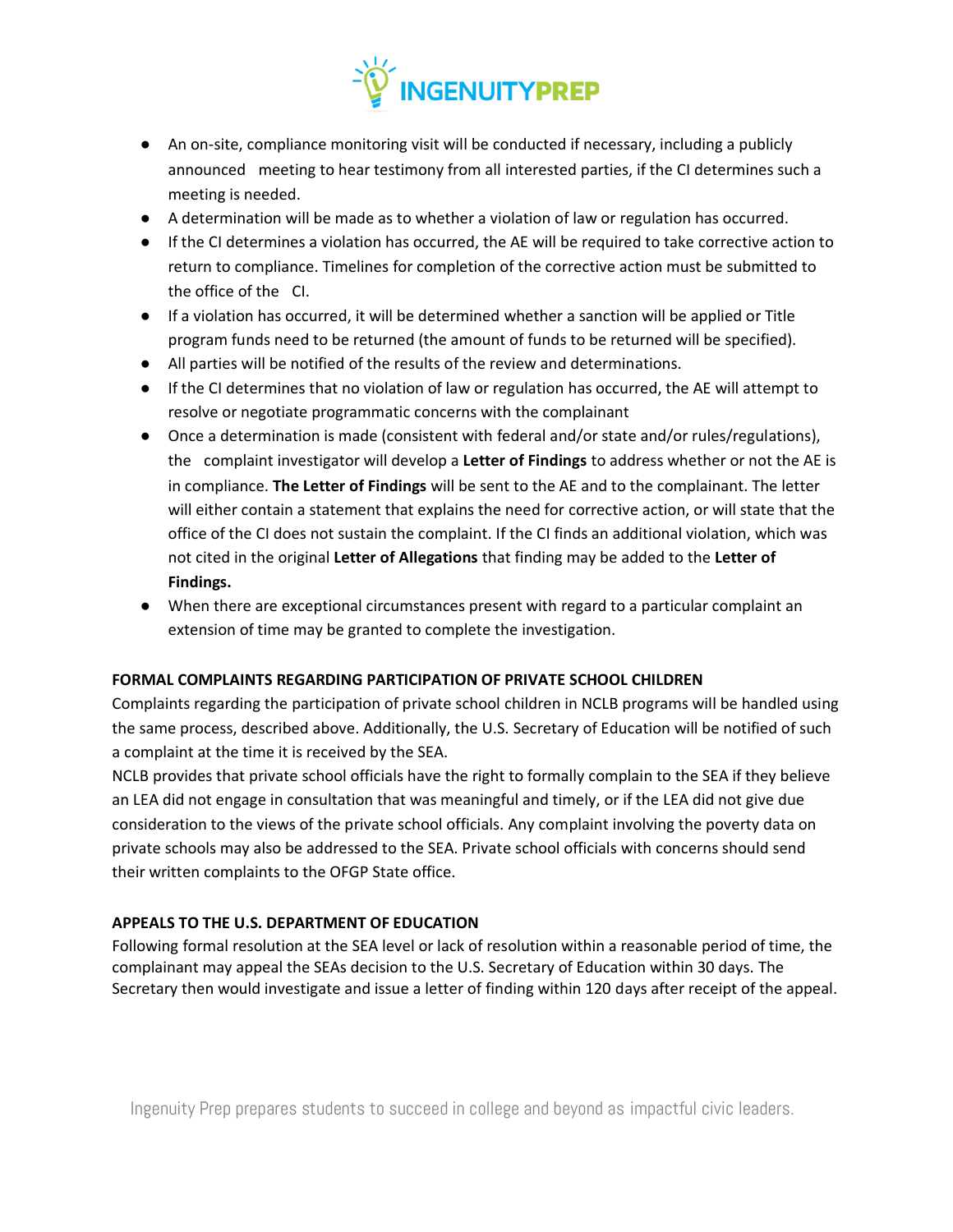

## **APPENDIX B - INGENUITY PREP TITLE I PARENTAL INVOLVEMENT POLICY**

Ingenuity Prep recognizes that parent involvement is vital to achieve maximum educational growth for students in Title I programs. Therefore, in compliance with the No Child Left Behind parental involvement requirements, Ingenuity Prep shall meet with parents to provide information regarding their school's participation in the Title I program and its requirements.

Ingenuity Prep will ensure that such meetings are held annually and at a convenient time. All parents of participating students shall be invited to attend. Title I funds may be provided for transportation, childcare, home visits, or other parental involvement services, as appropriate.

Ingenuity Prep will ensure equivalence among schools in teachers, administration, and other staff and in provisions of curriculum materials and instructional supplies.

Parents shall be informed of their right to be involved in the development of the Ingenuity Prep's parental involvement policy, overall Title I plan, and school-parent compact.

## **Parental Involvement Policy**

A parental involvement policy shall be developed jointly and agreed upon with parents of participating students. Ingenuity Prep shall ensure:

- 1. Involvement of parents in the joint development of the Ingenuity Prep overall Title I plan and the process of school review and improvement.
- 2. Coordination, technical assistance, and other support necessary to assist participating schools in planning and implementing effective parent involvement activities to improve student academic achievement and school performance.
- 3. Development of activities that promote the schools' and parents' capacity for strong parent involvement.
- 4. Coordination and integration of parental involvement strategies with appropriate programs, including the requirements of other NCLB title programs, as provided by law.
- 5. Involvement of parents in the annual planning, distribution of funds, and evaluation of the content and effectiveness of the policy in improving the academic quality of schools served under Title I.
- 6. Barriers to participation by parents who are economically disadvantaged, are disabled, have limited English proficiency, have limited literacy, or are of any racial or ethnic minority are identified.
- 7. Findings of annual evaluations are used to design strategies for more effective parental involvement and to revise, if necessary, the requirements of this policy.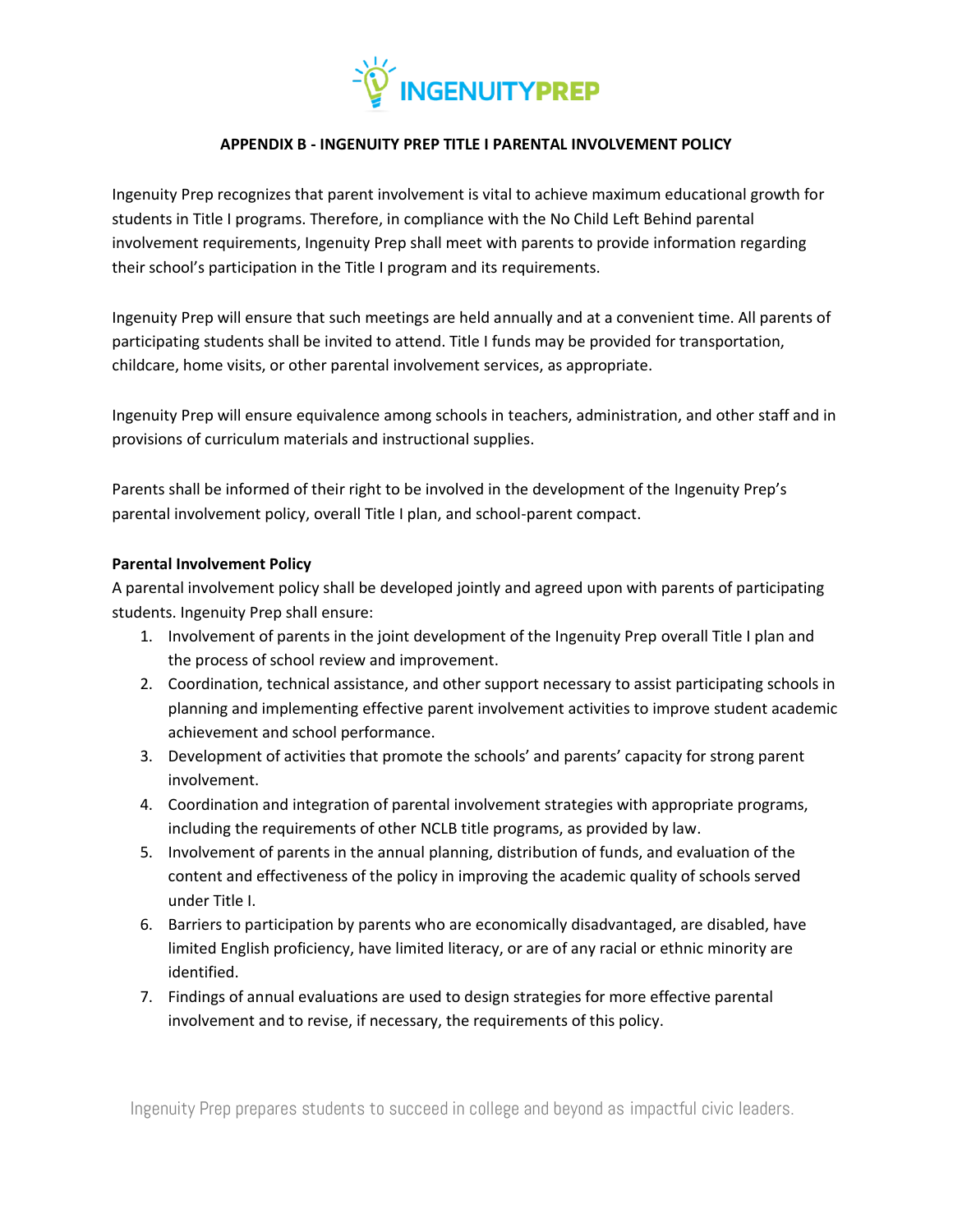

- 8. Parents are involved in the activities of schools served under Title I and are provided a flexible number of meetings.
- 9. A minimum of 1 percent of the Title I-A allocation will be designated for parental involvement activities. (When applicable) A minimum of 95 percent of these reserved funds shall be distributed to the Title I identified schools.

Ingenuity Prep shall, to the extent practicable, provide full opportunities for the participation of parents with limited English proficiency, parents with disabilities, parents of homeless students, and parents of migrant students. Information and school reports will be provided in a format and language parents understand.

Ingenuity Prep's policy shall be adopted by the Ingenuity Prep Board of Trustees, reviewed annually, and updated periodically to meet the changing needs of parents and the schools. The parental involvement policy will be distributed to parents of participating students in an understandable and uniform format and, to the extent practicable, in a language the parents can understand. The policy will be made available to the local community.

Ingenuity Prep will establish administrative regulations, which include the plan and compact and detail mandatory compliance of all federal and state requirements. The plan and compact will be the working documents, which support the plan in practice.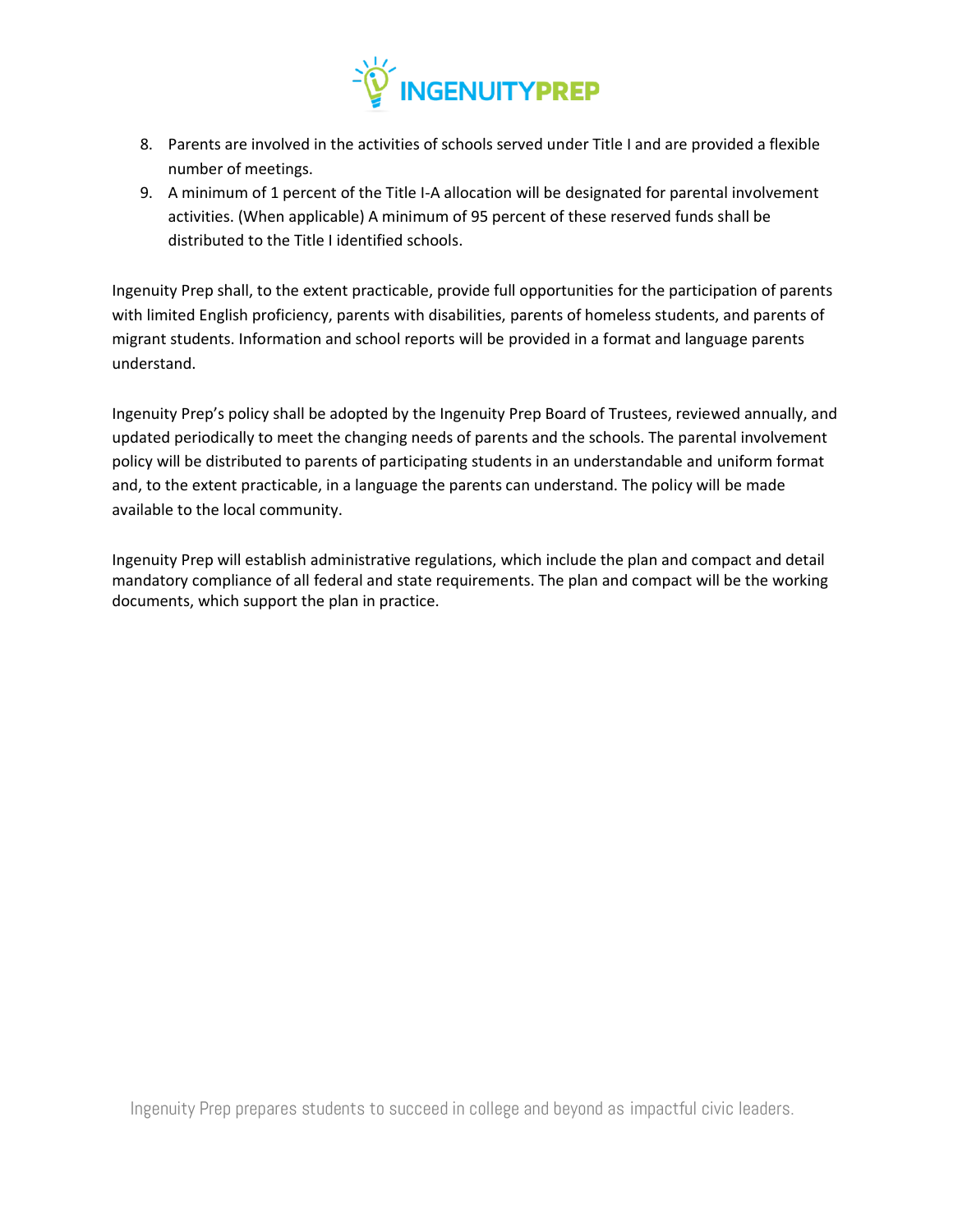

# **APPENDIX C - NO CHILD LEFT BEHIND PARENT'S RIGHT TO KNOW TEACHER QUALIFICATIONS (COMPLIANCE WITH P.L. 107-110, SECTION 1111(H)(6)(A))**

The Federal *No Child Left Behind* Act of 2001 requires school districts that receive federal Title I funding to notify parents of their right to know the professional qualifications of the classroom teachers who instruct their child. As a recipient of these funds, Ingenuity Prep will provide you with this information in a timely manner if you request it. Specifically, you have the right to request the following information about each of your child's classroom teachers:

- Whether the teacher meets the state qualifications and licensing criteria for the grades and subjects he or she teaches.
- Whether the teacher is teaching under emergency or provisional status because of special circumstances.
- The teacher's college major, whether the teacher has any advanced degrees, and the field of discipline of the certification or degree.

Whether paraprofessionals provide services to your child and, if so, their qualifications. Ingenuity Prep is committed to providing quality instruction for all students and does so by employing the most qualified individuals to teach and support each student in the classroom. If you would like to receive any of the information listed above for your child's teacher, please contact Ashanti Herndon, Chief Financial & Operating Officer at 202-562-0391 or the CEO.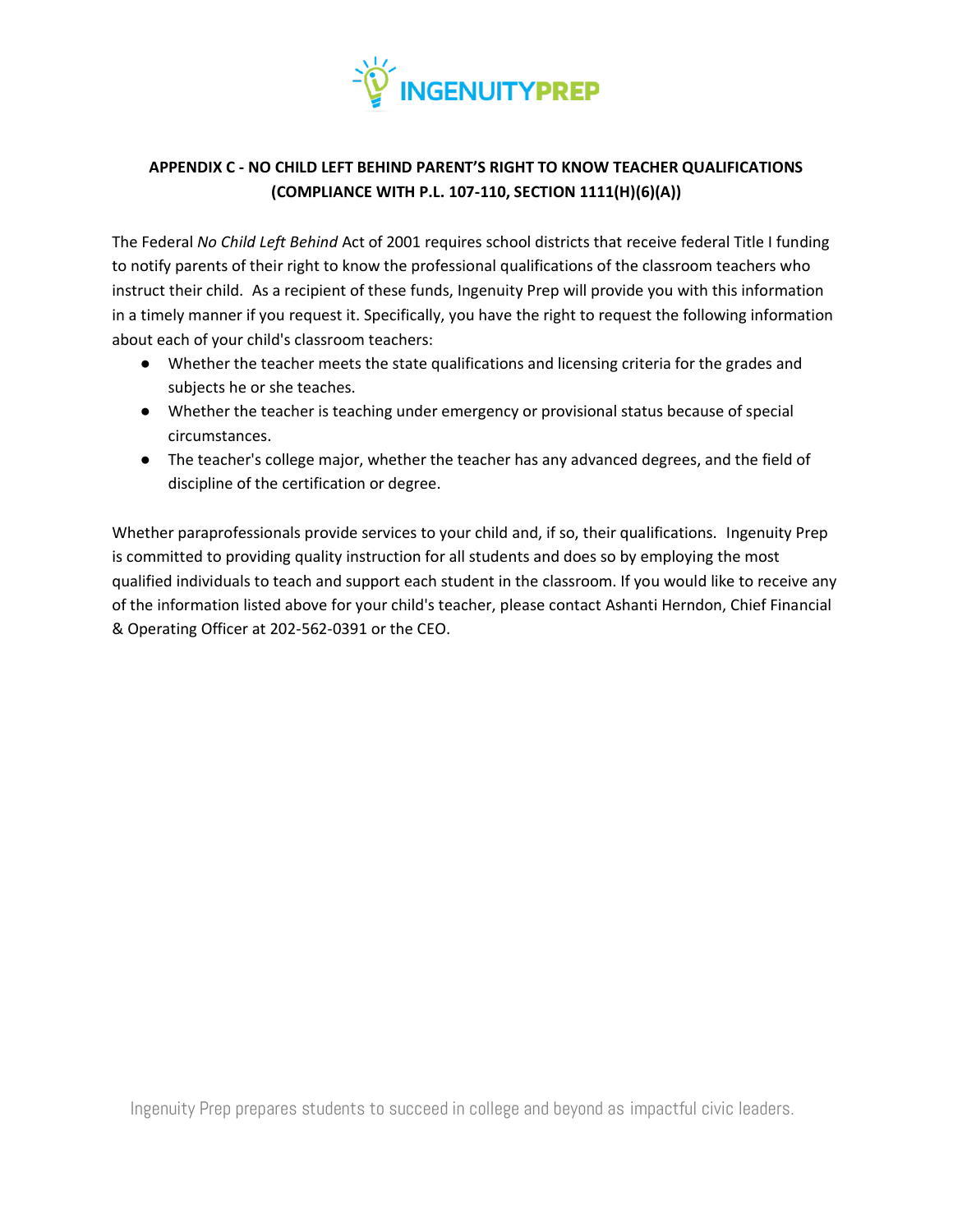

# **APPENDIX D - DISCLOSURE OF STUDENT RECORDS UNDER THE FAMILY EDUCATIONAL RIGHTS PRIVACY ACT (FERPA) POLICY**

**Purpose:** To clarify the restrictions on disclosure of students' education records under the Family Educational Rights Privacy Act ("FERPA") for Ingenuity Prep Public Charter School (the "School:") and its employees.

**Policy:** The School may not release personally identifiable information contained within student education records to a third party unless such release is expressly permitted under FERPA. A student's education records under FERPA include all records directly related to the student and which are maintained by the School. Records covered by FERPA therefore include, but are not limited to: grades, report cards, transcripts, attendance information, academic appeals, and records of any disciplinary proceedings. This list is not exhaustive and is provided only as an example of the wide range of information considered to be an "education record" under FERPA.

## **Definitions:**

Eligible Student: A student 18 years of age or over.

Parent: A parent or legal guardian of a student at the School. (The legal guardian of a student includes any individual or entity acting as a parent in the absence of a parent or guardian, including, but not limited to, any governmental agency or third party who is granted custody, care and control of a child or granted legal custody pursuant to a court order.)

PCSB FERPA Contact: Staff member or designee of D.C. Public Charter School Board ("PCSB") designated as the School's point of contact on FERPA-related issues and compliance.

## **Procedures:**

## **Disclosure**

The School will protect the privacy of all student education records and will not disclose personally identifiable information within student education records to anyone other than the Parent or Eligible Student unless (1) the Parent or Eligible Student has provided prior written consent to such disclosure using the attached "Consent to Disclose Student Education Records" form; (2) the information to be disclosed has been classified as "directory information" in the School's annual FERPA notification (described further below); or (3) the disclosure is permitted under one or more FERPA exceptions, some of which are presented below, but must be specifically determined to apply in a particular circumstance by the School's administration before the disclosure occurs.

## Consent to Disclose Student Education Records Form ("Consent Form")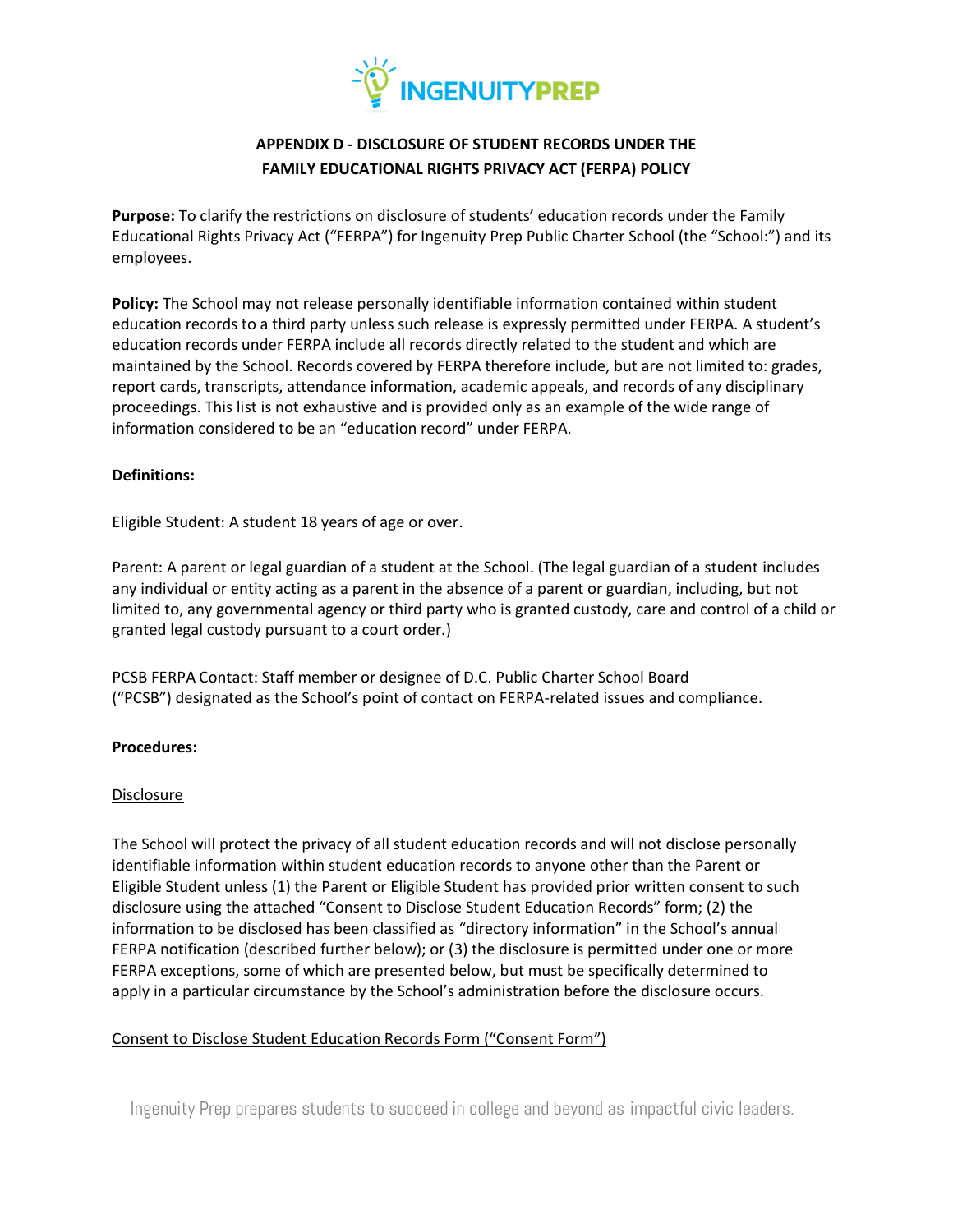

Unless the requested records are not covered by FERPA, have been classified "directory information" in the annual FERPA notification, or another exception applies, a Parent, or Eligible Student must provide advance written permission to release the student's education records to an outside thirdparty. The Parent's or Eligible Student's permission must be given through completion of the attached Consent Form. No information may be released beyond the scope of the permission as indicated in the form.

Once completed, the signed Consent Form will be kept in the School's office. Parents or Eligible Students may revise their consent at any time during the year by completing a new form. No form shall be effective for more than one academic year.

### Directory Information

## *Allowable Information*

The School may disclose student information that has been classified as "directory information" in its annual FERPA notification. Directory information refers to information contained in an education record of a student that would not generally be considered harmful or an invasion of privacy if disclosed.

Directory information includes, but is not limited to, the following student information:

- 1. Student name
- 2. Address and telephone number
- 3. E-mail address
- 4. Photograph
- 5. Date and place of birth
- 6. Grade level
- 7. Dates of attendance
- 8. Participation in officially recognized activities and sports
- 9. Weight and height of members of athletic teams
- 10. Degrees, honors, and awards received

Directory information cannot include a student's Social Security number. A student's ID number or user ID can be considered directory information, but only if that identifier cannot be used to gain access to the student's education records without utilizing a password or personal identification number.

## *Annual FERPA Disclosure Regarding Directory Information and Opt Out Option*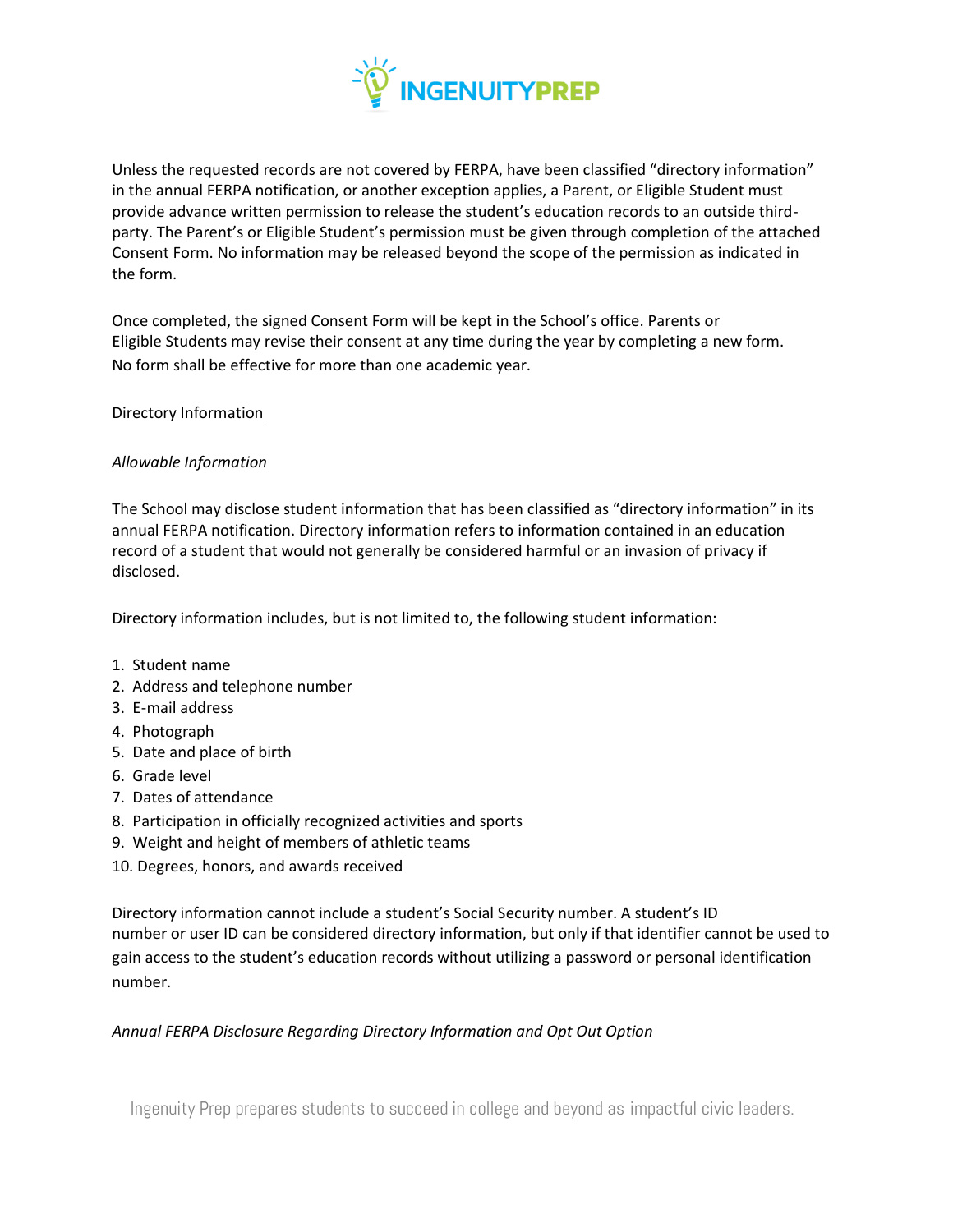

In order for the School to disclose directory information, it must first provide public notice in an annual FERPA notification to Parents and Eligible Students of the following:

1. The types of personally identifiable information that is designated as directory information;

2. A Parent's or Eligible Student's right to refuse the designation of any or all of those types of information about the student as directory information; and

3. The period of time within which a Parent or Eligible Student has to notify the School in writing that he or she does not want any or all of those types of information about the student designated as directory information.

The required annual FERPA notification can be provided within other informational documents sent by the School or as separate School correspondence.

A parent/guardian may opt out of directory information being released by submitting a written request to [admissions@ingenuityprep.org.](mailto:admissions@ingenuityprep.org)

# Exceptions

# *Allowable Disclosures*

There are several exceptions that permit the release of student education records under FERPA. The following are some common examples of parties who can receive disclosures without the student's written consent in a manner that does not violate FERPA:

- A contractor, consultant, volunteer to whom the School has outsourced institutional services or functions, if the party is under the direct control of the School and has met the Third-Party Requirements described below.
- Other schools, school districts or institutions of postsecondary education in which the student is seeking to enroll or to transfer credits.
- Authorized representatives of the DC Public Charter School Board (PCSB), the District of Columbia Office of the State Superintendent of Education ("OSSE"), U.S. Department of Education ("DOE"), the U.S. Attorney General ("AG"), or the U.S. Comptroller General ("USCG") for audit, evaluation, or compliance activity with respect to Federal or state education programs.
- Organizations conducting studies for, or on behalf of, the Board, a School, or another governmental entity provided such organization has met the Third-Party Requirements described below.
- Schools' accrediting agencies.
- To appropriate parties, if necessary to protect the health or safety of a student or other individuals.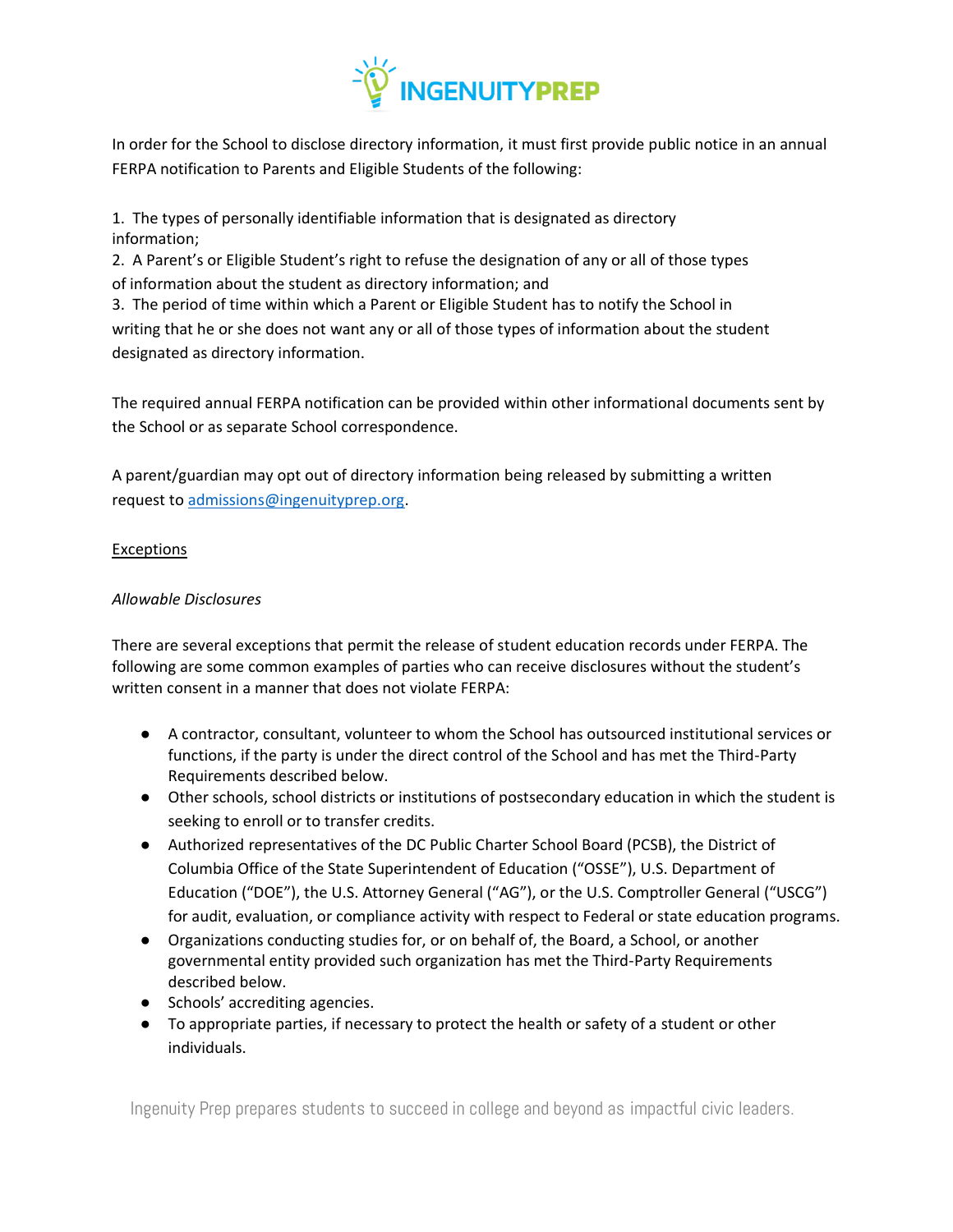

● To comply with a judicial order or lawfully issued subpoena.

Responses to requests for student records can be made to the third-parties identified above. School staff must notify the PCSB FERPA Contact prior to the release of these records, provided that such notification is feasible. Schools must within 15 days of such release provide the PCSB with a brief description of such release via upload to AOIS.

### *Recordkeeping Requirements*

A record of any disclosure must be made in students' education records, which describes: (1) the party or parties who received the students' records; and (2) the legitimate interests of the party or parties had in requesting and obtaining the information. In the event that the disclosure is to an authorized representative of the PCSB, School, OSSE, the DOE, AG, or USCG, the record of the disclosure may be made by class, school, or other appropriate grouping. (For example, if OSSE requested all student records from the School, a record could be made indicating that the entire School's student records were provided, rather than placing a record in each student's file.)

### *Notification Requirements*

If the School receives a judicial order or lawfully issued subpoena, there are certain notification requirements it must make before disclosing the students' records. The Parent or Eligible Student must be notified of the order or subpoena in order to give an opportunity to seek protective action. Before disclosing student education records pursuant to a judicial order or lawfully issued subpoena, please consult with School counsel.

## *Third-Party Requirements*

If the School discloses student records that contain personally identifiable information to an authorized representative, such as a contractor, consultant or research organization, a written agreement must be entered into. The agreement must specify the following:

1. The designated official or entity that constitutes an authorized representative;

- 2. The type of student records to be disclosed to the authorized representative;
- 3. The purpose for which the student records are being disclosed;

4. A requirement that the authorized representative must destroy any personally identifiable information when it is no longer needed for the purpose specified, and a time period in which the information will be destroyed; and

5. Policies and procedures to protect personally identifiable information within the students' records from re-disclosure and unauthorized use by the authorized representative.

If charter school staff are contacted by a party purporting to be an authorized representative of the PCSB, OSSE, the DOE, AG, or USCG requesting student records, or purporting to be a representative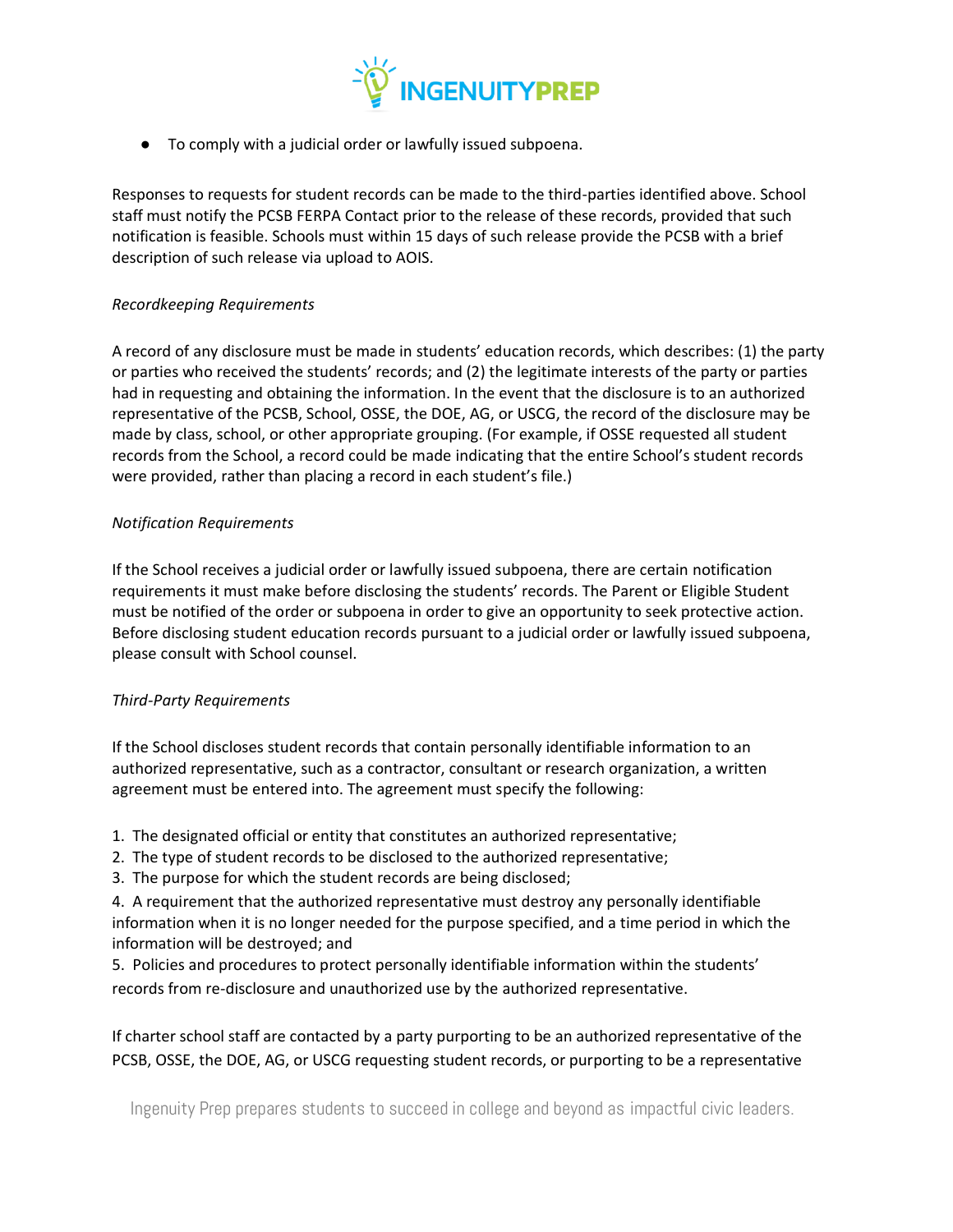

of an organization conducting a study or studies for, or on behalf of one of these entities, they must notify the PCSB FERPA Contact prior to the release of student records.

## *Health and Safety Emergencies*

The School may disclose student education records that contain personally identifiable information to appropriate parties, including parents of a student, in connection with an emergency, if necessary to protect the health or safety of students or other individuals. In disclosing student records, a determination must be made that there is a clear and significant threat to individuals' health or safety. If a disclosure is made due to a health or safety emergency, the School must record a description of the significant threat to students or other individuals that formed the basis for the disclosure, and the parties who received the information.

### **Other FERPA Requirements:**

## Right to Request Inspection of Student Records

Every Parent or Eligible Student must be allowed to personally inspect copies of his or her records upon request. The School must therefore either provide copies of student records to Parents and Eligible Students upon request, or make arrangements to allow for inspection of requested records within 45 days of when the request was received.

A reasonable fee for copies of student records may be charged, but not if imposition of a fee will prevent the Parent or Eligible Student from receiving copies of the records. No fee may be charged solely in order to search for or retrieve a student's education records.

## Right to Request Amendments to Records and Hearings

If a Parent or Eligible Student believes that the education records maintained by the School relating to the student contains information that is inaccurate or misleading, he or she may ask for the records to be amended, in writing. If, based on that written statement, the School decides not to amend the records as requested it must inform the Parent or Eligible Student of its decision and the right to a hearing. The hearing may be conducted by any School staff who was not involved in the initial decision not to accept the Parent's or Eligible Student's request to amend the relevant records.

In the event of a hearing, if the School staff who conducted the hearing decides that the information in question is inaccurate or misleading, it must direct relevant staff to amend the records accordingly and inform the Parent or Eligible Student of the amendment in writing. If, on the other hand, School staff decides that the information is not inaccurate or misleading, it must provide its decision in writing and inform the Parent or Eligible Student of the right to place a statement in the records commenting on the contested information. School staff's decision must be based solely on the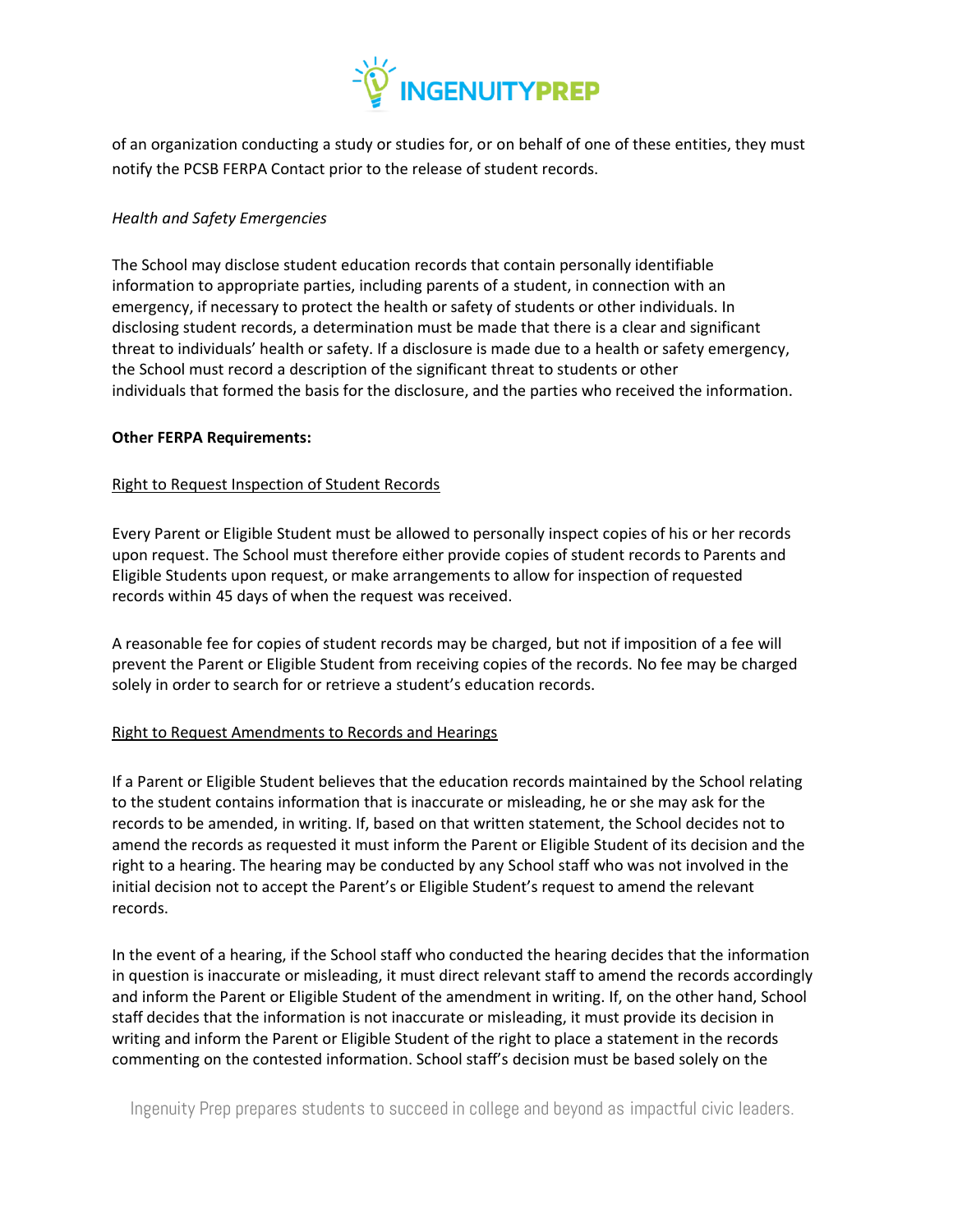

evidence presented at the hearing, and must include a summary of the evidence and the reasons for the decision.

## Reasonable Protection of Student Information

The School shall use reasonable methods to ensure that School officials obtain access to only those education records in which they have legitimate educational interests. If the School does not use physical or technological access controls, it must ensure that its administrative policy for controlling access to education records is effective and that it restricts access to officials with legitimate educational interests.

A **school official** is a person employed by the school or school district as an administrator, supervisor, instructor, or support staff member (including health or medical staff and law enforcement unit personnel) or a person serving on the school board. A school official also may include a volunteer, contractor, or consultant who, while not employed by the school, performs an institutional service or function for which the school would otherwise use its own employees and who is under the direct control of the school with respect to the use and maintenance of PII from education records, such as an attorney, auditor, medical consultant, or therapist; a parent or student volunteering to serve on an official committee, such as a disciplinary or grievance committee; or a parent, student, or other volunteer assisting another school official in performing his or her tasks.

A school official has a **legitimate educational interest** if the official needs to review an education record in order to fulfill his or her professional responsibility.

## Complaints of FERPA Violations

If a parent/guardian believes there has been a violation of FERPA, they may file a complaint with Ingenuity Prep. The complaint should be sent in writing to the Chief Financial and Operations Officer (contact information available at the front of the Handbook) and must:

- include allegations of fact giving reasonable cause to believe that a FERPA violation has occurred;
- be filed by the parent/guardian of a student at Ingenuity Prep
- be filed within 180 days of the alleged violation or within 180 days after the complainant knew or should have known about the violation.

If the parent/guardian desires, a complaint may also be made to the U.S. Department of Education at [https://studentprivacy.ed.gov.](https://studentprivacy.ed.gov/) The form must be completed in its entirety and submitted electronically or printed and submitted by mail. Emailed complaints should be sent to [FERPA.complaints@ed.gov.](mailto:FERPA.complaints@ed.gov) Mailed complaints should be sent to:

Family Policy Compliance Office

U.S. Department of Education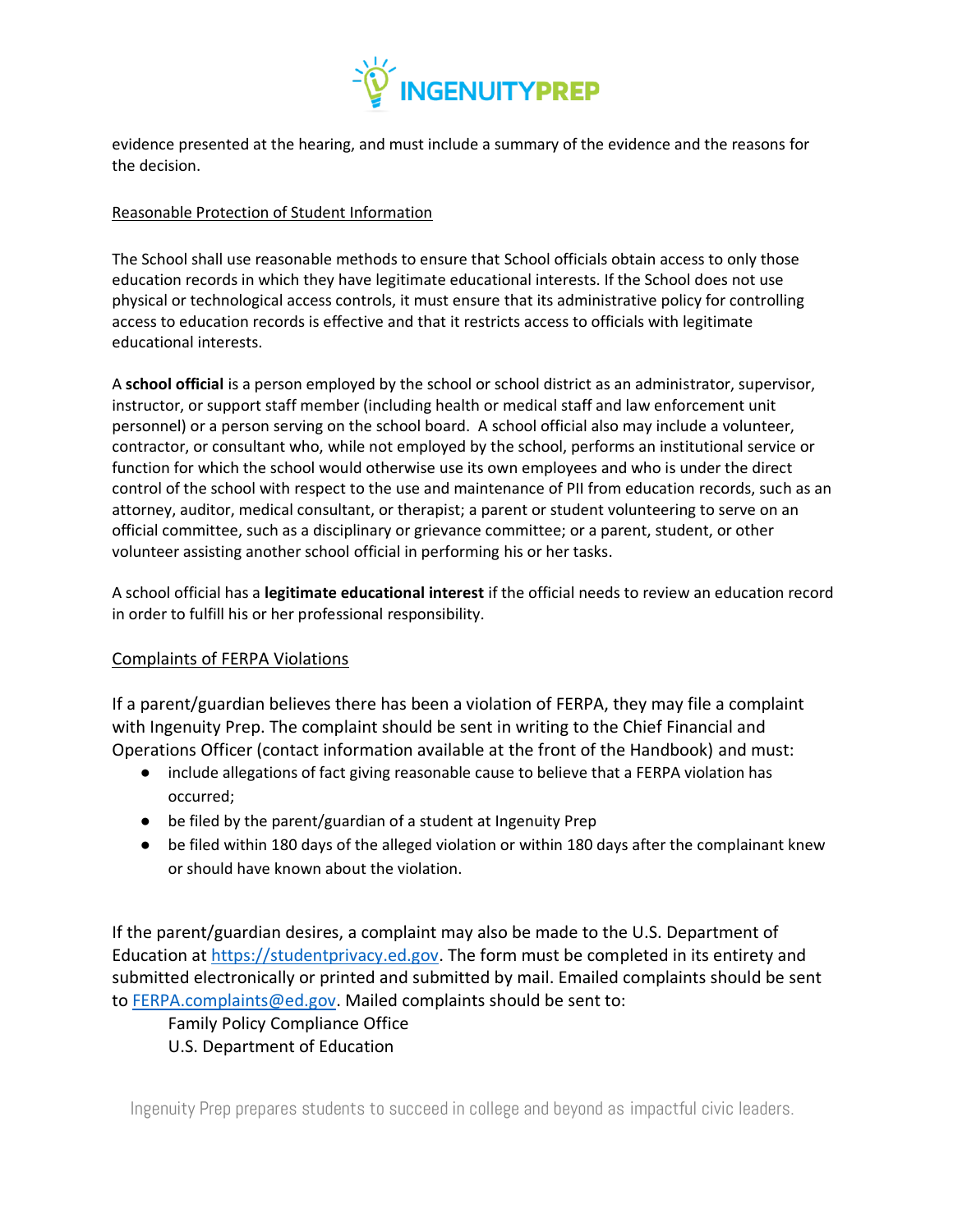

400 Maryland Avenue, SW Washington, D.C. 20202-8520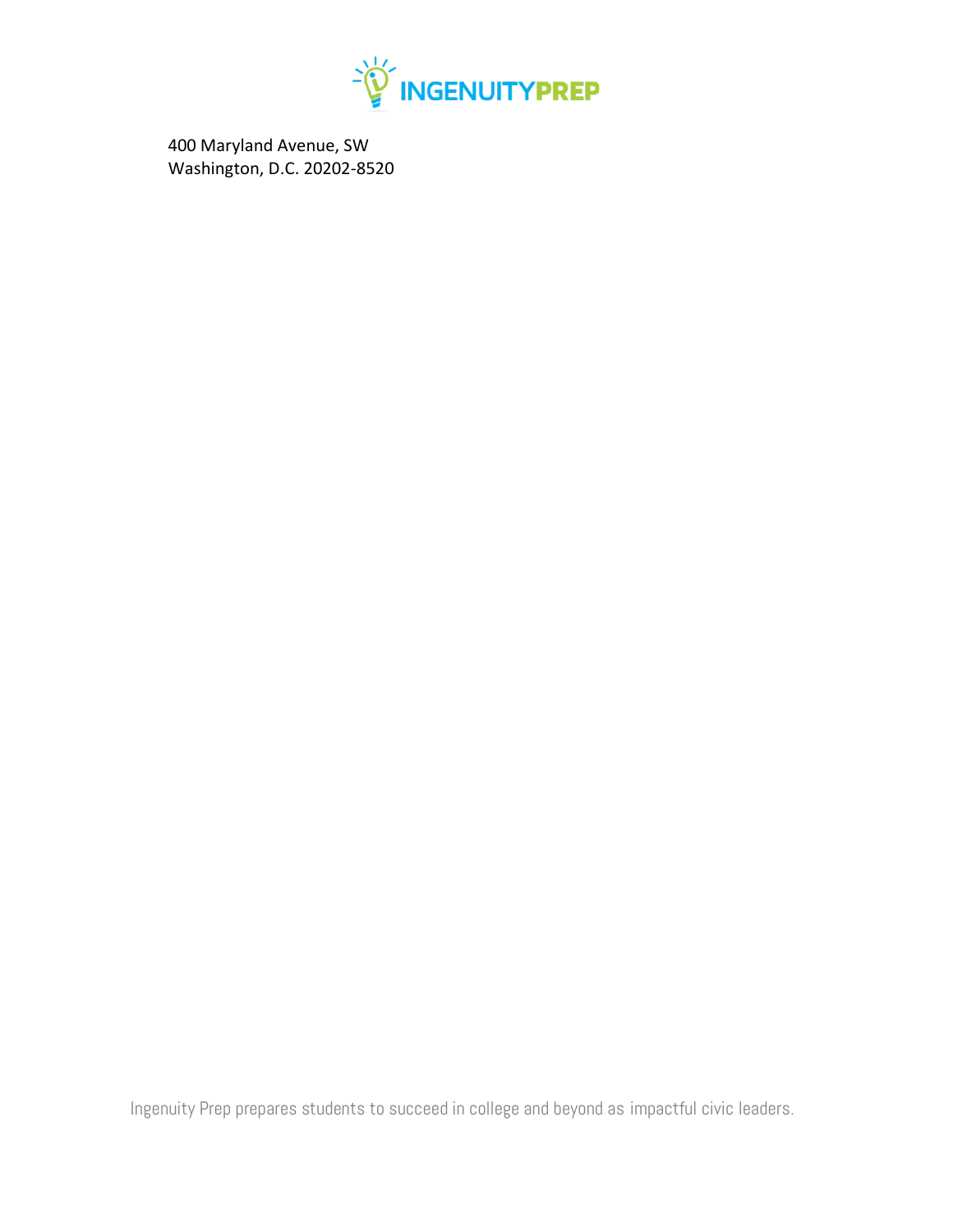

# **CONSENT TO DISCLOSE STUDENT EDUCATION RECORDS**

| I know that the Family Education Rights and Privacy Act of 1974 as amended protects the privacy of<br>student education records and limits access to the information contained in those records. |
|--------------------------------------------------------------------------------------------------------------------------------------------------------------------------------------------------|
| I have indicated below the party or parties who may have information from my education records:                                                                                                  |
| 1) Name: Name: Name: Name: Nelationship: Nelationship: Name: Name: Nelationship: Name: Name of Name of Name of N                                                                                 |
|                                                                                                                                                                                                  |
|                                                                                                                                                                                                  |
|                                                                                                                                                                                                  |
| 2) Name: Name: Name: Name and Alliance Melationship: Nelationship: Name and Alliance Melationship: Name and Alliance Melationship:                                                               |
|                                                                                                                                                                                                  |
|                                                                                                                                                                                                  |
|                                                                                                                                                                                                  |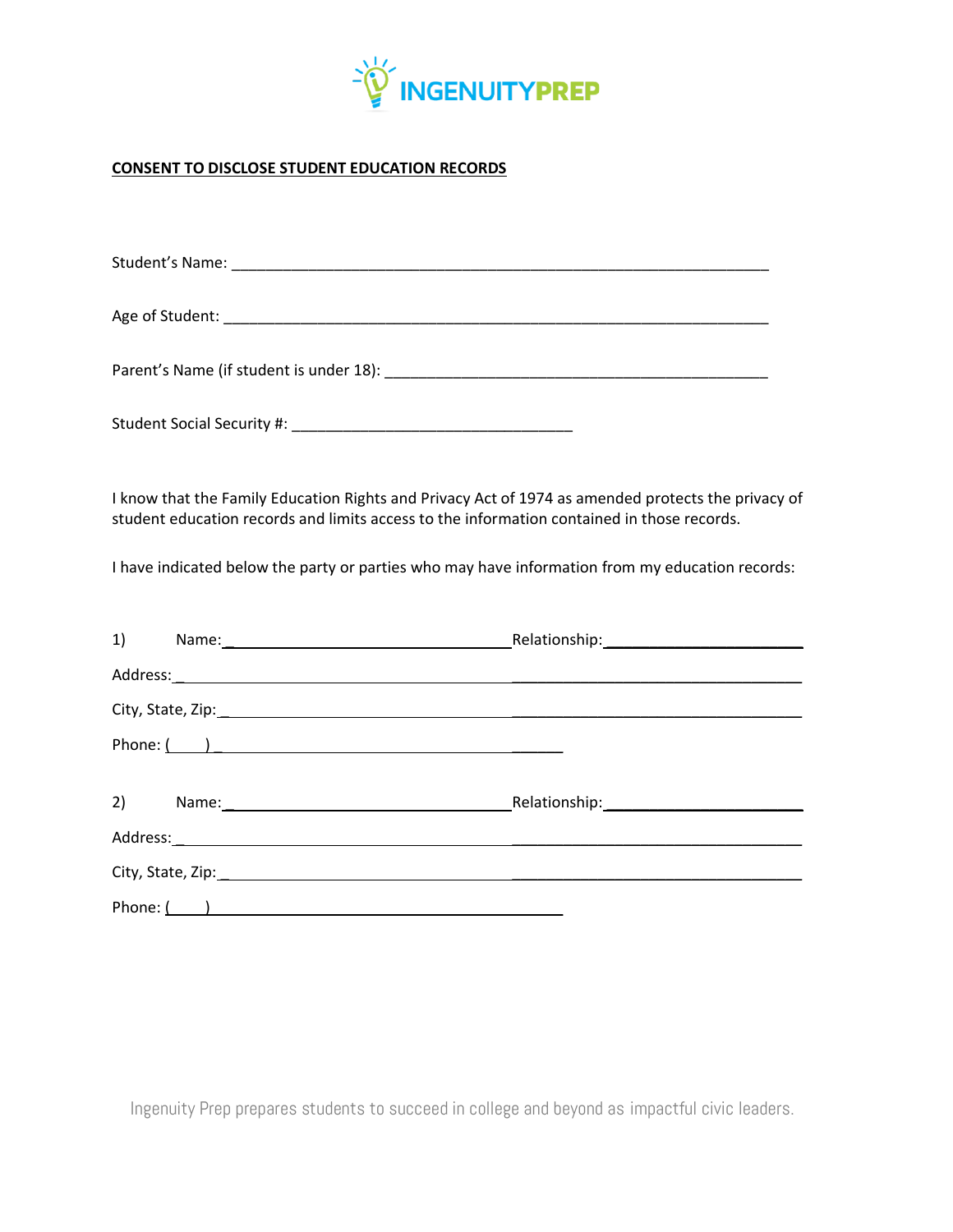

\_\_\_\_\_\_\_\_\_\_\_\_\_\_\_\_\_\_\_\_\_\_\_\_\_\_\_\_\_\_\_\_\_\_\_\_\_\_\_\_\_\_\_\_\_\_\_\_\_\_\_\_\_\_\_\_\_\_\_\_\_\_\_\_\_\_\_\_\_\_\_\_\_\_\_\_\_\_\_\_\_\_\_\_\_

\_\_\_\_\_\_\_\_\_\_\_\_\_\_\_\_\_\_\_\_\_\_\_\_\_\_\_\_\_\_\_\_\_\_\_\_\_\_\_\_\_\_\_\_\_\_\_\_\_\_\_\_\_\_\_\_\_\_\_\_\_\_\_\_\_\_\_\_\_\_\_\_\_\_\_\_\_\_\_\_\_\_\_\_\_

\_\_\_\_\_\_\_\_\_\_\_\_\_\_\_\_\_\_\_\_\_\_\_\_\_\_\_\_\_\_\_\_\_\_\_\_\_\_\_\_\_\_\_\_\_\_\_\_\_\_\_\_\_\_\_\_\_\_\_\_\_\_\_\_\_\_\_\_\_\_\_\_\_\_\_\_\_\_\_\_\_\_\_\_\_

\_\_\_\_\_\_\_\_\_\_\_\_\_\_\_\_\_\_\_\_\_\_\_\_\_\_\_\_\_\_\_\_\_\_\_\_\_\_\_\_\_\_\_\_\_\_\_\_\_\_\_\_\_\_\_\_\_\_\_\_\_\_\_\_\_\_\_\_\_\_\_\_\_\_\_\_\_\_\_\_\_\_\_\_\_

\_\_\_\_\_\_\_\_\_\_\_\_\_\_\_\_\_\_\_\_\_\_\_\_\_\_\_\_\_\_\_\_\_\_\_\_\_\_\_\_\_\_\_\_\_\_\_\_\_\_\_\_\_\_\_\_\_\_\_\_\_\_\_\_\_\_\_\_\_\_\_\_\_\_\_\_\_\_\_\_\_\_\_\_\_

\_\_\_\_\_\_\_\_\_\_\_\_\_\_\_\_\_\_\_\_\_\_\_\_\_\_\_\_\_\_\_\_\_\_\_\_\_\_\_\_\_\_\_\_\_\_\_\_\_\_\_\_\_\_\_\_\_\_\_\_\_\_\_\_\_\_\_\_\_\_\_\_\_\_\_\_\_\_\_\_\_\_\_\_\_

## **PLEASE INITIAL ALL AREAS THAT APPLY:**

If asked, I want the above named individual(s) to receive student records regarding:

The purpose of disclosing the student records is as follows:

| Date | <b>Printed Name</b>                                                                           |
|------|-----------------------------------------------------------------------------------------------|
|      |                                                                                               |
|      |                                                                                               |
|      | Student's Signature (if student is 18 or over)<br>Parent's Signature (if student is under 18) |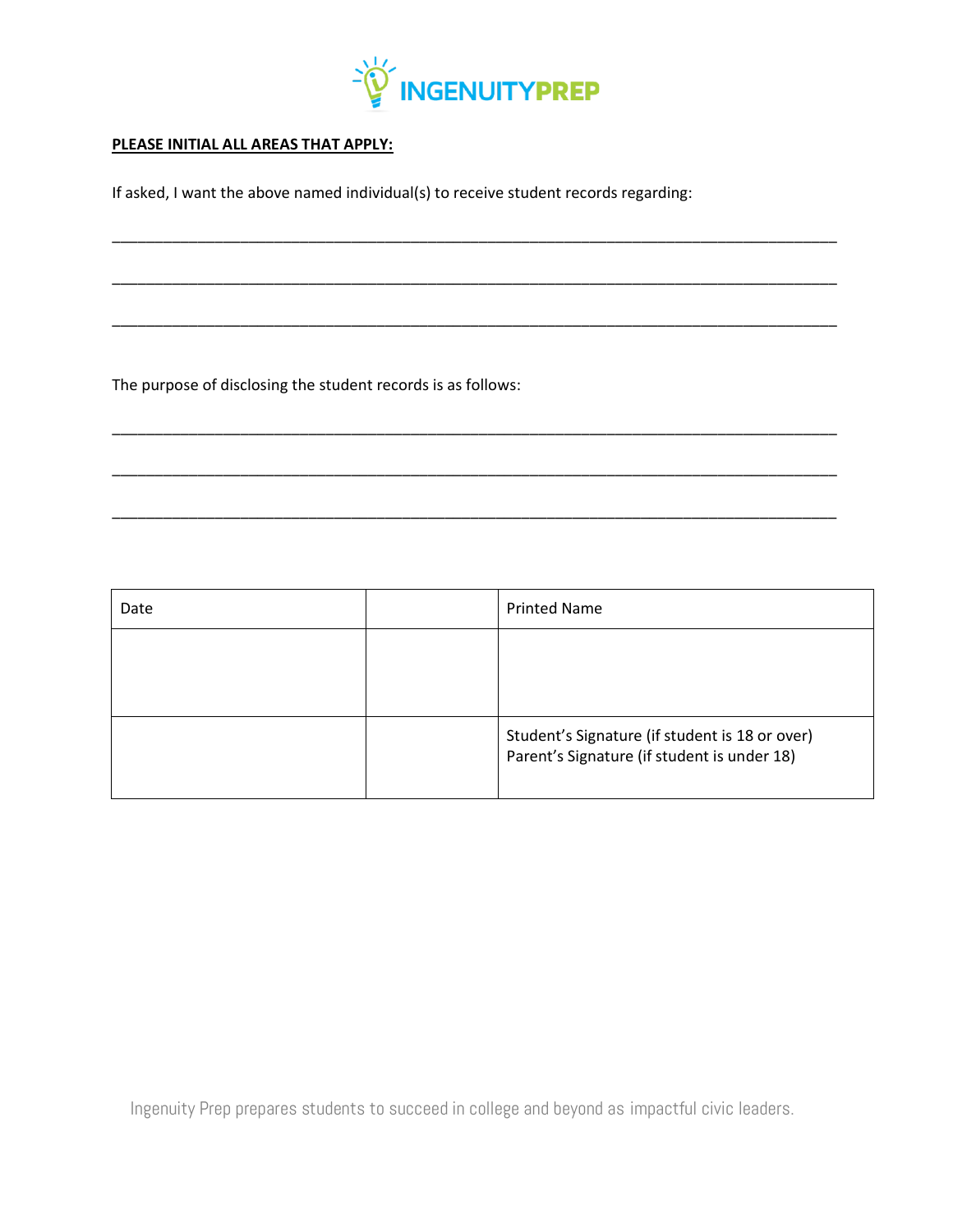

## **APPENDIX E - NOTIFICATION OF RIGHTS UNDER PPRA**

PPRA affords parents certain rights regarding our conduct of surveys, collection and use of information for marketing purposes, and certain physical exams. These include the right to:

*Consent* before students are required to submit to a survey that concerns one or more of the following protected areas ("protected information survey") if the survey is funded in whole, or in part, by a program of the U.S. Department of Education (ED)–

- Political affiliations or beliefs of the student or student's parent;
- Mental or psychological problems of the student or student's family;
- Sex behavior or attitudes;
- Illegal, anti-social, self-incriminating, or demeaning behavior;
- Critical appraisals of others with whom respondents have close family relationships;
- Legally recognized privileged relationships, such as with lawyers, doctors, or ministers;
- Religious practices, affiliations, or beliefs of the student or parents; or
- Income, other than as required by law to determine program eligibility.

*Receive notice and an opportunity to opt a student out*  $of - 1$ *. Any other protected information survey,* regardless of funding; 2. Any non-emergency, invasive physical exam or screening required as a condition of attendance, administered by the school or its agent, and not necessary to protect the immediate health and safety of a student, except for hearing, vision, or scoliosis screenings, or any physical exam or screening permitted or required under State law; and 3. Activities involving collection, disclosure, or use of personal information obtained from students for marketing or to sell or otherwise distribute the information to others.

*Inspect*, upon request and before administration or use –

- 1. Protected information surveys of students;
- 2. Instruments used to collect personal information from students for any of the above marketing, sales, or other distribution purposes; and
- 3. Instructional material used as part of the educational curriculum.

These rights transfer from the parents to a student who is 18 years old or an emancipated minor under State law.

Ingenuity Prep has developed and adopted policies, in consultation with parents, regarding these rights, as well as arrangements to protect student privacy in the administration of protected information surveys and the collection, disclosure, or use of personal information for marketing, sales, or other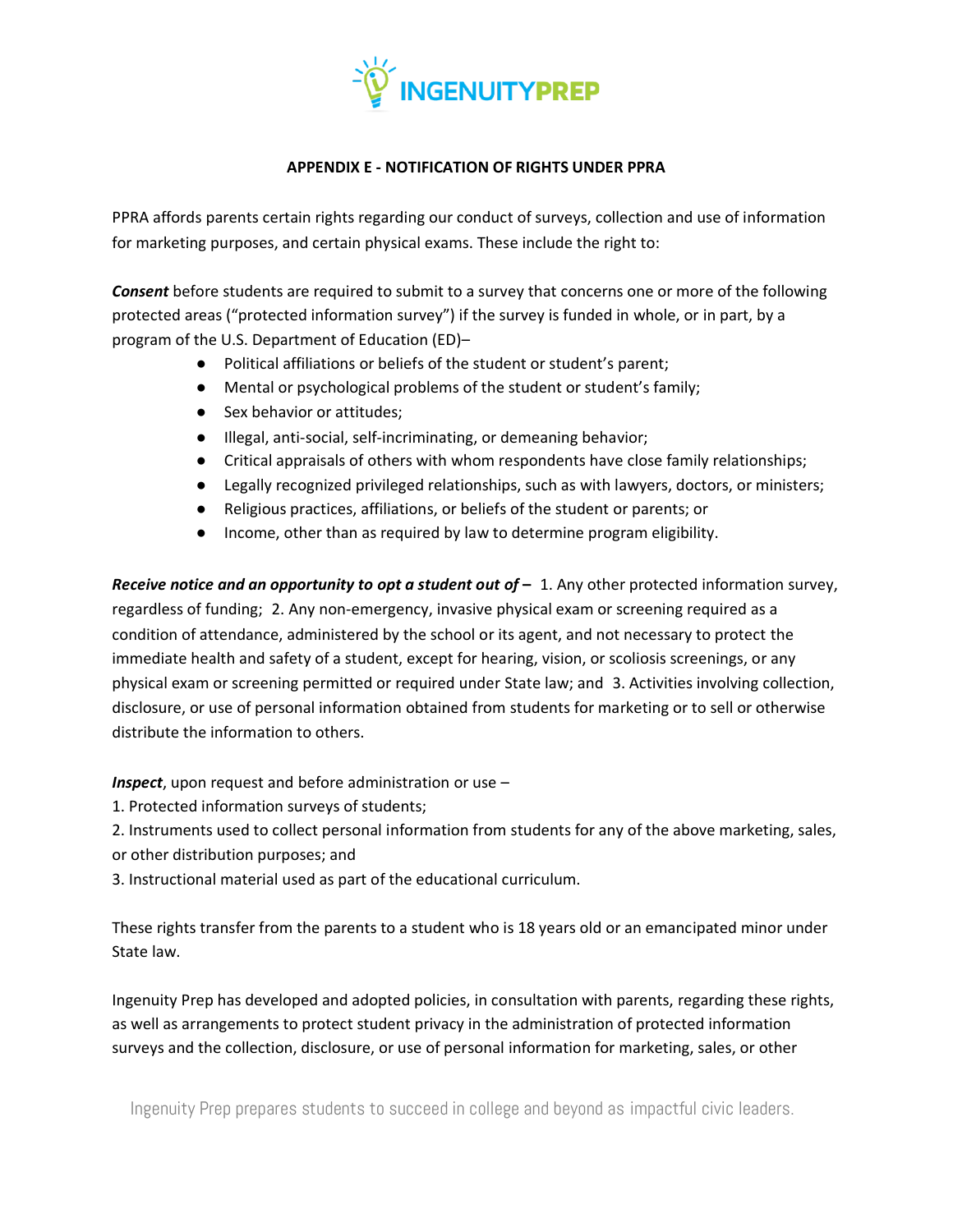

distribution purposes. Ingenuity Prep will directly notify parents of these policies at least annually at the start of each school year and after any substantive changes. Ingenuity Prep will also directly notify, such as through U.S. Mail or email, parents of students who are scheduled to participate in the specific activities or surveys noted below and will provide an opportunity for the parent to opt his or her child out of participation of the specific activity or survey. Ingenuity Prep will make this notification to parents at the beginning of the school year if the District has identified the specific or approximate dates of the activities or surveys at that time. For surveys and activities scheduled after the school year starts, parents will be provided reasonable notification of the planned activities and surveys listed below and be provided an opportunity to opt their child out of such activities and surveys. Parents will also be provided an opportunity to review any pertinent surveys.

Following is a list of the specific activities and surveys covered under this requirement:

- Collection, disclosure, or use of personal information for marketing, sales or other distribution.
- Administration of any protected information survey not funded in whole or in part by ED.
- Any non-emergency, invasive physical examination or screening as described above.

*Parents who believe their rights have been violated may file a complaint with*: Family Policy Compliance Office U.S. Department of Education 400 Maryland Avenue, SW Washington, D.C. 20202-5901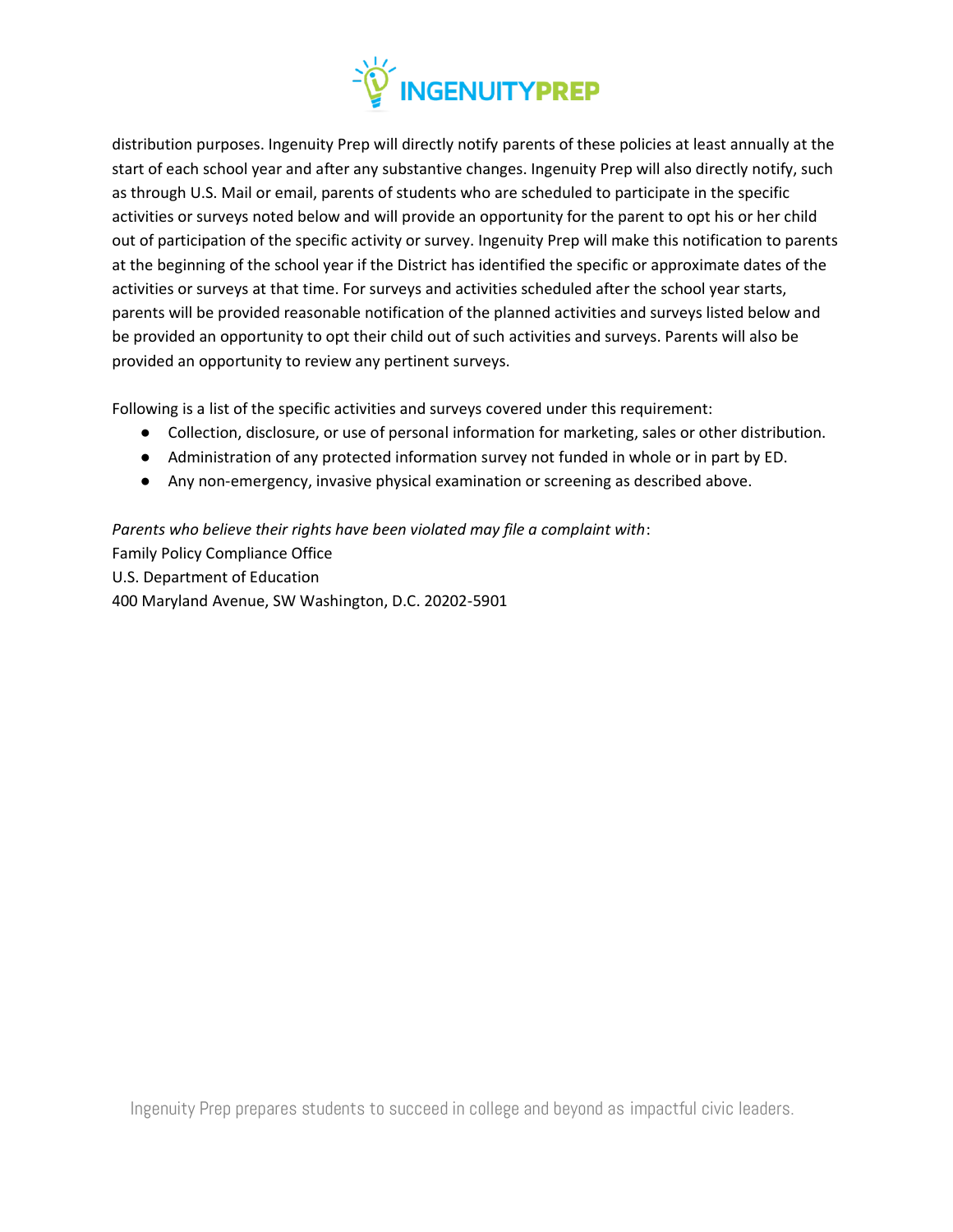

# **APPENDIX F - EDUCATION OF HOMELESS CHILDREN AND YOUTH PROGRAM EDUCATIONAL RIGHTS PUBLIC NOTICE**

The mission of the Education of Homeless Children and Youth Program is to ensure free, appropriate, public educational opportunities for homeless children and youths; to provide technical assistance to schools, shelters and the community; and to heighten awareness of homeless issues. Homeless children and youth should have equal access to the same educational opportunities and services as nonhomeless children and youth. In addition, homeless children and youth should have the opportunity to meet the same challenging academic achievement standards to which all students are held pursuant to Title X of No Child Left Behind; McKinney-Vento Homeless Assistance Act federal law.

# **1. What is the definition of homeless children and youths? The term "homeless child and youth" means:**

- Children and youth who lack a fixed, regular, and adequate nighttime residence; and includes children and youth who are sharing the housing of other persons due to loss of housing, economic hardship, or a similar reason; are living in motels, hotels, trailer parks, or camping grounds due to lack of alternative adequate accommodations; are living in emergency or transitional shelter (including D.C. transitional housing); are abandoned in hospitals; or are awaiting foster care placement;
- Children and youth who have a primary nighttime residence that is a private or public place not designed for, or ordinarily used as, a regular sleeping accommodation for human beings;
- Children and youth who are living in cars, parks, public spaces, abandoned building, substandard housing, bus or train stations, or similar settings;
- Migratory children who qualify as homeless because they are living in circumstances described above; and
- Unaccompanied youth, including youth who are not in the physical custody of a parent or guardian, who qualify as homeless because they live in circumstances described above.

## **2. Can a homeless child enroll in school?**

Yes. The child may continue enrollment in the school of origin for the duration of homelessness. The school is the one the child attended prior to becoming homeless or the school in which the child was last enrolled. The child may also enroll in the school for the attendance area where he or she is living temporarily. If a dispute arises over school selection or enrollment, the school must immediately enroll the homeless student in the school, pending resolution of the dispute. If the local school cannot resolve the dispute, the school must follow the Dispute Resolution Process, not to exceed fifteen (15) days. The local school must provide the parent, guardian or unaccompanied youth with a written statement of the school placement decision and the appeal rights.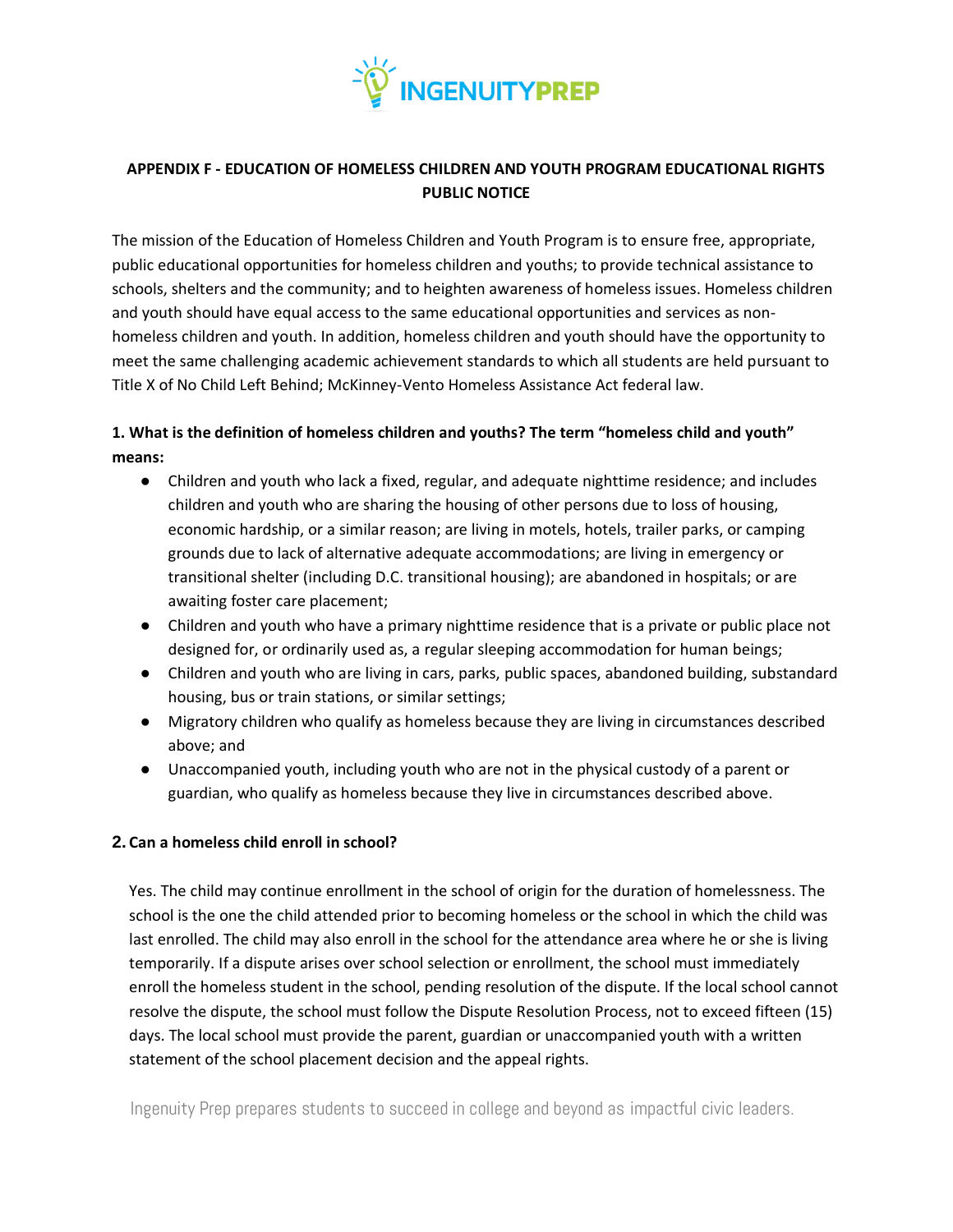

# **3. Whom should be contacted if a dispute arises regarding enrolling a homeless child or youth in school or if other assistance is needed?**

The Education of Homeless Children and Youth Program has been designed to assist children and youth who are experiencing homelessness and their families regarding educational issues. If a homeless child or youth is experiencing difficulty in enrolling in school, please contact the Education of Homeless Children and Youth Office at (202)741-0470.

## **4. What services are provided by the Homeless Children and Youth Program ?**

The Homeless Children and Youth Program provides the following services: transportation assistance; dispute resolution; emergency school enrollment assistance; special projects; Homeless Awareness Month; staff development; and interagency collaboration.

In accordance with Federal law and U.S. Department of Agriculture (USDA) policy, this institution is prohibited from discriminating on the basis of race, color, national origin, sex, age, or disability.

To file a complaint alleging discrimination, write USDA, Director, Office of Civil Rights, 1400 Independence Avenue SW, Washington, DC 20250-9410 or call, toll free, (866) 632-9992 (Voice). TDD users can contact USDA through local relay or the Federal Relay at (800) 877-8339 (TDD) or (866) 377- 8642 (relay voice users). USDA is an equal opportunity provider and employer.

Also, the District of Columbia Human Rights Act, approved December 13, 1977 (DC Law 2-38; DC Official Code §2-1402.11(2006), as amended) States the following:

Pertinent section of DC Code § 2-1402.11: It shall be an unlawful discriminatory practice to do any of the following acts, wholly or partially for a discriminatory reason based upon the actual or perceived: race, color, religion, national origin, sex, age, marital status, personal appearance, sexual orientation, gender identity or expression, family responsibilities, genetic information, disability, matriculation, or political affiliation of any individual. To file a complaint alleging discrimination on one of these bases, please contact the District of Columbia's Office of Human Rights at (202) 727-3545.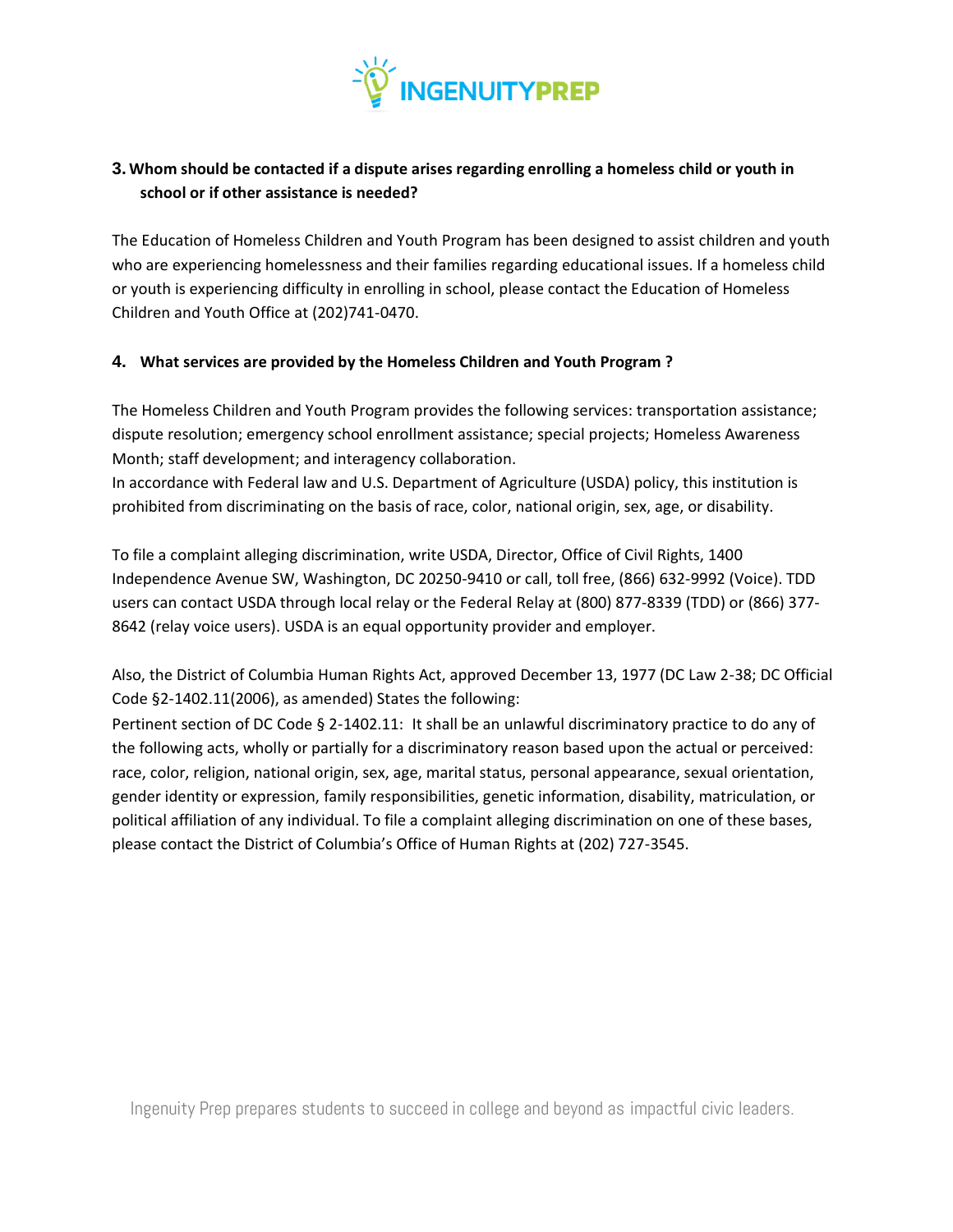

### **APPENDIX G - NOTICE OF NONDISCRIMINATION**

Ingenuity Prep shall not discriminate on the basis of race, color, ethnicity, religion, national origin, gender, age, disability, sexual orientation, or other protected class in accordance with applicable federal, state or local laws in hiring or other employment practices of the school. Further, Ingenuity Prep shall be open to all students in its authorized geographic area on a space available basis and shall not discriminate in its admission policies or practices on the basis of race, color, ethnicity, religion, national origin, gender, disability or sexual orientation. Ingenuity Prep admits students of any race, color, ethnicity, religion, national origin, gender, disability or sexual orientation to all the rights, privileges, programs, and activities generally afforded or made available to students at the school. It does not discriminate on the basis of race, color, ethnicity, religion, national origin, gender, disability or sexual orientation in administration of its educational policies, admission policies, scholarship and loan programs, or athletic or other school administered programs.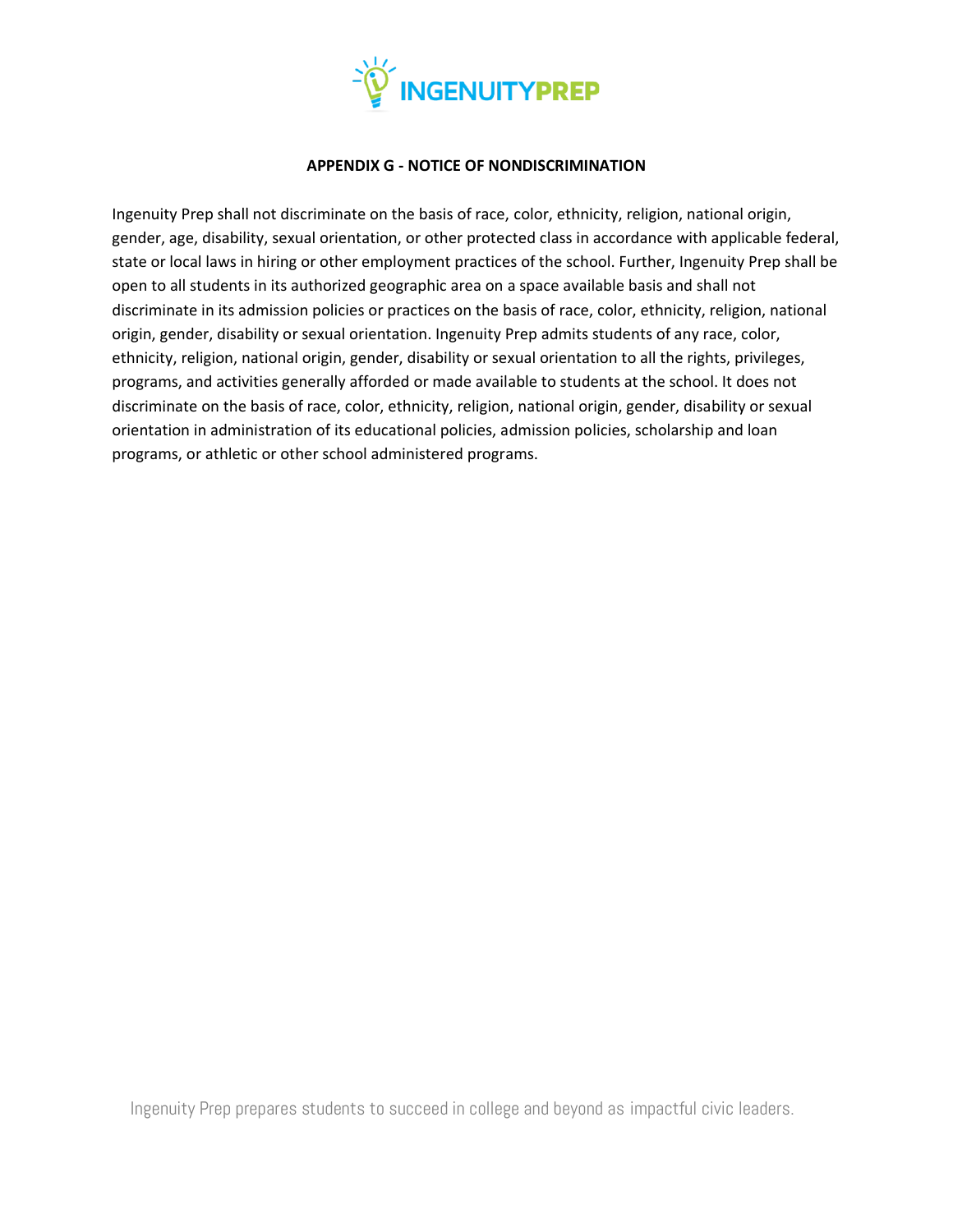

## **APPENDIX H – TRUANCY POLICY**

Truancy is defined as any school-age child (ages 5 – 18) with ten (10) cumulative unexcused absences at any time during the school year.

No later than two (2) days after the accrual of multiple absences as described above, truant students are reported to the District of Columbia Child and Family Services Agency (CFSA) Office of the Attorney General, depending on student's age; and Court of Social Services, Superior Court of the District of Columbia, depending on student's age.

If at any time however, educational neglect is suspected, we immediately notify the authorities. At each unexcused absence, a call goes out to the parent/guardian of each absent student by 10:00 am on the day of the absence. Parents/guardians must call the school to report the absence of their child by 8:00 am.

For students with recurring attendance issues or for parents/guardians who don't report the absence of their child to the school, the front-desk staff makes a personal phone call to the home seeking the reason for the student's absence and messaging the importance of students being in school, on-time, and ready for learning. The reason for the absence is noted in a PowerSchool log entry.

## **Every absence:**

● Front Office staff call student's parent/guardian

## **At three absences (unexcused):**

● A call is placed to the parent/guardian with reminders to discuss the reasons for the student's absence.

## **At five (7) absences (unexcused):**

● Teachers schedule a conference with the family and a member of the Attendance Team to jointly discuss the student's attendance issues; to review attendance expectations and consequences; to discuss any interventions or support needed; to execute an attendance contract, if applicable, etc. If the parent/guardian does not show up for the attendance meeting, a "sorry you missed your meeting" letter is also sent to the parent/guardian for additional documentation.

## **At seven (9) absences (unexcused):**

● A phone call is placed by the school social worker and a letter is sent home with the student's current absences and reminder of the school attendance policy.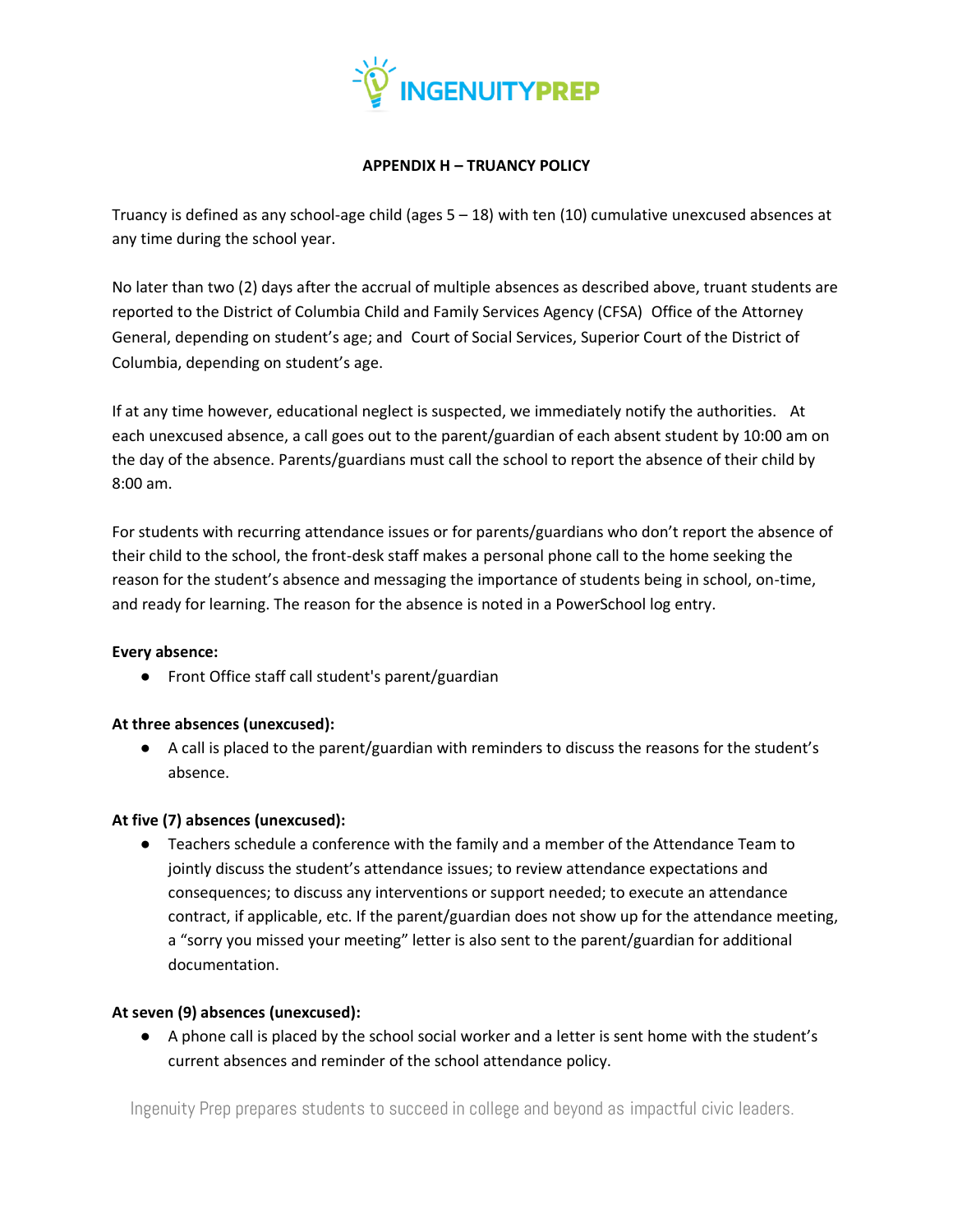

## **At ten (10) absences (unexcused), Ingenuity Prep reports the issue to:**

● D.C. Child and Family Services Agency 400 6th Street, SW Washington, DC 20024 (202) 442- 6100 http://cfsa.dc.gov/DC/CFSA

Should the absences continue:

- At thirteen (13) absences (unexcused), a conference is scheduled with the parent, a member of the Attendance Team, and a school leader
- Additional truancy reports are made for every 5 absences (e.g., 15, 20, and so on)

When reporting a truant student to any District entity, we provide the following records:

- the student's attendance record;
- any prevention and intervention plans;
- documentation related to referrals and outcome of such referrals;
- documentation representing evidence of communications, services, and attendance-related interventions taken by the school;
- documentation of suspected educational neglect; d
- documentation of personal contacts with, and written notification to, parents/guardians with regard to the unexcused absences;
- and, the student's Individualized Education Program (IEP) with any supporting evaluations or assessments, if applicable.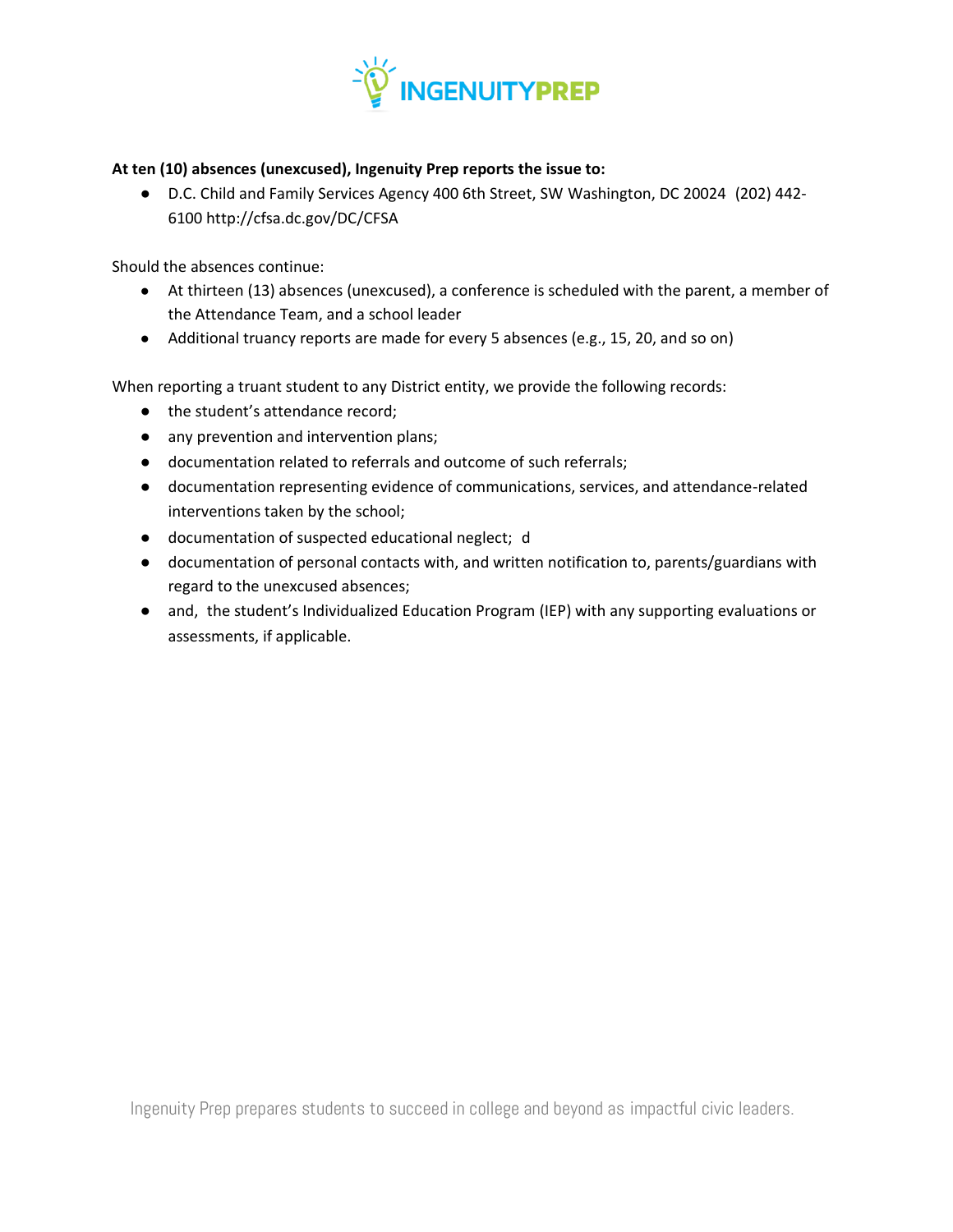

## **APPENDIX I – DISCIPLINE POLICY**

See next page.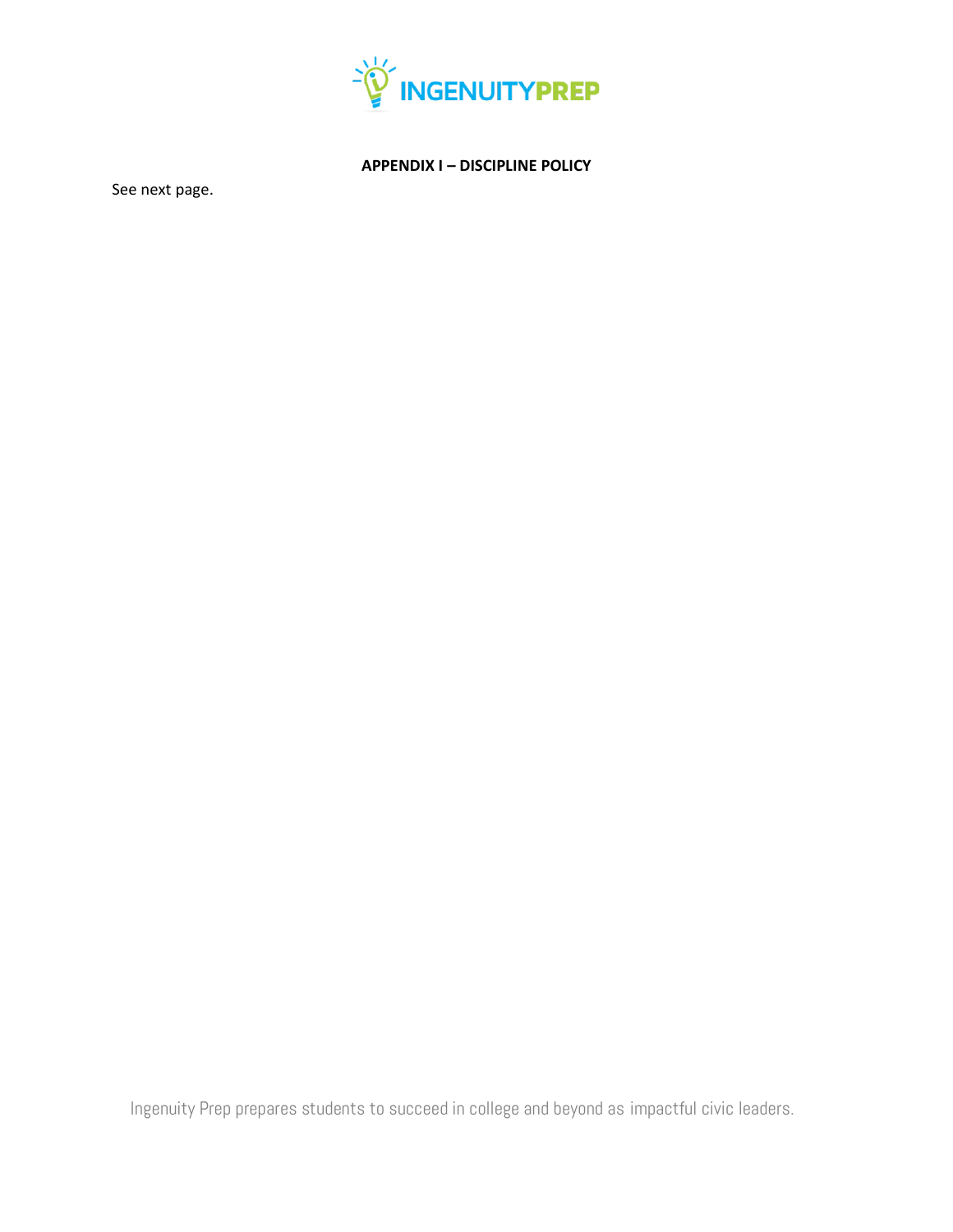

### **APPENDIX J – Discipline Of Students With Disabilities**

#### *Purpose*

If a student violates the Ingenuity Prep Code of Student Conduct, before consequences or punishment are imposed, a school must consider whether the student has a disability evidenced by an IEP or 504 Plan. While all students may be disciplined, it is both illegal and unjust to punish a child when the offense is directly related to his disability or when the IEP or 504 Plan is not implemented.

## *Legal Standard*

Disciplinary actions give students with disabilities extra legal protections when the discipline constitutes a change in placement. A "change in placement" is a legal term that applies to the following situations:

- A suspension or expulsion for more than 10 consecutive school days. If a student has transportation on his IEP, then bus suspensions are also counted.
- Suspensions that may total less than 10 cumulative school days in a school year may be a change in placement if they appear as part of a pattern of suspensions. A pattern of suspensions may be found if the student is suspended for behavior that is "substantially similar" to behavior for which the child has previously been suspended. Factors may include same type of behavior, same victim, same class, same day of the week or same time of day.

If the offense is a change in placement, the school team (including the parent) must advise parents in writing, provide a copy of the IDEA procedural safeguards, and hold a Manifestation Determination meeting to determine two issues:

- Was the student's misconduct caused by or directly and substantially related to the student's disability?
- Was the student's misconduct a direct result of the school's failure to follow the child's IEP?

If the team answers yes to either question, then the student's behavior is a manifestation of his/her disability. The student may not be suspended, expelled or transferred to a remedial disciplinary school as a punishment for misbehavior that is a manifestation of a disability. The team must conduct a functional behavioral assessment and create a behavior plan addressing ways that the school can help a student with a conduct issue. If the student already has a behavior plan, the plan must be reviewed and modified to address how the school can better assist the student with the conduct issue.

If all team members agree that the student's conduct was not a manifestation of his disability, then the student may be subject to the same consequences as all students. If a parent disagrees with the team's decision that the behavior was not a manifestation of the student's disability, the parent may request a due process hearing to challenge this finding. If the Hearing Officer agrees with the parent, the student will remain in the school where the offense was committed unless the parent and the school agree otherwise. However, during the period of expulsion or transfer to an alternative placement or remedial disciplinary setting, the student must continue to receive special education services prescribed by his IEP and a Behavior Plan must be created or revised to address the offending conduct.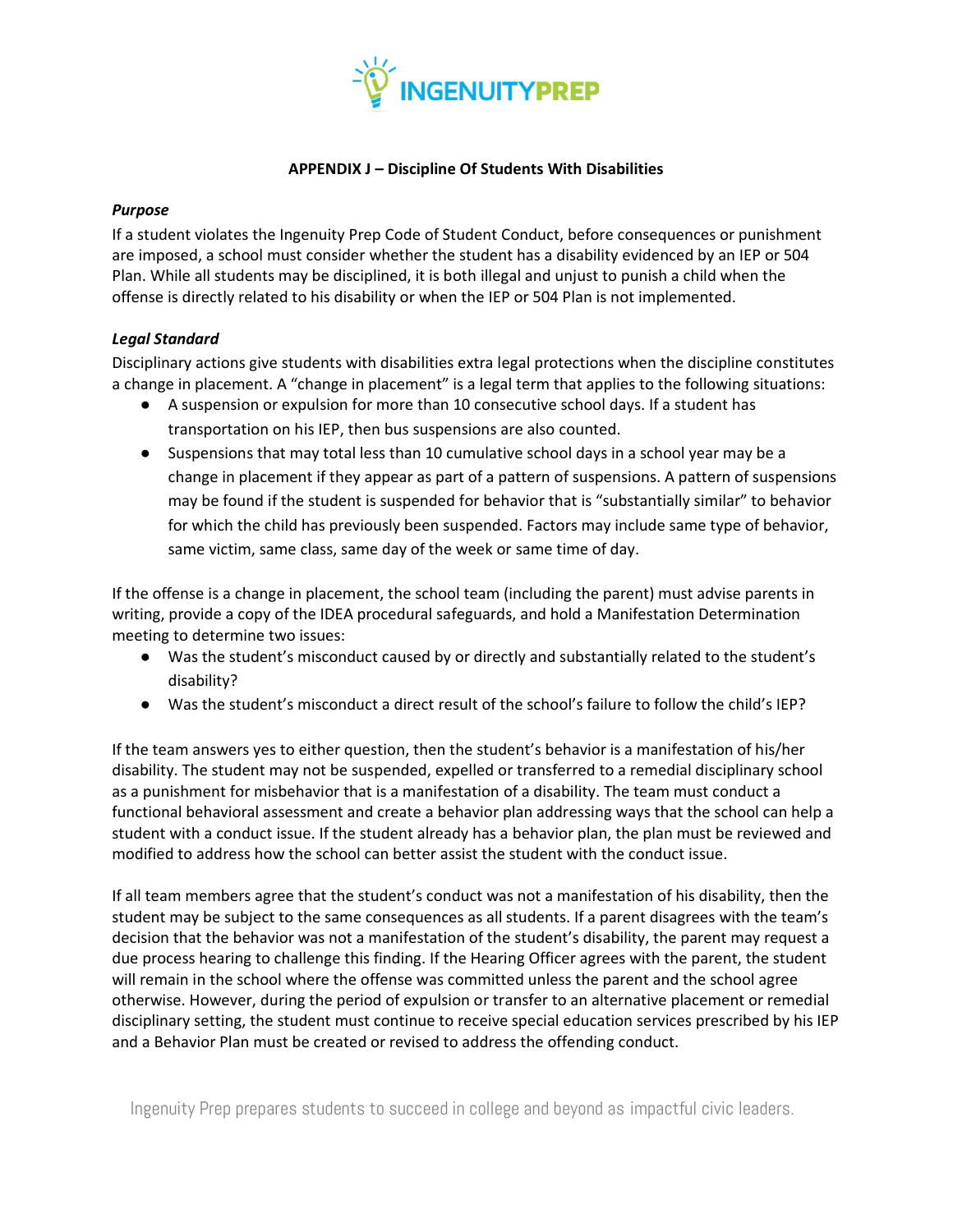

If Ingenuity Prep orders a disciplinary removal that meets the definition of a change in placement, it must continue to make FAPE available to the student. This means that even if the child is suspended or expelled from a school, the LEA must ensure that the student continues to receive educational services.

### *Emergency Circumstances Involving School Safety: Weapons, Drugs or Serious Injury*

If a student: possesses illegal drugs; is selling prescription drugs; carries a weapon; or causes serious bodily injury to another, either at school or during a school related activity, the school may immediately remove the student for up to 45 school days to an alternative or remedial disciplinary setting. To comply with the law, a 45 school day emergency removal for serious bodily injury must be serious, i.e., requiring medical treatment.

Because drugs, weapons and serious bodily injury are so dangerous to a safe school climate, a school may remove a student under these circumstances for 45 school days regardless of whether a child has mental retardation or even if the team believes that the behavior is a manifestation of the student's disability. During the 45 school-day period, the school must convene a manifestation determination meeting. If the school determines that the conduct is a manifestation, the school may have the child reevaluated, create or revise an existing behavior plan, or hold an IEP meeting to consider a more intensive special education placement upon the expiration of the 45-day alternative placement or sooner. If all team members determine that the conduct was not a manifestation of the student's disability, then the 45 school day emergency placement may proceed to a disciplinary proceeding afforded to all students.

#### *Emergency Hearing/Dangerousness*

If a school has solid reasons to believe that keeping the student in his current school is "substantially likely to result in injury to the child or to others", the school should consult with the RTI Coordinator who may request an emergency hearing to ask a Hearing Officer to transfer the student to an alternative setting for up to 45 school days. Dangerousness may exist even if there is no Code of Conduct violation. It is a consideration based on serious safety concerns for the student and/or the school community.

## *Notice to Parents*

Any time a student with an IEP or 504 plan is removed to an alternative or remedial disciplinary setting, the parent must be given a NOREP stating this decision and a copy of the procedural safeguards.

## *Restraints*

Restraints are considered the application of physical force, with or without the use of any device, for the purpose of restraining the free movement of a student's body. Does not include briefly holding, without force, a student in order to calm or comfort him, guiding a student or eligible young child to an appropriate activity, or holding a student's or eligible young child's hand to safely escort him/her from one area to another. Excluded from this definition is hand-over-hand assistance with feeding or task completion and techniques prescribed by a qualified medical professional for reasons of safety or for therapeutic or medical treatment, as agreed to by the student's parents and specified in the IEP.

Restraints to control acute or episodic aggressive or self-injurious behavior may be used only when the student is acting in a manner as to be a clear and present danger to him/herself, to other students or to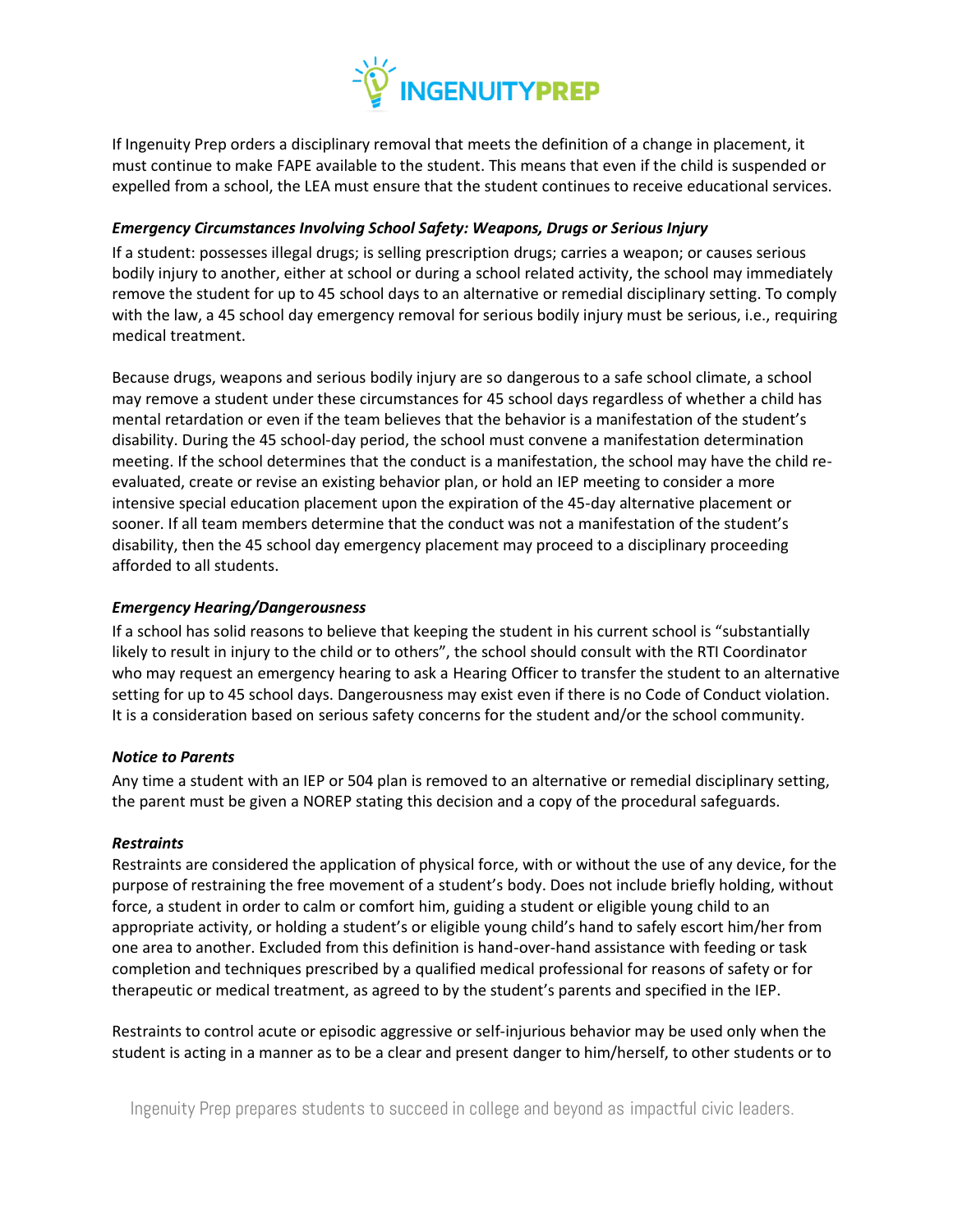

employees, and only when less restrictive measures and techniques have proven to be or are less effective. The use of restraints to control the aggressive behavior of an individual student must cause the school entity to notify the parent of the use of the restraint and a meeting of the IEP Team within 10 school days of the inappropriate behavioral causing the use of restraints, unless the parent, after written notice, agrees in writing to waive the meeting.

At this meeting, the IEP Team must consider whether the student needs a functional behavioral assessment, reevaluation, a new or revised positive behavior support plan, or a change of placement to address the inappropriate behavior.

The use of restraints may only be included in a student's IEP when:

- It is utilized with specific component elements of positive behavior support;
- It is used in conjunction with the teaching of socially acceptable alternative skills to replace problem behavior;
- Staff are authorized to use the procedure and have received the staff training required; and
- There is a plan in place for eliminating the use of restraint through the application of positive behavior support.

Mechanical restraints, which are used to control involuntary movement or lack of muscular control of students when due to organic causes or conditions, may be employed only when specified by an IEP and as determined by a medical professional qualified to make the determination, and as agreed to by the student's parents. Mechanical restraints shall prevent a student from injuring him/herself or others or promote normative body positioning and physical functioning. Examples include:

- Devices used for physical or occupational therapy;
- Seatbelts in wheel chairs or on toilets used for balance and safety;
- Safety harnesses in buses; and
- Functional positioning devices.

The following aversive techniques of handling behavior are considered inappropriate and may not be used:

- Corporal punishment;
- Punishment for a manifestation of a student's disability;
- Locked rooms, locked boxes or other locked structures or spaces from which the student can not readily exit;
- Noxious substances;
- Deprivation of basic human rights, such as withholding meals, water or fresh air;
- Suspensions constituting a pattern under §14.143(a) (relating to disciplinary placement);
- Treatment of a demeaning nature;
- Electric shock.
- The use of prone restraints. Prone restraints are those in which a student or eligible young child is held face down on the floor.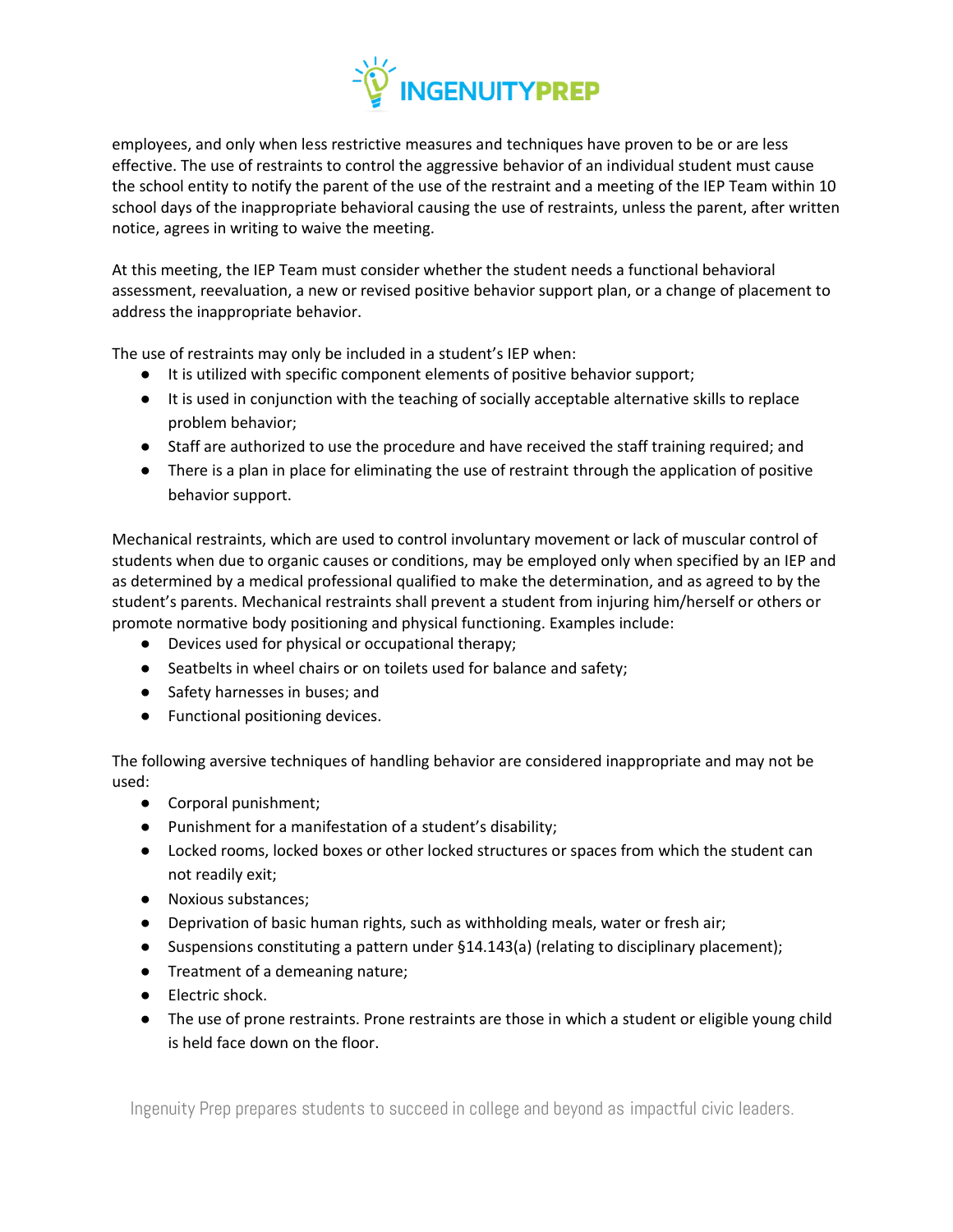

### *Notice and Appeal of Suspension and Expulsion*

The decision to suspend or expel a student shall be made by the CEO or administrative designee and communicated to the parent/guardian in writing, in person, or over the phone. An electronic record of the suspension, accessible to parents, will be made within 12 hours of the decision. The student's parents/guardians have 48 hours from this electronic submission to challenge the suspension or expulsion by submitting to the Chair of the Board of Trustees, in writing, an appeal of the decision. During this time, the student will not be allowed to attend classes. A hearing will be held to respond to the appeal, with the parent/guardian, CEO or designee, and the administrator who issued the suspension decision with 72 business hours of the appeal request. The Chair of the Board of Trustees will issue a decision in writing to the parents/guardians and the school administration within 48 hours of the hearing. The decision of the Chair of the Board of Trustees in affirming or reversing the CEO's decision is final.

#### *Grievance Procedures*

It is the policy of Ingenuity Prep that all employees, students, parents, and visitors have the right to voice their complaints or grievances about matters pertaining to its schools.

Ingenuity Prep recognizes the meaningful value and importance of full discussion in resolving misunderstandings and in preserving good relations between management and employees. Accordingly, the following grievance procedure should be employed to ensure that complaints receive full consideration.

### *What May Be Grieved*

The Ingenuity Prep grievance process should be used as follows: (1) to deal with complaints and concerns pertaining to educational environment, employment arrangements, or interpersonal conflicts; and (2) to resolve complaints of discrimination and harassment based upon race, color, religion, creed, sex, national origin, age, disability, veteran status, sexual orientation, or otherwise.

#### *Who May Grieve*

The procedures set forth below may be used by grievants who are employees, students, parents, or visitors.

## *Other Remedies*

**T**he existence of this procedure does not bar grievants from also filing claims in other forums to the extent permitted by state or federal law.

## *Informal Grievance*

Because most difficulties can be resolved by communicating a concern to someone, grievants are encouraged to discuss their concern or harassment complaint promptly and candidly with their immediate supervisor, the school principal, or the CEO.

The grievant is not required to discuss his or her complaint with the alleged harasser or perpetrator in any manner or for any reason prior to initiating a formal grievance.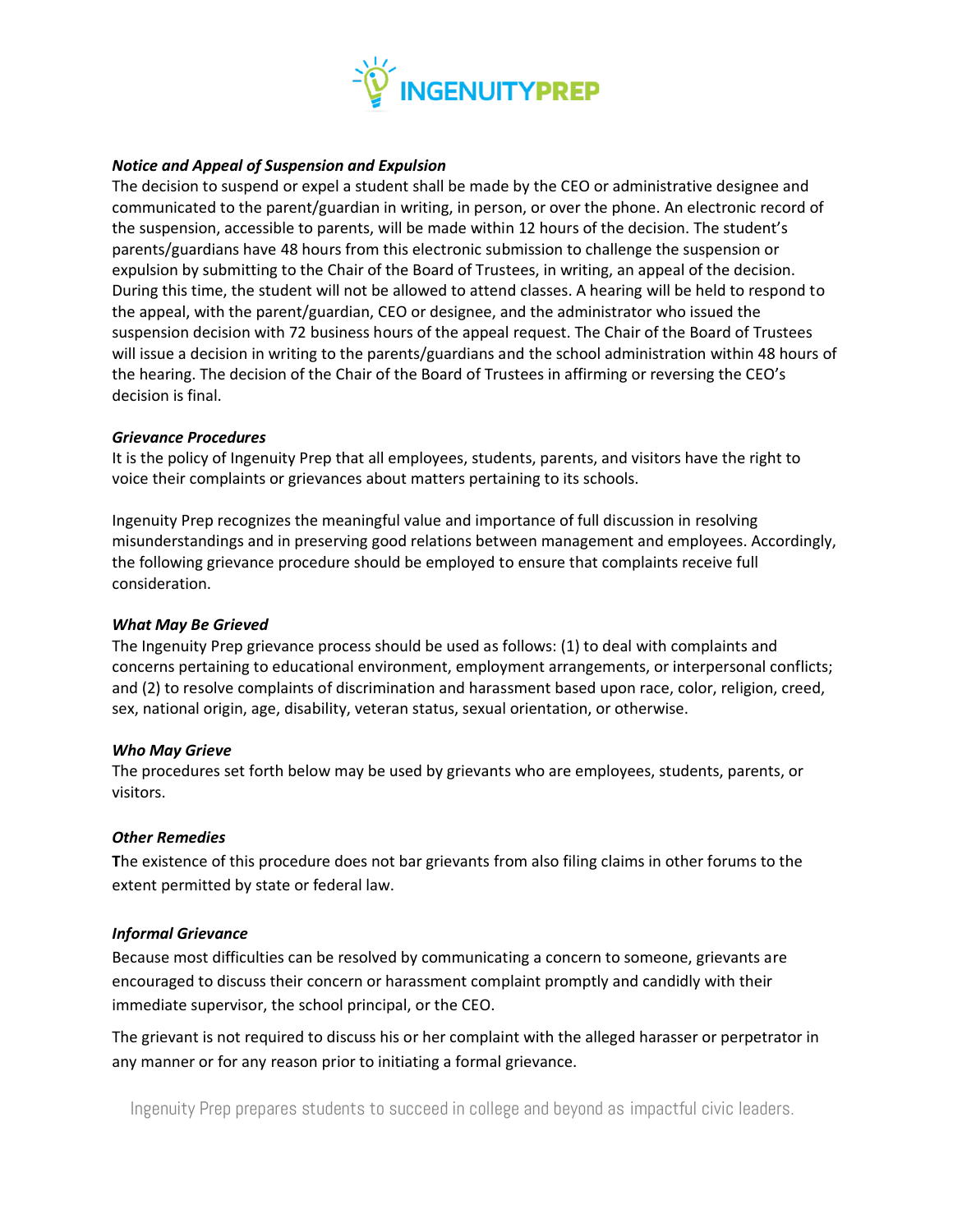

## *Formal Grievance*

*Within ninety (90) days of encountering the harassment, discrimination, or complaint that is the subject of the grievance, a grievant shall file a written notice with the school principal or with the CEO. The written notice shall identify the nature of the complaint, the date(s) of occurrence, and the desired result, and shall be signed and dated by the person filing the grievance. In the event a grievance is* being filed by the legal guardian or parent of a student, the student and the legal guardian and/or parent shall sign and date the grievance. The principal and the CEO can be reached at the contact information provided below.

The CEO will immediately initiate an adequate, reliable impartial investigation of the grievance. Each formal complaint will be investigated, and depending on the facts involved in each situation, will be decided after receiving information from the appropriate individuals. Each investigation will include interviewing witnesses, obtaining documents, and allowing parties to present evidence.

All documentation related to the investigation and discussions held in this process are considered EXTREMELY CONFIDENTIAL and are not to be revealed to or discussed by any participant with, persons not directly involved with the complaint, with its investigation, or with the decision making process. This provision does not include discussions with governmental authorities.

Within thirty (30) business days of receiving the written notice, the CEO shall respond in writing to the grievant (the "Response"). The Response shall summarize the course of the investigation, determine the validity of the grievance and the appropriate resolution.

If, as a result of the investigation, harassment, or a valid grievance is established, appropriate corrective and remedial action will be taken.

If the complaint involves a member of the school leadership or if the issue cannot be resolved between the complainant and the school leadership, a written complaint or appeal may be made to the Board Chair, Peter Winik, at [peter.winik@lw.com.](mailto:peter.winik@lw.com)

## *Appeal of Grievance*

If the grievant is not satisfied with the Response, the grievant may appeal in writing to the Chair of the Board of Trustees within thirty (30) days of the date of the Response summarizing the outcome of the investigation by emailing Peter Winik at [peter.winik@low.com.](mailto:peter.winik@low.com) The written appeal must contain all written documentation from the initial grievance and the grievant's reasons for not accepting the Response. The appeal, in letter form, may be submitted to the CEO who will relay it to the Chair of the Board of Trustees.

Within twenty-one (21) days from receiving the written appeal, the Chair of the Board of Trustees will respond in writing to the appellant as to the action to be taken and the reasons therefor.

## *Prohibition Against Retaliation*

Ingenuity Prep pledges that it will not retaliate against any person who files a complaint in accordance with this policy, or any person who participates in proceedings related to this policy.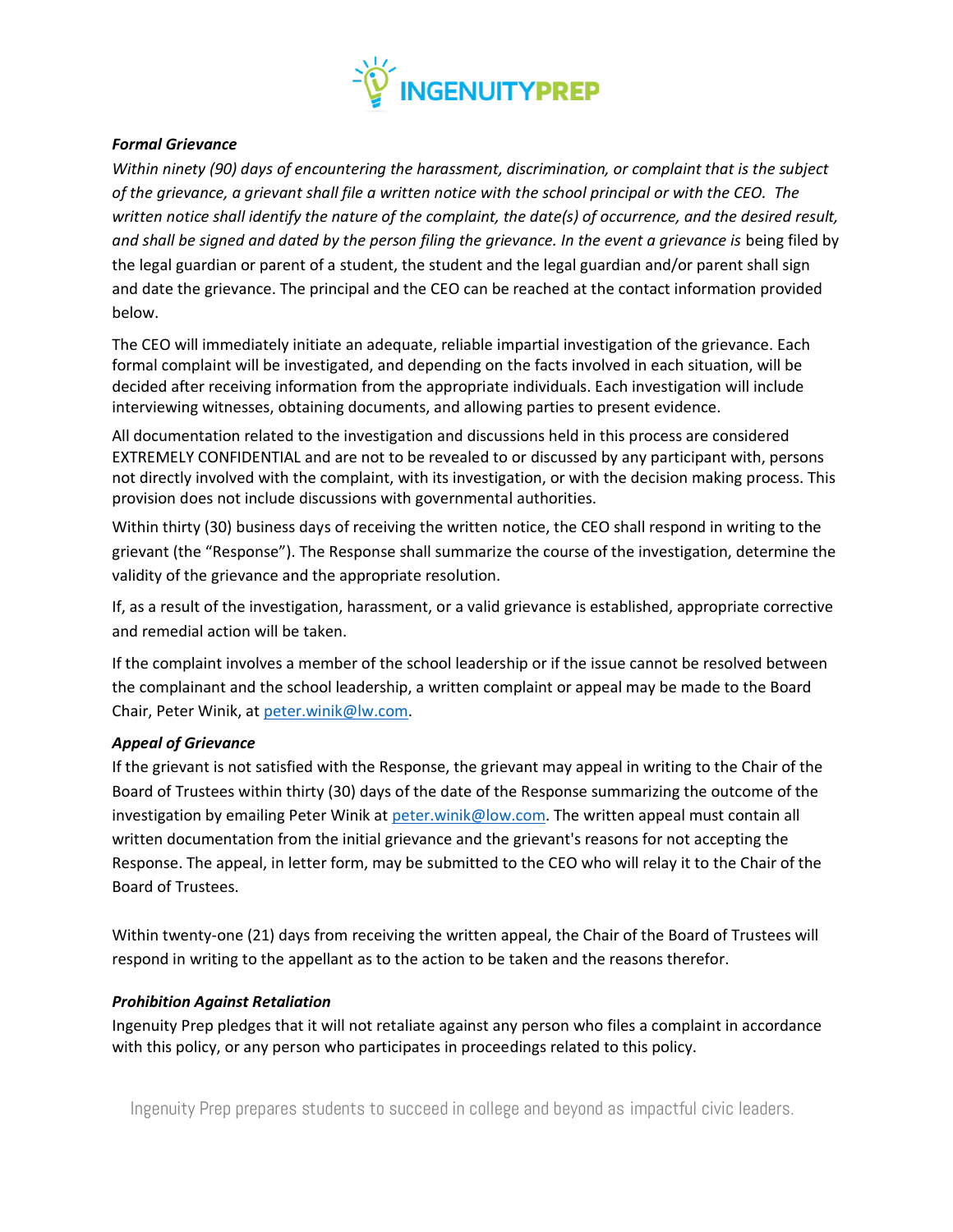

In addition, Ingenuity Prep will not tolerate any form of retaliation against any person who makes a good faith report or complaint about perceived acts of harassment, discrimination, or concern, or who cooperates in an investigation of harassment, discrimination, or a concern. Any person who is found to be engaging in any kind of retaliation will be subject to appropriate disciplinary action.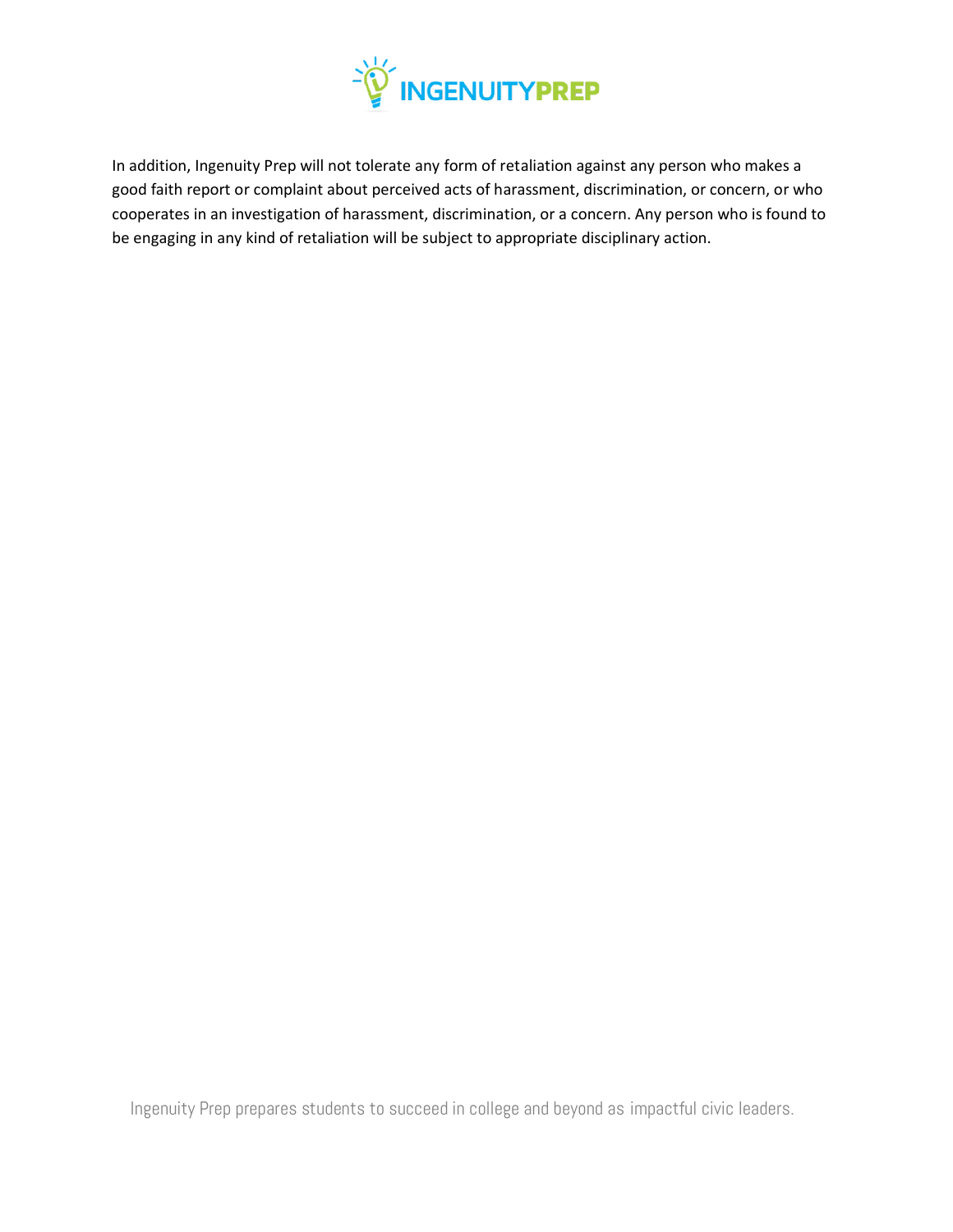

**APPENDIX K – SY21-22 ACADEMIC CALENDAR**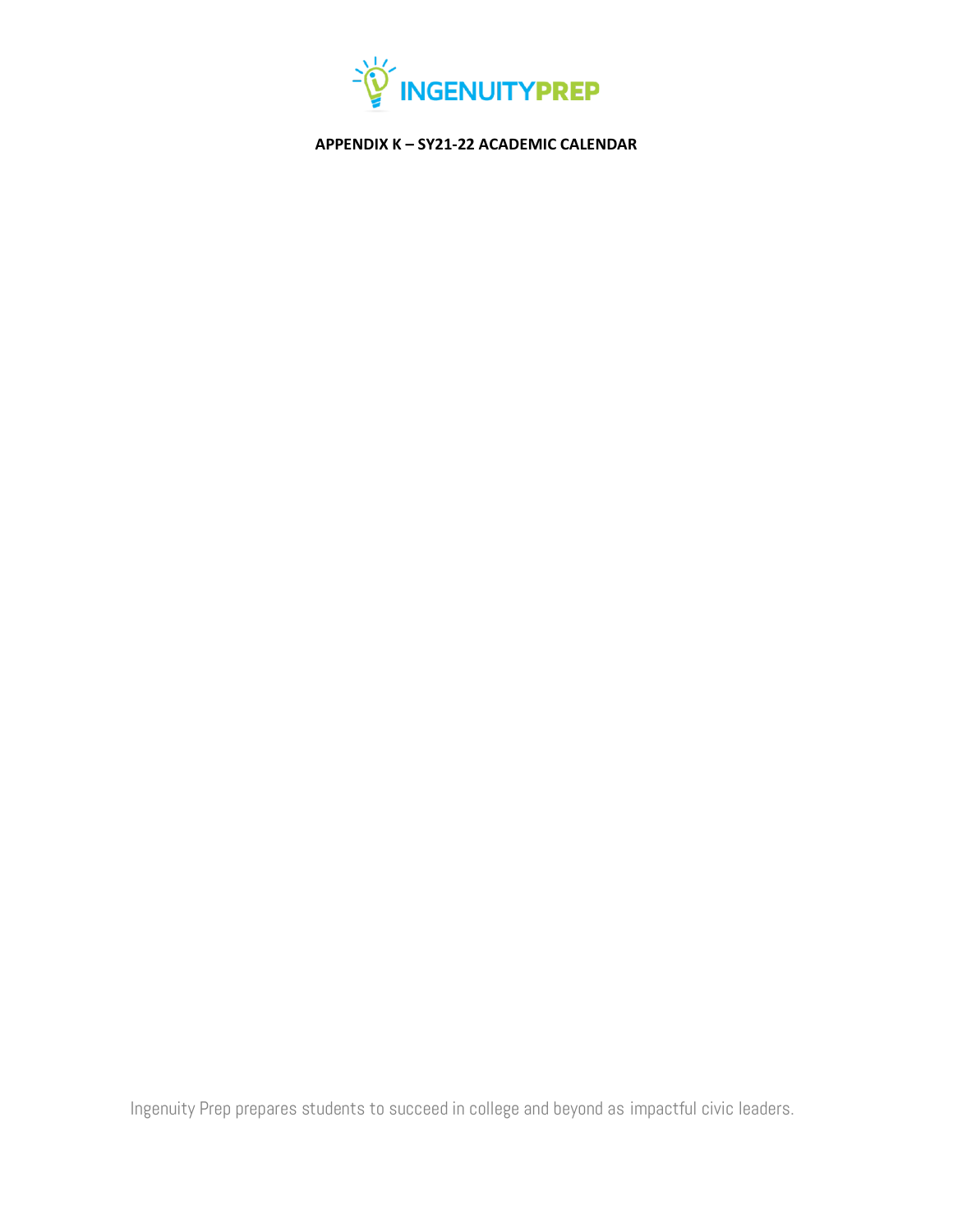

# **APPENDIX L - INGENUITY PREP UNIFORM GUIDE School Year 2021-22**

It is the expectation that all students come to school in *full uniform* each day. Any student not in *full uniform* will not be allowed to stay at school. Why do we take uniforms so seriously?

- **Uniforms unite us.** We believe uniforms unite us as a community, serving as a visual reminder that we have a shared mission - to prepare students to be successful in college and beyond as impactful civic leaders.
- **Uniforms reduce distractions and clothing competition.** Uniforms reduce the likelihood that any student will be disparaged, stigmatized, or made to feel bad about his/her clothes.
- **Uniforms look professional.** When our students are well-dressed in sharp uniforms, they signal to the world that they are serious about their education - and serious about becoming strong civic leaders.

## **GUIDELINES**

## **Uniform Shirts**

- Students must wear official, Ingenuity Prep-branded short-sleeve or long-sleeve Polo shirt.
- Shirts should be tucked in at all times.

## **Undergarment Shirts**

- Students may wear white, black, or navy blue undershirts.
- Long-sleeve undershirts should be worn under long-sleeve uniform shirts only. If a student is wearing a short-sleeve uniform shirt, they may not wear a long-sleeve undershirt.

## **Outerwear for Colder Weather**

- Students may wear the official, Ingenuity Prep-branded cardigan or fleece.
- Students may also wear solid, navy blue, non-Ingenuity Prep branded outerwear such as cardigans, sweaters, or vests.

## **Uniform Bottoms**

- All students have the option of choosing from among the following uniform bottoms: pants, shorts, skirts, skorts, or dresses.
- Uniform bottoms must be a solid khaki/tan color.
- Pants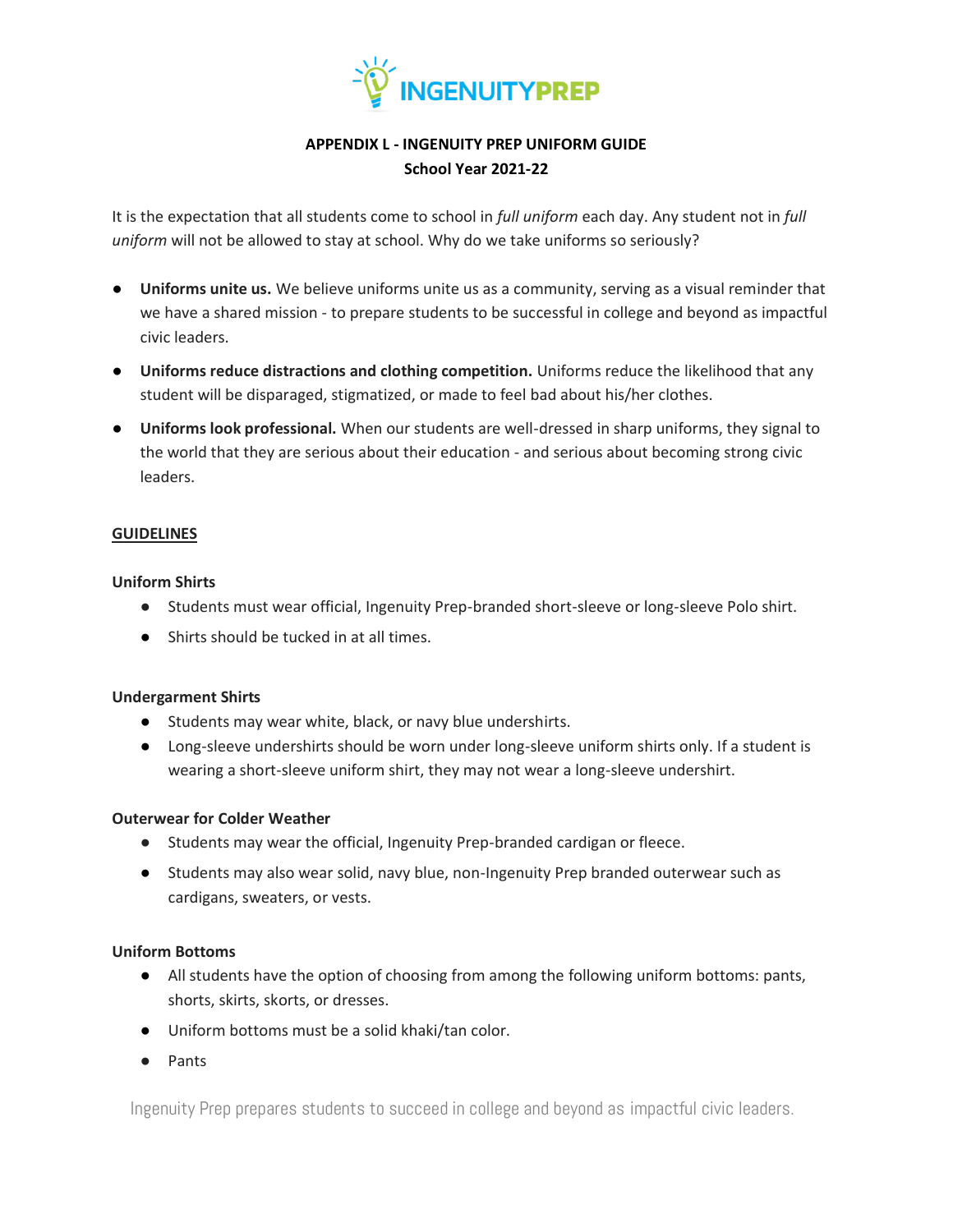

- $\circ$  If pants have belt loops, we recommend students wear a solid black/brown belt.
- o Pants should not be baggy or multi-pocketed. No cargo pants.
- Shorts
	- o Very loose or baggy shorts are not acceptable.
	- $\circ$  Shorts should be no shorter than 1 inch above the knee and no longer than knee-length.
- Skirt, Skorts, and Dresses
	- $\circ$  Instead of pants, students may choose to wear knee-length skirts/skorts or longer dresses.
	- o Bloomers must be worn under skirts.

#### **Shoes**

- Students must wear closed-toed shoes. Sandals are not allowed. Tennis shoes, flats, and ankleheight boots are allowed.
- Shoes with distracting accessories, such as light-up soles, wings, fringe, fur, etc., are not allowed.
- Taller boots are allowed when worn with pants and the pants cover the boots.
- Whenever possible, it is preferred that shoes are solid-colored navy, brown, or black with no stripes that are a different color than the shoe.

#### **Socks and Tights**

- Socks should be solid-colored navy blue, black, or white.
- Tights should be solid-colored navy blue, black, or white.

#### **Jewelry**

- Stud earrings are the only allowable jewelry.
- Students should not wear hoop earrings, rings, bracelets, or necklaces (even under clothing). It is the consensus of the teachers that these items regularly distract students from their learning.

#### **Hair Accessories**

- We ask that students not wear large bows or other hair accessories that can become distracting.
- Hair beads are acceptable, with no color restriction.

#### **Make-Up**

● Make-up is not allowed at school. Lip-gloss is not allowed, as it can become a distraction to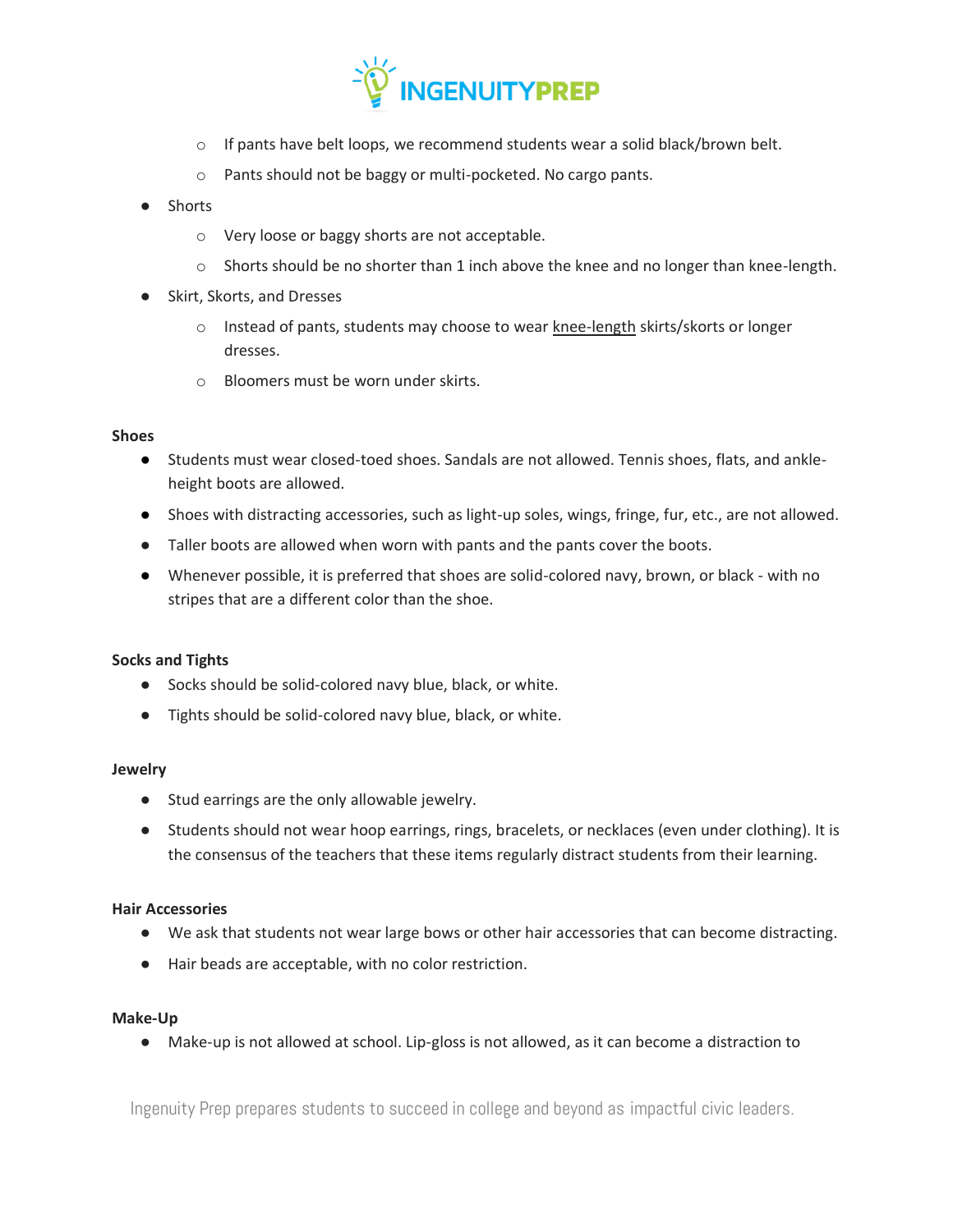

student learning.

● Students may use non-colored Chapstick or other non-glossy lip moisturizers.

#### **Bathroom Accidents**

- Students in PreK through Kindergarten should have a spare change of clothes at school to access in the case of a bathroom accident. If a student does not have a spare change of clothes, parents will be asked to come to school with a spare change of clothes.
- It is preferred but not required that students' spare change of clothes be an Ingenuity Prep uniform. This helps minimize the extent to which students who have had accidents "stand out" from their peers.
- Students can change into a non-Ingenuity Prep uniform. If this is the case, the spare change of clothes should include a solid navy, brown, or black shirt and pants/skirt/skort/dress.

#### **Field Trips**

- Because field trips are an opportunity for students to represent Ingenuity Prep in public, the school has decided that, going forward, students will wear their Ingenuity Prep uniform short and may wear trip-appropriate bottoms and shoes. All shoes should be closed-toe.
- School administrators may authorize exceptions if a field trip involves physical activity that could significantly dirty uniforms.

In the event that a uniform-related issue arises, Ingenuity Prep is solely responsible for making all determinations as to whether a clothing article or accessory adheres to the Uniform Guidelines. We reserve the right to make any changes to the Uniform Guidelines and the related consequences, as we determine is necessary, at any time.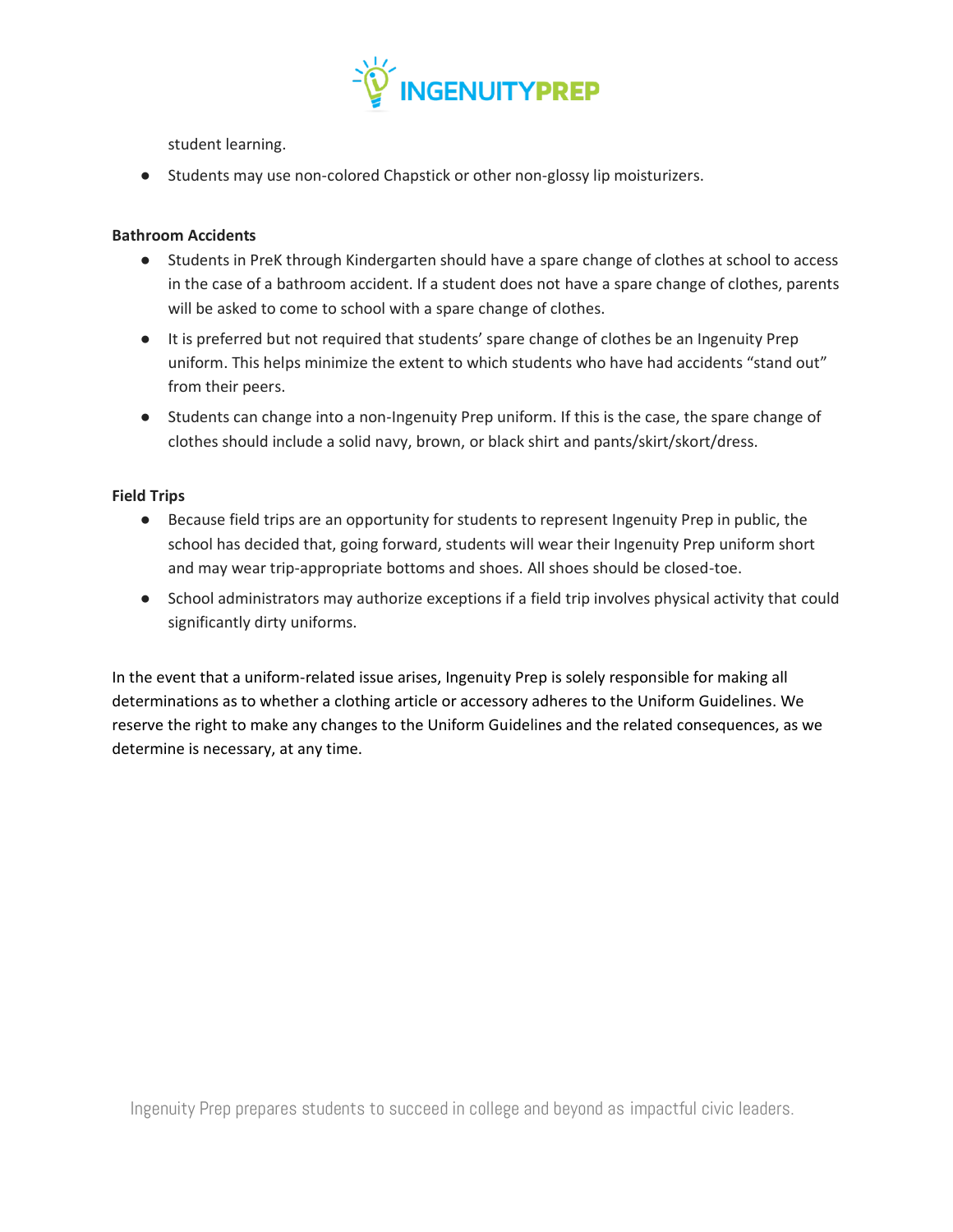

#### **APPENDIX M – OPEN MEETINGS POLICY**

In accordance with the District of Columbia Open Meetings Act (OMA), Ingenuity Prep holds public meetings at any gathering of a gathering of a quorum of the Board, including hearings, roundtables, regular, special, or emergency meetings where members consider, conduct or advise on public business. [\(DC Official Code §2-574\(1\)\).](https://beta.code.dccouncil.us/dc/council/code/sections/2-574.html)

The schedule of Board Meetings is posted on the school website, together with registration (for virtual meetings) or location information for upcoming meetings and minutes when meetings have passed.

In addition to the website schedule, Board Meetings are announced to families via schoolwide DeansList message (phone call, text message, and email) and posted on social media at least a week in advance of the meeting and with a reminder on the day of the meeting.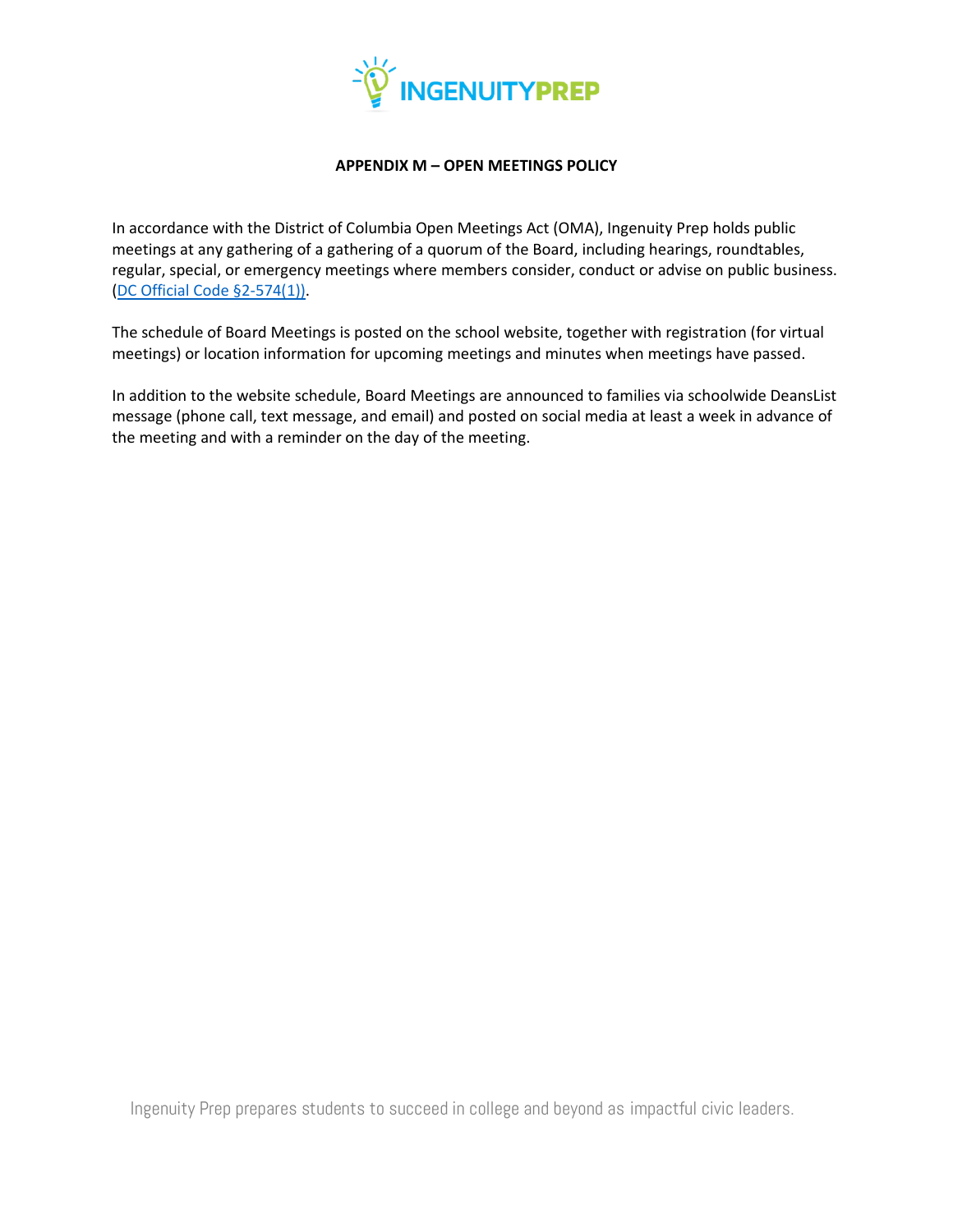

#### **APPENDIX N – USDA NONDISCRIMINATION POLICY**

In accordance with Federal civil rights law and U.S. Department of Agriculture (USDA) civil rights regulations and policies, the USDA, its Agencies, offices, and employees, and institutions participating in or administering USDA programs are prohibited from discriminating based on race, color, national origin, sex, disability, age, or reprisal or retaliation for prior civil rights activity in any program or activity conducted or funded by USDA.

Persons with disabilities who require alternative means of communication for program information (e.g. Braille, large print, audiotape, American Sign Language, etc.), should contact the Agency (State or local) where they applied for benefits. Individuals who are deaf, hard of hearing or have speech disabilities may contact USDA through the Federal Relay Service at (800) 877-8339. Additionally, program information may be made available in languages other than English.

To file a program complaint of discrimination, complete the USDA Program Discrimination Complaint Form, (AD-3027) found online at: http://www.ascr.usda.gov/complaint\_filing\_cust.html, and at any USDA office, or write a letter addressed to USDA and provide in the letter all of the information requested in the form. To request a copy of the complaint form, call (866) 632-9992. Submit your completed form or letter to USDA by:

(1) Mail: U.S. Department of Agriculture Office of the Assistant Secretary for Civil Rights 1400 Independence Avenue, SW Washington, D.C. 20250-9410;

- (2) Fax: (202) 690-7442; or
- (3) Email: program.intake@usda.gov. This institution is an equal opportunity provider.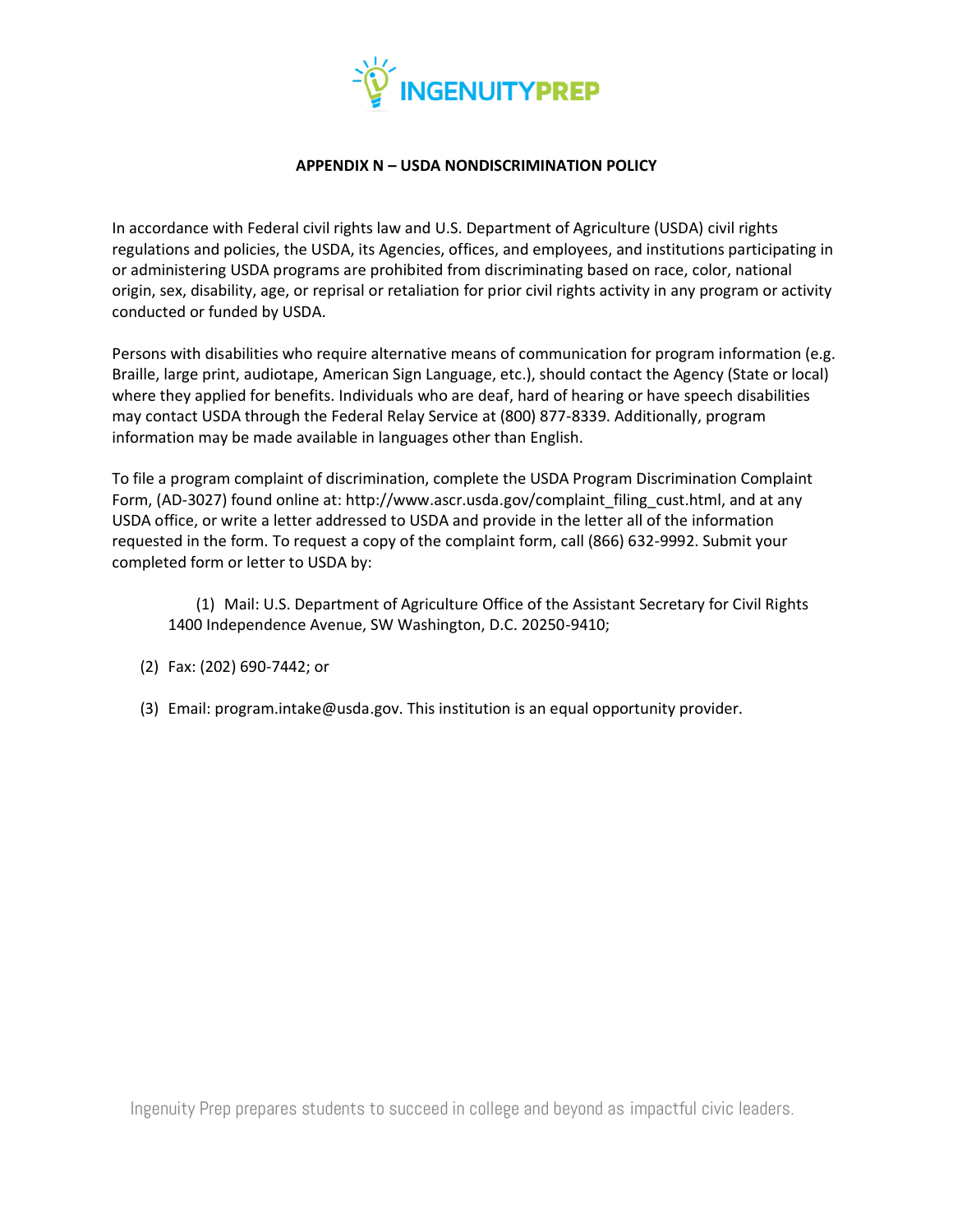

#### **APPENDIX O – AppleTree Institute Statement of Participation (PreK Only)**

Your child's school is in partnership with AppleTree Institute. As part of the regular program, your child's teachers will assess your child's academic and social skills. AppleTree Institute reviews the data internally and with your child's teacher to improve instruction. De-identified data are also shared with staff, consultants, educators, and in educational reports. Within this partnership, AppleTree Institute reserves the right to photograph/videotape students, faculty, staff and facilities in connection with the activities of the school and to reproduce such images to promote, publicize, or explain the school or its activities. These images may appear in any of a variety of formats and media now available or that may be available in the future, including but not limited to print, broadcast, videotape, and electronic/on-line media. Parents who do not wish to have their child included in the above coverage should inform the principal in writing.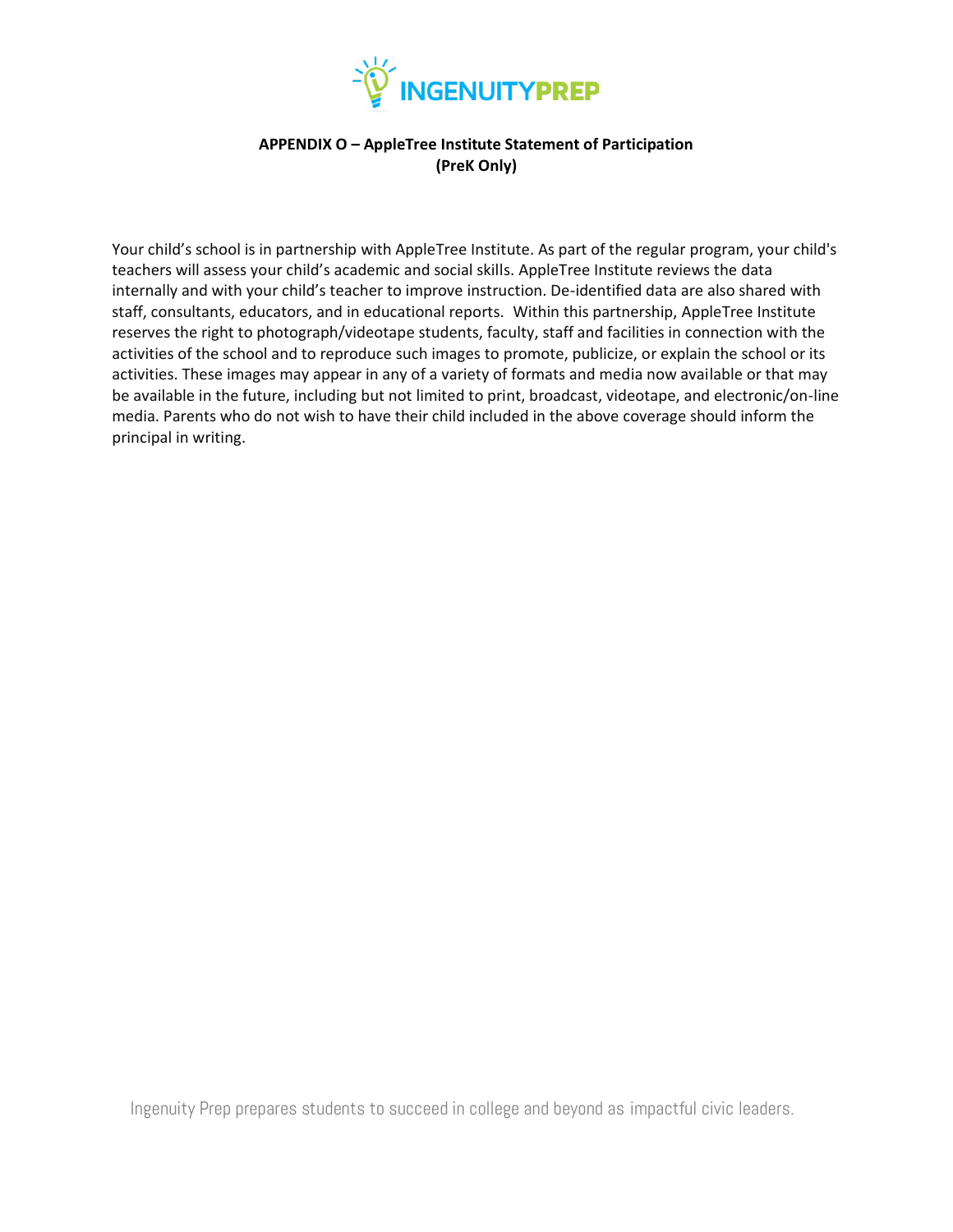

#### **APPENDIX P – Preventing and Addressing Student-on-Student Acts of Sexual Harassment, Sexual Assault, and Dating Violence**

## **I. Introduction**

The School Safety Omnibus Amendment Act of 2018 (SSOAA) requires schools to adopt and implement a policy that prevents and addresses student-on-student acts of sexual harassment, sexual assault, and dating violence.<sup>1</sup> It also requires schools to provide training for staff at the time of hiring and at a minimum every two years thereafter on student-on-student acts of sexual harassment, assault, and dating violence. Additionally, schools must provide information for parents/guardians on recognizing the warning signs of student-on-student sexual harassment, sexual assault, and dating violence, as well as effective, age-appropriate methods for discussing such topics with students.

Ingenuity Prep's policy includes requirements for preventing student-on-student acts of sexual harassment, sexual assault, and dating violence as well as procedures for responding to allegations of such acts. For a list of definitions of key terms used throughout this policy, please consult Definitions at the end of this policy.

Situations that involve allegations of student-on-student acts of sexual harassment, sexual assault, and dating violence are highly sensitive and often complex. Schools shall always contact the Metropolitan Police Department (MPD) at 911 or the Child and Family Services Agency (CFSA) hotline at (202) 671-SAFE if they are uncertain about how to proceed with a situation, including if the school is unsure whether a situation rises to the level of criminal or mandatory reporting requirements under District or federal law. CFSA and MPD are available to consult with schools and a student's identity may be kept anonymous during a consultation. MPD and CFSA s collaborate closely to ensure the proper response and protection of students.

#### **A. Scope of Policy**

This policy applies to all schools within Ingenuity Prep and to all students enrolled in Ingenuity Prep, regardless of sexual orientation or gender identity. All employees, contractors, and agents of Ingenuity Prep and all students enrolled in schools in Ingenuity Prep shall adhere to this policy. The policy applies to all actions that occur at school, during school events and activities regardless of their location, and during travel time to and from school, school events, and activities. It may also include contact over social media that has an impact on student safety or performance in school. The policy shall apply to all incidents involving at least one student who is enrolled in a school in Ingenuity Prep.

<sup>1</sup> School Safety Omnibus Amendment Act of 2018[: http://lims.dccouncil.us/Download/40929/B22-0951-](http://lims.dccouncil.us/Download/40929/B22-0951-SignedAct.pdf) [SignedAct.pdf.](http://lims.dccouncil.us/Download/40929/B22-0951-SignedAct.pdf) Codified at DC Official Code § 38-952.01, *et seq.* Retrieved from: <https://code.dccouncil.us/dc/council/code/titles/38/chapters/9B/>

Ingenuity Prep prepares students to succeed in college and beyond as impactful civic leaders.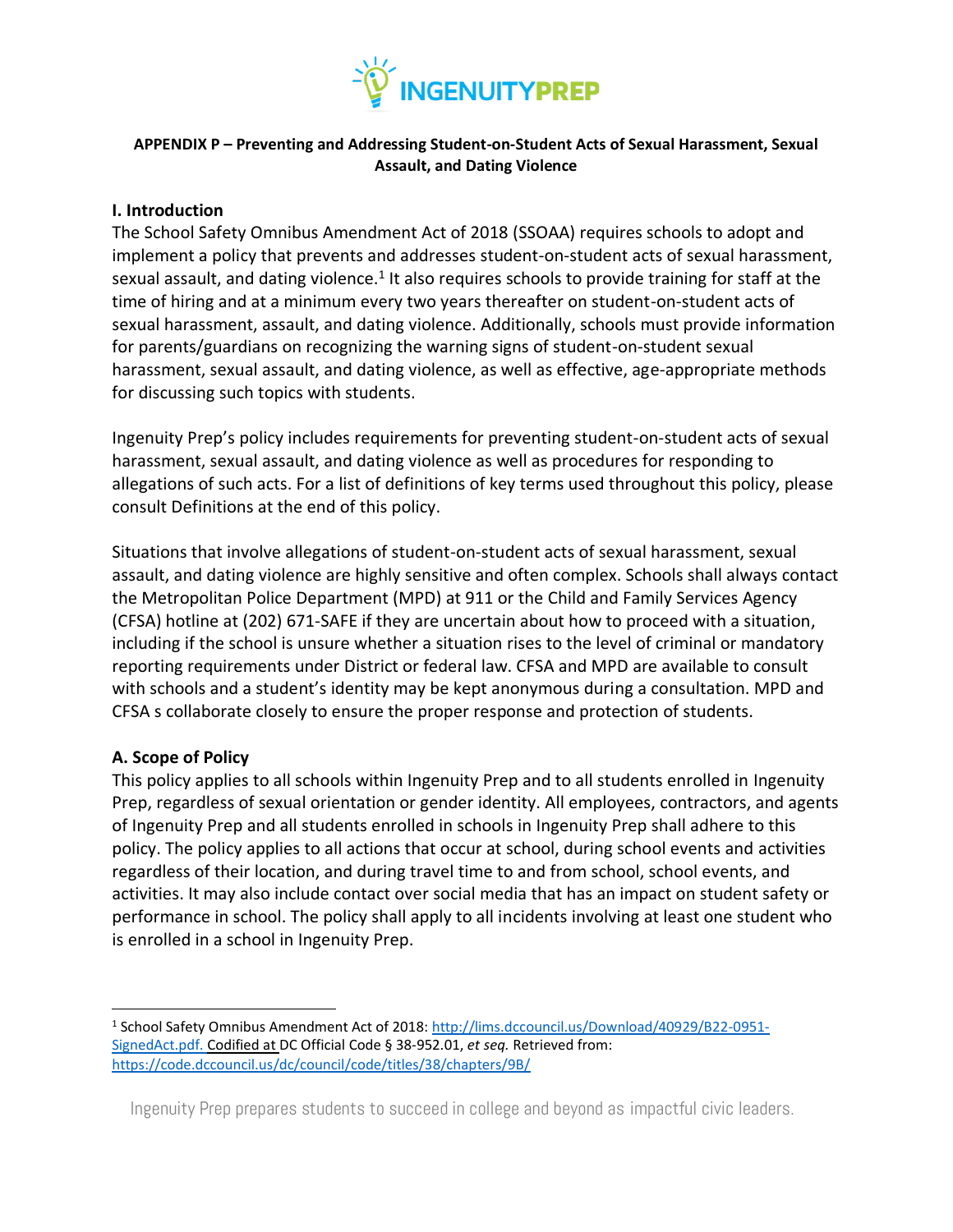

# **B. Prohibition of Student-on-Student Acts of Sexual Harassment, Sexual Assault, and Dating Violence**

Ingenuity Prep prohibits student-on-student acts of sexual harassment, sexual assault, and dating violence and takes seriously all allegations of such actions. When the school knows or reasonably should know that such an act has occurred, then the school shall take immediate and appropriate action to investigate. The procedures outlined in this policy shall be completed regardless of whether or not the student who was harassed or assaulted files a complaint or otherwise asks the school to take action.<sup>2</sup> If someone other than the student who is the recipient of the alleged harassment or assault files the complaint, then the school shall inform the identified student of the complaint so that safety planning can occur.

#### **C. Key Considerations**

As noted above, the policy applies to all actions that occur at school, during school events and activities regardless of their location, and during travel time to and from school, school events and activities. It may also include contact over social media that has an impact on student safety or performance in school. The school shall follow the Ingenuity Prep student discipline policies, as required by DC Official Code § 38-236.01 *et. seq*, to determine actions that fall within the school's responsibility to address as discipline matters.<sup>3</sup> Regardless of whether an action occurs within the school's scope of responsibility to address as a disciplinary matter, school staff shall always report any information of suspected criminal conduct to MPD by calling 911 or suspected abuse or neglect of a child within the child's home to CFSA by calling (202) 671-SAFE.

If younger children are involved, it may be necessary to determine the degree to which they are able to recognize that certain sexual conduct is that to which they can or should reasonably object and the degree to which they can articulate an objection.<sup>4</sup>

It may be necessary to consider the degree to which younger children are engaging in activities that are considered typical versus problematic. The CFSA hotline (202) 671-SAFE is available to talk with school staff to determine if behavior is developmentally appropriate or indicative of abuse.

<sup>3</sup> DC Official Code § 38-236.01, *et seq*. Retrieved from:

<https://code.dccouncil.us/dc/council/code/titles/38/chapters/2/subchapters/II/parts/C/> <sup>4</sup> US Department of Education Office for Civil Rights (January 2001). *Revised Sexual Harassment Guidance: Harassment of Students by Schools Employees, Other Students, or Third Parties: Title IX*, 8. Retrieved from: <https://www2.ed.gov/about/offices/list/ocr/docs/shguide.pdf>

<sup>2</sup> This sentence adapted from: US Department of Education Office for Civil Rights (January 2001). *Revised Sexual Harassment Guidance: Harassment of Students by Schools Employees, Other Students, or Third Parties: Title IX*, 25. Retrieved from:<https://www2.ed.gov/about/offices/list/ocr/docs/shguide.pdf>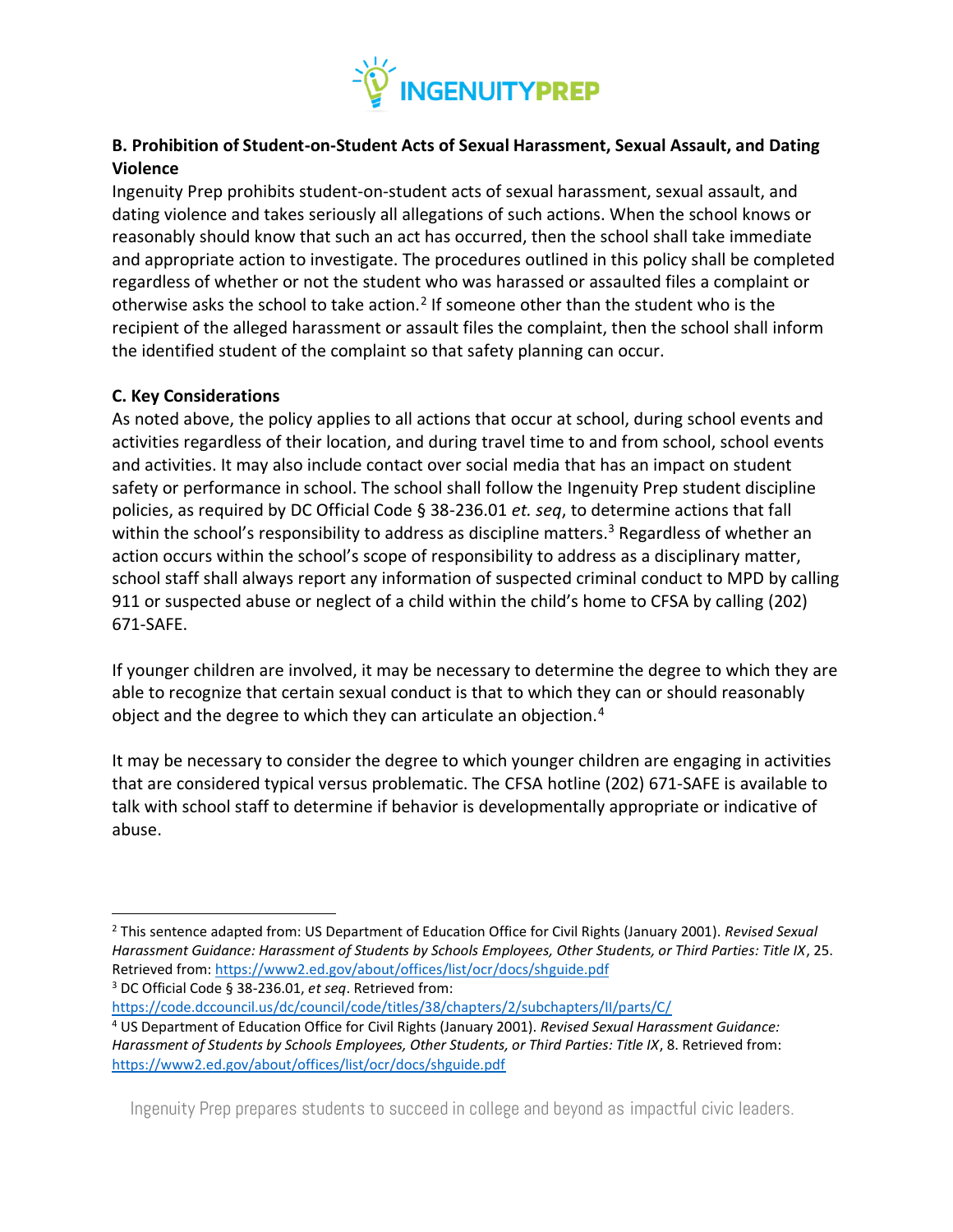

## **II. Preventing Student-on-Student Acts of Sexual Harassment, Sexual Assault, and Dating Violence**

## **A. Informing the School Community about the Policy**

At least once per school year, schools shall provide students, families, and school personnel with this policy and information about where complaints may be filed. In order to ensure that students and families are adequately informed about the policy and procedures, the school shall make this policy available in the following locations: on the school's website, in the main office, in the school health suite, in the office of the school counselor and school social worker, and in the parent and student handbooks.<sup>5</sup> Schools shall inform students about this policy in a developmentally appropriate manner. Schools are encouraged to use health curricula as a means to open conversations related to sexual harassment, sexual assault, and dating violence.  $6$  This policy shall also be included in the Ingenuity Prep staff handbook.

#### **B. Training**

Ingenuity Prep recognizes the importance of educating its employees and students regarding the prevention of student-on-student acts of sexual harassment, sexual assault, and dating violence. Information on recognizing the warning signs of student-on-student acts of sexual harassment, sexual assault, and dating violence, as well as effective age-appropriate methods for discussing such topics with students, shall be made available for parents/guardians.<sup>7</sup> Additionally, school staff shall receive training utilizing evidence-based standards on studenton-student acts of sexual harassment, sexual assault, and dating violence upon hiring and biennially thereafter.<sup>8</sup> Staff training shall include instruction on the following:

- Identifying, responding to, and reporting student-on-student acts of sexual harassment, sexual assault, or dating violence, including any mandatory reporting requirements under District or federal law which may be triggered by such incidents;
- Communicating universal prevention techniques to students that increase their ability to set and communicate about appropriate boundaries, respect boundaries set by others, and build safe and positive relationships; and

<sup>5</sup> Adapted from: US Department of Education Office for Civil Rights (January 2001). *Revised Sexual Harassment Guidance: Harassment of Students by Schools Employees, Other Students, or Third Parties: Title IX*, 20. Retrieved from[: https://www2.ed.gov/about/offices/list/ocr/docs/shguide.pdf](https://www2.ed.gov/about/offices/list/ocr/docs/shguide.pdf)

<sup>6</sup> Please see OSSE's "Curricula Guide for Meeting DC Health Education Standards and School Safety Omnibus Amendment Act of 2018 (SSOAA) Requirements" for a list of curricula that meet SSOAA's requirements: <https://osse.dc.gov/page/school-safety-omnibus-amendment-act-2018-ssoaa#resourcess>

<sup>7</sup> DC Official Code § 38-952.02*.* Retrieved from[: https://code.dccouncil.us/dc/council/code/titles/38/chapters/9B/](https://code.dccouncil.us/dc/council/code/titles/38/chapters/9B/) <sup>8</sup> DC Official Code § 38-952.02*.* Retrieved from[: https://code.dccouncil.us/dc/council/code/titles/38/chapters/9B/](https://code.dccouncil.us/dc/council/code/titles/38/chapters/9B/)

Ingenuity Prep prepares students to succeed in college and beyond as impactful civic leaders.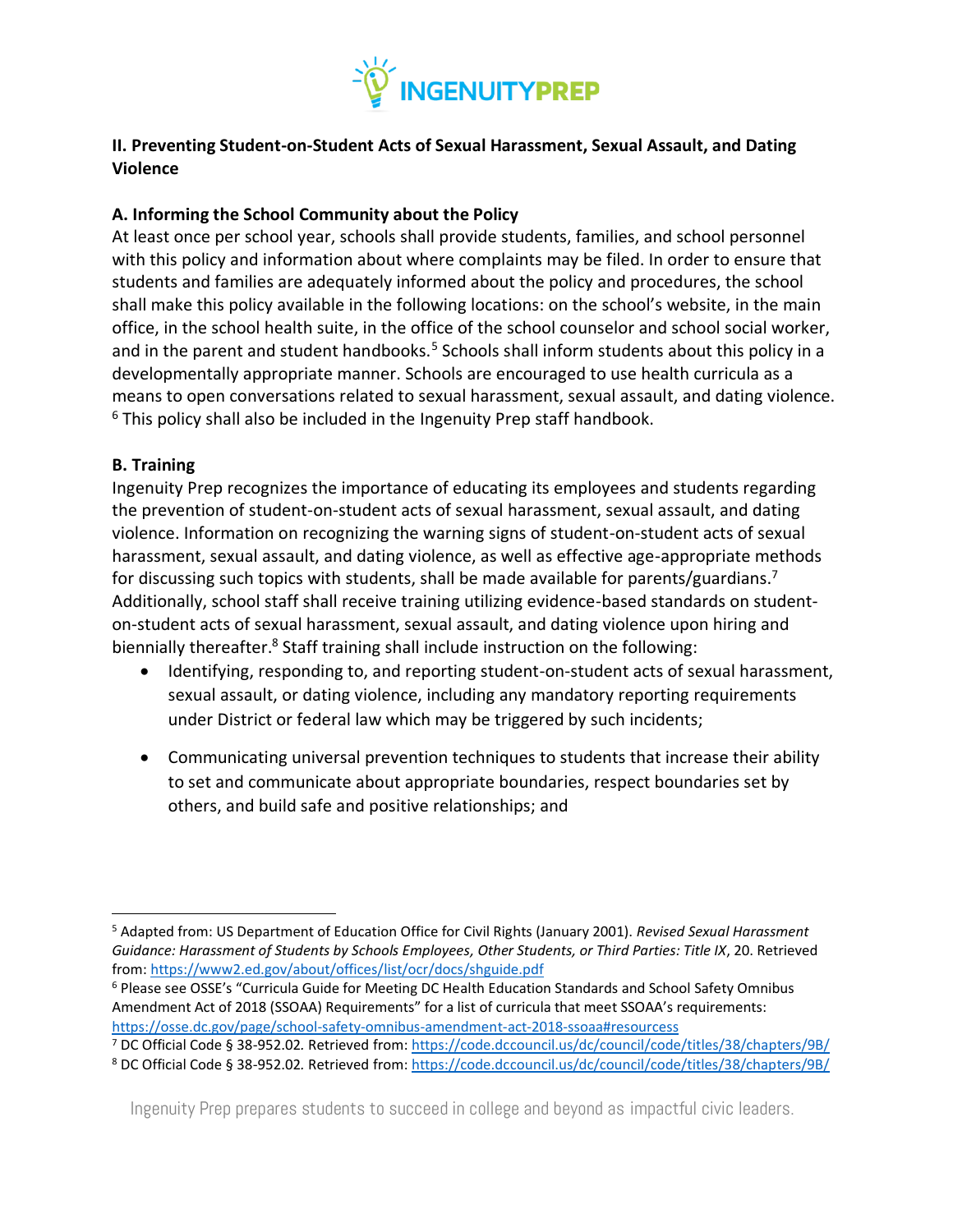

• Receiving reports and disclosures from students regarding student-on-student acts of sexual harassment, sexual assault, or dating violence in a supportive, appropriate, and trauma-informed manner.

# **III. Addressing Student-on-Student Acts of Sexual Harassment, Sexual Assault, and Dating Violence**

# **A. Reporting Student-on-Student Acts of Sexual Harassment, Sexual Assault, and Dating Violence**

# **1. Student, Parent, and Guardian Reporting**

Students, parents, guardians, and other individuals are encouraged to file complaints as soon as possible after the alleged act. No time limit shall be placed upon when a complaint may be filed. Complaints, including anonymous complaints, may occur through any form of communication, including in writing, via telephone, or via in-person conversation. Complaints shall be filed with the Ingenuity Prep Title IX Coordinator. The name, office address, and contact information for the Title IX Coordinator shall be available in the main office. If a student, parent, guardian, or other individual files a report with a school staff member other than the Title IX Coordinator, then that school staff member shall immediately follow mandated reporter requirements to alert MPD by calling 911. The staff member shall then report the information to the Title IX Coordinator.

Reporting students, parents, guardians, or other individuals may choose to simultaneously alert MPD by calling 911. Even if MPD is investigating, the school shall continue its own investigation, as legal standards for criminal investigations are different from the standards under Title IX. Schools shall not delay their investigation while the MPD investigation occurs. However, schools shall refrain from interviewing any involved parties until after MPD has conducted its interviews.

If a reporting student decides against filing a formal complaint, the school shall still investigate and take appropriate steps to resolve the situation and ensure the safety of all students. Furthermore, the school shall investigate any incidents of misconduct involving direct observation by school staff, regardless of whether the student files a report or requests any action.<sup>9</sup> If the school begins an investigation, the school shall inform the identified student so that safety planning can occur. In an effort not to compromise the integrity of the law enforcement and child protective services investigation, the timing and manner of the school's investigation shall be coordinated with both of those entities.

<sup>9</sup> This paragraph adapted from: US Department of Education Office for Civil Rights (January 2001). *Revised Sexual Harassment Guidance: Harassment of Students by Schools Employees, Other Students, or Third Parties: Title IX*, 15. Retrieved from:<https://www2.ed.gov/about/offices/list/ocr/docs/shguide.pdf>

Ingenuity Prep prepares students to succeed in college and beyond as impactful civic leaders.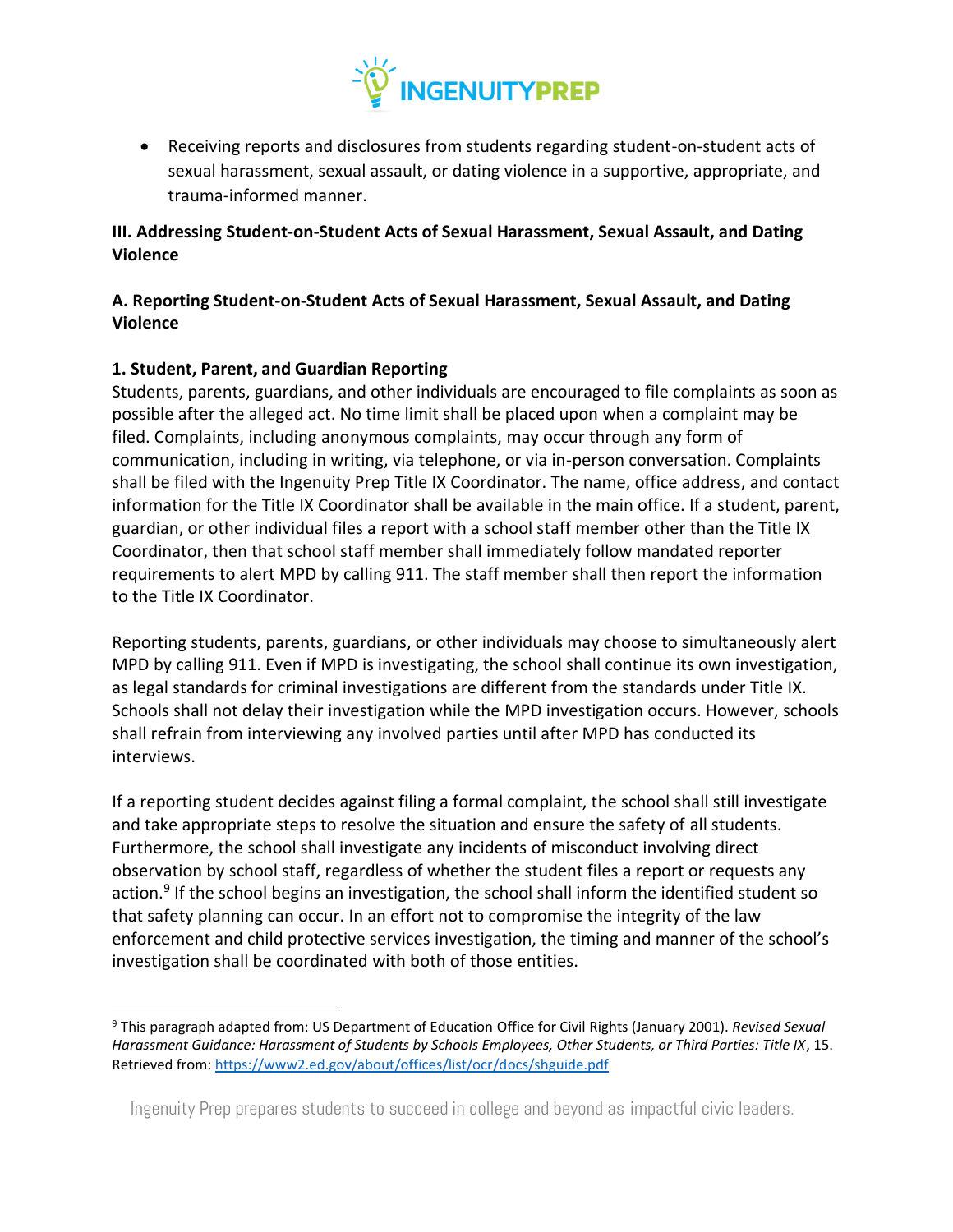

In cases of discrimination, a student may also choose to file a complaint with the US Department of Education [Office for Civil Rights \(OCR\)](https://www2.ed.gov/about/offices/list/ocr/complaintprocess.html) or the District of Columbi[a Office of](https://ohr.dc.gov/service/file-discrimination-complaint)  [Human Rights \(OHR\).](https://ohr.dc.gov/service/file-discrimination-complaint)10,11

US Department of Education Office for Civil Rights Lyndon Baines Johnson Department of Education Building 400 Maryland Avenue, SW Washington, DC 20202-1100 Phone: (800) 421-3481 Fax: (202) 453-6012; TDD: (800) 877-8339 Email: [OCR@ed.gov](mailto:OCR@ed.gov)

DC Office of Human Rights 441 4th Street NW, Suite 570 North Washington, DC 20001 Phone: (202) 727-4559 Fax: (202) 727-9589 TTY: 711 Email: [ohr@dc.gov](mailto:ohr@dc.gov)

#### **2. Mandated Reporting**

All school staff have the duty to report the complaint to appropriate school officials.<sup>12</sup> Additionally, all mandated reporters of Ingenuity Prep are required to report any information of neglect and abuse of a child to MPD by calling 911 or to CFSA by calling (202) 671-SAFE.<sup>13,14</sup> For more information on mandated reporter requirements, consult CFSA's [Mandated Reporter](https://cfsa.dc.gov/service/mandated-reporter-training)  [Training.](https://cfsa.dc.gov/service/mandated-reporter-training)<sup>15</sup> CFSA shall only be contacted if the alleged perpetrator of the abuse is the student's parent, guardian, or custodian. In all other cases, the school staff member shall file the report with MPD by calling 911.

The report shall include as much of the following information as possible:

• The name, address, age, and gender of the student;

<sup>13</sup> DC Official Code § 4-1321.02. Retrieved from:

<https://code.dccouncil.us/dc/council/code/titles/4/chapters/13/subchapters/II/> <sup>14</sup> DC Official Code § 22-3020.52 (Pertaining to reporting requirements involving child victims of sexual abuse). Retrieved from:<https://code.dccouncil.us/dc/council/code/sections/22-3020.52.html>

<sup>10</sup> Office for Civil Rights:<https://www2.ed.gov/about/offices/list/ocr/complaintprocess.html>

<sup>11</sup> Office of Human Rights[: https://ohr.dc.gov/service/file-discrimination-complaint](https://ohr.dc.gov/service/file-discrimination-complaint)

<sup>12</sup> This sentence adapted from: US Department of Education Office for Civil Rights (January 2001). *Revised Sexual Harassment Guidance: Harassment of Students by Schools Employees, Other Students, or Third Parties: Title IX*, 13. Retrieved from:<https://www2.ed.gov/about/offices/list/ocr/docs/shguide.pdf>

<sup>15</sup> Mandated Reporter Training[: https://cfsa.dc.gov/service/mandated-reporter-training](https://cfsa.dc.gov/service/mandated-reporter-training)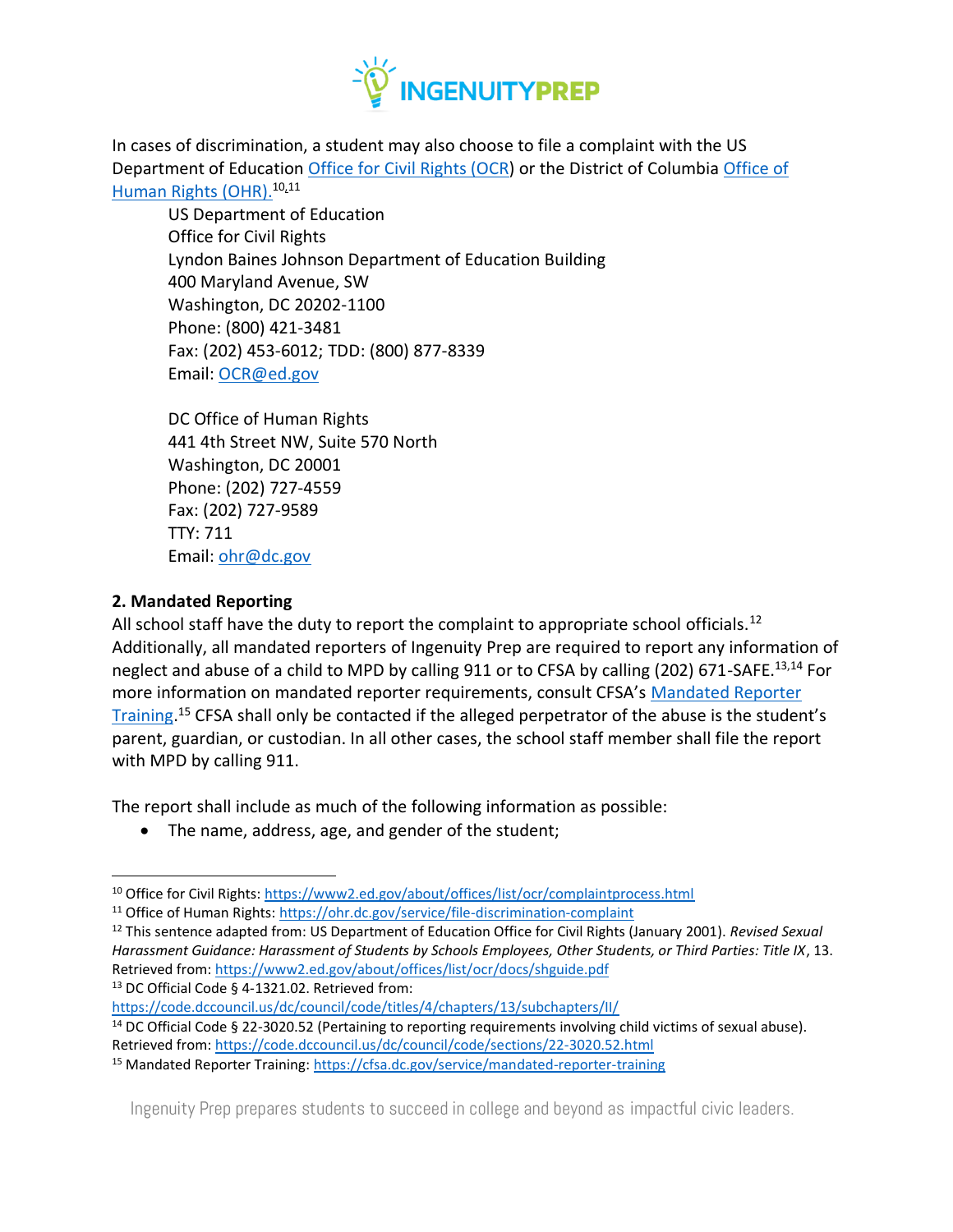

- The individual allegedly perpetrating the sexual misconduct against the student;
- The nature and extent of the sexual misconduct, as the individual knows it  $-$  and any previous sexual misconduct that the individual may know about; and
- Any additional information that may be helpful.

There is no requirement that the reporter determine whether the report is substantiated. It is not the responsibility of school staff to prove that the student has been a victim of sexual misconduct or to determine whether the student is in need of protection. Criminal/child abuse and neglect investigations are the responsibility of CFSA and MPD. As such, such interviews with the student or suspected abuser shall not be conducted by school staff or school district employees. Notes of voluntary or spontaneous statements by the student shall be made and given to the investigating agency. Interviews conducted for the purposes of determining criminal conduct or determining child abuse by anyone other than the investigating agency (MPD or CFSA) could jeopardize proper handling of a child abuse or neglect case. Interviews conducted subsequent to the end of the investigating agencies' investigation for purposes of compliance with existing law are not prohibited.

School staff shall cooperate with CFSA and MPD personnel authorized to investigate reports of sexual misconduct, including by preserving any video footage, providing access to students, providing space for CFSA or MPD to conduct interviews, and allowing for the student to be interviewed without school staff present. The school shall also provide access to the school for sexual assault victim advocates or sexual assault youth victim advocates, who may be present during the MPD interview, consistent with DC Official Code § 23-1908 and the Sexual Assault Victims' Rights Amendment Act of 2019.<sup>16</sup> The school shall limit communication about the investigation to only those individuals who are required to know.

Any person making reports in good faith in an investigation of sexual misconduct between school staff and students is immune from any civil or criminal liability that otherwise might arise from those actions.<sup>17</sup>

Upon making the report to CFSA or MPD, school staff shall then promptly deliver the report to the Title IX Coordinator and the head of school.

## **3. Confidentiality**

- <sup>16</sup> DC Official Code § 23-1908. Retrieved from:
- [https://code.dccouncil.us/dc/council/code/titles/23/chapters/19/subchapters/II/,](https://code.dccouncil.us/dc/council/code/titles/23/chapters/19/subchapters/II/) as amended by the Sexual Assault Victims' Rights Amendment Act of 2019. Retrieved from: <http://lims.dccouncil.us/Legislation/B23-0067> <sup>17</sup> DC Official Code § 22-3020.55 Retrieved from:

<https://code.dccouncil.us/dc/council/code/titles/22/chapters/30/subchapters/II-A/>

Ingenuity Prep prepares students to succeed in college and beyond as impactful civic leaders.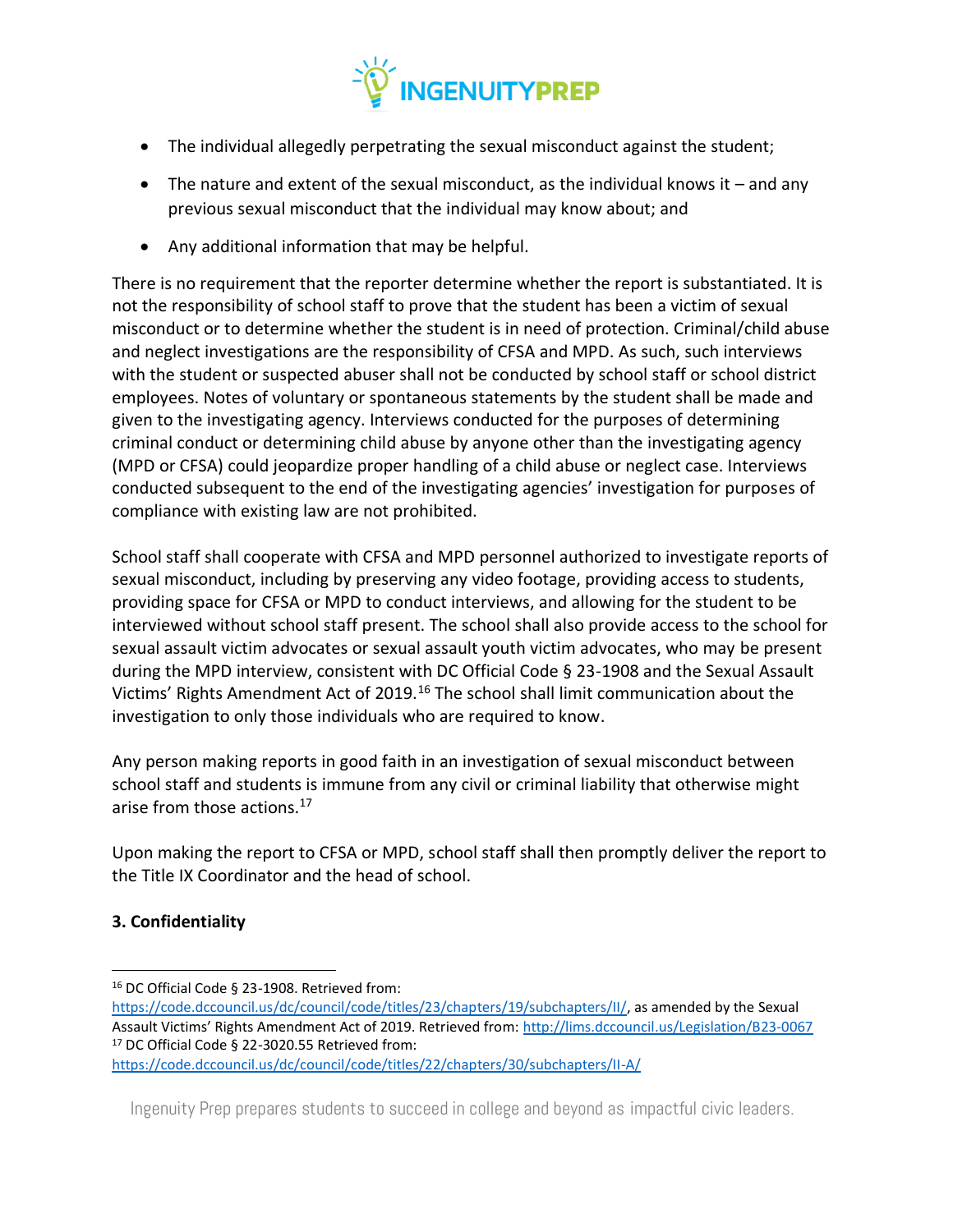

The school shall discuss confidentiality standards and concerns with the reporting student. Some reporting students may wish to remain anonymous. The school shall inform the reporting student that a confidentiality request may limit the school's ability to respond. If the reporting student continues to request to remain anonymous, then the school shall take all reasonable steps to investigate and respond to the complaint consistent with the reporting student's request, as long as doing so does not prevent the school from responding effectively to the complaint and preventing the action from recurring with other students.<sup>18</sup>

Steps that the school may take to limit the effects of alleged misconduct and prevent its recurrence without initiating formal action include, but are not limited to, the following:

- Providing increased monitoring, supervision, or security at the locations or activities where the misconduct occurred;
- Providing training and education materials for students and employees;
- Revising and publicizing the LEA's policies on sexual misconduct; and
- Conducting student, parent, and employee climate surveys regarding sexual misconduct.<sup>19</sup>

The school shall also consider the confidentiality needs of the accused student. Publicized accusations, if ultimately found to be false, may nevertheless irreparably damage the reputation of the accused student.<sup>20</sup>

## **4. Retaliation**

Retaliation against any person who has filed a complaint, or has testified, assisted, or participated in any manner in an investigation, proceeding, or hearing under this policy is prohibited, and therefore, subject to disciplinary action. Retaliation may include, but is not limited to, harassment, threats, taunting, spreading rumors, unauthorized disclosure of the details of an investigation, ostracism, assault, destruction of property, or any negative conduct toward participants in response to an investigation and the events causing it. Anyone found to have engaged in retaliation will be subject to disciplinary action. Participants in an investigation, including victims, respondents, and witnesses, should report to the Title IX Coordinator any

<sup>18</sup> US Department of Education Office for Civil Rights (January 2001). *Revised Sexual Harassment Guidance: Harassment of Students by Schools Employees, Other Students, or Third Parties: Title IX*, 17. Retrieved from: <https://www2.ed.gov/about/offices/list/ocr/docs/shguide.pdf>

<sup>19</sup> White House Task Force to Protect Students from Sexual Assault (2016). *Considerations for School District Sexual Misconduct Policies,* 9. Retrieved from:<https://www.justice.gov/archives/ovw/page/file/900716/download> <sup>20</sup> US Department of Education Office for Civil Rights (January 2001). *Revised Sexual Harassment Guidance: Harassment of Students by Schools Employees, Other Students, or Third Parties: Title IX*, 18. Retrieved from: <https://www2.ed.gov/about/offices/list/ocr/docs/shguide.pdf>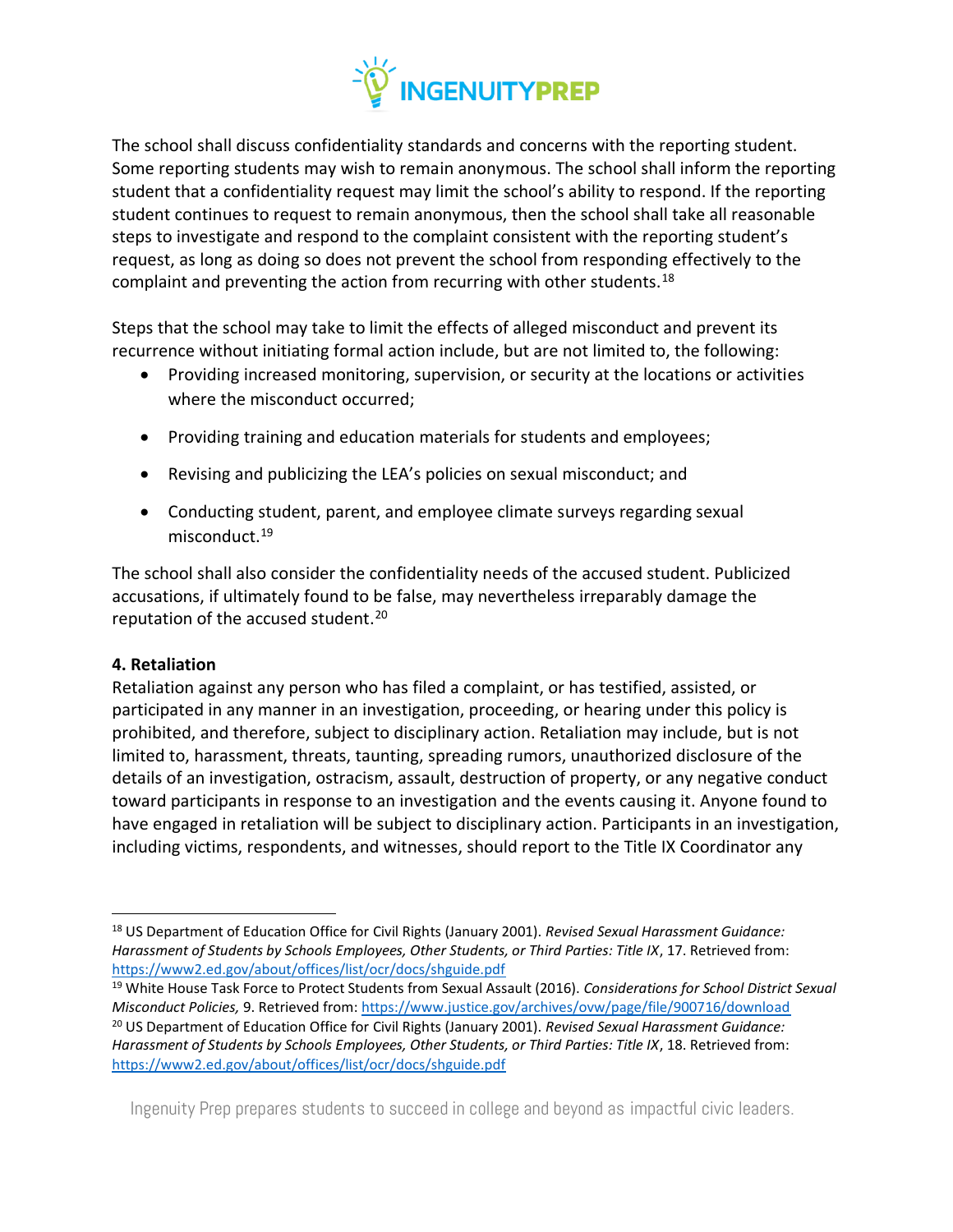

conduct that might reasonably constitute retaliation. If the Title IX Coordinator is the source of the retaliation, then the person alleging retaliation should contact the head of school.

# **B. Responding to Allegations of Student-on-Student Acts of Sexual Harassment, Sexual Assault, and Dating Violence**

The school shall adhere to the following procedures when responding to allegations of studenton-student acts of sexual harassment, sexual assault, and dating violence.

## **1. Immediate Steps**

In cases of criminal conduct or suspected abuse in the home, the school shall begin the following protocol after a report has been filed with CFSA or MPD and the Title IX Coordinator. In all other cases, the following protocol shall begin immediately after a report is made to the Title IX Coordinator.

## **a. Acknowledgement of Receipt of Complaint**

Within a reasonable number of days, but in no case more than three business days, of receipt of the complaint, the school's Title IX Coordinator shall acknowledge in writing receipt of the complaint and inform the reporting student, parent, guardian, or staff member of the steps of the investigatory process.

## **b. Interim Measures to Protect the Safety of the Reporting Student**

Upon becoming aware of any allegation of student-on-student acts of sexual harassment, sexual assault, or dating violence, the school shall take immediate actions to interrupt or stop the occurrence, prevent its recurrence, and address its effects. These actions shall occur regardless of whether the incident is the subject of a criminal investigation. Responsive measures shall be designed to minimize, as much as possible, the burden on the reporting student.<sup>21</sup> In order to protect, as much as possible, the confidentiality of the reporting student, responsive measures shall only be shared with school staff who are actively involved in their implementation. The school shall formalize the actions it is taking in a written action plan. These actions may include the following:

- Altering the reporting student's and/or the accused student's schedule to minimize or eliminate contact between them. Preference shall always be given to maintaining the reporting student's schedule and modifying the accused student's schedule;
- Changing locker locations;
- Allowing the reporting student to withdraw from a class without penalty;

<sup>21</sup> US Department of Education Office for Civil Rights (January 2001). *Revised Sexual Harassment Guidance: Harassment of Students by Schools Employees, Other Students, or Third Parties: Title IX*, 16. Retrieved from: <https://www2.ed.gov/about/offices/list/ocr/docs/shguide.pdf>

Ingenuity Prep prepares students to succeed in college and beyond as impactful civic leaders.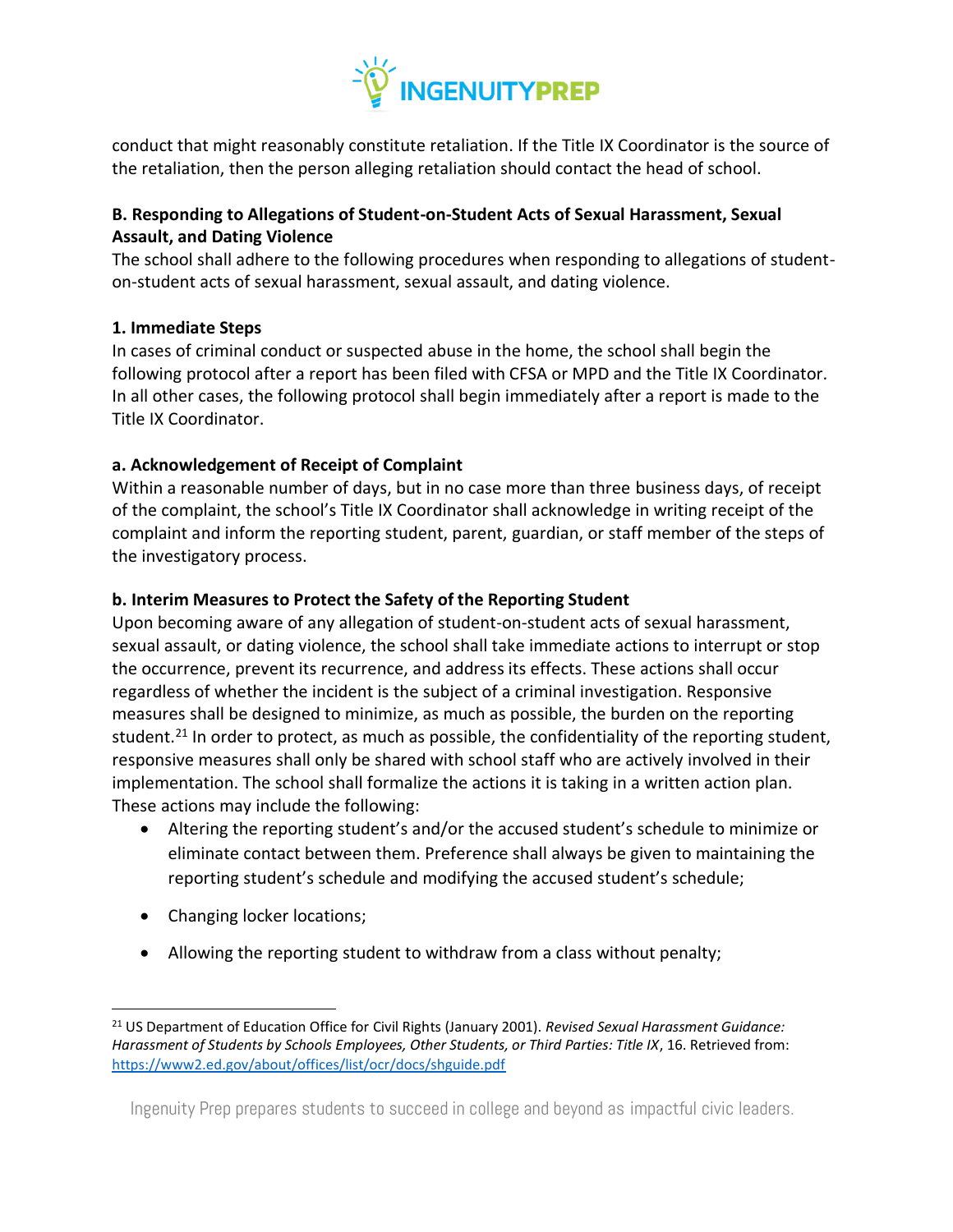

- Providing an escort to ensure that the reporting student feels safe throughout the school building;
- Providing academic support, such as tutoring, for the reporting student;
- Considering steps to ensure safe passage to and from school for the student;
- Providing access to the school's behavioral health team;
- Providing referrals to community-based services; and
- Administration of appropriate discipline procedures for the accused student in accordance with the Ingenuity Prep student handbook, as required by DC Official Code § 38-236.01 *et. seq.<sup>22</sup>*

## **c. Legal Protections for Reporting Students**

Upon filing a complaint, the reporting student shall be informed of their rights under the following laws:

- Title IX of the Education Amendments of 1972, approved June 23, 1972;<sup>23</sup>
- The Scott Campbell, Stephanie Roper, Wendy Preston, Louarna Gillis, and Nila Lynn Crime Victims' Rights Act of 2004, approved October 30, 2004;<sup>24</sup>
- The Human Rights Act of 1977, effective December 18, 1977;<sup>25</sup> and
- The DC Crime Victims' Rights Act.<sup>26</sup>

## **2. Impartial Procedures for Investigating Complaints**

Throughout the investigation process, every effort shall be taken to protect the confidentiality of reporting students in accordance with Title IX of the Education Amendments of 1972 and the DC Crime Victims' Rights Act.<sup>27, 28</sup>

<sup>24</sup> 18 US Code § 3771. Retrieved from: [http://uscode.house.gov/view.xhtml?req=granuleid:USC-prelim-title18](http://uscode.house.gov/view.xhtml?req=granuleid:USC-prelim-title18-section3771&num=0&edition=prelim) [section3771&num=0&edition=prelim](http://uscode.house.gov/view.xhtml?req=granuleid:USC-prelim-title18-section3771&num=0&edition=prelim)

<http://uscode.house.gov/view.xhtml?path=/prelim@title20/chapter38&edition=prelim>

<sup>28</sup> DC Official Code § 23-1901, *et seq.* Retrieved from:

<sup>22</sup> DC Official Code § 38-236.01, *et seq*. Retrieved from:

<https://code.dccouncil.us/dc/council/code/titles/38/chapters/2/subchapters/II/parts/C/>

<sup>23</sup> 20 US Code §§ 1681, *et seq*. Retrieved from:

<http://uscode.house.gov/view.xhtml?path=/prelim@title20/chapter38&edition=prelim>

<sup>25</sup> D.C. Official Code § 2-1401.01 *et seq*. Retrieved from:

<https://code.dccouncil.us/dc/council/code/titles/2/chapters/14/>

<sup>26</sup> DC Official Code § 23-1901, *et seq.* Retrieved from:

<https://code.dccouncil.us/dc/council/code/titles/23/chapters/19/>

<sup>27</sup> 20 US Code §§ 1681, *et seq*. Retrieved from:

<https://code.dccouncil.us/dc/council/code/titles/23/chapters/19/>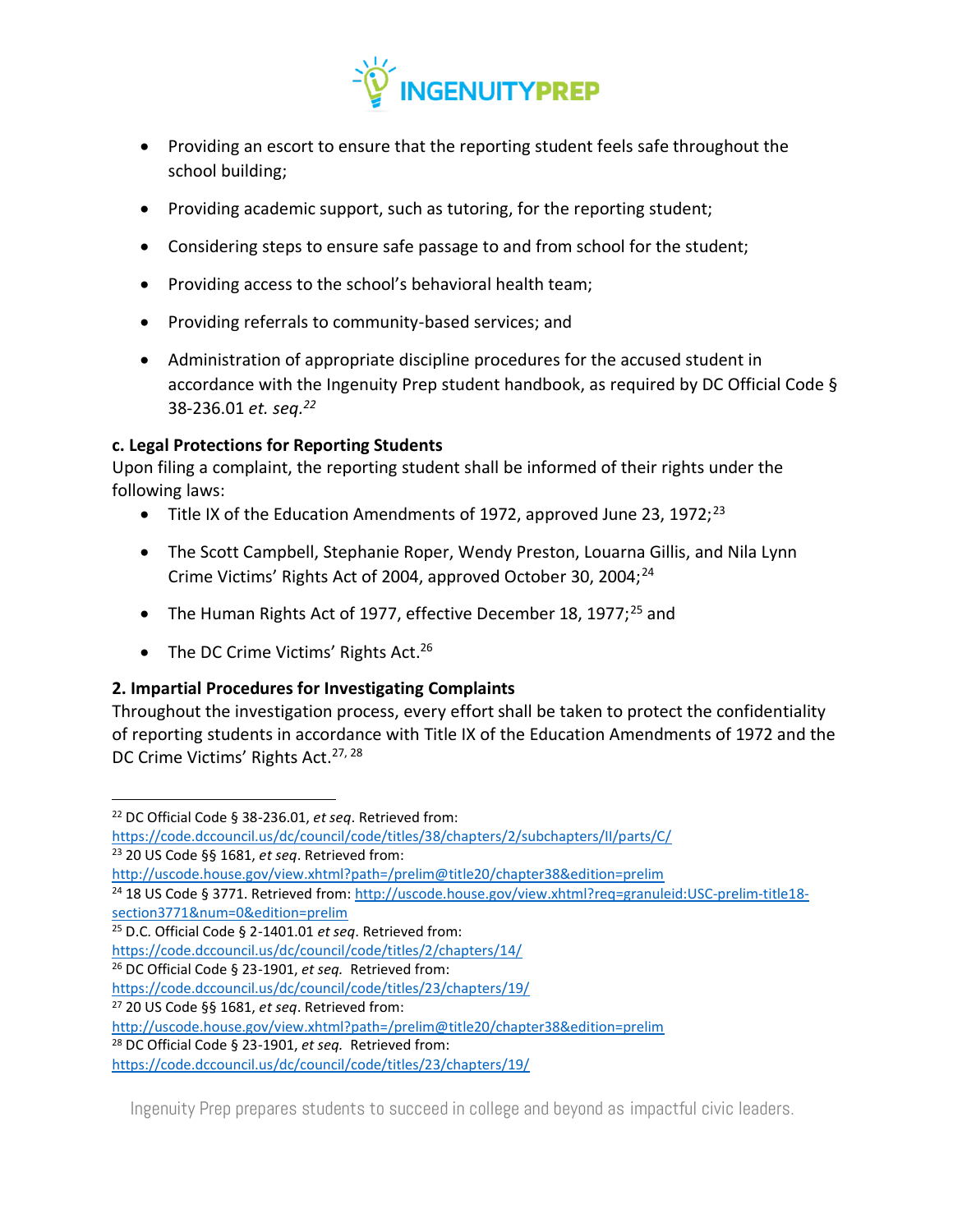

Within four (4) business days of receipt of the complaint, the designated school personnel shall begin investigating the alleged acts. The investigation may include interviewing. In an effort not to compromise the integrity of the law enforcement and child protective services investigation, the timing and manner of the school's investigation shall be coordinated with MPD and CFSA. Both the reporting student and the accused student shall have the opportunity to present witness[es] and other evidence.<sup>29</sup> Every effort shall be taken to prevent disclosure of the names of all parties involved, including the reporting student, witness[es], and the accused student.<sup>30</sup> This process shall not last longer than ten (10) business days.

Both the reporting student and the accused student shall have the opportunity to have others present during any school disciplinary proceedings, including the opportunity to be accompanied to any proceeding by an advisor or advocate of their choice. The school may establish restrictions regarding the extent to which an advisor or advocate may participate in proceedings, as long as the restrictions apply equally to both parties.

When talking with students about alleged incidents, the school shall inform students that they may have their parent/guardian present. Schools shall consider the student's age when determining whether it is appropriate to contact the parent/guardian prior to talking with the student. The school shall consider the safety of the student when encouraging the student to disclose the report to their parent/guardian. For example, students who identify as LGBTQ may not be comfortable disclosing dating violence to their parent/guardian, if the parent/guardian is not aware and supportive of the student's sexual identity, gender identity, or gender expression.<sup>31</sup>

The investigatory process shall be conducted by a school official or agent who receives at least annual training on the following:

- 1. Issues related to student-on-student acts of sexual harassment, sexual assault, or dating violence; and
- 2. How to conduct an investigation that protects the safety of reporting students and promotes accountability.

<sup>29</sup> US Department of Education Office for Civil Rights (January 2001). *Revised Sexual Harassment Guidance: Harassment of Students by Schools Employees, Other Students, or Third Parties: Title IX*, 20. Retrieved from: <https://www2.ed.gov/about/offices/list/ocr/docs/shguide.pdf>

<sup>30</sup> US Department of Education Office for Civil Rights (January 2001). *Revised Sexual Harassment Guidance: Harassment of Students by Schools Employees, Other Students, or Third Parties: Title IX*, 16. Retrieved from: <https://www2.ed.gov/about/offices/list/ocr/docs/shguide.pdf>

<sup>&</sup>lt;sup>31</sup> Lesbian, Gay, Bisexual, Transgender, Queer, and Questioning.

Ingenuity Prep prepares students to succeed in college and beyond as impactful civic leaders.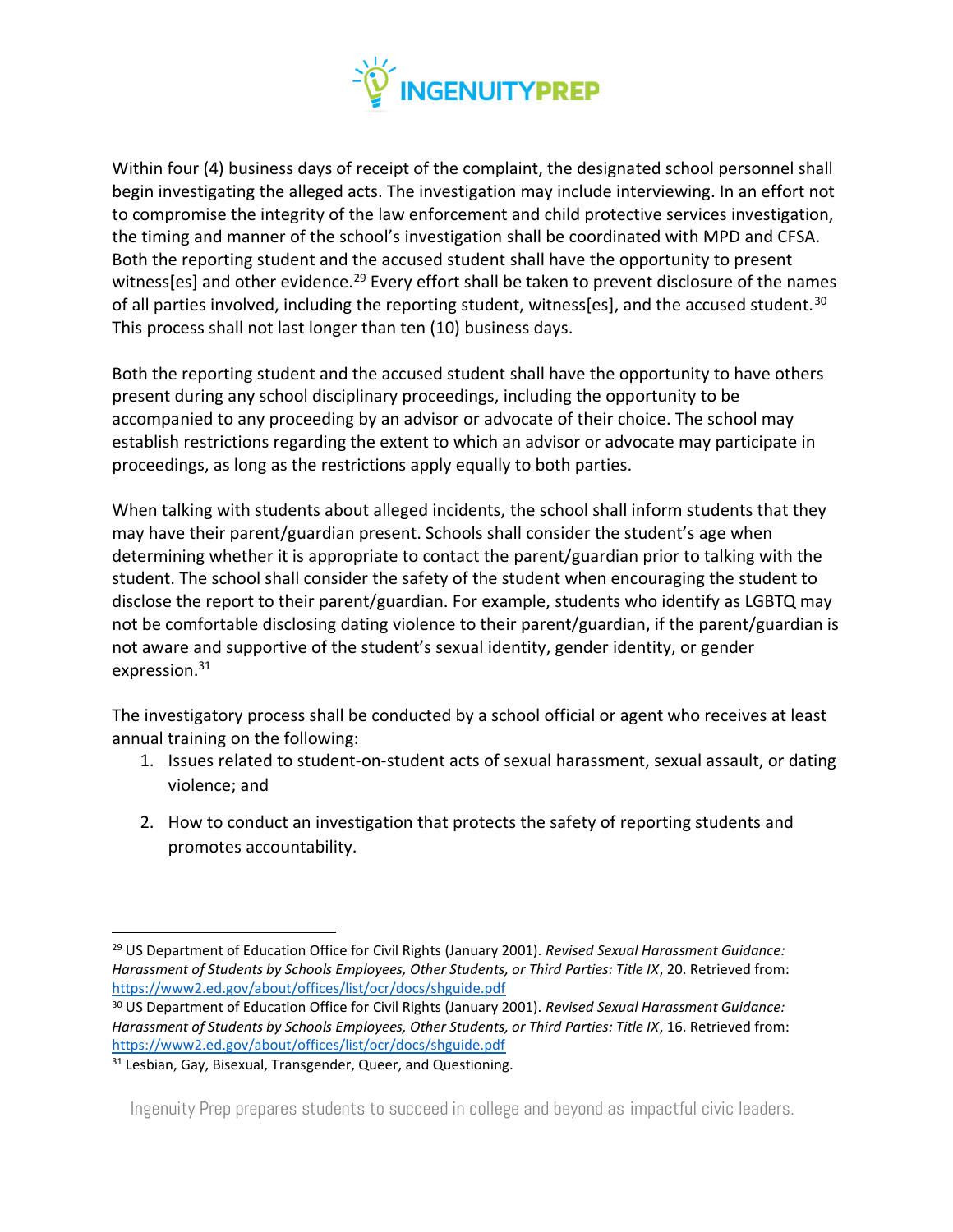

Schools shall use the preponderance of evidence standard in order to determine if the alleged acts occurred, meaning that the allegations are more likely to be true than to be untrue based on the evidence.

Mediation is never appropriate in cases of sexual harassment, sexual assault, or dating violence. The school shall not institute any actions that require the reporting student and the accused student to work out an issue.<sup>32</sup>

Within one (1) business day of the completion of the investigation, the school shall notify both the reporting student and the accused student contemporaneously in writing of the following:

- 1. The results of any school disciplinary proceedings that arise from the allegation (e.g., whether the disciplinary proceedings found that student-on-student sexual harassment, sexual assault, or dating violence did occur). The Family Educational Rights and Privacy Act (FERPA) does not prohibit a student from learning the outcome of their complaint. Under FERPA, a school cannot release information to a complainant regarding disciplinary action imposed on a student found to have committed an act of sexual harassment, sexual assault, or dating violence if that information is contained in a student's education record, unless the information directly relates to the reporting student (e.g., an order requiring the accused student not to have contact with the reporting student) or the harassment involves a crime of violence; $33$
- 2. The school's procedures for the reporting student and the accused student to appeal the result of the institutional disciplinary proceedings, if such procedures are available;
- 3. Any change to the result of the disciplinary proceeding; and
- 4. When the results of the disciplinary proceeding become final.

Disciplinary action shall be instituted and resolved immediately upon completion of the investigation. Disciplinary action shall be implemented in accordance with the Ingenuity Prep student discipline policies, as required by DC Official Code § 38-236.01 *et. seq.<sup>34</sup>*

## **3. Resources for Affected Students and Families**

<sup>34</sup> DC Official Code § 38-236.01, *et seq*. Retrieved from:

<sup>32</sup> White House Task Force to Protect Students from Sexual Assault (2016). *Considerations for School District Sexual Misconduct Policies,* 8. Retrieved from:<https://www.justice.gov/archives/ovw/page/file/900716/download> <sup>33</sup> US Department of Education Office for Civil Rights (January 2001). *Revised Sexual Harassment Guidance: Harassment of Students by Schools Employees, Other Students, or Third Parties: Title IX*, 37. Retrieved from: <https://www2.ed.gov/about/offices/list/ocr/docs/shguide.pdf>

<https://code.dccouncil.us/dc/council/code/titles/38/chapters/2/subchapters/II/parts/C/>

Ingenuity Prep prepares students to succeed in college and beyond as impactful civic leaders.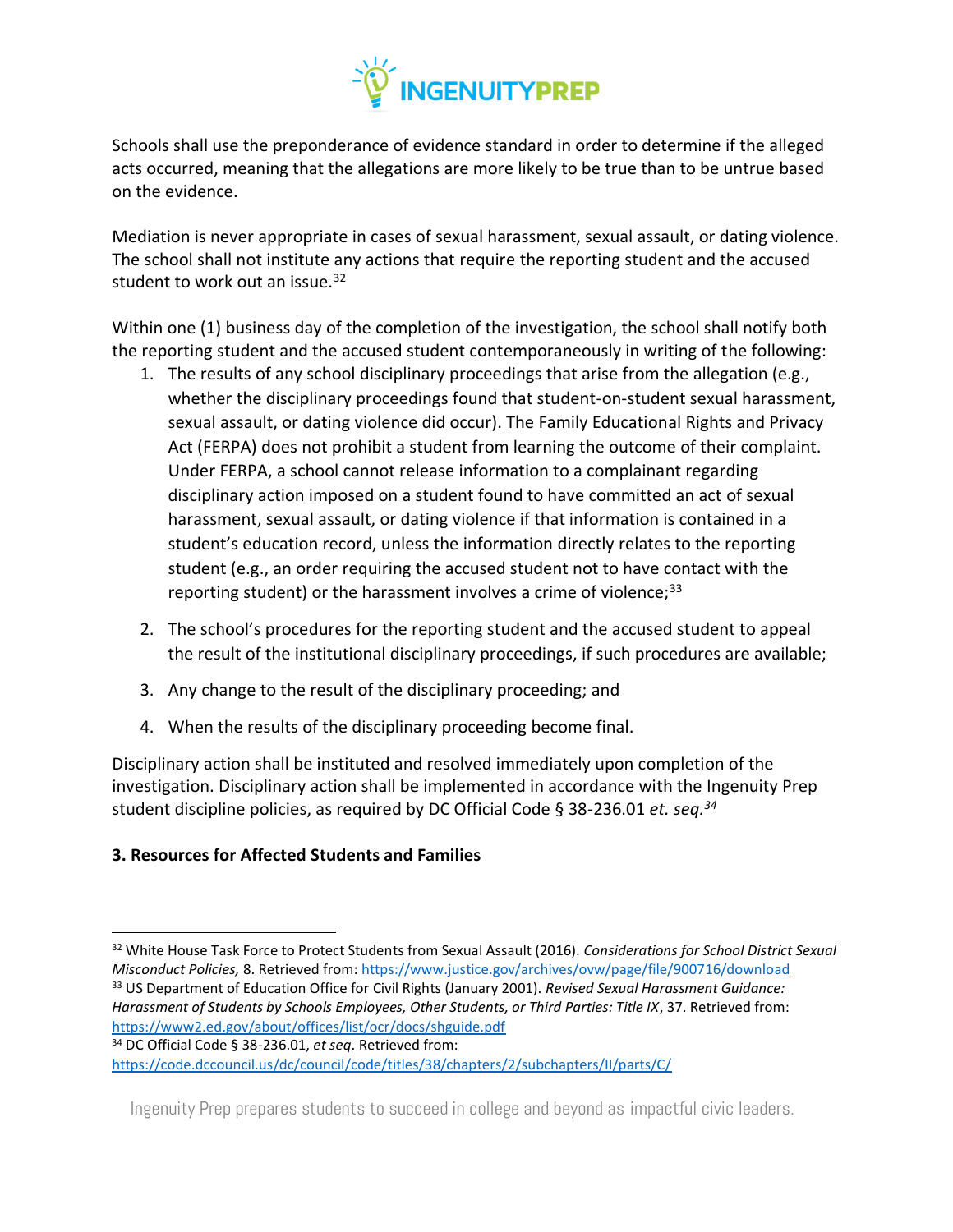

The [DC Victim Hotline](https://ovsjg.dc.gov/page/dc-victim-hotline-now-available) is available 24/7 by telephone, text, or online chat.<sup>35</sup> Through a partnership with the Mayor's Office of Victim Services and Justice Grants (OVSJG) and the National Center for Victims of Crime, the hotline provides comprehensive information, resources, and referrals in the District of Columbia. The DC Victim Hotline represents a collaboration of service providers in the District who are working to seamlessly connect victims of crime to free resources and to help them navigate the physical, financial, legal, and emotional repercussions of crime. To contact the Hotline, dial or text 1-844-4HELPDC (1-844- 443-5732) or access the online chat at [www.DCvictim.org/Chat.](http://www.dcvictim.org/Chat.)

Additionally, the school's behavioral health team is available to provide support for students, which may include individual counseling and referral for community-based services. Please consult the following for lists of appropriate resources, services, and information for students and families affected by student-on-student acts of sexual harassment, sexual assault, and dating violence.

- [Department of Behavioral Health's \(DBH\) Behavioral Resource Directory](https://dbh.dc.gov/page/behavioral-health-resource-directory);<sup>36</sup>
- MPD's Sexual As[sault Resources List;](https://mpdc.dc.gov/node/137932)<sup>37</sup>
- [MPD's Victim Specialists Unit](https://mpdc.dc.gov/node/141392);<sup>38</sup> and
- [OSSE's Supporting Mental Health in Schools Resources List](https://osse.dc.gov/page/supporting-mental-health-schools).<sup>39</sup>

## **4. Counseling and Intervention for the Accused Student**

As mandated reports, school staff who know or have reasonable cause to believe that a student is a victim of sexual abuse must report that knowledge or belief to CFSA by calling (202) 671- SAFE or to MPD by calling 911.<sup>40</sup> If the accused student's behavior indicates that they may be the victim of child sexual abuse or child abuse, then school staff shall follow [Mandated](https://cfsa.dc.gov/service/mandated-reporter-training)  [Reporting Guidelines.](https://cfsa.dc.gov/service/mandated-reporter-training)<sup>41</sup> Please note: CFSA shall only be contacted if the alleged perpetrator of the abuse is the student's parent, guardian, or custodian. In all other cases, the school staff member shall file the report with MPD.

Students who are alleged to have committed acts of student-on-student sexual harassment, sexual assault, or dating violence shall also be connected with appropriate counseling and intervention strategies, beginning with the school's behavioral health team. The school's behavioral health team may determine that the student should be connected with other resources, which may include resources from the Department of Behavioral Health's (DBH)

- <sup>36</sup> DBH's Behavioral Resource Directory: <https://dbh.dc.gov/page/behavioral-health-resource-directory>
- <sup>37</sup> MPD's Sexual Assault Resources List:<https://mpdc.dc.gov/node/137932>
- <sup>38</sup> MPD's Victim Specialists Unit: <https://mpdc.dc.gov/node/141392>

<sup>40</sup> DC Official Code § 4-1321.02. Retrieved from:

<https://code.dccouncil.us/dc/council/code/titles/4/chapters/13/subchapters/II/>

<sup>41</sup> Mandated Reporting Guidelines:<https://cfsa.dc.gov/service/mandated-reporter-training>

<sup>35</sup> DC Victim Hotline:<https://ovsjg.dc.gov/page/dc-victim-hotline-now-available>

<sup>39</sup> OSSE's Supporting Mental Health in Schools Resources List[: https://osse.dc.gov/page/supporting-mental-health](https://osse.dc.gov/page/supporting-mental-health-schools)[schools](https://osse.dc.gov/page/supporting-mental-health-schools)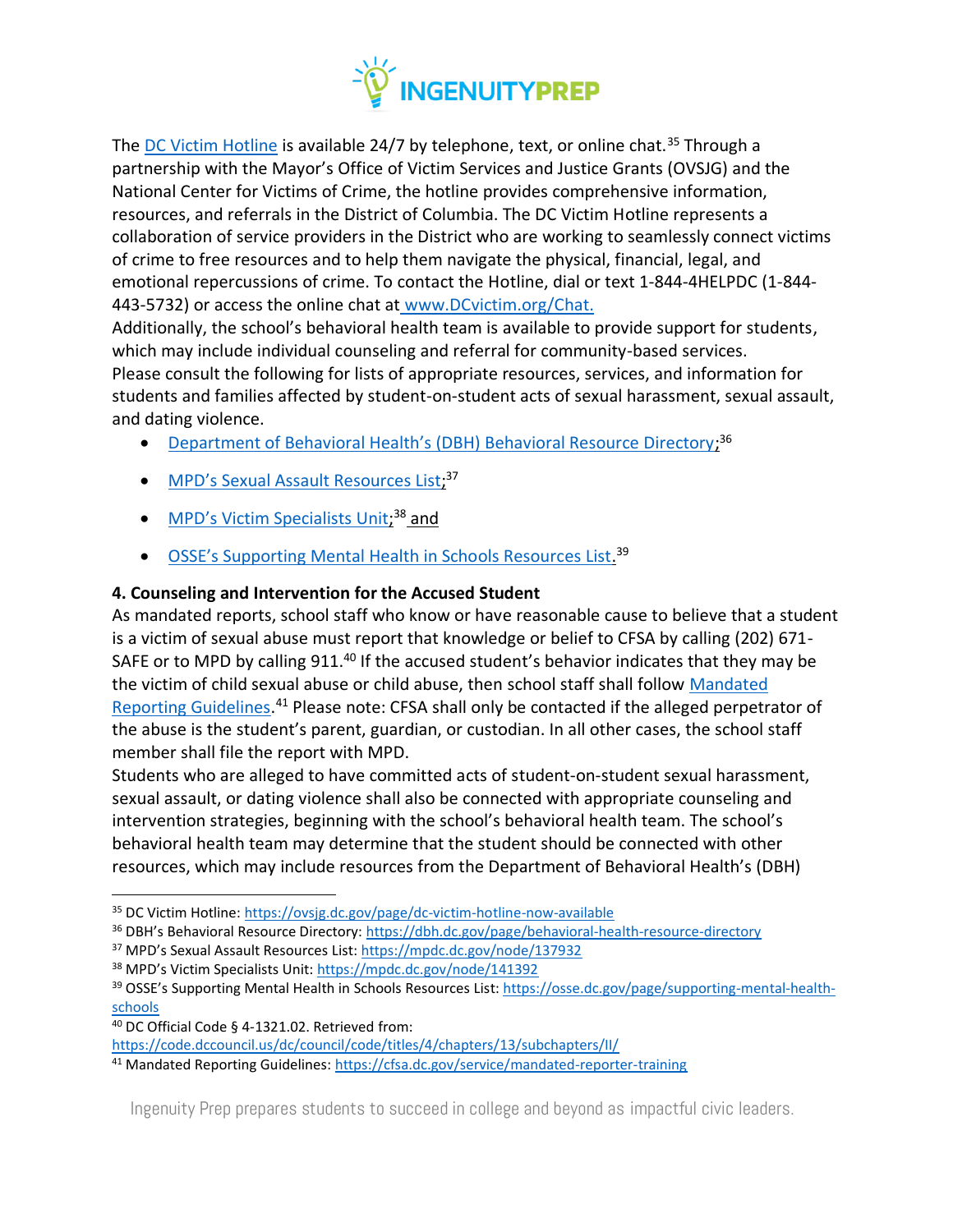

[Behavioral Health Resource Link](http://washington.dc.networkofcare.org/mh/) or OSSE's [Supporting Mental Health in Schools Resources](https://osse.dc.gov/page/supporting-mental-health-schools)  [List.](https://osse.dc.gov/page/supporting-mental-health-schools) 42,43

<sup>42</sup> DBH's Behavioral Health Resource Link: <https://washington.dc.networkofcare.org/mh/>

<sup>43</sup> OSSE's Supporting Mental Health in Schools Resources List: [https://osse.dc.gov/page/supporting-mental-health](https://osse.dc.gov/page/supporting-mental-health-schools)[schools](https://osse.dc.gov/page/supporting-mental-health-schools)

Ingenuity Prep prepares students to succeed in college and beyond as impactful civic leaders.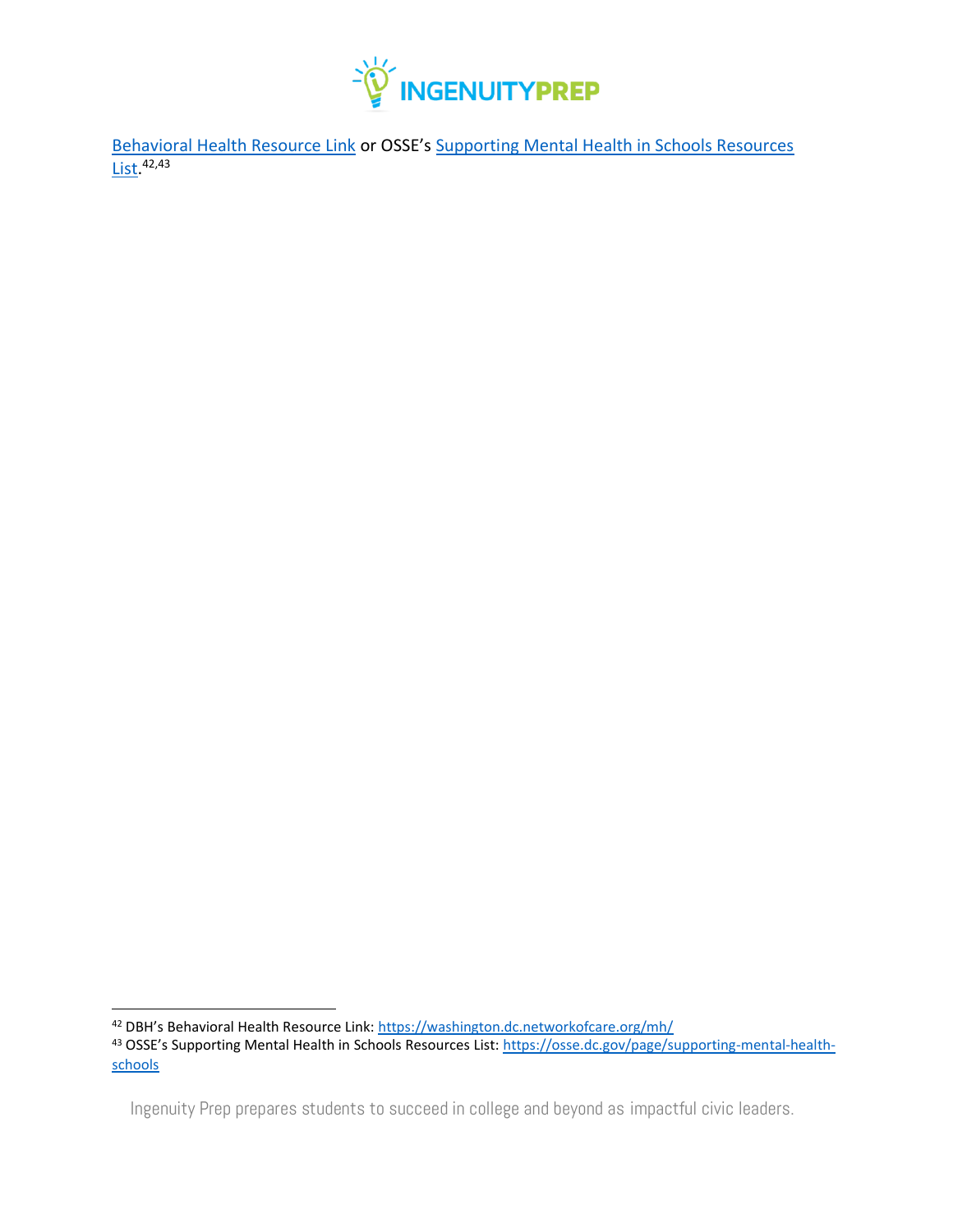

#### **Appendix A: Definitions**

The following key terms and definitions apply throughout this policy to prevent and address student-on-student sexual harassment, sexual assault, and dating violence.

#### **Accused Student**

The accused student is the student or students who are alleged to have committed the act resulting in the complaint.

## **Consent**

Consent means words or overt actions indicating a freely given agreement to a physical act within the course of an interpersonal relationship. Consent to a physical act or contact may be initially given but withdrawn at any time. Lack of verbal or physical resistance or submission by the victim due to their mental or physical incapacitation or impairment, or the use of force, threats, or coercion shall not constitute consent. Past words or actions indicating freely given agreement to a past physical act or contact shall not constitute consent to a future physical act or contact.<sup>44</sup>

As appropriate, Ingenuity Prep will consider the age of the student (including the legal age of consent in the District of Columbia, as applicable), the nature of the conduct involved, and other relevant factors in determining whether a student had the capacity to consent to the sexual conduct. A student's participation in or acceptance of the conduct does not mean that they consented to the conduct. Some students may lack the ability to consent due, for example, to their age, intellectual or other disability, or incapacitation from the use of drugs or alcohol.<sup>45</sup>

#### **Dating Partner or Intimate Partner**

A dating partner, or an intimate partner, is any person who is involved in a relationship with another person that is primarily characterized by social interaction of a sexual, romantic, or intimate nature, whether casual, serious, or long-term.<sup>46</sup>

## **Dating Violence or Intimate Partner Violence**

Dating violence, or intimate partner violence, is abusive or coercive behavior where a dating partner or intimate partner uses threats of, or actually uses, physical, emotional, economic, technological, or sexual abuse to exert power or control over a current or former dating partner or intimate partner.<sup>47</sup>

<sup>44</sup> DC Official Code § 38-824.02(b-2)(2)(A). Retrieved from:

<https://code.dccouncil.us/dc/council/code/titles/38/chapters/8A/subchapters/IV/>

<sup>45</sup> This paragraph adapted from: White House Task Force to Protect Students from Sexual Assault (2016). *Considerations for School District Sexual Misconduct Policies*, 6. Retrieved from: <https://www.justice.gov/archives/ovw/page/file/900716/download>

<sup>46</sup> DC Official Code § 38-952.01. Retrieved from:<https://code.dccouncil.us/dc/council/code/titles/38/chapters/9B/> <sup>47</sup> DC Official Code § 38-952.01*.* Retrieved from:<https://code.dccouncil.us/dc/council/code/titles/38/chapters/9B/>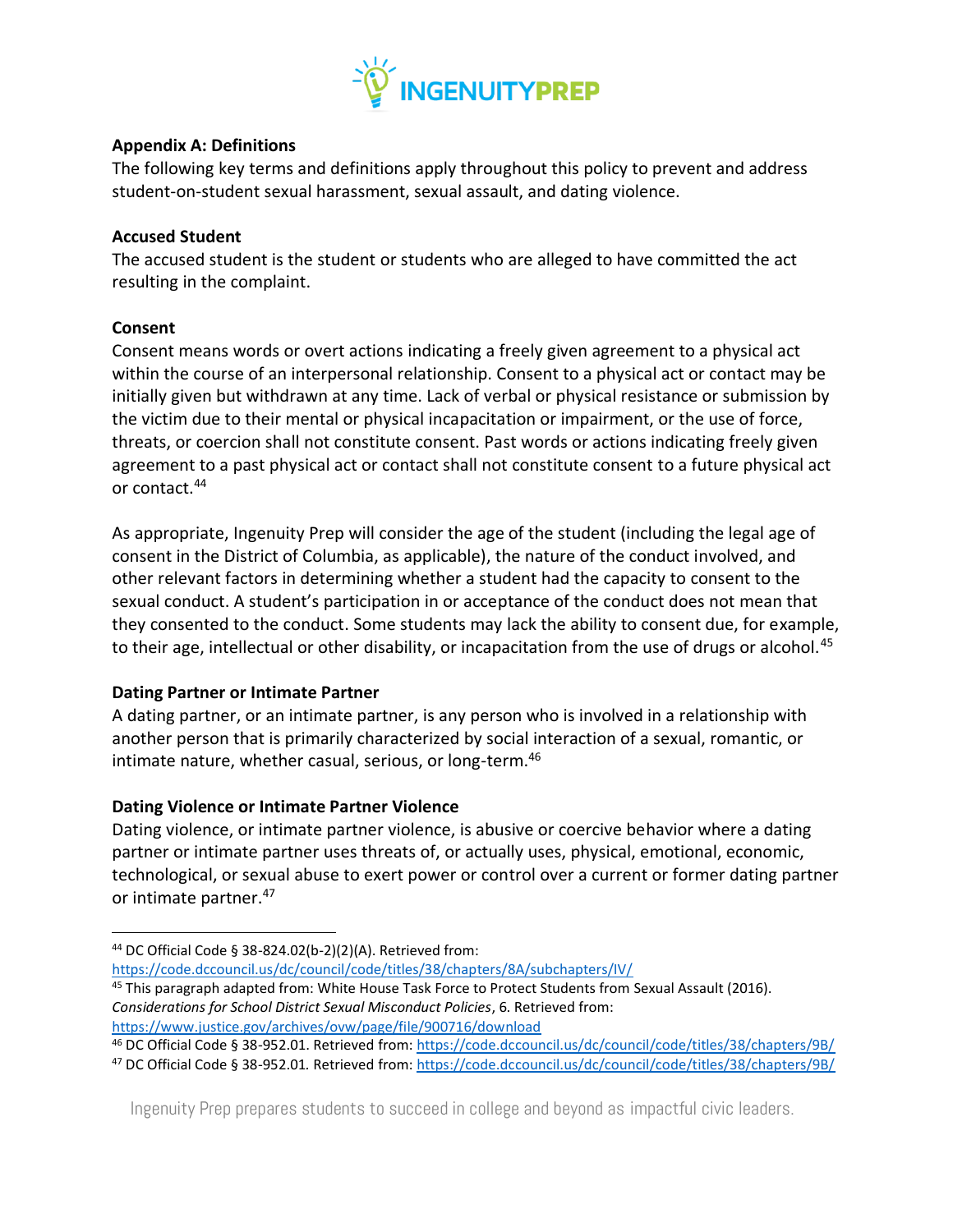

#### **Reporting Student**

The reporting student is the student who logs a complaint. A parent/guardian or a school staff member may also make a report on behalf of a student.

#### **Sexual Assault**

Sexual assault means any of the following offenses:

- **First degree sexual abuse:** Engaging in or forcing another person to engage in or submit to a sexual act in the following manner:
	- o By using force against that other person;
	- $\circ$  By threatening or placing that other person in reasonable fear that any person will be subjected to death, bodily injury, or kidnapping;
	- o After rendering that other person unconscious; or
	- $\circ$  After administering to that other person by force or threat of force, or without the knowledge or permission of that other person, a drug, intoxicant, or other similar substance that substantially impairs the ability of that other person to appraise or control his or her conduct.<sup>48</sup>
- **Second degree sexual abuse:** Engaging in or causing another person to engage in or submit to a sexual act in the following manner:
	- o By threatening or placing that other person in reasonable fear (other than by threatening or placing that other person in reasonable fear that any person will be subjected to death, bodily injury, or kidnapping); or
	- o Where the person knows or has reason to know that the other person is:
		- Incapable of appraising the nature of the conduct;
		- Incapable of declining participation in that sexual act; or
		- **E** Incapable of communicating unwillingness to engage in that sexual act.<sup>49</sup>
- **Third degree sexual abuse:** Engaging in or causing sexual contact with or by another person in the following manner:
	- o By using force against that other person;

<sup>48</sup> DC Official Code § 22–3002. Retrieved from:<https://code.dccouncil.us/dc/council/code/titles/22/chapters/30/> <sup>49</sup> DC Official Code § 22–3003. Retrieved from:<https://code.dccouncil.us/dc/council/code/titles/22/chapters/30/>

Ingenuity Prep prepares students to succeed in college and beyond as impactful civic leaders.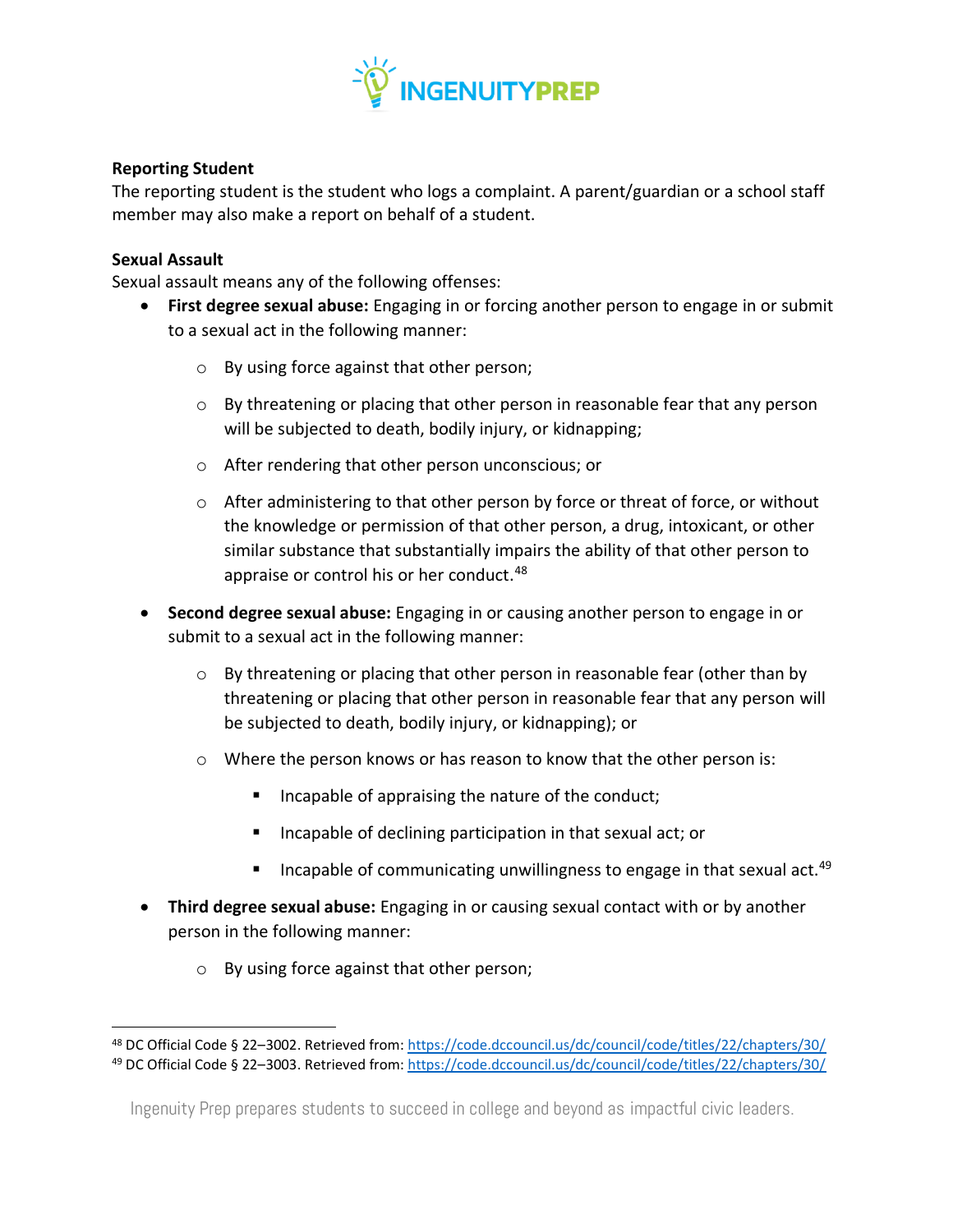

- o By threatening or placing that other person in reasonable fear that any person will be subjected to death, bodily injury, or kidnapping;
- o After rendering that person unconscious; or
- o After administering to that person by force or threat of force, or without the knowledge or permission of that other person, a drug, intoxicant, or similar substance that substantially impairs the ability of that other person to appraise or control his or her conduct.<sup>50</sup>
- **Fourth degree sexual abuse:** Engaging in or causing sexual contact with or by another person in the following manner:
	- $\circ$  By threatening or placing that other person in reasonable fear (other than by threatening or placing that other person in reasonable fear that any person will be subjected to death, bodily injury, or kidnapping); or
	- $\circ$  Where the person knows or has reason to know that the other person is:
		- Incapable of appraising the nature of the conduct;
		- Incapable of declining participation in that sexual contact; or
		- Incapable of communicating unwillingness to engage in that sexual contact.<sup>51</sup>
- **Misdemeanor sexual abuse:** Engaging in a sexual act or sexual contact with another person when one should have knowledge or reason to know that the act was committed without that other person's permission.<sup>52</sup>
- **Attempts to commit sexual offenses:** Attempting to commit any offense defined above. $53$

#### **Sexual Harassment**

Sexual harassment is any unwelcome or uninvited sexual advances, requests for sexual favors, sexually motivated physical conduct, stalking, or other verbal or physical conduct of a sexual nature that can be reasonable predicted to:

- Place the victim in reasonable fear of physical harm to their person;
- Cause a substantial detrimental effect to the victim's physical or mental health;

<sup>50</sup> DC Official Code § 22–3004. Retrieved from:<https://code.dccouncil.us/dc/council/code/titles/22/chapters/30/>

<sup>51</sup> DC Official Code § 22–3005. Retrieved from:<https://code.dccouncil.us/dc/council/code/titles/22/chapters/30/>

<sup>52</sup> DC Official Code § 22–3006. Retrieved from:<https://code.dccouncil.us/dc/council/code/titles/22/chapters/30/>

<sup>53</sup> DC Official Code § 22–3018. Retrieved from:<https://code.dccouncil.us/dc/council/code/titles/22/chapters/30/>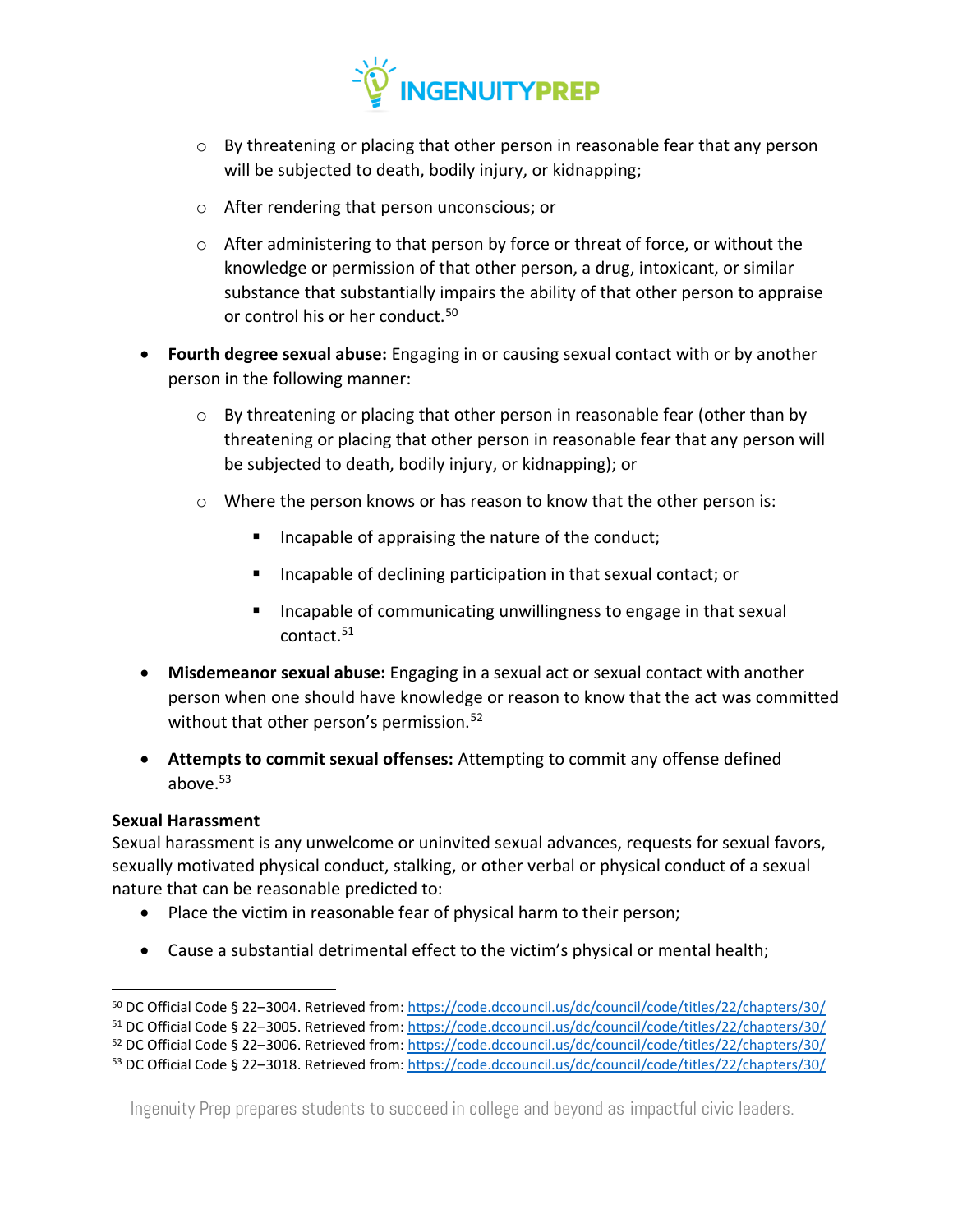

- Substantially interfere with the victim's academic performance or attendance at school; or
- Substantially interfere with the victim's ability to participate in, or benefit from, the services, activities, or privileges provided by a school.<sup>54</sup>

<sup>54</sup> DC Official Code § 38.952.01. Retrieved from: [https://code.dccouncil.us/dc/council/code/sections/38-](https://code.dccouncil.us/dc/council/code/sections/38-952.01.html) [952.01.html](https://code.dccouncil.us/dc/council/code/sections/38-952.01.html)

Ingenuity Prep prepares students to succeed in college and beyond as impactful civic leaders.